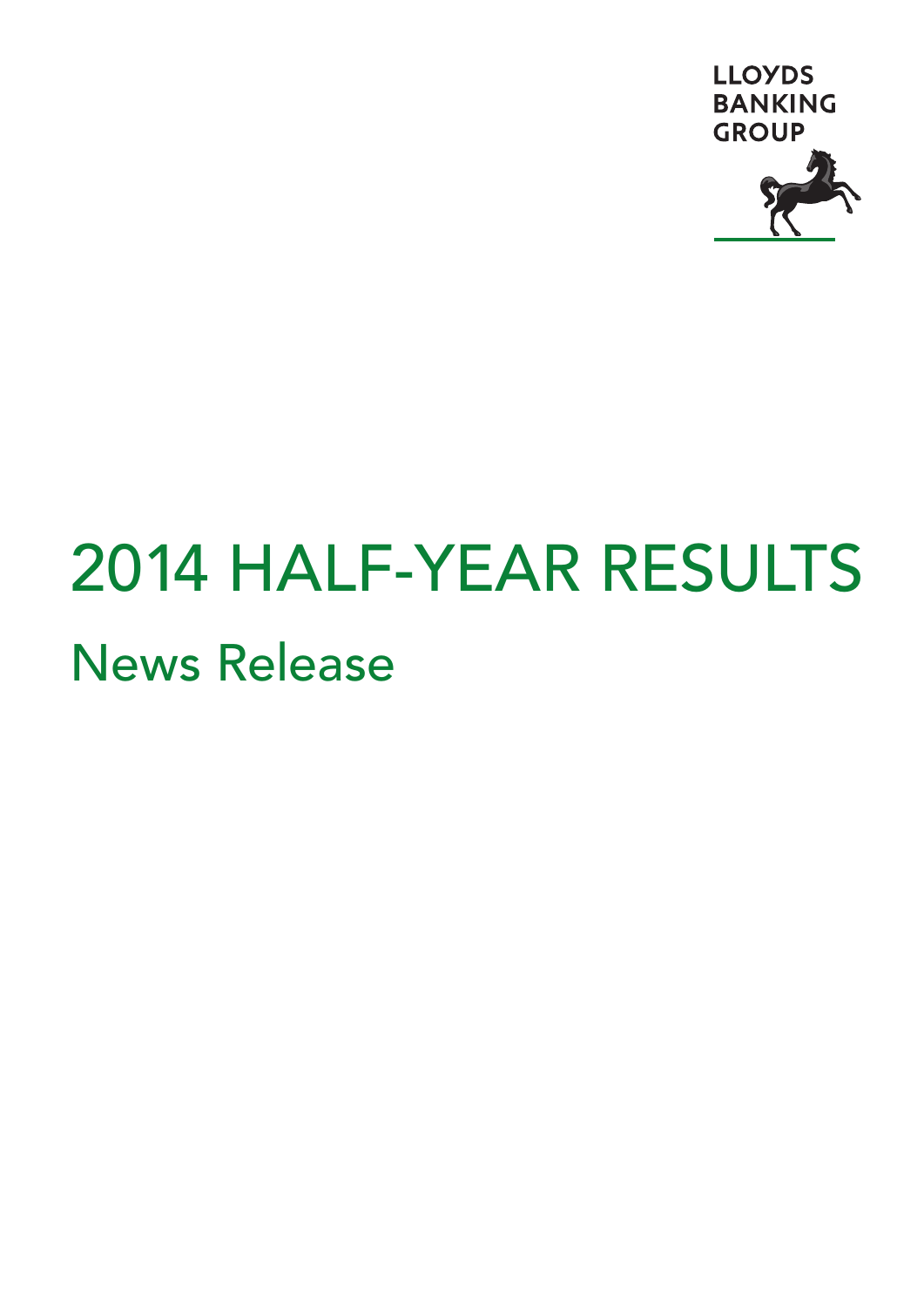# **BASIS OF PRESENTATION**

This report covers the results of Lloyds Banking Group plc together with its subsidiaries (the Group) for the half-year ended 30 June 2014.

# **Statutory basis**

Statutory information is set out on pages 68 to 114. However, a number of factors have had a significant effect on the comparability of the Group's financial position and results. As a result, comparison on a statutory basis of the 2014 results with 2013 is of limited benefit.

#### **Underlying basis**

In order to present a more meaningful view of business performance, the results are presented on an underlying basis. The following items are excluded from underlying profit:

- the amortisation of purchased intangible assets;
- the unwind of acquisition-related fair value adjustments;
- the effects of certain asset sales, liability management and volatile items;
- volatility relating to the insurance business;
- Simplification costs;
- TSB build and dual running costs;
- payment protection insurance and other regulatory provisions;
- certain past service pensions items in respect of the Group's Defined Benefit pension schemes; and
- insurance gross up.

Unless otherwise stated, income statement commentaries throughout this document compare the half-year ended 30 June 2014 to the half-year ended 30 June 2013, and the balance sheet analysis compares the Group balance sheet as at 30 June 2014 to the Group balance sheet as at 31 December 2013.

# **Segment information**

The segment results and balance sheet information have been restated to reflect the previously announced changes to the Group operating structure implemented from 1 January 2014.

TSB's results and key balance sheet information is reported as a separate segment in this document. The TSB numbers have been presented on a Lloyds Banking Group reporting basis. Consequently, TSB results disclosed in this document differ from the equivalent numbers disclosed in the TSB results release. These numbers have been prepared for Lloyds Banking Group investors to demonstrate the contribution of TSB to the Group. Investors in TSB should only rely on financial information published by TSB.

#### **FORWARD LOOKING STATEMENTS**

This announcement contains forward looking statements with respect to the business, strategy and plans of the Lloyds Banking Group and its current goals and expectations relating to its future financial condition and performance. Statements that are not historical facts, including statements about the Group or the Group's management's beliefs and expectations, are forward looking statements. By their nature, forward looking statements involve risk and uncertainty because they relate to future events and circumstances that will or may occur. The Group's actual future business, strategy, plans and/or results may differ materially from those expressed or implied in these forward looking statements as a result of a variety of factors, including, but not limited to, UK domestic and global economic and business conditions; the ability to derive cost savings and other benefits, including as a result of the Group's Simplification programme; the ability to access sufficient funding to meet the Group's liquidity needs; changes to the Group's credit ratings; risks concerning borrower or counterparty credit quality; instability in the global financial markets, including Eurozone instability and the impact of any sovereign credit rating downgrade or other sovereign financial issues; market-related risks including changes in interest rates and exchange rates; changing demographic and market-related trends; changes in customer preferences; changes to laws, regulation, accounting standards or taxation, including as a possible result of the referendum on Scottish independence and also including changes to regulatory capital or liquidity requirements; the policies, decisions and actions of governmental or regulatory authorities in the UK and other jurisdictions in which the Group operates; the implementation of the Bank Recovery and Resolution Directive and Banking Reform Act; the ability to attract and retain senior management and other employees; requirements or limitations imposed on the Group as a result of HM Treasury's investment in the Group; the ability to satisfactorily dispose of certain assets or otherwise meet the Group's EC State aid obligations; the provision of a range of banking operations services to TSB; the extent of any future impairment charges or write-downs caused by depressed asset valuations, market disruptions and illiquid markets; the effects of competition and the actions of competitors, including non-bank financial services and lending companies; exposure to regulatory scrutiny, legal proceedings, regulatory and competition investigations or complaints, and other factors. Please refer to the latest Annual Report on Form 20-F filed with the US Securities and Exchange Commission for a discussion of certain factors together with examples of forward looking statements. The forward looking statements contained in this announcement are made as at the date of this announcement, and the Group undertakes no obligation to update any of its forward looking statements.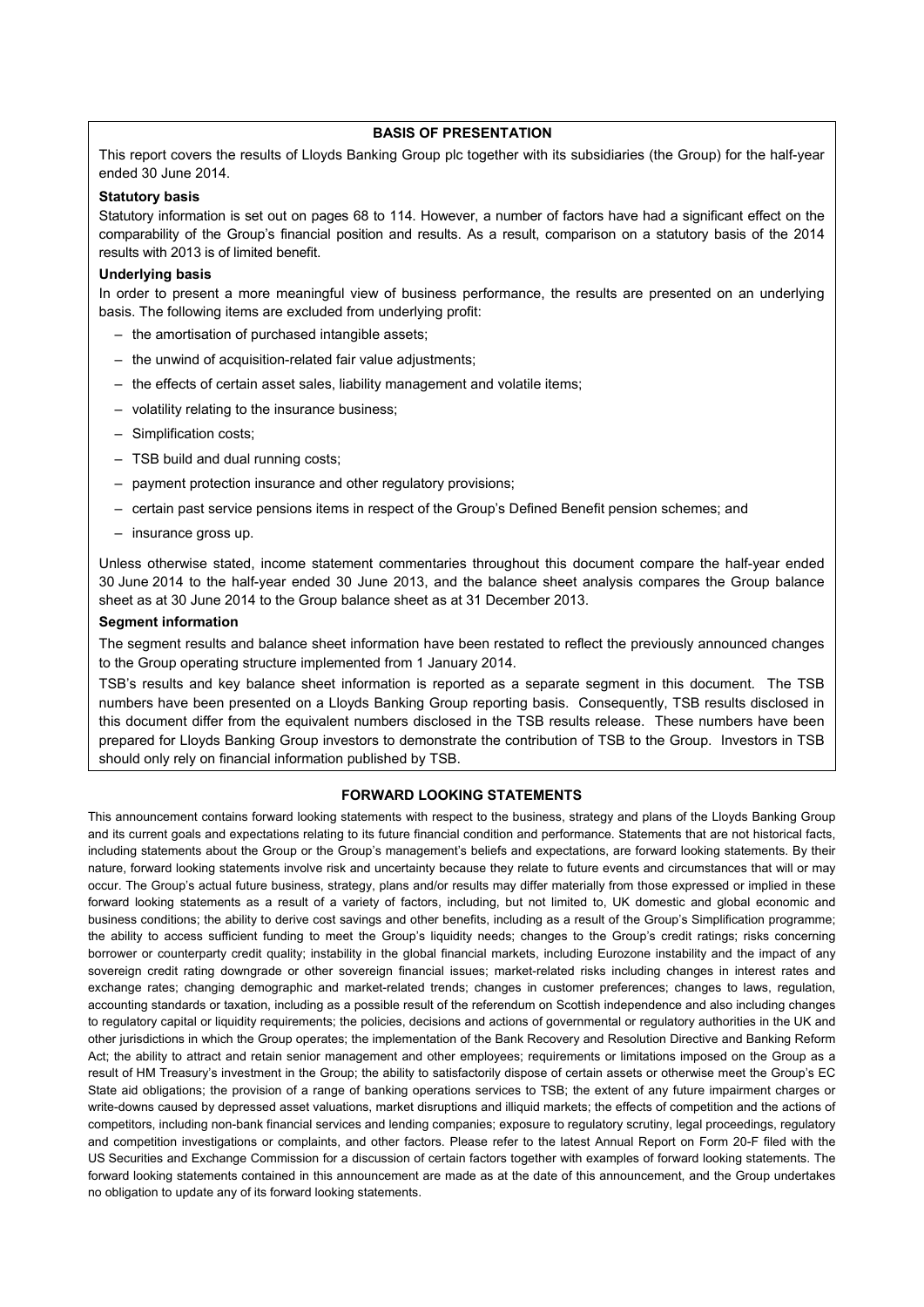# **CONTENTS**

|                                                               | Page           |
|---------------------------------------------------------------|----------------|
| Key highlights                                                | 1              |
| Consolidated income statement                                 | $\overline{2}$ |
| Balance sheet and key ratios                                  | $\overline{2}$ |
| Summary consolidated balance sheet                            | 3              |
| Group Chief Executive's statement                             | 4              |
| Chief Financial Officer's review of financial performance     | 10             |
| Underlying basis segmental analysis                           | 19             |
| Underlying basis quarterly information                        | 22             |
| Divisional highlights                                         |                |
| Retail                                                        | 23             |
| <b>Commercial Banking</b>                                     | 25             |
| <b>Consumer Finance</b>                                       | 27             |
| Insurance                                                     | 29             |
| Run-off and Central items                                     | 32             |
| Additional information                                        |                |
| Reconciliation between statutory and underlying basis results | 33             |
| Banking net interest margin                                   | 34             |
| Volatility relating to the insurance business                 | 34             |
| Number of employees (full time equivalent)                    | 36             |
| <b>TSB</b>                                                    | 36             |
| <b>Risk management</b>                                        | 37             |
| Principal risks and uncertainties                             | 38             |
| Credit risk portfolio                                         | 41             |
| Funding and liquidity management                              | 56             |
| Capital management                                            | 61             |
| <b>Statutory information</b>                                  | 68             |
| Primary statements                                            |                |
| Consolidated income statement                                 | 69             |
| Consolidated statement of comprehensive income                | 70             |
| Consolidated balance sheet                                    | 71             |
| Consolidated statement of changes in equity                   | 73             |
| Consolidated cash flow statement                              | 76             |
| <b>Notes</b>                                                  | 77             |
| Statement of Directors' responsibilities                      | 115            |
| Independent review report to Lloyds Banking Group plc         | 116            |
| Contacts                                                      | 118            |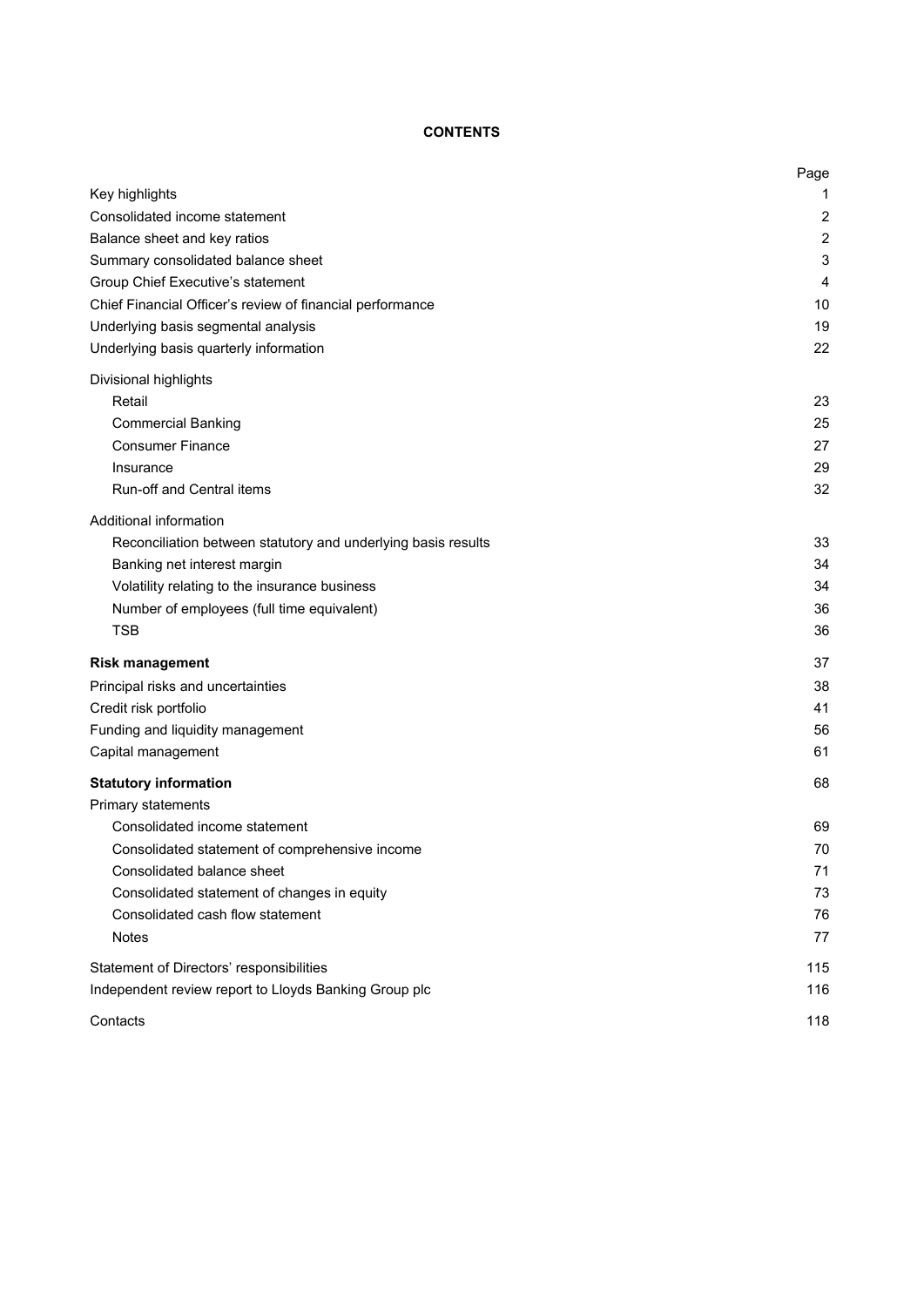# **RESULTS FOR THE HALF-YEAR**

# **Further strategic progress and improved financial performance**

'In the first half of 2014, we continued to successfully execute our strategy, further enhancing our leading cost position and low cost of equity, by investing in the products and services our customers need and further strengthening and de-risking our balance sheet, reducing costs and increasing efficiency. As a result, we substantially improved our underlying financial performance and delivered a statutory profit, despite further charges for legacy issues.'

# **António Horta-Osório Group Chief Executive**

# **Supporting and benefiting from the UK economic recovery; delivering benefits for customers and shareholders**

- Lending growth in key customer segments, and deposit growth in relationship brands
- Launched our Helping Britain Prosper plan, formalising commitments to households, businesses and communities
- Continue to invest in channels and products to meet customer needs whilst improving customer service

# **Further substantial increase in underlying profit and returns**

- Underlying profit increased 32 per cent to £3,819 million (up 58 per cent excluding St. James's Place)
- Return on risk-weighted assets increased to 2.90 per cent (half-year to 30 June 2013: 1.95 per cent)
- Underlying income of £9,252 million, up 4 per cent excluding St. James's Place effects in 2013
	- Net interest income up 12 per cent, driven by margin improvement to 2.40 per cent
	- Other income down 8 per cent given disposals and a challenging environment
- Underlying costs down 2 per cent to £4,675 million, and down 6 per cent excluding FSCS timing effects
- Impairment charge reduced 58 per cent to £758 million; asset quality ratio improved 39 basis points to 0.30 per cent

# **Statutory profit before tax of £863 million; tangible net asset value per share of 49.4p**

- Statutory profit before tax of £863 million, including charge for legacy issues of £1,100 million (half-year to 30 June 2013: £2,134 million)
- Tangible net asset value per share increased to 49.4p (31 Dec 2013: 48.5p); down 1.3p in second quarter principally due to legacy charges

# **Reshaping and strengthening of Group to create a focused, low-risk business substantially complete**

- TSB Initial Public Offering successfully completed: 38.5 per cent sold
- Run-off portfolio reduced by £8 billion in first half to £25 billion and international presence reduced to eight countries
- Capital position further strengthened: fully loaded CET1 ratio of 11.1 per cent (31 Mar 2014: 10.7 per cent pro forma; 31 Dec 2013: 10.3 per cent pro forma) and total capital ratio of 19.7 per cent
- Fully loaded Basel III leverage ratio of 4.5 per cent (31 Mar 2014: 4.5 per cent pro forma; 31 Dec 2013: 3.8 per cent pro forma)

# **Confident in delivering strong and sustainable returns: margin, impairment and run-off guidance enhanced**

- 2014 full year net interest margin now likely to be around 2.45 per cent
- Following strong first half performance, now expect full year asset quality ratio of around 35 basis points
- Now expect run-off assets to be less than £20 billion by the end of 2014
- Expect full year statutory pre-tax profit to be significantly ahead of the first half
- Will apply to the Prudential Regulatory Authority (PRA) in the second half of 2014 to restart dividend payments
- Strategic update will be presented to the market in the autumn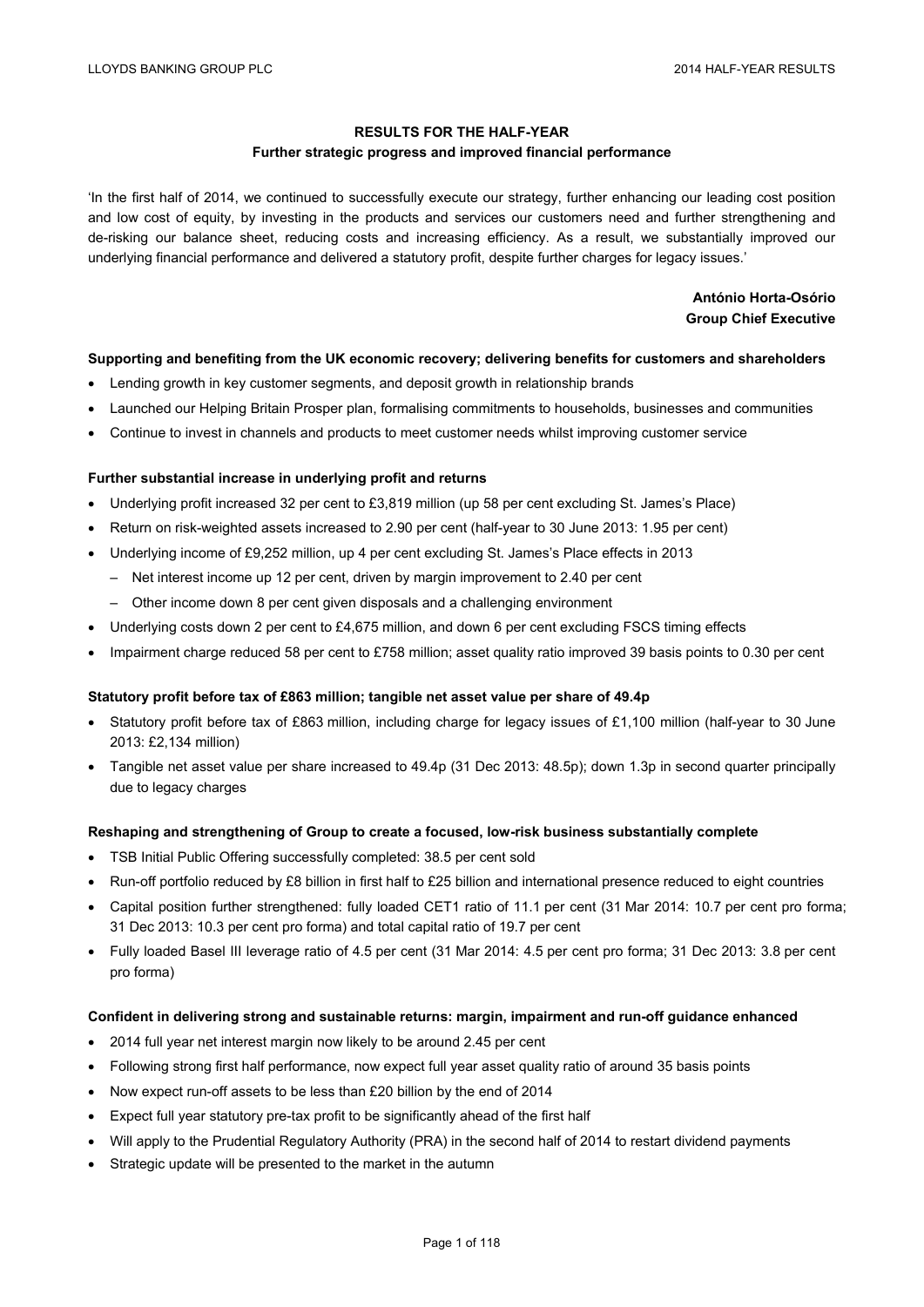# **CONSOLIDATED INCOME STATEMENT − UNDERLYING BASIS**

|                                                      | Half-year  | Half-year  | Half-year |
|------------------------------------------------------|------------|------------|-----------|
|                                                      | to 30 June | to 30 June | to 31 Dec |
|                                                      | 2014       | 2013       | 2013      |
|                                                      | £ million  | £ million  | £ million |
| Net interest income                                  | 5,804      | 5,206      | 5,679     |
| Other income                                         | 3,448      | 4,258      | 3,662     |
| <b>Total underlying income</b>                       | 9,252      | 9,464      | 9,341     |
| <b>Total costs</b>                                   | (4, 675)   | (4, 749)   | (4,886)   |
| Impairment                                           | (758)      | (1, 813)   | (1, 191)  |
| <b>Underlying profit</b>                             | 3,819      | 2,902      | 3,264     |
|                                                      |            |            |           |
| Asset sales, liability management and volatile items | (1, 567)   | 897        | (1, 177)  |
| Simplification and TSB costs                         | (828)      | (786)      | (731)     |
| Legacy items                                         | (1, 100)   | (575)      | (2,880)   |
| Other items                                          | 539        | (304)      | (195)     |
| Profit (loss) before tax - statutory                 | 863        | 2,134      | (1,719)   |
| Taxation                                             | (164)      | (556)      | (661)     |
| Profit (loss) for the period                         | 699        | 1,578      | (2,380)   |
| Earnings (loss) per share <sup>1</sup>               | 0.8p       | 2.2p       | (3.4)p    |
| Banking net interest margin                          | 2.40%      | 2.01%      | 2.23%     |
| Average interest-earning banking assets              | £488.7bn   | £517.0bn   | £504.9bn  |
| Cost: income ratio (excluding St. James's Place)     | 50.5%      | 52.7%      | 53.1%     |
| Asset quality ratio                                  | 0.30%      | 0.69%      | 0.45%     |
| Return on risk-weighted assets                       | 2.90%      | 1.95%      | 2.34%     |

#### **BALANCE SHEET AND KEY RATIOS**

|                                                            | At       | At       |               |
|------------------------------------------------------------|----------|----------|---------------|
|                                                            | 30 June  | 31 Dec   | <b>Change</b> |
|                                                            | 2014     | 2013     | ℅             |
| Loans and advances to customers <sup>2</sup>               | £487.1bn | £495.2bn | (2)           |
| Customer deposits <sup>3</sup>                             | £445.1bn | £438.3bn | $\mathbf{2}$  |
| Loan to deposit ratio                                      | 109%     | 113%     | $(4)$ pp      |
| Total assets                                               | £843.9bn | £847.0bn |               |
| Run-off assets                                             | £25.2bn  | £33.3bn  | (24)          |
| Wholesale funding                                          | £119.5bn | £137.6bn | (13)          |
| Wholesale funding <1 year maturity                         | £41.5bn  | £44.2bn  | (6)           |
| PRA transitional common equity tier 1 ratio <sup>4,5</sup> | 11.1%    | 10.3%    | 0.8pp         |
| PRA transitional total capital ratio <sup>4,5</sup>        | 19.7%    | 18.8%    | $0.9$ pp      |
| Fully loaded risk-weighted assets <sup>5</sup>             | £256.8bn | £271.9bn | (6)           |
| Fully loaded common equity tier 1 ratio <sup>5</sup>       | 11.1%    | 10.3%    | 0.8pp         |
| Fully loaded Basel III leverage ratio <sup>5,6</sup>       | 4.5%     | 3.8%     | $0.7$ pp      |
| Net tangible assets per share                              | 49.4p    | 48.5p    | 0.9p          |

<sup>1</sup> Earnings per share has been calculated after recognising the coupon on the Additional Tier 1 securities.

<sup>2</sup> Excludes reverse repos of £4.2 billion (31 December 2013: £0.1 billion).

<sup>3</sup> Excludes repos of £nil (31 December 2013: £3.0 billion).

<sup>4</sup> 31 December 2013 comparatives reflect PRA transitional rules as at 1 January 2014.

<sup>5</sup> 31 December 2013 ratios and risk-weighted assets were reported on a pro forma basis and included the benefit of the sales of Heidelberger Leben, Scottish Widows Investment Partnership and the Group's 50 per cent stake in Sainsbury's Bank.

<sup>6</sup> Estimated in accordance with January 2014 revised Basel III leverage ratio framework.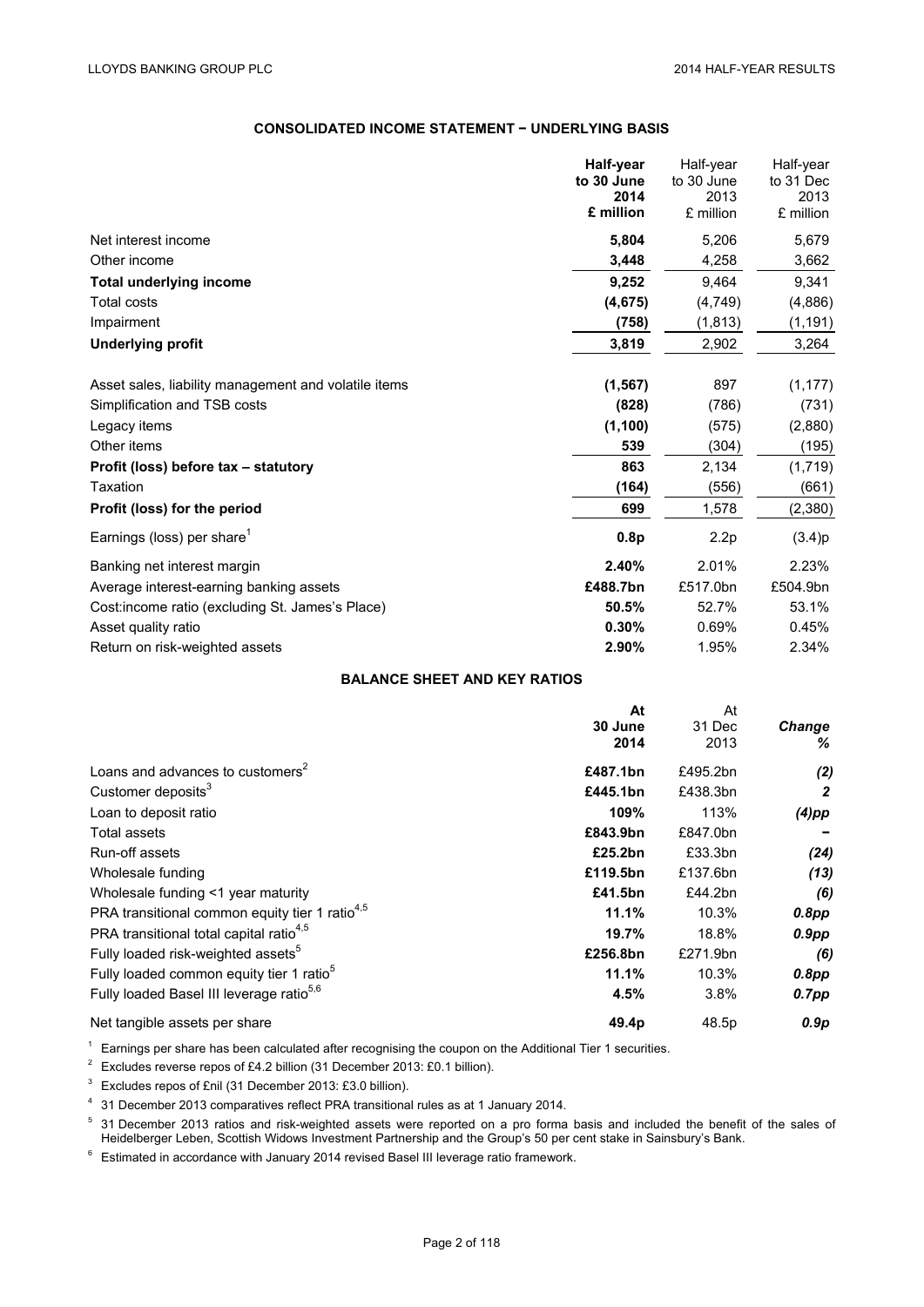# **SUMMARY CONSOLIDATED BALANCE SHEET**

|                                                                              | At 30 June        | At 31 Dec         |
|------------------------------------------------------------------------------|-------------------|-------------------|
| <b>Assets</b>                                                                | 2014<br>£ million | 2013<br>£ million |
|                                                                              |                   |                   |
| Cash and balances at central banks                                           | 50,845            | 49,915            |
| Trading and other financial assets at fair value through profit or loss      | 147,187           | 142,683           |
| Derivative financial instruments                                             | 27,241            | 33,125            |
| Loans and receivables:                                                       |                   |                   |
| Loans and advances to customers                                              | 491,345           | 495,281           |
| Loans and advances to banks                                                  | 21,589            | 25,365            |
| Debt securities                                                              | 1,266             | 1,355             |
|                                                                              | 514,200           | 522,001           |
| Available-for-sale financial assets                                          | 50,348            | 43,976            |
| Other assets                                                                 | 54,119            | 55,330            |
| <b>Total assets</b>                                                          | 843,940           | 847,030           |
|                                                                              |                   |                   |
| <b>Liabilities</b>                                                           |                   |                   |
| Deposits from banks                                                          | 11,851            | 13,982            |
| Customer deposits                                                            | 445,091           | 441,311           |
| Trading and other financial liabilities at fair value through profit or loss | 63,046            | 43,625            |
| Derivative financial instruments                                             | 25,285            | 30,464            |
| Debt securities in issue                                                     | 77,729            | 87,102            |
| Liabilities arising from insurance and investment contracts                  | 111,958           | 110,758           |
| Subordinated liabilities                                                     | 25,675            | 32,312            |
| <b>Other liabilities</b>                                                     | 37,427            | 48,140            |
| <b>Total liabilities</b>                                                     | 798,062           | 807,694           |
|                                                                              |                   |                   |
| Shareholders' equity                                                         | 39,601            | 38,989            |
| Other equity instruments                                                     | 5,329             |                   |
| Non-controlling interests                                                    | 948               | 347               |
| Total equity                                                                 | 45,878            | 39,336            |
| <b>Total liabilities and equity</b>                                          | 843,940           | 847,030           |
|                                                                              |                   |                   |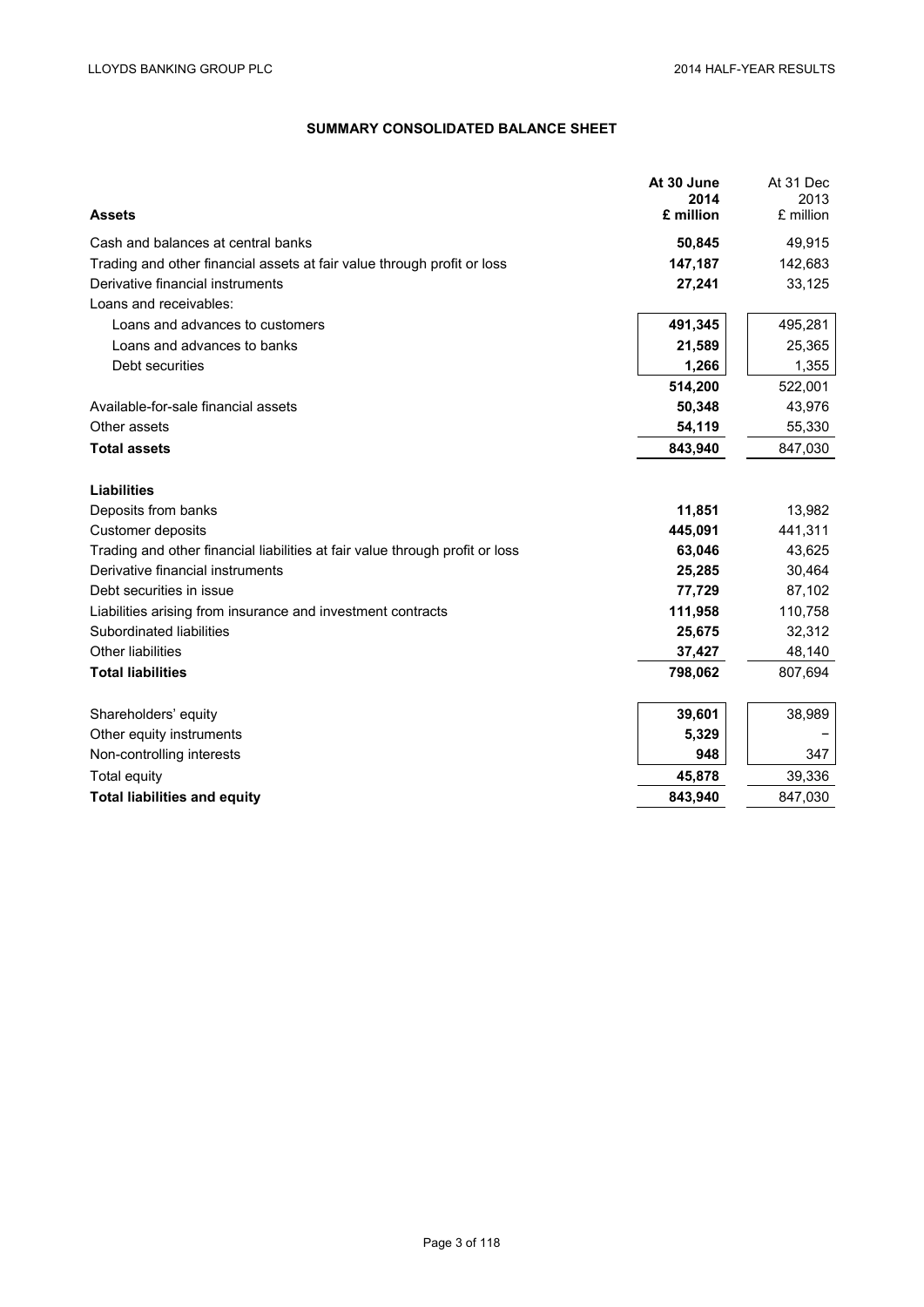# **GROUP CHIEF EXECUTIVE'S STATEMENT**

In the first half of 2014, we continued to successfully execute our strategy, further enhancing our leading cost position and low cost of equity, by investing in the products and services our customers need, further strengthening and de-risking our balance sheet, reducing costs and increasing efficiency. As a result, we substantially improved our underlying financial performance and delivered a statutory profit, despite further charges for legacy issues.

The first half also saw us reach two major milestones. The UK government made further progress towards returning the Group to full private ownership by reducing its shareholding to 24.9 per cent, the second time it has successfully sold part of its stake in the Group; and we sold 38.5 per cent of TSB via a well received Initial Public Offering, an important step towards completing our European Commission State Aid commitments.

We continue to be well placed to support and benefit from the strengthening UK economic recovery and to deliver strong and sustainable returns to shareholders. As a result, and as previously stated, we will be applying to the Prudential Regulatory Authority (PRA) in the second half of 2014 to restart dividend payments, commencing at a modest level.

#### **Results overview**

We delivered a significantly improved underlying financial performance in the first half of 2014. Underlying profit increased by 32 per cent to £3,819 million (when compared to the first half of 2013) and our return on risk-weighted assets improved to 2.90 per cent from 1.95 per cent. Excluding the effect of the disposal of our shares in St. James's Place in 2013, we grew underlying profit by 58 per cent.

Net interest income grew by 12 per cent (excluding St. James's Place) as a result of higher lending in our key customer segments and an improvement in the net interest margin of 39 basis points to 2.40 per cent. Underlying costs reduced by 6 per cent, excluding FSCS timing effects, and the impairment charge reduced by 58 per cent to £758 million.

Group statutory profit before tax was £863 million and included charges of £1,100 million for legacy issues as well as a net charge of £1,136 million relating to Enhanced Capital Notes (ECNs), partly offset by a pensions credit of £710 million. These legacy charges included a further provision for Payment Protection Insurance (PPI) of £600 million, and a £226 million charge relating to the settlement of LIBOR and BBA repo rate issues. This statutory profit represented a reduction of £1,271 million compared to the first half of 2013, which had benefited from a profit of £780 million from the sale of government bonds in the period.

# **Strengthening the balance sheet**

The delivery of a statutory profit together with the management actions we took in the half-year, which included the payment of dividends totalling £0.7 billion to the Group by our Insurance business, the changes to our pensions schemes and the successful offers for the ECNs, further strengthened the Group's balance sheet.

Our fully loaded common equity tier 1 ratio increased to 11.1 per cent from 10.3 per cent pro forma at the end of 2013, while our fully loaded Basel III leverage ratio improved to 4.5 per cent. We also maintained good deposit growth, driven by our relationship brands and, as a result, our loan to deposit ratio improved to 109 per cent, down from 113 per cent at the end of 2013.

# **Helping Britain Prosper and investing in our business**

Our Helping Britain Prosper plan was launched in March of this year and incorporates bold, public commitments to help address some of the big issues facing Britain today. Supporting our goal to be the best bank for customers, our plan covers the areas where we can make the biggest difference to our customers across households, businesses and communities. Our aim is to create value for our customers and to support the UK economy by building our business model around the customer. The support we give to the UK economy has also been recognised externally as, in July, the Group was named for the second year running as the best UK bank at the Euromoney Awards for Excellence. In the first half of 2014, all of our divisions have made good progress in implementing the Helping Britain Prosper plan, and importantly, we delivered lending growth in key customer segments.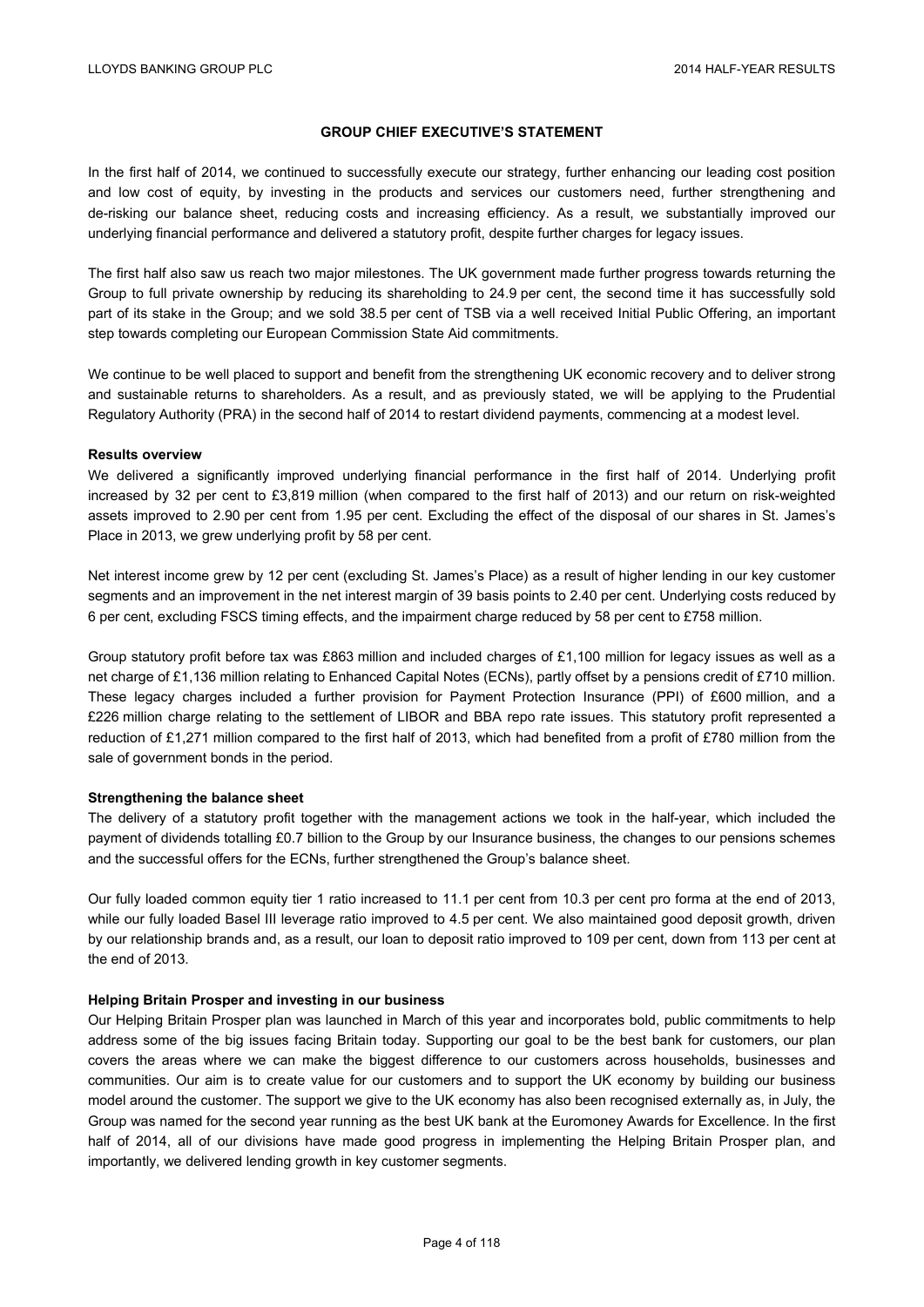**Retail** delivered a strong financial performance in the first half of 2014. Underlying profit increased to £1,710 million, up 32 per cent compared to the first half of 2013, and net interest margin improved to 2.28 per cent, an increase of 31 basis points.

We are on track to exceed our lending commitment to new-to-market customers, providing one-in-four of all mortgages to first-time buyers in the first half, with lending of £5.7 billion to over 43,000 customers. Gross new mortgage lending was £20 billion, £6 billion higher than in the first half of 2013. We have lent almost £1 billion through the UK government's Help to Buy mortgage guarantee scheme, in which we are the largest participant, since launch in 2013.

We continued to launch innovative products, including the Lloyds Bank 'Club Lloyds' account, which rewards customers with a combination of credit interest and exclusive mortgage and savings loyalty offers. We also launched flexible loans across all our high street brands, allowing customers to repay loans without early settlement fees.

In Retail Business Banking, we supported over 52,000 business start-ups, and are continuing to integrate the support of small business customers into the Retail infrastructure.

We have continued to invest in our branches as well as in our telephony and digital services. Customers increasingly value the convenience of the digital channel and during the first half of 2014, our active online user base grew to over 10 million customers, which includes more than 4.5 million active mobile users.

**Commercial Banking** continues to make good progress in improving profitability and returns despite a challenging trading environment in financial and capital markets. Underlying profit increased to £1,156 million, up 35 per cent from £854 million in the first half of 2013, driven by a very strong impairment performance, with return on risk-weighted assets improving to 1.96 per cent from 1.38 per cent in the first half of 2013, well on the way to achieving our target of more than 2 per cent in 2015.

The division also continued to take a leading role in supporting the UK economic recovery. We grew lending to SMEs by 5 per cent in the last 12 months, against a market contraction of 3 per cent. Similarly, our lending to mid-market corporates grew marginally, against a contracting market. In Global Corporates, we improved returns thanks to capital optimisation and a resilient income performance in challenging markets, despite lending falling as a result of our selective participation strategy and some large repayments in the first quarter. We remain strong supporters of the Funding for Lending scheme and committed over £6.5 billion to UK customers and around £0.6 billion to UK manufacturing in the last six months, and in the capital markets we helped clients access £3.9 billion of non-bank lending.

Our focus on customers was again recognised by the award for the 10th year in a row of the Business Bank of the Year at the FD's Excellence Awards.

Regulatory driven change and higher than expected weather-related claims meant that the first half of 2014 was a challenging period for **Insurance**. Underlying profit fell from £559 million in the first half of 2013 to £461 million. Performance was affected by a £100 million charge for the proposed fee cap on corporate pensions, as well as the annuity changes announced in the 2014 Budget.

We relaunched the Scottish Widows brand in February 2014, demonstrating our continued commitment to being a leader in the life planning and retirement market. The response from our customers has been positive.

In Pensions, we have over 1 million individual customers and corporate customers representing more than 1 million employees. We have so far supported almost 1,500 employers this year, representing more than 140,000 employees, through auto enrolment, and this is likely to increase significantly in the second half of the year as smaller companies come within the scope of auto enrolment.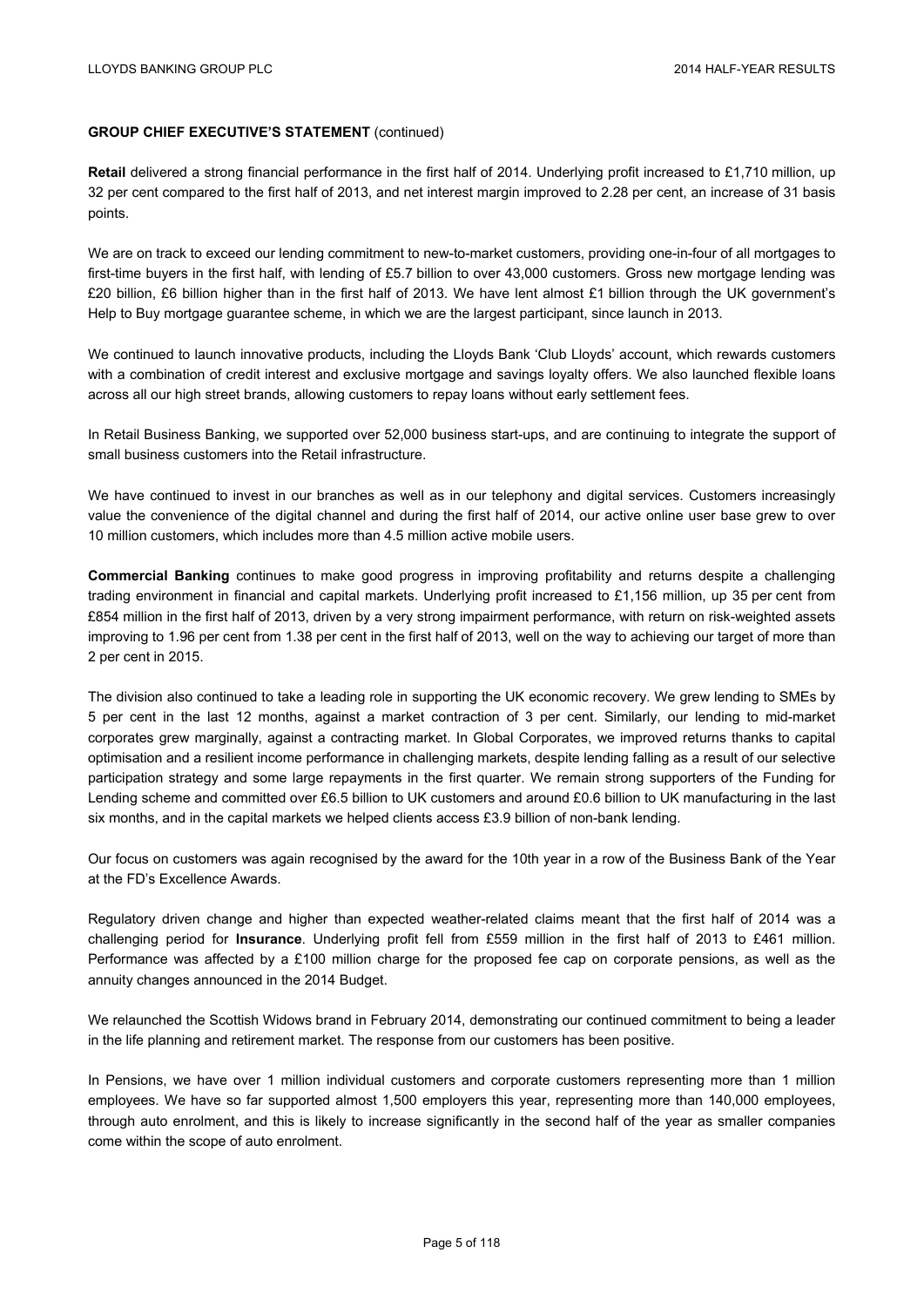At the start of the year, we created a new **Consumer Finance** division to increase our focus on the asset finance and credit card markets, where we have identified specific growth opportunities. Results in the first half of 2014 have been encouraging, with underlying profit increasing to £534 million, up from £509 million in 2013, driven by significant reductions in impairment charges across the portfolio and strong loan growth in our UK asset finance business.

In Black Horse motor finance, new business increased by 70 per cent whilst in consumer credit cards, there was a 5 per cent increase in new accounts opened and an 11 per cent increase in the volume of balance transfers received from new and existing customers.

# **Simplifying the Group to improve efficiency and service**

We continue to make good progress with Simplification, and the programme is now in its final year. In the first half of 2014 we successfully implemented our new, more customer focused, Retail Business Banking proposition, and commenced the roll out of our internet banking platform across our branch networks and telephone banking operation. We also introduced an enhanced and automated General Insurance claims decision solution.

Since 2011, we have achieved cost reductions from simplifying the business while delivering a substantial improvement in customer satisfaction and reduction in complaints, as processes are made less complex, more automated and faster for customers. As a result, our customer service scores have continued to improve in the half-year, with our Net Promoter Scores increasing by 4 per cent since the end of 2013.

Run-rate savings from the programme are now £1.8 billion, more than originally targeted, and we remain on track to meet the increased target of £2 billion per annum savings by the end of this year. Effective cost management has become, and will remain, a core competence of Lloyds Banking Group. Good control of costs ensures that we can continue to provide products and services to customers at a price that is attractive to them, and, at the same time, provide a good return for shareholders.

# **Initial Public Offering of TSB**

In June, we made a significant step towards completing our State Aid commitments through the successful sale of 38.5 per cent of TSB via an Initial Public Offering (IPO). The size of the offer was increased from the originally contemplated 25 per cent, given strong demand from both institutional and retail investors. This reflected TSB's strong challenger brand, its approximately 4.5 million retail customers and around a 6 per cent share of retail branches, and its capacity for growth. It also reflected its strong balance sheet, which has been further evidenced by TSB having reported in its results for the first half of 2014 a pro forma common equity tier 1 ratio of 18.2 per cent and a loan to deposit ratio of 94.9 per cent as at 30 June 2014, as well as TSB's significant economic protection against legacy issues, and the absence of non-core assets from its balance sheet. The success of the IPO positions us well for further sales to meet the European Commission mandated deadline of the end of 2015 to complete the full divestment of TSB.

#### **Legacy**

Addressing historic conduct issues continued to be a key theme in UK retail banks. As announced earlier this week, we have now reached settlements totalling £218 million to resolve with UK and US federal authorities legacy issues regarding the manipulation several years ago of Group companies' submissions to the British Bankers' Association (BBA) London Interbank Offered Rate (LIBOR) and Sterling repo rate. In addition, the Group has paid nearly £8 million to compensate the Bank of England for amounts underpaid by Lloyds TSB and HBOS and the other banks that used the Special Liquidity Scheme (SLS). The behaviours and actions identified by the investigations into these matters, including into submissions and communications between 2006 and 2009, were absolutely unacceptable. Together, the Board and the Group's management team have taken vigorous action over the last three years to prevent this kind of behaviour, through implementing a customer-focused, UK-centric strategy, changing our culture and values, closing our legacy investment banking activities, improving systems and processes, and implementing more effective controls. Our aim is to be the best bank for our retail and commercial customers, and we are determined to make Lloyds Banking Group a company of the highest integrity and standards.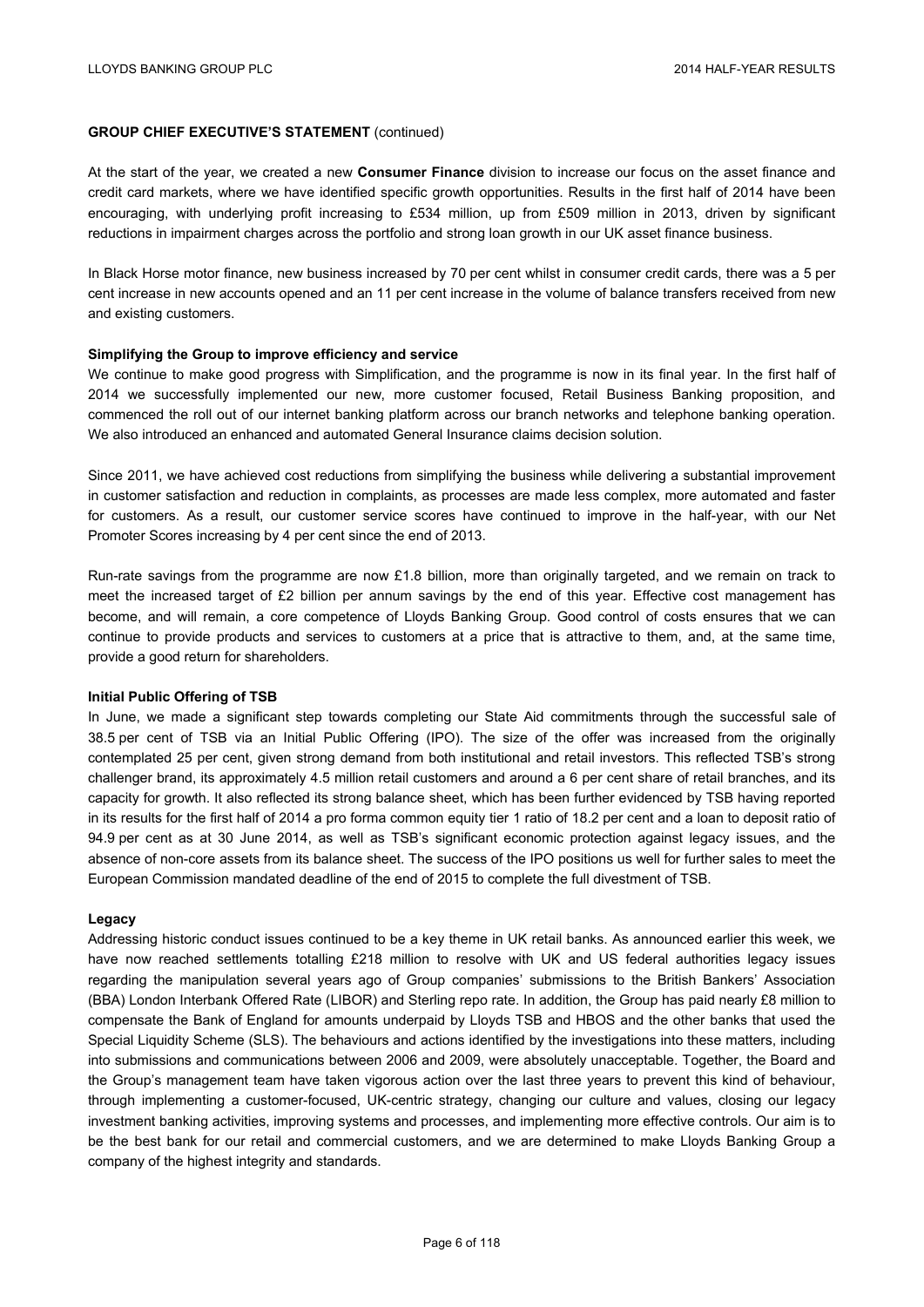At the half-year, we have also taken provisions totalling £875 million in respect of a number of legacy issues, including increasing our provision for PPI by a further £600 million, based on revised expectations for complaint volumes, proactive mailing response rates and administrative expenses. Further detail on provisions for legacy issues is given in the Chief Financial Officer's review of financial performance on page 14, and in note 23 on page 97 of this news release.

# **Regulation**

As the regulatory environment continues to evolve, we believe that we are well placed to respond as a result of our strategy to create a simple, low risk, UK-centric, retail and commercial bank, focused around the customer.

The Prudential Regulatory Authority (PRA) and the European Banking Authority (EBA) announced the details of their stress tests on banks in April. The breadth and depth of the stress tests are extensive, and we are currently working with both authorities to agree our position. We expect to be able to confirm the outcome of the tests towards the end of this year. In addition, the consultation announced by the Bank of England in July into the capital framework for banks, focusing on bank leverage, is likely to provide further clarity, once its outcome is known, on the overall prudential framework in which UK banks will operate. Currently we are in a comfortable position, with a fully loaded Basel III leverage ratio of 4.5 per cent, up from 3.8 per cent at the half year 2013.

The Financial Conduct Authority (FCA) announced a number of reviews across the retail financial services sector in the first half of 2014, including reviews of certain elements of personal current accounts, savings, credit cards and pensions. The nature of the conduct regime in the UK banking and financial services market has changed significantly in recent years and we are confident that our customer focused, low risk business model will place the Group in the best possible position to adapt to changes in the regulatory environment over the longer term.

In July, the Competition and Markets Authority (CMA) announced that it will be consulting on its provisional decision that there should be a market investigation into the markets for personal current accounts and SME banking. Lloyds Banking Group is committed to ensuring that the markets for SMEs and personal current accounts remain competitive and we will be collaborating with the CMA over the coming months as it consults on the recommendation.

We also continue to work with the relevant authorities on the evolution of regulation connected to the Financial Services (Banking Reform) Act 2013, which will result in the ring fencing of retail and commercial banking operations to separate them from investment banking activities. Given that we are a UK focused retail and commercial bank, we anticipate that the vast majority of our business will be within the ring fence when it comes into effect at the beginning of 2019.

# **UK housing market and the Mortgage Market Review**

The Group is a leading provider of mortgages, and our focus as a key element of our Helping Britain Prosper plan is on supporting our customers, particularly first-time buyers, in being able to purchase their homes.

The increase in house prices that we have seen across the majority of the UK in 2014 is helping to increase confidence, and is resulting in an increase in net mortgage lending growth, which we estimate will be around 1.6 per cent in 2014, compared to 0.8 per cent in 2013. Outside London and parts of the South East, while house prices have risen, increases have been relatively modest, and many areas remain below their peak levels of 2007. In April, we took further preemptive action by limiting our lending for mortgages of over £500,000 to a multiple of four times income.

At an industry level, the Mortgage Market Review (MMR) also aims to ensure that customers are able to afford their mortgage repayments not only now, but sustainably in the future. Similarly, the Bank of England's June announcement asking the PRA and the FCA to ensure that mortgage lenders do not extend more than 15 per cent of their total number of new residential mortgages at loan to income ratios at or greater than 4.5, is a further step in limiting the potential for future risk in the housing market.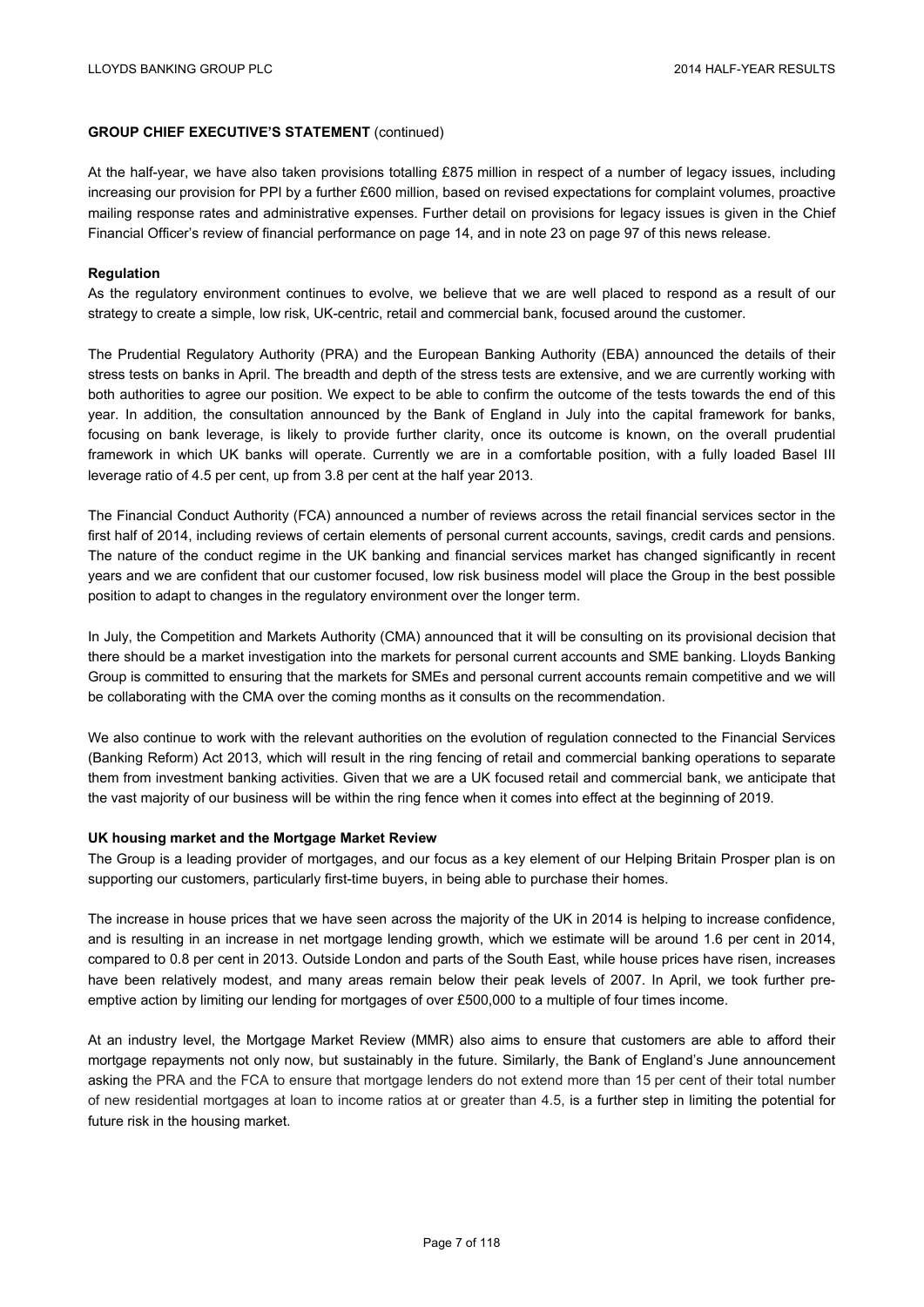We are comfortable with the effect of these measures on our business, given that we have been operating the MMR equivalent underwriting standards for some time, and given that only around 10 per cent of our new residential mortgages are written above the 4.5 income multiple.

#### **The Referendum on Scottish Independence**

Looking ahead to the second half of the year, the Scottish Referendum in September is an issue that we will be watching with great interest. While we believe this is a decision for the Scottish people to make, the outcome could be of significant importance to the Group given that our registered office and more than 16,000 members of staff are based in Scotland, as well as our holding a significant branch presence through the Bank of Scotland and trading under the Scottish Widows business and brand.

In the event of a 'yes' vote, the scale of potential change is currently unclear, but we have been undertaking contingency planning. There will however be a period between the referendum and the implementation of separation should a 'yes' vote be successful that we believe is sufficient to address any material consequences and take any actions that we believe necessary.

#### **Colleagues**

At Lloyds Banking Group, we recognise the importance of colleague engagement and the effect this has on our ability to deliver high levels of service to our customers. Our latest colleague survey results show that Employee Engagement has increased by 3 percentage points to 59 per cent when compared to 2013. Performance Excellence scores also remain above the UK norm, with scores for using customer feedback to improve processes and for colleagues getting the right training to keep up with customer requirements significantly above their respective UK benchmarks.

In 2014, we took the opportunity to introduce additional questions into the colleague survey to help us understand the progress we're making towards becoming the best bank for customers. The results are encouraging and reflect the work we are doing to embed the Group's values and to encourage behaviours which support our desired culture. Confidence and trust scores are above the UK norm, due in part to the continued focus on building and strengthening capability and talent across the Group, although we recognise there is more to do in this regard.

#### **Working with our communities**

Our Helping Britain Prosper plan also details our efforts to engage with our communities on a more holistic level, particularly in the areas of charitable giving, supporting community initiatives and colleague volunteering.

In 2014 we continued to support the Alzheimer's Society and Alzheimer Scotland as our designated Charity of the Year. Our campaign was launched just 18 months ago with the ambition to raise £2 million in two years and we are very proud to say that colleagues in Lloyds Banking Group have already raised in excess of £4.6 million, more than double the target.

Among many other initiatives, we also continue to work in the communities where we operate through our Lloyds Bank, Bank of Scotland and Halifax brands, and we have committed to donate at least £100 million to the Bank's Foundations between now and 2020. So far in 2014, we have committed £16.3 million towards this target, and through colleague volunteering, have completed over 20,000 volunteering days.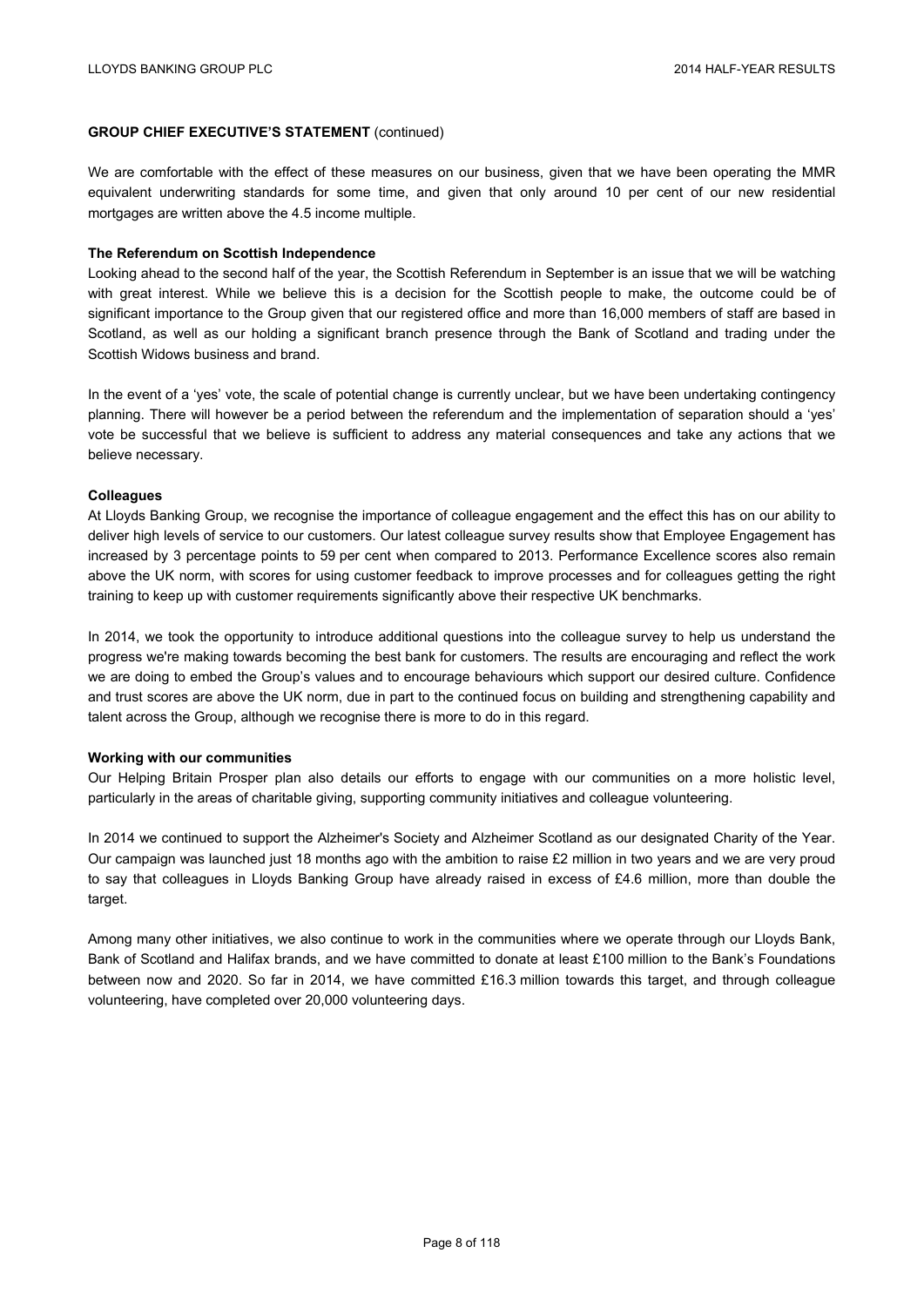#### **Outlook and guidance**

We have made substantial progress on the delivery of our strategic plan, and have significantly improved the Group's performance and resilience. Our strong momentum is reflected in the upgrades to our guidance which we have announced in these results.

Given our strong first half performance, we are further increasing our guidance for the Group's 2014 full year net interest margin, which we now expect to be around 2.45 per cent, an increase of around 16 basis points on the guidance given at our full year 2013 results. Similarly, we are also improving our impairment guidance, and now expect the Group's asset quality ratio to be around 35 basis points for the 2014 full year, compared to our prior expectation, given in our full year 2013 results, of around 50 basis points. We have also substantially reduced our run-off portfolio in the first half of this year, ahead of expectations. We now expect it to reduce to less than £20 billion by the end of this year, compared to our previous guidance of a reduction to around £23 billion.

# **Summary**

As the UK economy normalises, the benefits of the strategic decisions we made in 2011 are now being seen. In the first half of 2014 we increased income and grew lending in our key customer segments, while reducing our cost base and impairments substantially. The 32 per cent increase in our underlying profit, and the increase in our fully loaded common equity tier 1 ratio to 11.1 per cent from 10.3 per cent pro forma at the end of 2013 while addressing a number of legacy issues, demonstrates the strength of the business model we have created.

By placing customers at the heart of everything we do, simplifying our business and re-investing in enhanced processes and new technology, we have been able to improve customer service levels and increase customer service scores. Our Helping Britain Prosper plan further underpins our commitment to our goal of being the best bank for customers.

As a result, in the first half of 2014, the UK government has further reduced its stake in the Group and we have taken another significant step towards completing our EC State Aid commitments following the successful IPO of TSB.

At the same time we have continued to resolve legacy issues as we progress towards our goal of delivering strong and stable statutory profits, and will be applying to the PRA in the second half of 2014 to resume dividend payments commencing at a modest level.

It has been a successful first half for the Group. With our initial three-year strategic plan now substantially complete, we are progressing our plans for how we will take the Group forward into 2015 and beyond, and take advantages of the new growth phase of the UK economy. We intend to share these plans with you in the autumn.

António Horta-Osório *Group Chief Executive*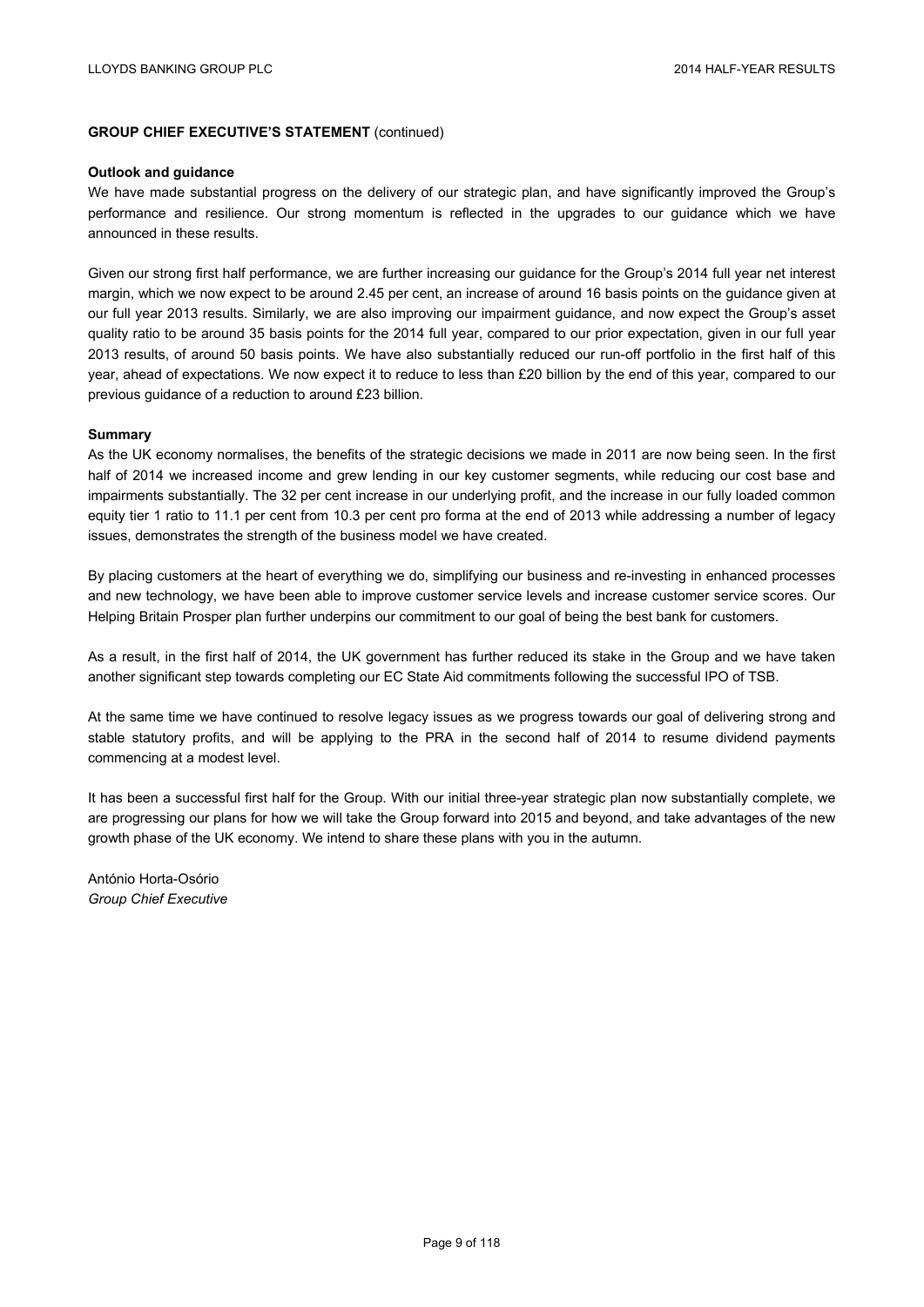#### **Overview: significantly improved underlying profitability and balance sheet further strengthened**

In the first half of 2014, the continued successful execution of our strategy resulted in further improvements in the Group's underlying profitability and returns. Underlying profit grew 32 per cent to £3,819 million, with the 2 per cent reduction in underlying income more than offset by a 2 per cent reduction in costs and a 58 per cent improvement in impairments. Excluding St. James's Place, which benefited our 2013 results, underlying income was up 4 per cent and underlying profit up 58 per cent.

Statutory profit before tax was £863 million (first half 2013: £2,134 million) and included provisions for legacy items totalling £1,100 million, a net charge of £1,136 million relating to ECNs as well as a £710 million benefit resulting from changes to the Group's Defined Benefit pension schemes and other actions. The statutory profit before tax of £2,134 million in the first half of 2013 included £780 million of gains on the sale of government securities and charges for legacy items of £575 million.

We further strengthened the Group's balance sheet and capital position in the first half of the year, with the significant increase in underlying earnings and risk reduction driving a 0.8 per cent improvement in our fully loaded common equity tier 1 ratio to 11.1 per cent. These factors, coupled with the issue of £5.35 billion of Additional Tier 1 (AT1) securities as part of the ECN exchange offers, also resulted in an increase in our fully loaded Basel III leverage ratio to 4.5 per cent (31 December 2013: 3.8 per cent pro forma). Continued strong deposit growth and an £8.1 billion reduction in the run-off portfolio also enabled us to improve the Group's loan to deposit ratio to 109 per cent (31 December 2013: 113 per cent) while continuing to grow lending in our key customer segments.

# **Total underlying income**

|                                                     | Half-year<br>to 30 June | Half-year<br>to 30 June |               | Half-year<br>to 31 Dec |               |  |
|-----------------------------------------------------|-------------------------|-------------------------|---------------|------------------------|---------------|--|
|                                                     | 2014                    | 2013                    | <b>Change</b> | 2013                   | <b>Change</b> |  |
|                                                     | £ million               | £ million               | ℅             | £ million              | ℅             |  |
| Net interest income                                 | 5,804                   | 5,205                   | 12            | 5,679                  | 2             |  |
| Other income                                        | 3,448                   | 3,729                   | (8)           | 3,530                  | (2)           |  |
| Total underlying income excluding St. James's Place | 9,252                   | 8.934                   | 4             | 9.209                  |               |  |
| St. James's Place                                   |                         | 530                     |               | 132                    |               |  |
| <b>Total underlying income</b>                      | 9,252                   | 9,464                   | (2)           | 9,341                  | (1)           |  |
| Banking net interest margin                         | 2.40%                   | 2.01%                   | 39bp          | 2.23%                  | 17bp          |  |
| Average interest-earning banking assets             | £488.7bn                | £517.0bn                | (5)           | £504.9bn               | (3)           |  |
| Loan to deposit ratio                               | 109%                    | 117%                    | (8)pp         | 113%                   | (4)pp         |  |

Total underlying income of £9,252 million was 2 per cent, or £212 million, lower than the first half of 2013, with the strong growth in net interest income offset by reductions in other income, which largely reflected the divestment of St. James's Place as well as other disposals. Excluding St. James's Place, total underlying income increased by 4 per cent, or £318 million.

Net interest income increased 12 per cent to £5,804 million, reflecting loan growth in our key customer segments and the continued improvement in net interest margin, partly offset by reduced net interest income from disposals and the run-off portfolio. Net interest margin increased to 2.40 per cent, up 39 basis points and 17 basis points compared to the first and second half of 2013 respectively. This was driven by improved deposit pricing and lower funding costs, partly offset by continued pressure on asset prices, principally in the mortgages segment. In addition, the net interest margin in the first half of 2014 benefited by around 5 basis points from the replacement of the Group's ECNs with AT1 securities, as the coupons on the AT1 securities are reported as distributions from equity reserves rather than within net interest income.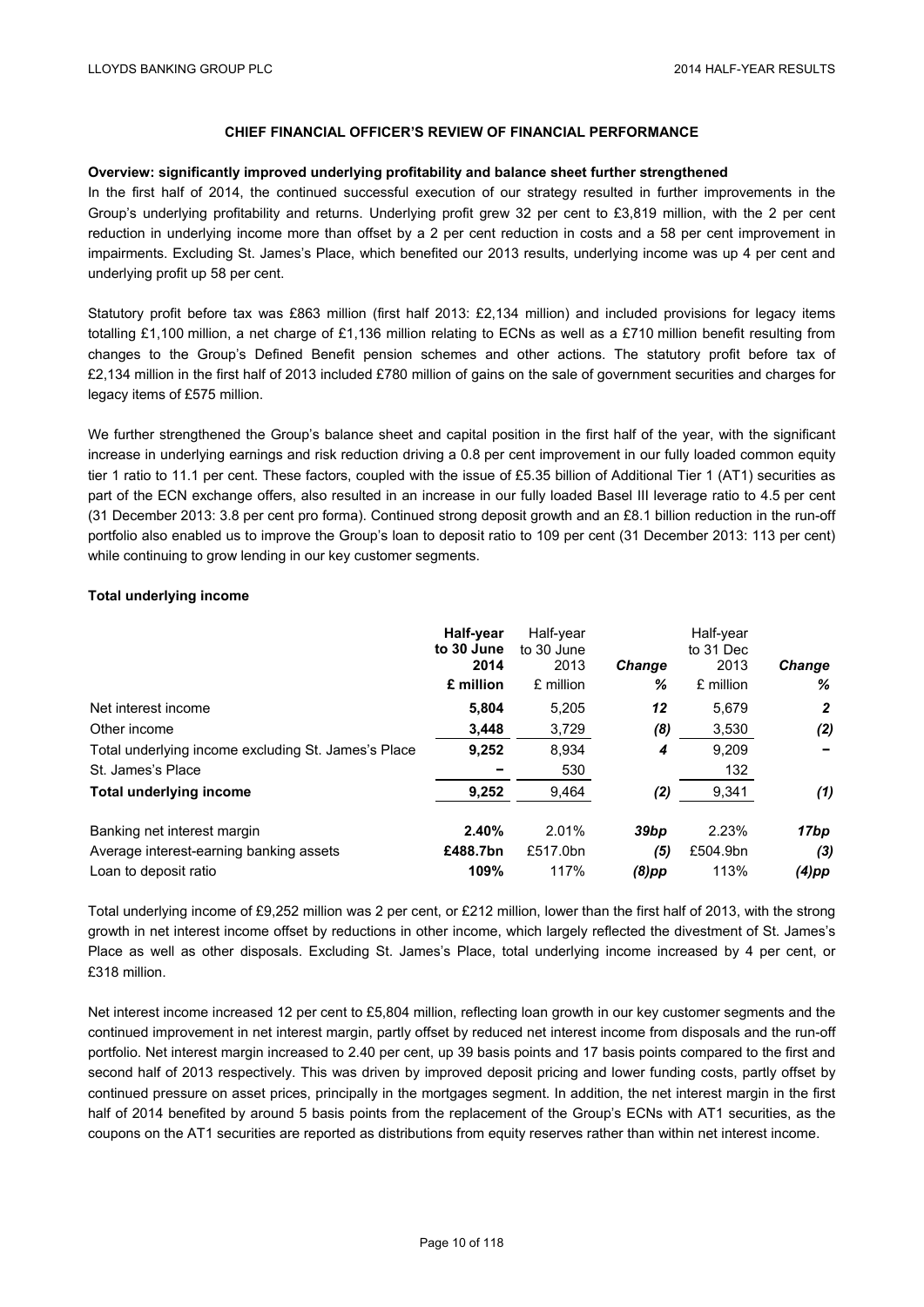Given the strong net interest margin performance in the first half of the year, we now expect the full year 2014 net interest margin to be around 2.45 per cent, a further improvement on the revised guidance of 2.40 per cent that we gave with our first quarter results. This reflects better than expected deposit and asset pricing trends and a seven basis point benefit for the year from the ECN exchanges completed in March and April.

Other income was resilient in a challenging operating environment, increasing by 1 per cent in the second quarter of the year, principally due to lower insurance claims. Excluding St. James's Place, other income in the first half was 8 per cent or £281 million lower at £3,448 million, with £107 million of the reduction relating to the smaller run-off portfolio and the effect of other business disposals. Other factors included the impact of regulatory changes across our key businesses, the challenging operating environment in Capital and Financial Markets within Commercial Banking, as well as higher weather-related insurance claims and a £100 million one-off charge relating to the implementation of an industry-wide proposed fee cap on corporate pensions. The effect of these factors was partly offset by the positive impact of investments in higher yielding assets within our Insurance business and improved economics benefiting the life and pensions business. Given the continued resilient performance of the business, we would expect other income in each of the third and fourth quarters of 2014 to be close to the level of other income in the second quarter.

# **Total costs**

|                                                                         | Half-year<br>to 30 June<br>2014<br>£ million | Half-year<br>to 30 June<br>2013<br>£ million | <b>Change</b><br>%     | Half-year<br>to 31 Dec<br>2013<br>£ million | <b>Change</b><br>℅       |
|-------------------------------------------------------------------------|----------------------------------------------|----------------------------------------------|------------------------|---------------------------------------------|--------------------------|
| Total costs                                                             | 4,675                                        | 4.749                                        | 2                      | 4.886                                       | 4                        |
| Cost:income ratio<br>(excluding St. James's Place)<br>Cost:income ratio | 50.5%<br>50.5%                               | 52.7%<br>50.2%                               | $(2.2)$ pp<br>$0.3$ pp | 53.1%<br>52.3%                              | $(2.6)$ pp<br>$(1.8)$ pp |
| Simplification savings annual run-rate                                  | 1.764                                        | 1.160                                        | 52                     | 1.457                                       | 21                       |

Total costs of £4,675 million were 2 per cent, or £74 million, lower than the first half of last year. Following a change in accounting guidance, costs reflect a change in timing of the recognition of FSCS costs. Adjusting for this, costs were 6 per cent lower than in the first half of 2013. This reduction was driven by savings from the Simplification programme, the reduction in the run-off portfolio and disposals, partly offset by our continued investment in the business. Excluding St. James's Place from both underlying income and expenses, income grew by 4 per cent and expenses fell by 5 per cent.

The Group has made good progress on Simplification, increasing the run-rate of annual cost savings by £307 million to £1,764 million during the course of the first half. We remain on track to achieve our £2 billion annual cost savings run-rate target for the Simplification programme by the end of this year. We also continue to expect total costs, excluding TSB running costs, to reduce to around £9.0 billion in 2014, with the equivalent figure in the first half amounting to £4.5 billion.

The Group's key efficiency metrics continue to improve as we reduce costs across the business and grow income. Our cost:income ratio excluding St. James's Place reduced by 2.2 percentage points to 50.5 per cent compared to the first half of last year.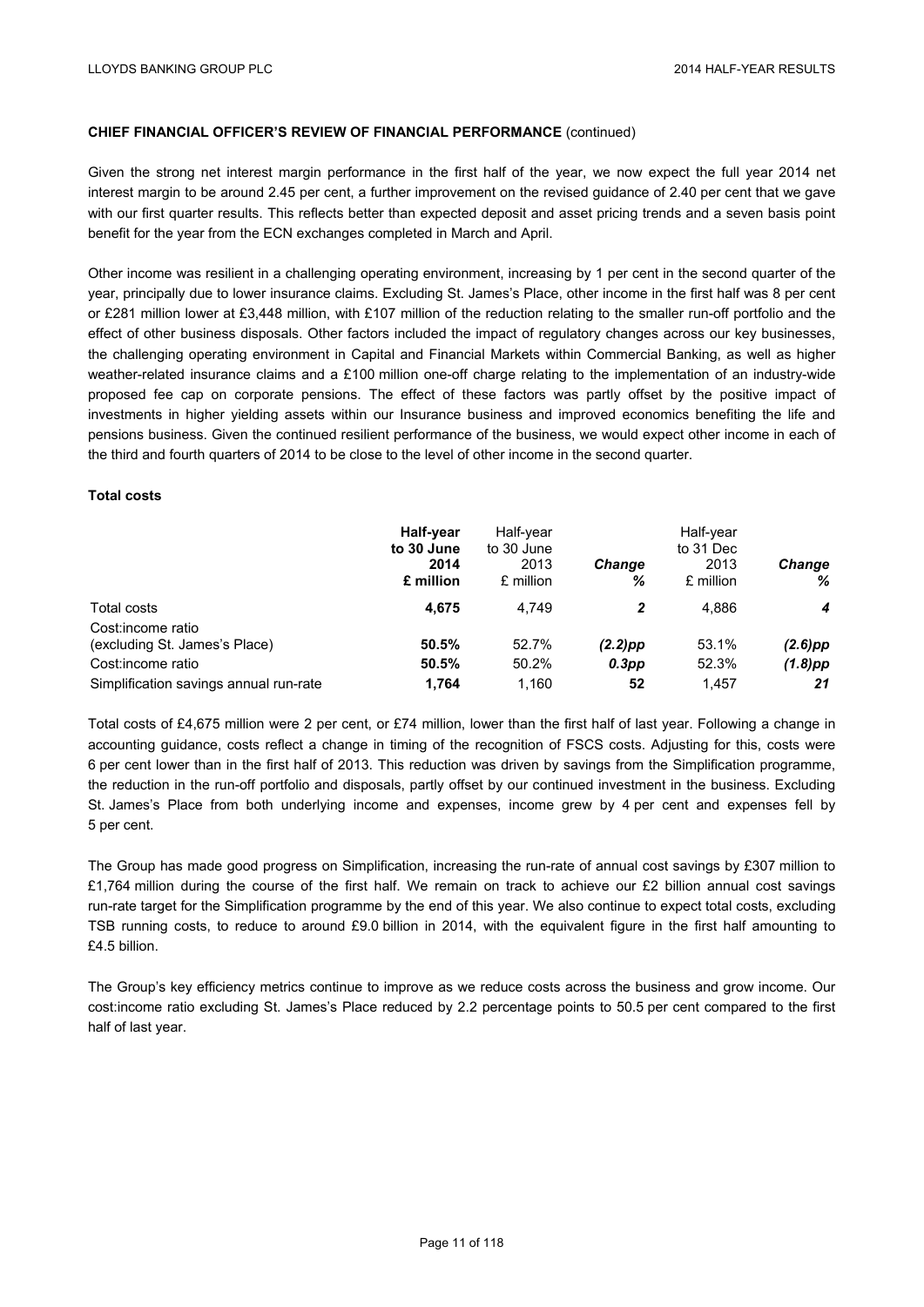#### **Impairment**

|                                                    | Half-year<br>to 30 June<br>2014<br>£ million | Half-year<br>to 30 June<br>2013<br>£ million | <b>Change</b><br>% | Half-year<br>to 31 Dec<br>2013<br>£ million | <b>Change</b><br>℅ |
|----------------------------------------------------|----------------------------------------------|----------------------------------------------|--------------------|---------------------------------------------|--------------------|
| Total impairment charge                            | 758                                          | 1.813                                        | 58                 | 1.191                                       | 36                 |
| Asset quality ratio                                | 0.30%                                        | 0.69%                                        | $(39)$ bp          | 0.45%                                       | (15)bp             |
| Group impaired loans as a % of closing<br>advances | 5.0%                                         | $7.7\%$                                      | $(2.7)$ pp         | 6.3%                                        | $(1.3)$ pp         |
| Group provisions as a % of impaired loans          | 54.0%                                        | 51.1%                                        | 2.9 <sub>pp</sub>  | 50.1%                                       | 3.9 <sub>pp</sub>  |

The impairment charge decreased by £1,055 million, or 58 per cent, to £758 million compared to the first half of 2013, with reductions in all divisions leading to a significant improvement in our asset quality ratio to 30 basis points in the first half of the year (first half 2013: 69 basis points). Impairment trends continue to benefit from the Group's effective portfolio management and prudent credit risk appetite, coupled with improving economic conditions, the low interest rate environment, provision releases and the smaller run-off portfolio. In light of the better than expected impairment trends across our portfolios, we are revising our guidance for impairment and now expect the full year 2014 asset quality ratio to be around 35 basis points: a further improvement from the revised guidance of around 45 basis points that we gave at the time of our first quarter results.

Impaired loans as a percentage of closing advances reduced from 6.3 per cent at the end of December 2013 to 5.0 per cent at the end of June 2014, driven by reductions in both the continuing and run-off portfolios. Provisions as a percentage of impaired loans increased from 50.1 per cent to 54.0 per cent.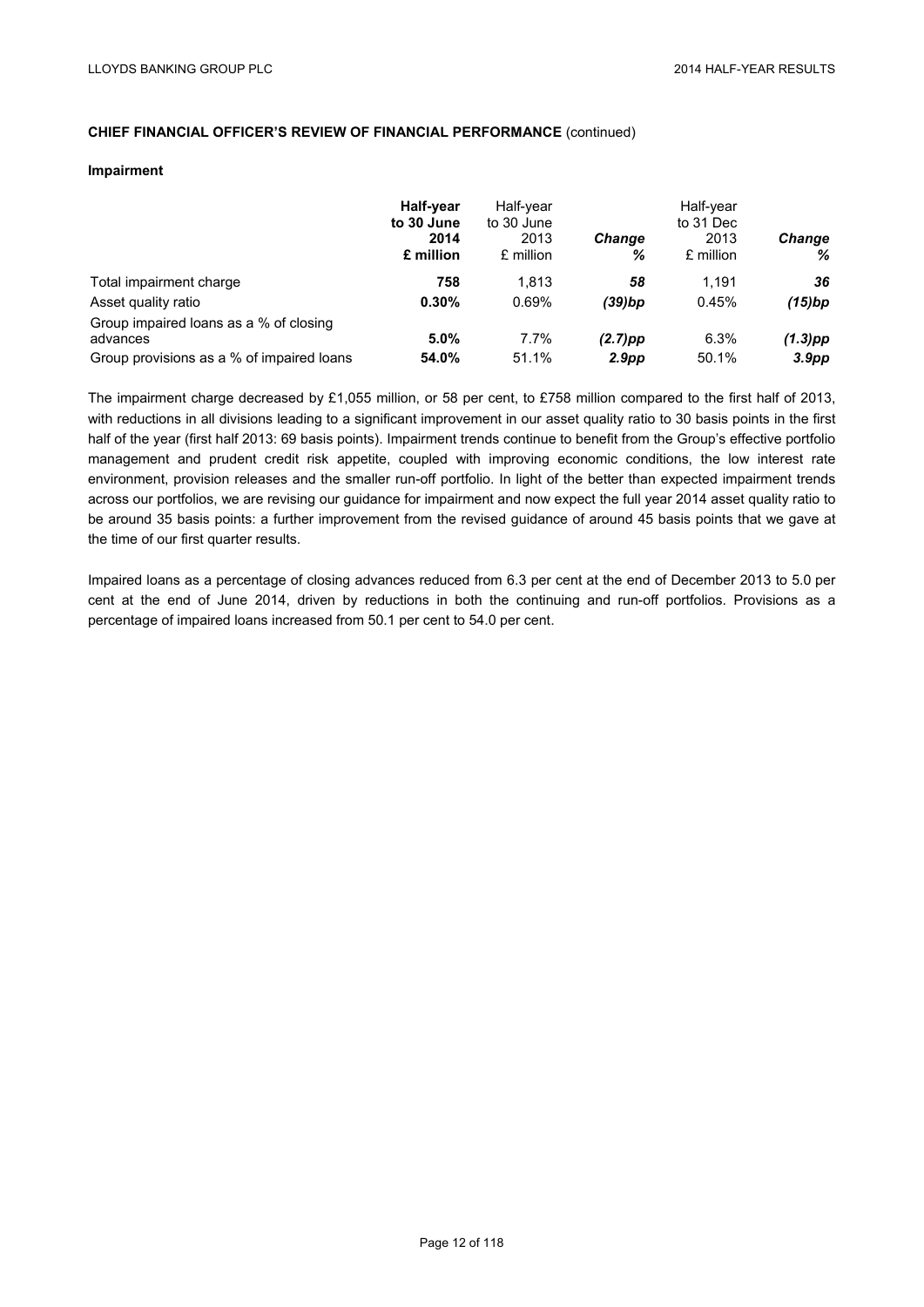#### **Statutory profit**

Statutory profit before tax was £863 million in the first half of 2014. Further detail on the reconciliation of underlying to statutory results is included on page 33.

|                                                          | Half-year<br>to 30 June | Half-year<br>to 30 June |             | Half-year<br>to 31 Dec |             |
|----------------------------------------------------------|-------------------------|-------------------------|-------------|------------------------|-------------|
|                                                          | 2014<br>£ million       | 2013<br>£ million       | Change<br>℅ | 2013<br>£ million      | Change<br>℅ |
| <b>Underlying profit</b>                                 | 3,819                   | 2,902                   | 32          | 3,264                  | 17          |
| Asset sales, liability management and<br>volatile items: |                         |                         |             |                        |             |
| Asset sales                                              | 94                      | 775                     |             | (675)                  |             |
| Liability management                                     | (1, 376)                | (97)                    |             | (45)                   |             |
| Own debt volatility                                      | 225                     | (166)                   |             | (55)                   |             |
| Other volatile items                                     | (73)                    | (136)                   |             | (321)                  |             |
| Volatility relating to the insurance                     |                         |                         |             |                        |             |
| business                                                 | (122)                   | 485                     |             | 183                    |             |
| Fair value unwind                                        | (315)                   | 36                      |             | (264)                  |             |
|                                                          | (1, 567)                | 897                     |             | (1, 177)               |             |
| Simplification and TSB costs:                            |                         |                         |             |                        |             |
| Simplification costs                                     | (519)                   | (409)                   |             | (421)                  |             |
| <b>TSB costs</b>                                         | (309)                   | (377)                   |             | (310)                  |             |
|                                                          | (828)                   | (786)                   |             | (731)                  |             |
| Legacy items:                                            |                         |                         |             |                        |             |
| Payment protection insurance provision                   | (600)                   | (500)                   |             | (2, 550)               |             |
| Other regulatory provisions                              | (500)                   | (75)                    |             | (330)                  |             |
|                                                          | (1, 100)                | (575)                   |             | (2,880)                |             |
| Other items:                                             |                         |                         |             |                        |             |
| Past service pensions credit (charge)                    | 710                     | (104)                   |             |                        |             |
| Amortisation of purchased intangibles                    | (171)                   | (200)                   |             | (195)                  |             |
|                                                          | 539                     | (304)                   |             | (195)                  |             |
| Profit (loss) before tax - statutory                     | 863                     | 2,134                   | (60)        | (1,719)                |             |
| Taxation                                                 | (164)                   | (556)                   |             | (661)                  |             |
| Profit (loss) for the period                             | 699                     | 1,578                   | (56)        | (2,380)                |             |
| Earnings (loss) per share                                | 0.8 <sub>p</sub>        | 2.2p                    | (1.4)p      | (3.4)p                 | 4.2p        |

# **Asset sales, liability management and volatile items**

The net gain from asset sales of £94 million includes a gain of £122 million from the sale of Scottish Widows Investment Partnership, offset by a number of small losses from other disposals. This compares to a net gain in the first half of 2013 of £775 million which included £780 million of gains on the sale of government securities. There were no such gains in the first half of 2014.

In March and April of this year, the Group issued £5.35 billion of AT1 securities in exchange for £5.0 billion (nominal) of ECNs. As a result, the Group was the first European bank to meet its AT1 requirement under the new capital framework established under CRD IV. The exchanges benefited our leverage ratios and gave rise to a net charge of £1,136 million in the first half. This net charge comprised liability management losses of £1,362 million, partly offset by £226 million of gains relating to changes in the fair value of the associated embedded derivative that have been reflected within own debt volatility.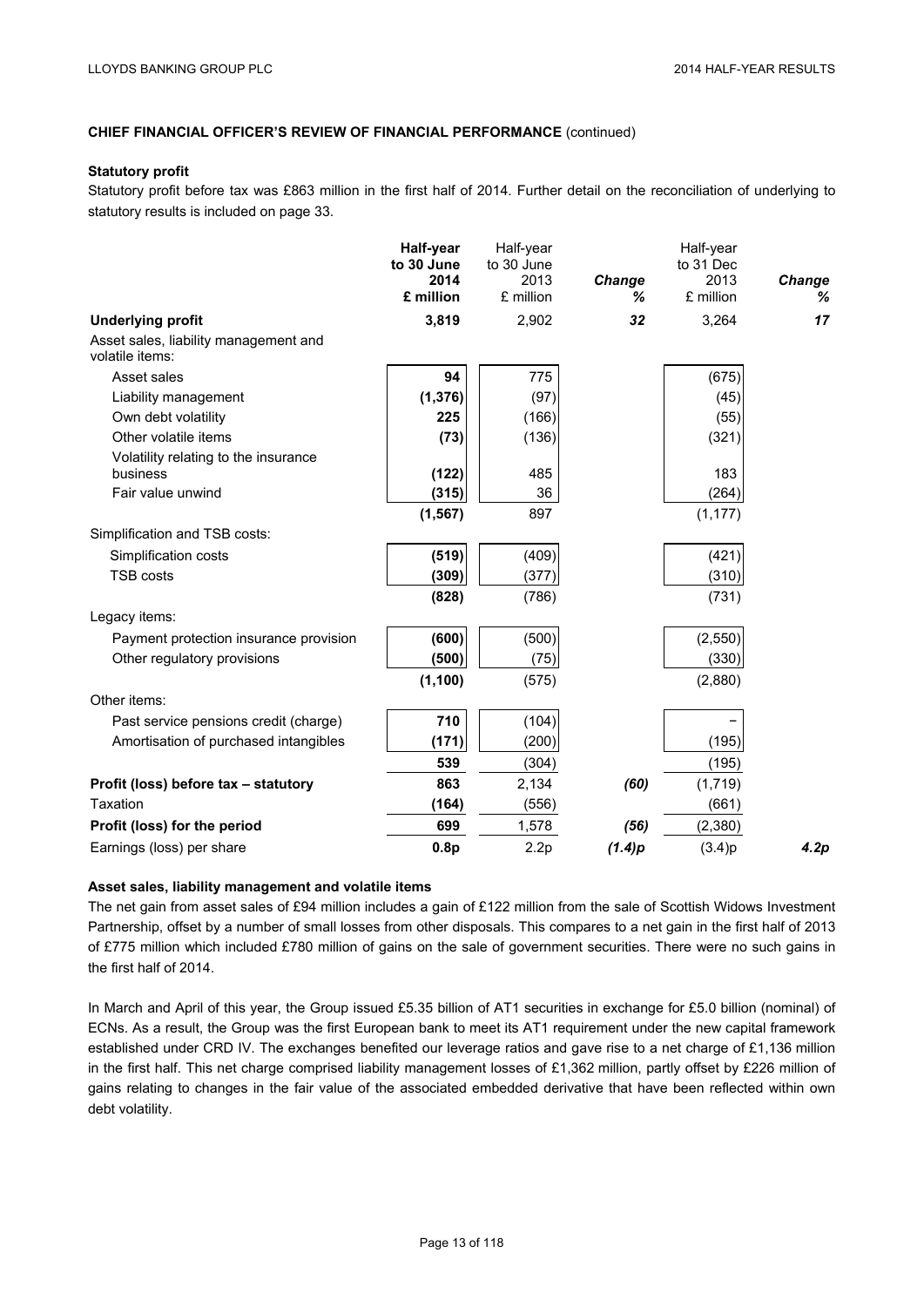The Group's statutory profit before tax is affected by insurance volatility caused by movements in financial markets generating a variance against expected returns, and policyholder interests volatility, which primarily reflects the gross up of policyholder tax included in the Group tax charge. Volatility relating to the insurance business reduced the Group's statutory profit by £122 million in the first half of 2014, principally reflecting lower than expected returns on equity markets and cash investments. This compares to positive insurance volatility of £485 million in the first half of 2013 that was driven by strong equity market performance in the period.

The fair value unwind moved from a net benefit of £36 million in the first half of 2013, driven by asset-related unwind, to a net charge of £315 million, largely relating to the subordinated debt acquired as part of the HBOS acquisition in 2009.

#### **Simplification and TSB costs**

The Simplification programme continues to deliver significant efficiency savings across the Group. The programme will complete in 2014 and is expected to realise annual run-rate cost savings of £2 billion by the end of the year. Costs associated with the programme amounted to £519 million in the first half, with £2,210 million spent in total on the programme to date out of a total expected to be expensed of £2.4 billion.

In the first half of 2014, the Group achieved a significant milestone in the European Commission (EC) mandated business disposal of TSB, selling a 38.5 per cent stake in the company through an initial public offering (IPO). TSB costs in the first half totalled £309 million and included £171 million of build costs and £138 million of dual-running costs. The dual running costs, which include the costs of TSB's standalone treasury, finance, human resources and other head office functions, will continue to be reflected in the Group's statutory profit until our ownership reduces to a level at which TSB is no longer reported as a fully-consolidated subsidiary. From inception to the end of June 2014, costs associated with the build of TSB and the dual-running of its standalone functions have totalled £1,777 million.

#### **PPI**

The Group increased the provision for expected PPI costs by a further £600 million in the second quarter. This brings the total amount provided to £10,425 million, of which approximately £2,190 million relates to anticipated administrative expenses and £2,268 million, or 22 per cent of the total provision, remained unutilised as at 30 June 2014. Total costs incurred in the first half of 2014 were £1,139 million and included £304 million of administration costs.

The volume of reactive PPI complaints continues to fall and in the first six months of 2014 was approximately 30 per cent lower than the same period last year, with a 7 per cent reduction between the first and second quarters. However they were higher than forecast and, as a result, the Group is forecasting a slower decline than previously expected, with the increased provision accounting for an extra 155,000 complaints at a cost of approximately £260 million, net of a benefit from redress per policy being lower than expected.

The Group has made substantial progress in the proactive mailing exercise connected to the Past Business Review (PBR). As at 30 June 2014, over 95 per cent of all PBR customers had been mailed, with some second mailings and case review activity continuing into the second half of the year. While the response rates of most cohorts are in line with expectations, additional mailings to some cohorts have resulted in a higher overall response rate. In addition, the PBR mailings are leading to a higher number of policies per customer being reviewed than originally expected. These adverse trends account for £150 million of the provision increase, net of a redress per policy benefit as above.

Given these updated complaints and PBR forecasts, the Group has also increased its estimate for administrative expenses which accounts for £190 million of the increased provision.

The total amount provided for PPI represents our best estimate of the likely future costs. These costs are expected to remain at around the current run-rate of £200 million per month until we have completed all payment on both PBR and remediation activity, with ongoing costs subsequently reducing significantly. However, a number of risks and uncertainties remain in particular in respect of complaint volumes, uphold rates, average redress costs, the cost of proactive mailings and remediation, and the outcome of the FCA Enforcement Team investigation. The cost of these factors could differ materially from our estimates, with the risk that a further provision could be required.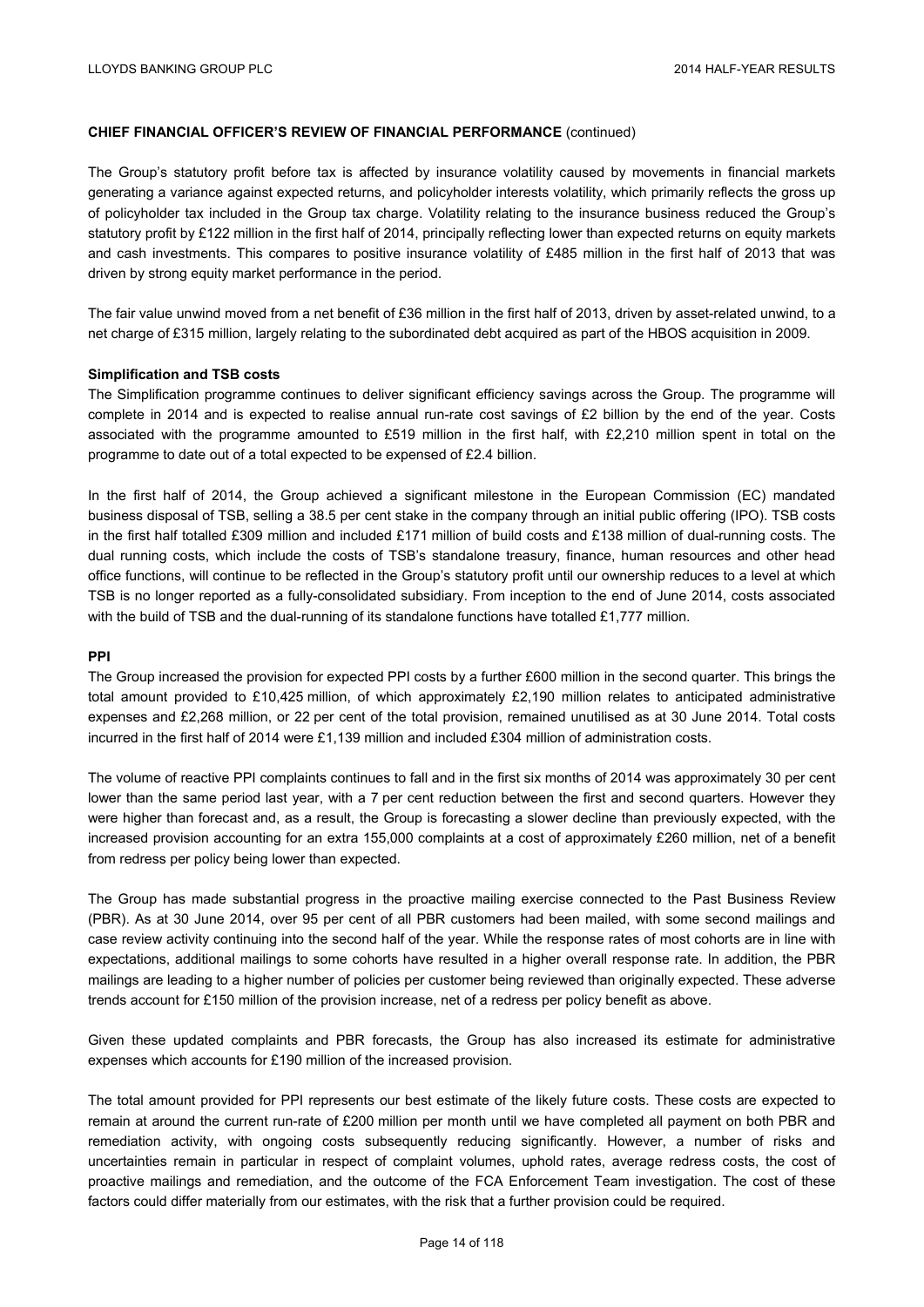#### **Other provisions**

In late July, the Group reached settlements totalling £217 million (at 30 June 2014 exchange rate) with the UK Financial Conduct Authority (FCA), the United States Commodity Futures Trading Commission (CFTC) and the United States Department of Justice (DoJ) regarding the manipulation of submissions to the British Bankers' Association (BBA) London Interbank Offered Rate (LIBOR) and Sterling Repo Rate between 2006 and 2009, as well as the associated systems and control failings. In addition to these regulatory settlements, the Group has paid nearly £8 million to the Bank of England to compensate for fees that were underpaid as a direct consequence of the manipulation of the Sterling Repo Rate in 2008 and 2009. All of these costs have been recognised in the first half results.

A further provision of £50 million has been made relating to the past sale of interest rate hedging products to certain small and medium-sized businesses. This brings the amount provided to £580 million, of which £218 million relates to administration costs and £161 million remained unutilised as at 30 June 2014. During the first half, the Group has made good progress in dealing with this issue, having reviewed 95 per cent of the sales currently in scope.

In the course of its business, the Group is engaged in discussions with the PRA, FCA and other UK and overseas regulators and governmental authorities on a range of matters. Provisions are held against the costs expected to be incurred in respect of these discussions and other regulatory investigations. In the second quarter, the Group made further provisions of £225 million in respect of a limited number of matters affecting the Retail division, including potential remediation in relation to legacy sales of investment and protection products and historic systems and controls governing legacy incentive schemes.

#### **Other items**

As highlighted at the time of our first quarter results release, we have made a number of changes to the Group's Defined Benefit pension schemes. These changes and other actions, which are expected to result in a reduced level of volatility in the value of the Group's Defined Benefit pension schemes in the future, resulted in a £710 million credit in the second quarter.

# **Taxation**

The tax charge for the first half of 2014 was £164 million, reflecting a lower effective tax rate than the UK corporation tax rate, largely as a result of tax exempt gains on sales of businesses in the first quarter.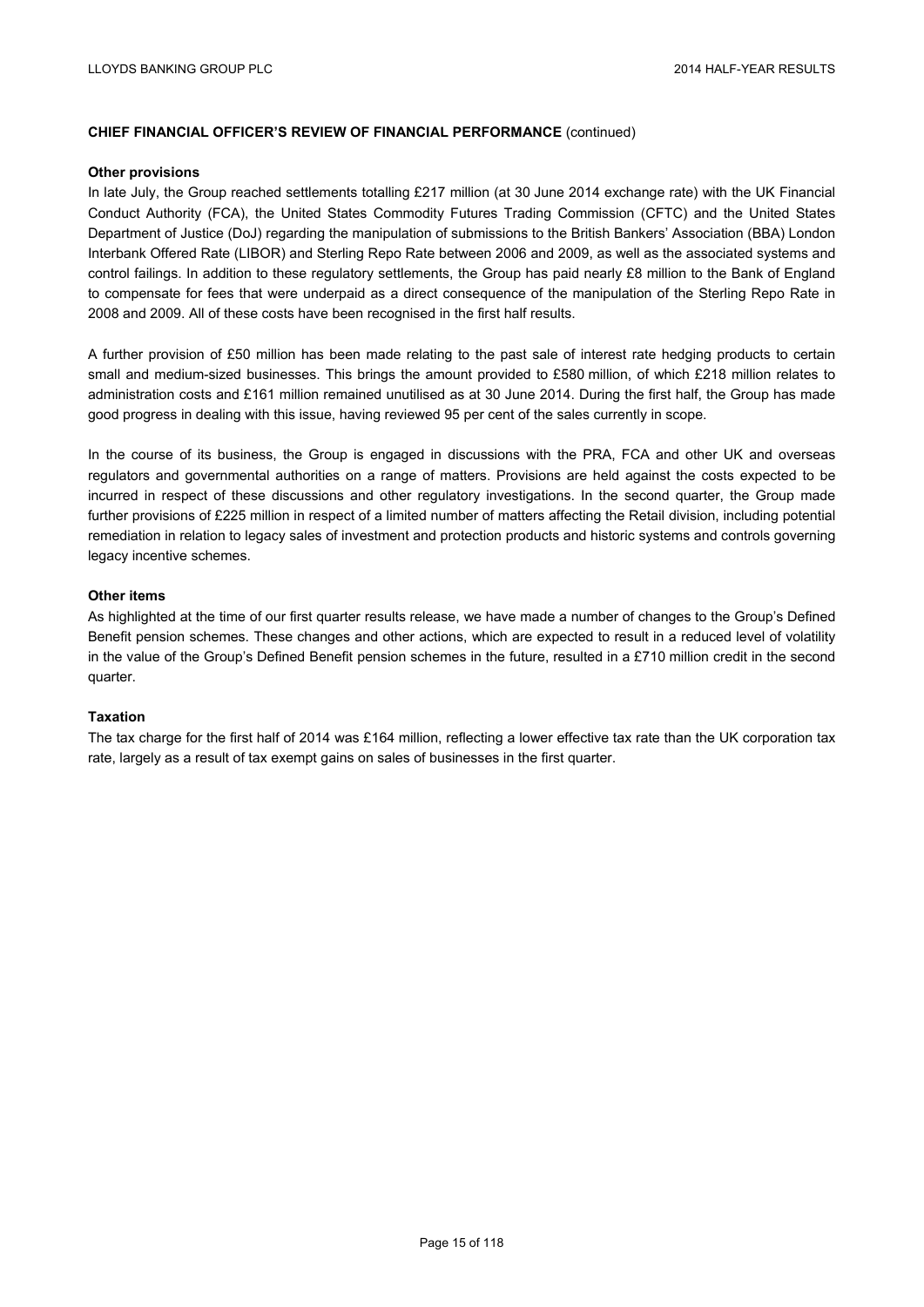#### **Capital ratios and risk-weighted assets**

|                                                 | At       | At       |                |
|-------------------------------------------------|----------|----------|----------------|
|                                                 | 30 June  | 31 Dec   | Change         |
|                                                 | 2014     | 2013     | ℅              |
| Fully loaded $1$                                |          |          |                |
| Common equity tier 1 capital ratio              | 11.1%    | 10.3%    | 0.8pp          |
| Total capital ratio                             | 16.8%    | 15.5%    | 1.3pp          |
| Basel III leverage ratio <sup>2</sup>           | 4.5%     | 3.8%     | $0.7$ pp       |
| Risk-weighted assets                            | £256.8bn | £271.9bn | (6)            |
| <b>PRA Transitional</b>                         |          |          |                |
| Common equity tier 1 capital ratio <sup>3</sup> | 11.1%    | 10.3%    | 0.8pp          |
| Tier 1 capital ratio <sup>3</sup>               | 14.6%    | 11.7%    | 2.9pp          |
| Total capital ratio <sup>3</sup>                | 19.7%    | 18.8%    | $0.9$ pp       |
| Risk-weighted assets <sup>3</sup>               | £257.4bn | £272.6bn | (6)            |
| Shareholders' equity                            | £39.6bn  | £39.0bn  | $\overline{2}$ |

 $<sup>1</sup>$  31 December 2013 ratios and risk-weighted assets were reported on a pro forma basis and included the benefit of the sales of</sup> Heidelberger Leben, Scottish Widows Investment Partnership and the Group's 50 per cent stake in Sainsbury's Bank.

 $2^{2}$  Estimated in accordance with January 2014 revised Basel III leverage ratio framework.

 $3\overline{3}$  31 December 2013 comparatives reflect PRA transitional rules as at 1 January 2014.

The Group continued to strengthen its capital position, with the fully loaded common equity tier 1 ratio increasing to 11.1 per cent (31 December 2013: 10.3 per cent pro forma). This improvement was driven by a combination of underlying earnings, further dividends from the insurance business, changes to the Group's Defined Benefit pension schemes, and a reduction in risk-weighted assets. The positive effect of these items was partly offset by charges relating to legacy issues and the ECN exchange offers, each of which reduced the ratio by 0.5 per cent.

Fully loaded risk-weighted assets reduced by 6 per cent, or £15.1 billion, in the first half of the year, to £256.8 billion (31 December 2013: £271.9 billion), primarily due to disposals, the reduction in the run-off portfolio and improving external economic factors.

The Group's fully loaded leverage ratio on a Basel III basis increased to 4.5 per cent from 3.8 per cent (pro forma) in December 2013, with the AT1 issuance in April accounting for 0.5 per cent of the increase. The Group's leverage ratio exceeds the Basel Committee's proposed minimum of 3 per cent. Final calibrations to the ratio will be completed by the Basel Committee during 2017 and will migrate to a Pillar 1 treatment from 2018. The UK Financial Policy Committee is currently consulting with the industry on the establishment of a leverage ratio framework in the UK.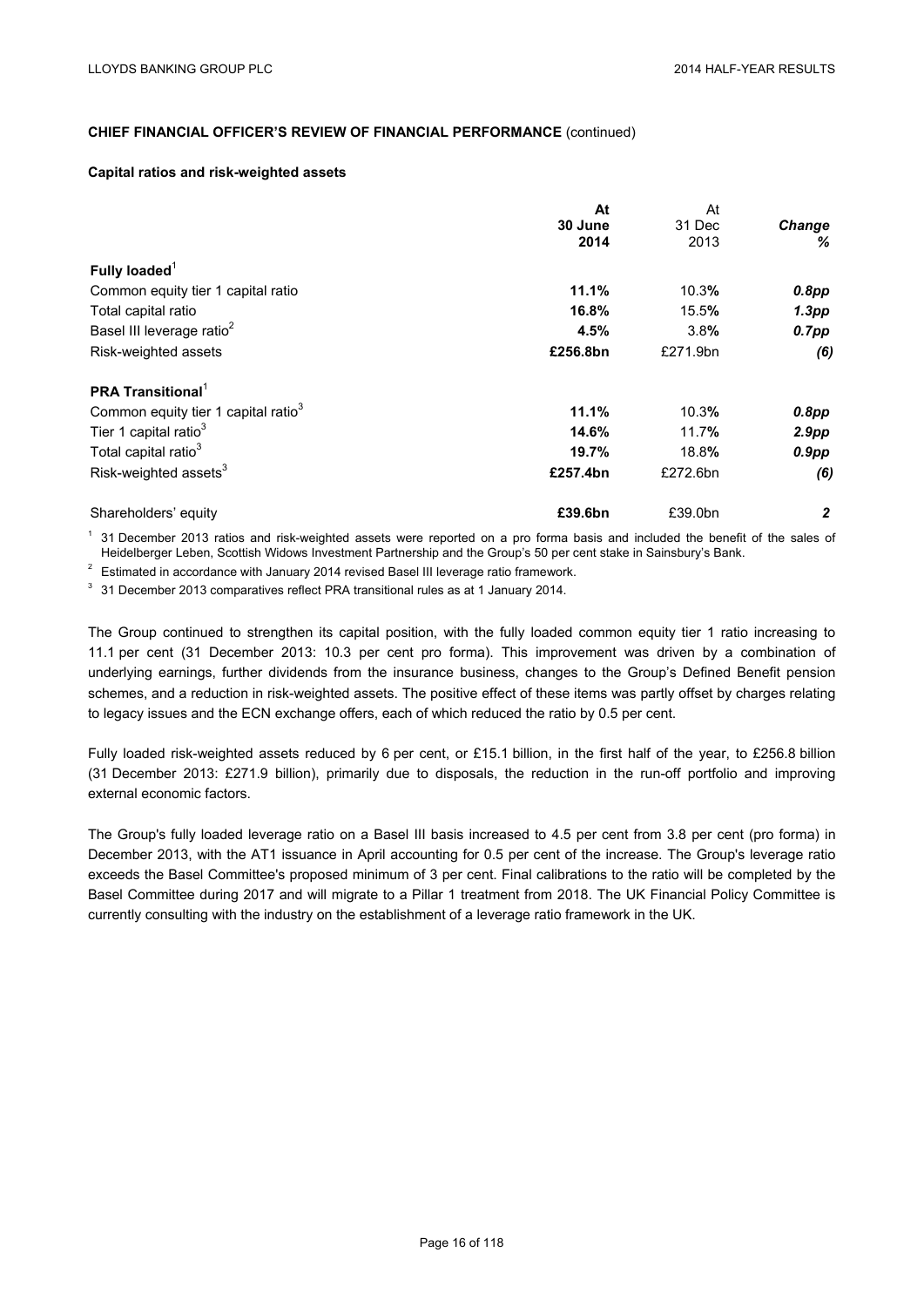#### **Funding and liquidity**

|                                                                   | At       | At       |               |
|-------------------------------------------------------------------|----------|----------|---------------|
|                                                                   | 30 June  | 31 Dec   | <b>Change</b> |
|                                                                   | 2014     | 2013     | ℅             |
| Loans and advances to customers <sup>1</sup>                      | £487.1bn | £495.2bn | (2)           |
| Loans and advances to customers (excluding run-off) <sup>1</sup>  | £465.8bn | £467.5bn |               |
| Run-off assets                                                    | £25.2bn  | £33.3bn  | (24)          |
| Non-retail run-off assets                                         | £18.0bn  | £25.0bn  | (28)          |
| Funded assets <sup>2</sup>                                        | £505.6bn | £510.2bn | (1)           |
| Customer deposits <sup>3</sup>                                    | £445.1bn | £438.3bn | $\mathbf{2}$  |
| Wholesale funding                                                 | £119.5bn | £137.6bn | (13)          |
| Wholesale funding <1 year maturity                                | £41.5bn  | £44.2bn  | (6)           |
| Of which money-market funding $\leq$ 1 year maturity <sup>4</sup> | £18.6bn  | £21.3bn  | (13)          |
| Loan to deposit ratio                                             | 109%     | 113%     | $(4)$ pp      |
| Primary liquid assets <sup>5</sup>                                | £92.3bn  | £89.3bn  | 3             |

<sup>1</sup> Excludes reverse repos of £4.2 billion (31 December 2013: £0.1 billion).

<sup>2</sup> A breakdown of funded assets is shown on page 57.<br><sup>3</sup> Excludes repos of £nil (31 December 2013: £3.0 billion).<br><sup>4</sup> Excludes balances relating to margins of £2.2 billion (31 December 2013: £2.3 billion) and settlement (31 December 2013: £1.3 billion).

<sup>5</sup> Including off-balance sheet liquid assets.

Total loans and advances to customers were £487.1 billion at the end of the first half: 2 per cent lower than the position at 31 December 2013, with continued growth in our key segments offset by reductions in the run-off portfolio and other disposals. In Retail, the mortgage book (excluding specialist book and Intelligent Finance) increased by 2 per cent year-on-year and by 1 per cent in the year to date. The growth in the first half was driven by a 44 per cent increase in gross new mortgage lending, compared to the prior year, to £19.8 billion. In Commercial Banking, SME loans and advances increased 5 per cent year-on-year against a contracting market. Our Consumer Finance business continues to perform very strongly, with UK loans and advances growing by 11 per cent year-on-year and by 8 per cent year to date, driven by the success of our Black Horse motor finance business.

Run-off assets reduced to £25.2 billion in the first half, down 24 per cent from £33.3 billion at December 2013. Disposals from Commercial Banking's Specialist Finance and Commercial Real Estate (CRE) run-off portfolios, coupled with disposals from the Irish corporate book and foreign exchange movements, accounted for the majority of the £8.1 billion reduction in run-off assets during the first half. In light of the strong progress made in the year to date we now expect to reduce the run-off portfolio to below £20 billion by the end of the year.

Customer deposits amounted to £445.1 billion as at June 2014: an increase of £6.8 billion or 2 per cent from £438.3 billion at 31 December 2013. This has been driven by growth of 2 per cent in Retail relationship deposits, partly offset by an 8 per cent reduction in Retail tactical brands. This growth in deposits, coupled with a reduction in total loans and advances across the Group, led to a 4 percentage point strengthening of the loan to deposit ratio to 109 per cent from 113 per cent at the end of 2013. These movements similarly enabled the Group to reduce its wholesale funding by £18.1 billion, or 13 per cent, to £119.5 billion in the year to date, with 65 per cent of the Group's wholesale funding at the end of June having a maturity of greater than one year.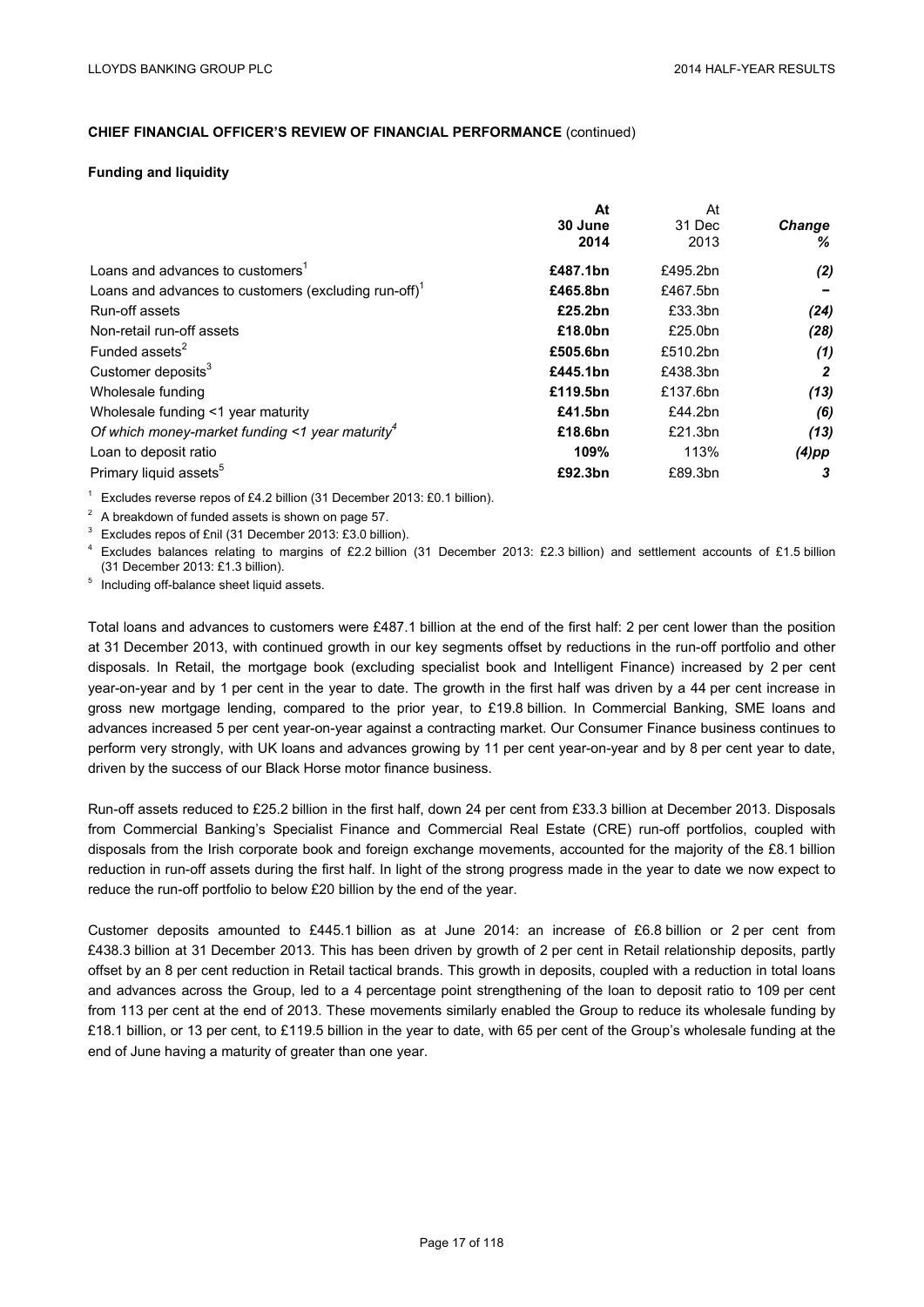The Group's liquidity position remains strong, with primary liquid assets of £92.3 billion (31 December 2013: £89.3 billion). Primary liquid assets represent approximately 5.0 times our money-market funding with a maturity of less than one year, and approximately 2.2 times our total short-term wholesale funding, in turn providing a substantial buffer in the event of market dislocation. In addition to primary liquid assets, the Group has significant secondary liquidity holdings of £119.2 billion (31 December 2013: £105.4 billion). Total liquid assets represent approximately 5.1 times our short-term wholesale funding.

# **Audit tender**

In our 2013 Annual Report and Accounts we confirmed that we were considering putting the external audit out to tender with a view to appointing a new audit firm, or re-appointing PricewaterhouseCoopers (PwC), with effect from January 2016. The Group has since undertaken a comprehensive tender process which was completed in the second quarter. After careful consideration of the strength of each proposal, the Board accepted the recommendation from the Audit Committee to retain the services of PwC. Accordingly, subject to shareholders' approval, PwC will be reappointed as Auditor. There will be a mandatory rotation for the 2021 audit (if not earlier).

#### **Conclusion**

The Group delivered a strong underlying performance and statutory profits in the first half of 2014 despite further legacy charges, with growth in net interest income and the net interest margin, lower costs and a significant reduction in impairments. The Group also continued to make progress in reducing balance sheet risk and in further strengthening its key capital and leverage ratios in the first half. These achievements support the Group's positioning as a low risk bank with a strong and sustainable earnings outlook that is well positioned to support the UK economic recovery.

George Culmer *Chief Financial Officer*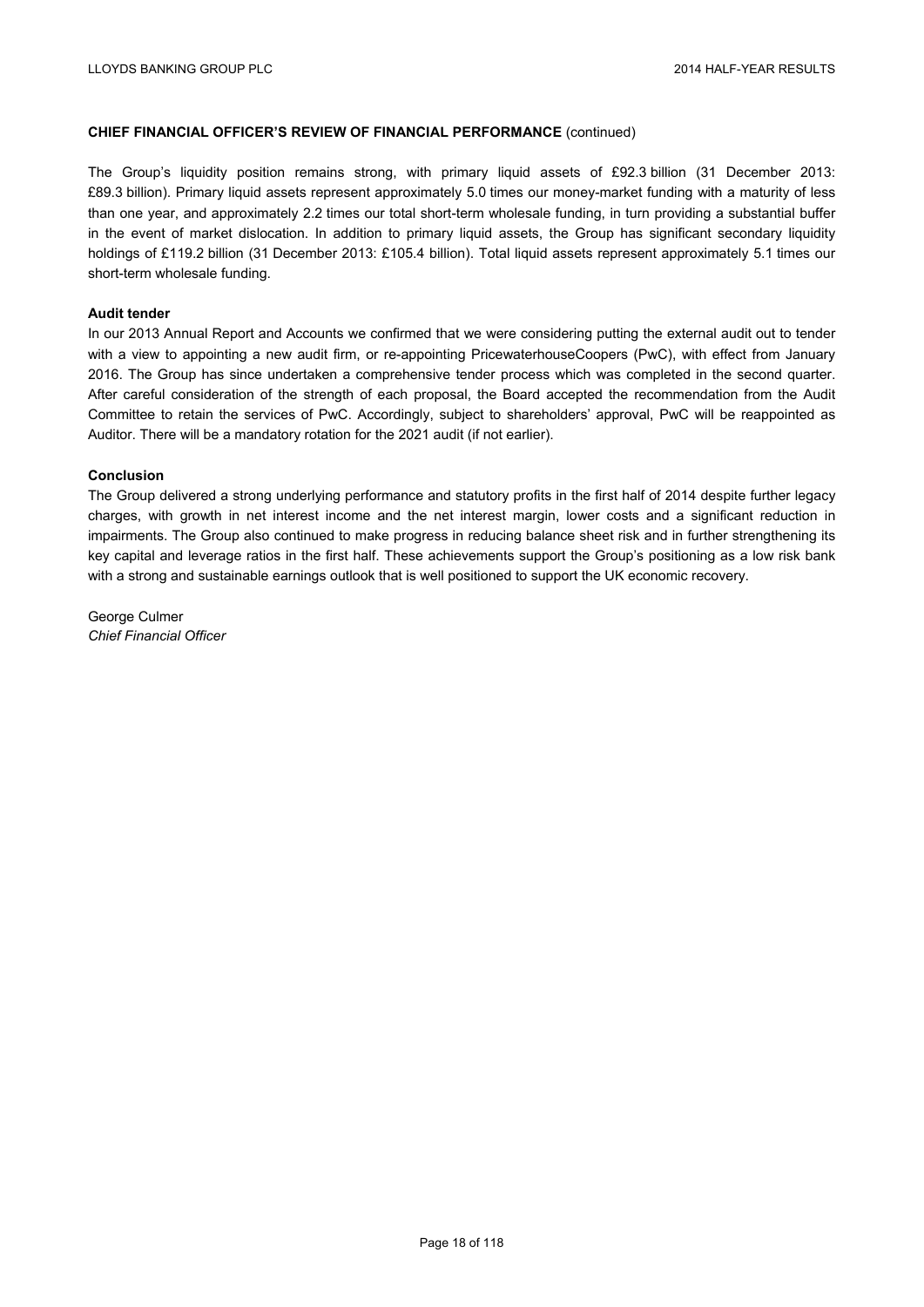|                                            |          | Commercial     | <b>Consumer</b> |                  | <b>Run-off</b><br>and<br><b>Central</b> |                  |          |
|--------------------------------------------|----------|----------------|-----------------|------------------|-----------------------------------------|------------------|----------|
| Half-year to 30 June 2014                  | Retail   | <b>Banking</b> | <b>Finance</b>  | <b>Insurance</b> | items                                   | TSB <sup>1</sup> | Group    |
|                                            | £m       | £m             | £m              | £m               | £m                                      | £m               | £m       |
| Net interest income                        | 3,493    | 1,234          | 645             | (64)             | 96                                      | 400              | 5,804    |
| Other income                               | 700      | 984            | 675             | 854              | 163                                     | 72               | 3,448    |
| <b>Total underlying income</b>             | 4,193    | 2,218          | 1,320           | 790              | 259                                     | 472              | 9,252    |
| Total costs                                | (2, 207) | (1,033)        | (708)           | (329)            | (203)                                   | (195)            | (4, 675) |
| Impairment                                 | (276)    | (29)           | (78)            |                  | (324)                                   | (51)             | (758)    |
| Underlying profit (loss)                   | 1,710    | 1,156          | 534             | 461              | (268)                                   | 226              | 3,819    |
| Banking net interest margin                | 2.28%    | 2.63%          | 6.69%           |                  |                                         |                  | 2.40%    |
| Asset quality ratio                        | 0.18%    | 0.05%          | 0.78%           |                  |                                         |                  | 0.30%    |
| Return on risk-weighted<br>assets          | 4.82%    | 1.96%          | 5.20%           |                  |                                         |                  | 2.90%    |
| Key balance sheet items<br>at 30 June 2014 | £bn      | £bn            | £bn             | £bn              | £bn                                     | £bn              | £bn      |
| Loans and advances to                      |          |                |                 |                  |                                         |                  |          |
| customers                                  | 315.2    | 104.7          | 19.9            |                  | 24.7                                    | 22.6             | 487.1    |
| Customer deposits                          | 284.3    | 117.2          | 17.4            |                  | 2.5                                     | 23.7             | 445.1    |
| <b>Total customer balances</b>             | 599.5    | 221.9          | 37.3            |                  | 27.2                                    | 46.3             | 932.2    |
| Risk-weighted assets <sup>2</sup>          | 70.8     | 114.0          | 21.5            |                  | 46.3                                    | 4.8              | 257.4    |

# **UNDERLYING BASIS** – **SEGMENTAL ANALYSIS**

1 See note 5, page 36.<br> $\frac{2}{\pi}$  Risk-weighted assets under rules prevailing on 1 January 2014.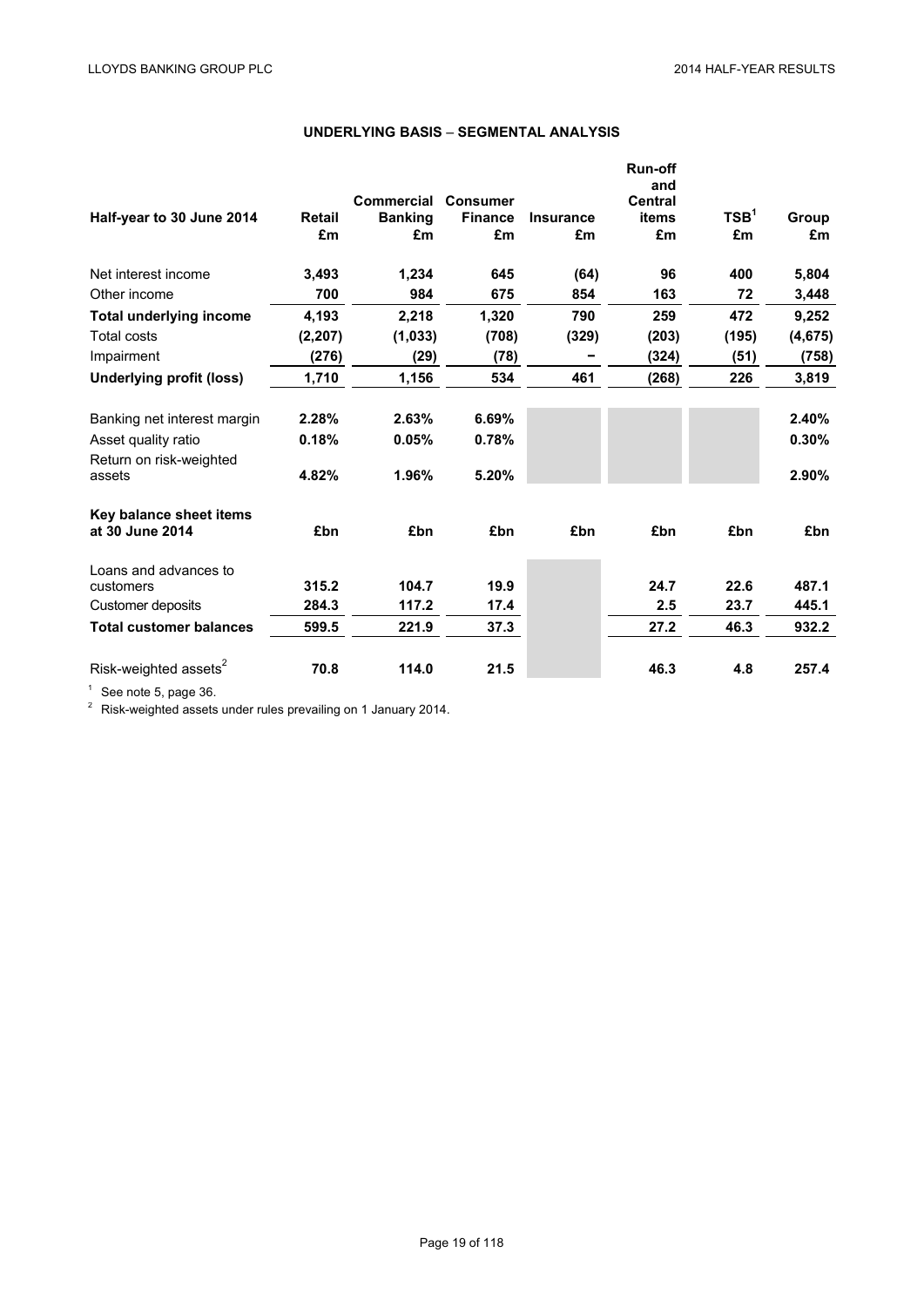|                                   |         |                              |                     |           | Run-off<br>and   |                  |          |
|-----------------------------------|---------|------------------------------|---------------------|-----------|------------------|------------------|----------|
| Half-year to 30 June $20131$      | Retail  | Commercial<br><b>Banking</b> | Consumer<br>Finance | Insurance | Central<br>items | TSB <sup>2</sup> | Group    |
|                                   | £m      | £m                           | £m                  | £m        | £m               | £m               | £m       |
| Net interest income               | 3,036   | 1,009                        | 670                 | (49)      | 235              | 305              | 5,206    |
| Other income                      | 733     | 1,154                        | 681                 | 945       | 657              | 88               | 4,258    |
| Total underlying income           | 3,769   | 2,163                        | 1,351               | 896       | 892              | 393              | 9,464    |
| Total costs                       | (2,007) | (1,024)                      | (665)               | (337)     | (442)            | (274)            | (4, 749) |
| Impairment                        | (462)   | (285)                        | (177)               |           | (830)            | (59)             | (1, 813) |
| Underlying profit (loss)          | 1,300   | 854                          | 509                 | 559       | (380)            | 60               | 2,902    |
|                                   |         |                              |                     |           |                  |                  |          |
| Banking net interest margin       | 1.97%   | 2.16%                        | 7.04%               |           |                  |                  | 2.01%    |
| Asset quality ratio               | 0.29%   | 0.55%                        | 1.84%               |           |                  |                  | 0.69%    |
| Return on risk-weighted           |         |                              |                     |           |                  |                  |          |
| assets                            | 3.21%   | 1.38%                        | 4.67%               |           |                  |                  | 1.95%    |
| Key balance sheet items           |         |                              |                     |           |                  |                  |          |
| at 30 June 2013                   | £bn     | £bn                          | £bn                 | £bn       | £bn              | £bn              | £bn      |
| Loans and advances to             |         |                              |                     |           |                  |                  |          |
| customers                         | 312.6   | 104.5                        | 19.0                |           | 43.6             | 24.2             | 503.9    |
| Customer deposits                 | 278.8   | 105.9                        | 20.1                |           | 2.8              | 23.0             | 430.6    |
| Total customer balances           | 591.4   | 210.4                        | 39.1                |           | 46.4             | 47.2             | 934.5    |
| Risk-weighted assets <sup>3</sup> | 79.5    | 124.2                        | 22.0                |           | 57.5             | 5.5              | 288.7    |

# **UNDERLYING BASIS** – **SEGMENTAL ANALYSIS**

<sup>1</sup> Segment information has been restated to reflect previously announced changes to the Group operating structure implemented from 1 January 2014.<br> $2^2$  See note 5, page 36.

<sup>3</sup> Determined under rules prevailing on 31 December 2013.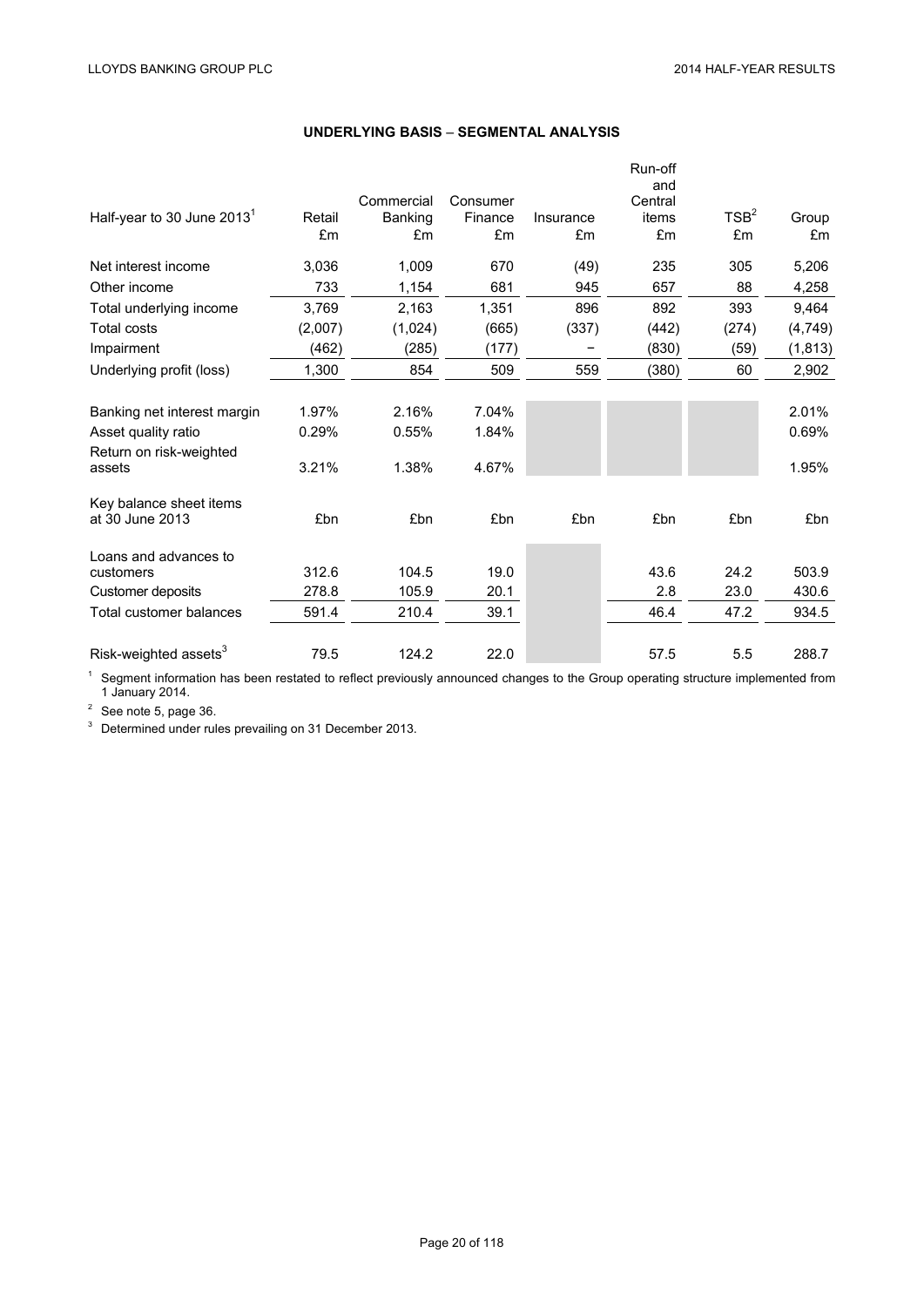|                                   |              |                      |               |                 | Run-off<br>and |                  |             |
|-----------------------------------|--------------|----------------------|---------------|-----------------|----------------|------------------|-------------|
| Half-year to                      |              | Commercial           | Consumer      |                 | Central        | TSB <sup>2</sup> |             |
| 31 December 2013 <sup>1</sup>     | Retail<br>£m | <b>Banking</b><br>£m | Finance<br>£m | Insurance<br>£m | items<br>£m    |                  | Group<br>£m |
|                                   |              |                      |               |                 |                | £m               |             |
| Net interest income               | 3,464        | 1,104                | 663           | (58)            | 196            | 310              | 5,679       |
| Other income                      | 702          | 1,105                | 678           | 919             | 183            | 75               | 3,662       |
| Total underlying income           | 4,166        | 2,209                | 1,341         | 861             | 379            | 385              | 9,341       |
| <b>Total costs</b>                | (2, 153)     | (1,060)              | (719)         | (332)           | (333)          | (289)            | (4,886)     |
| Impairment                        | (298)        | (113)                | (166)         |                 | (564)          | (50)             | (1, 191)    |
| Underlying profit (loss)          | 1,715        | 1,036                | 456           | 529             | (518)          | 46               | 3,264       |
|                                   |              |                      |               |                 |                |                  |             |
| Banking net interest margin       | 2.22%        | 2.26%                | 6.84%         |                 |                |                  | 2.23%       |
| Asset quality ratio               | 0.18%        | 0.21%                | 1.68%         |                 |                |                  | 0.45%       |
| Return on risk-weighted           |              |                      |               |                 |                |                  |             |
| assets                            | 4.43%        | 1.69%                | 4.30%         |                 |                |                  | 2.34%       |
| Key balance sheet items           |              |                      |               |                 |                |                  |             |
| at 31 December 2013               | £bn          | £bn                  | £bn           | £bn             | £bn            | £bn              | £bn         |
| Loans and advances to             |              |                      |               |                 |                |                  |             |
| customers                         | 314.3        | 108.0                | 19.1          |                 | 30.3           | 23.5             | 495.2       |
| Customer deposits                 | 283.2        | 110.5                | 18.7          |                 | 2.8            | 23.1             | 438.3       |
| Total customer balances           | 597.5        | 218.5                | 37.8          |                 | 33.1           | 46.6             | 933.5       |
| Risk-weighted assets <sup>3</sup> | 73.1         | 120.8                | 20.1          |                 | 44.1           | 5.8              | 263.9       |

# **UNDERLYING BASIS** – **SEGMENTAL ANALYSIS**

 $1$  Segment information has been restated to reflect previously announced changes to the Group operating structure implemented from 1 January 2014.

 $2^2$  See note 5, page 36.

<sup>3</sup> Determined under rules prevailing on 31 December 2013.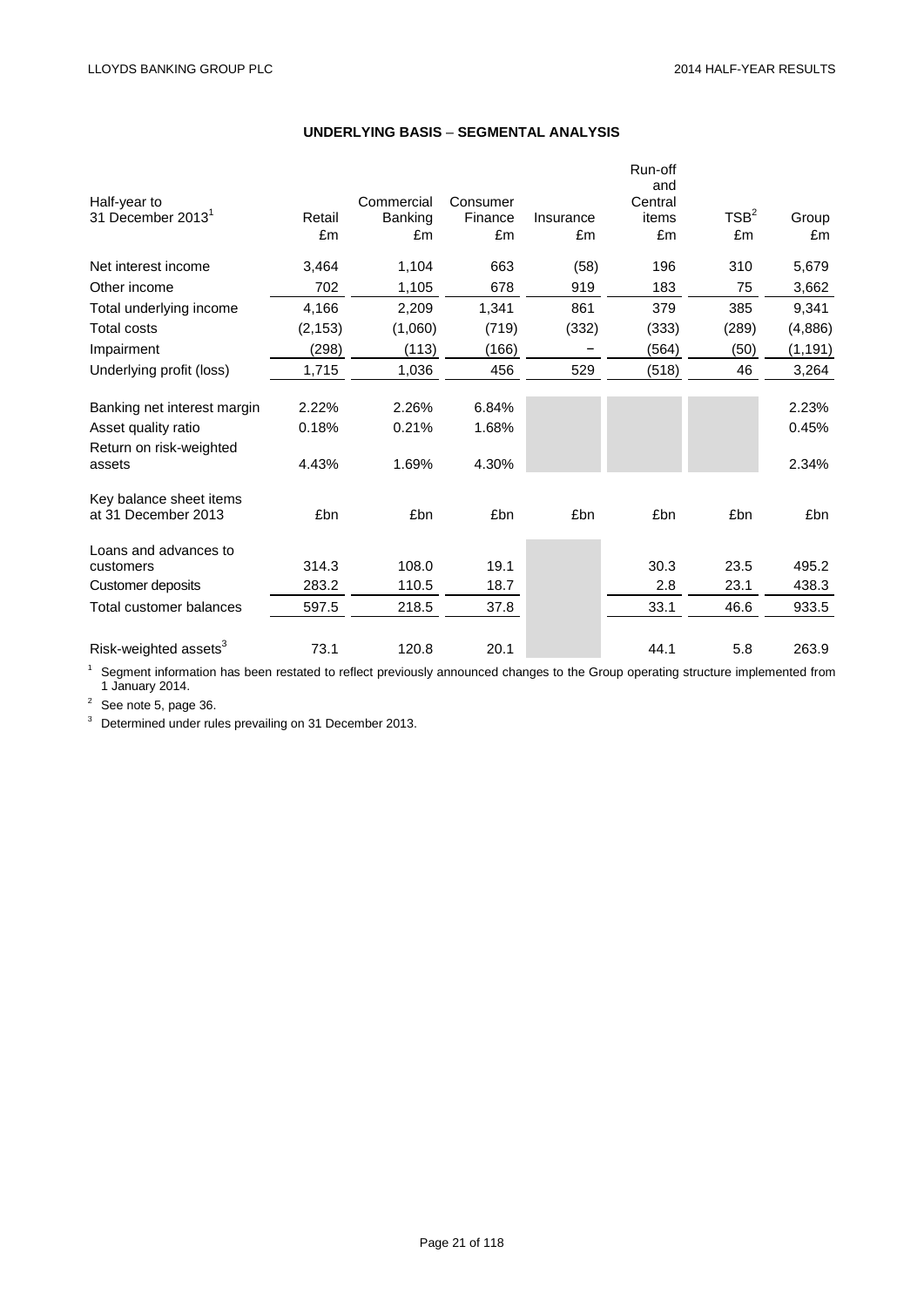# **UNDERLYING BASIS** – **QUARTERLY INFORMATION**

|                                                      |                  |                  | Quarter          | Quarter          |
|------------------------------------------------------|------------------|------------------|------------------|------------------|
|                                                      |                  |                  | ended            | ended            |
|                                                      |                  |                  | 30 June          | 31 Mar           |
|                                                      |                  |                  | 2014             | 2014             |
|                                                      |                  |                  | £m               | £m               |
| Net interest income                                  |                  |                  | 2,993            | 2,811            |
| Other income                                         |                  |                  | 1,730            | 1,718            |
| <b>Total underlying income</b>                       |                  |                  | 4,723            | 4,529            |
| Total underlying income excl. SJP                    |                  |                  | 4,723            | 4,529            |
| <b>Total costs</b>                                   |                  |                  | (2, 377)         | (2, 298)         |
| Impairment                                           |                  |                  | (327)            | (431)            |
| <b>Underlying profit</b>                             |                  |                  | 2,019            | 1,800            |
| Asset sales, liability management and volatile items |                  |                  | (1,687)          | 120              |
| Simplification and TSB costs                         |                  |                  | (362)            | (466)            |
| Legacy provisions                                    |                  |                  | (1, 100)         |                  |
| Other statutory items                                |                  |                  | 624              | (85)             |
| <b>Statutory (loss) profit</b>                       |                  |                  | (506)            | 1,369            |
|                                                      |                  |                  |                  |                  |
| Banking net interest margin                          |                  |                  | 2.48%            | 2.32%            |
| Asset quality ratio                                  |                  |                  | 0.26%            | 0.35%            |
| Return on risk-weighted assets                       |                  |                  | 3.09%            | 2.71%            |
| Cost:income ratio (excl. SJP)                        |                  |                  | 50.3%            | 50.7%            |
| Cost:income ratio                                    |                  |                  | 50.3%            | 50.7%            |
|                                                      |                  |                  |                  |                  |
|                                                      | Quarter<br>ended | Quarter<br>ended | Quarter<br>ended | Quarter<br>ended |
|                                                      | 31 Dec           | 30 Sept          | 30 June          | 31 Mar           |
|                                                      | 2013             | 2013             | 2013             | 2013             |
|                                                      | £m               | £m               | £m               | £m               |
| Net interest income                                  | 2,918            | 2,761            | 2,653            | 2,553            |
| Other income                                         | 1,868            | 1,794            | 1,922            | 2,336            |
| <b>Total underlying income</b>                       | 4,786            | 4,555            | 4,575            | 4,889            |
| Total underlying income excl. SJP                    | 4,672            | 4,537            | 4,525            | 4,409            |
| <b>Total costs</b>                                   | (2, 525)         | (2, 361)         | (2, 341)         | (2, 408)         |
| Impairment                                           | (521)            | (670)            | (811)            | (1,002)          |
| <b>Underlying profit</b>                             | 1,740            | 1,524            | 1,423            | 1,479            |
| Asset sales, liability management and volatile items | (468)            | (709)            | (176)            | 1,073            |
| Simplification and TSB costs                         | (323)            | (408)            | (377)            | (409)            |
| Legacy provisions                                    | (2, 130)         | (750)            | (575)            |                  |
| Other statutory items                                | (98)             | (97)             | (201)            | (103)            |
| <b>Statutory (loss) profit</b>                       | (1, 279)         | (440)            | 94               | 2,040            |
|                                                      |                  |                  |                  |                  |
| Banking net interest margin                          | 2.29%            | 2.17%            | 2.06%            | 1.96%            |
| Asset quality ratio                                  | 0.40%            | 0.51%            | 0.57%            | 0.80%            |
| Return on risk-weighted assets                       | 2.55%            | 2.14%            | 1.93%            | 1.96%            |
| Cost:income ratio (excl. SJP)                        | 54.0%            | 52.0%            | 51.7%            | 53.6%            |
| Cost:income ratio                                    | 52.8%            | 51.8%            | 51.2%            | 49.3%            |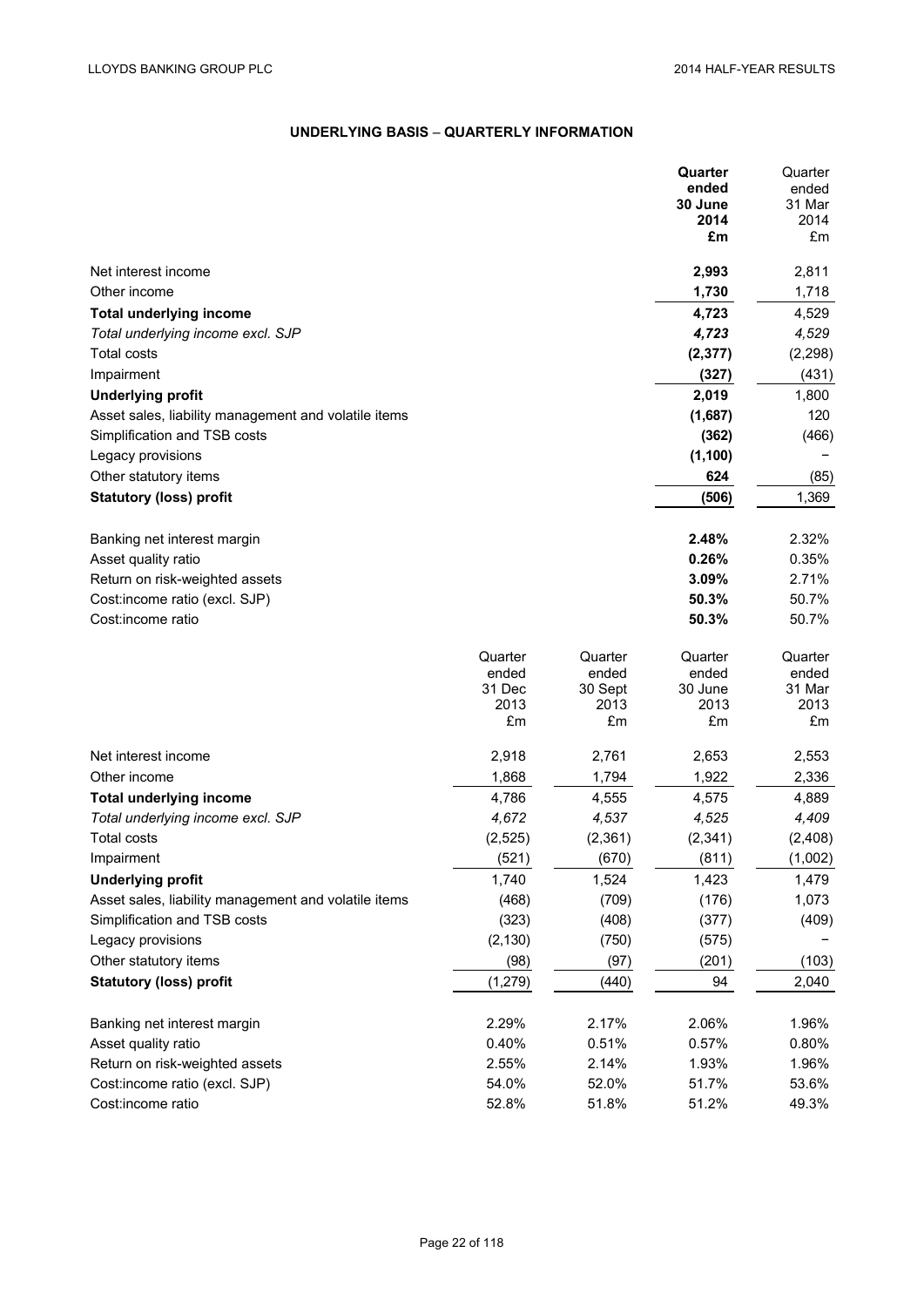# **DIVISIONAL HIGHLIGHTS**

# **RETAIL**

Retail offers a broad range of financial service products, including current accounts, savings, personal loans and mortgages, in the UK to retail customers, and now incorporates wealth and small business customers. It is also a distributor of insurance, protection and credit cards, and through Wealth, a range of long-term savings and investment products. We have continued to make progress in delivering our customer-led, multi-brand and multi-channel strategy to be the best bank for customers in the UK, with a primary focus on meeting the needs of our customers through investment in service, products and distribution.

# **Progress against strategic initiatives**

- Further success in simplifying the business, improving processes and enhancing the customer experience with Net Promoter Scores increasing by 4 per cent since the end of 2013.
- Continued development of our digital capability with our active online user base increasing to over 10 million customers, including more than 4.5 million active mobile users, and the launch of new mobile banking applications.
- Continue to attract new customers with net positive switching in the first half of 2014, particularly in our Halifax challenger brand.
- Launched innovative products, including the Lloyds Bank 'Club Lloyds' proposition, which rewards customers with a combination of credit interest, lifestyle benefits and exclusive mortgage and savings loyalty offers. Over 320,000 customers have joined since launch in March.
- Two new unsecured lending products launched in 2014; flexible loans, enabling customers to repay loans without early settlement fees, and e-loans, allowing customers to manage their loan online.
- Launched an 18-month cash ISA and extended our ISA Promise to stocks and shares transfers following recent government announcements.
- Continuing to exceed our lending commitment to first-time buyers with lending of £5.7 billion to over 43,000 customers. In the first half of the year, we lent £892 million through the Help to Buy mortgage guarantee scheme, in which we are the largest participant, and provided one-in-five of all mortgage loans to customers buying their homes in the UK.
- Supported over 52,000 new business start-ups during the first half of 2014, and are continuing to integrate the support of small business customers into the Retail infrastructure.
- Continued progress integrating Wealth into the Retail infrastructure with branch referrals up by over 15 per cent compared with the end of 2013.

# **Financial performance**

- Underlying profit increased 32 per cent to £1,710 million.
- Net interest income increased 15 per cent. Margin performance was strong, increasing 31 basis points year-on-year to 2.28 per cent, driven by improved deposit mix and margin, more than offsetting reduced lending rates.
- Other income down 5 per cent, with lower income from branch protection sales and Wealth related fee income due to the residual impact of regulatory changes.
- Total costs up 10 per cent to £2,207 million, primarily reflecting timing of recognition of FSCS costs as well as higher indirect overheads previously absorbed in the TSB segment.
- Impairment reduced 40 per cent to £276 million, with secured and unsecured charges decreasing consistent with lower impaired loan balances.

# **Balance sheet**

- Loans and advances to customers were slightly ahead of December 2013 at £315.2 billion. Lending books open to new business (excludes specialist book and Intelligent Finance) grew 2 per cent year-on-year. Gross new mortgage lending in the first half was £19.8 billion, an increase of 44 per cent compared to the first half of 2013, outperforming market growth.
- Customer deposits increased to £284.3 billion with relationship balances (including Lloyds, Halifax and BoS) up 5 per cent year-on-year.
- Risk-weighted assets decreased by £2.1 billion to £70.8 billion driven by improving house prices and an improvement in the credit quality of retail assets.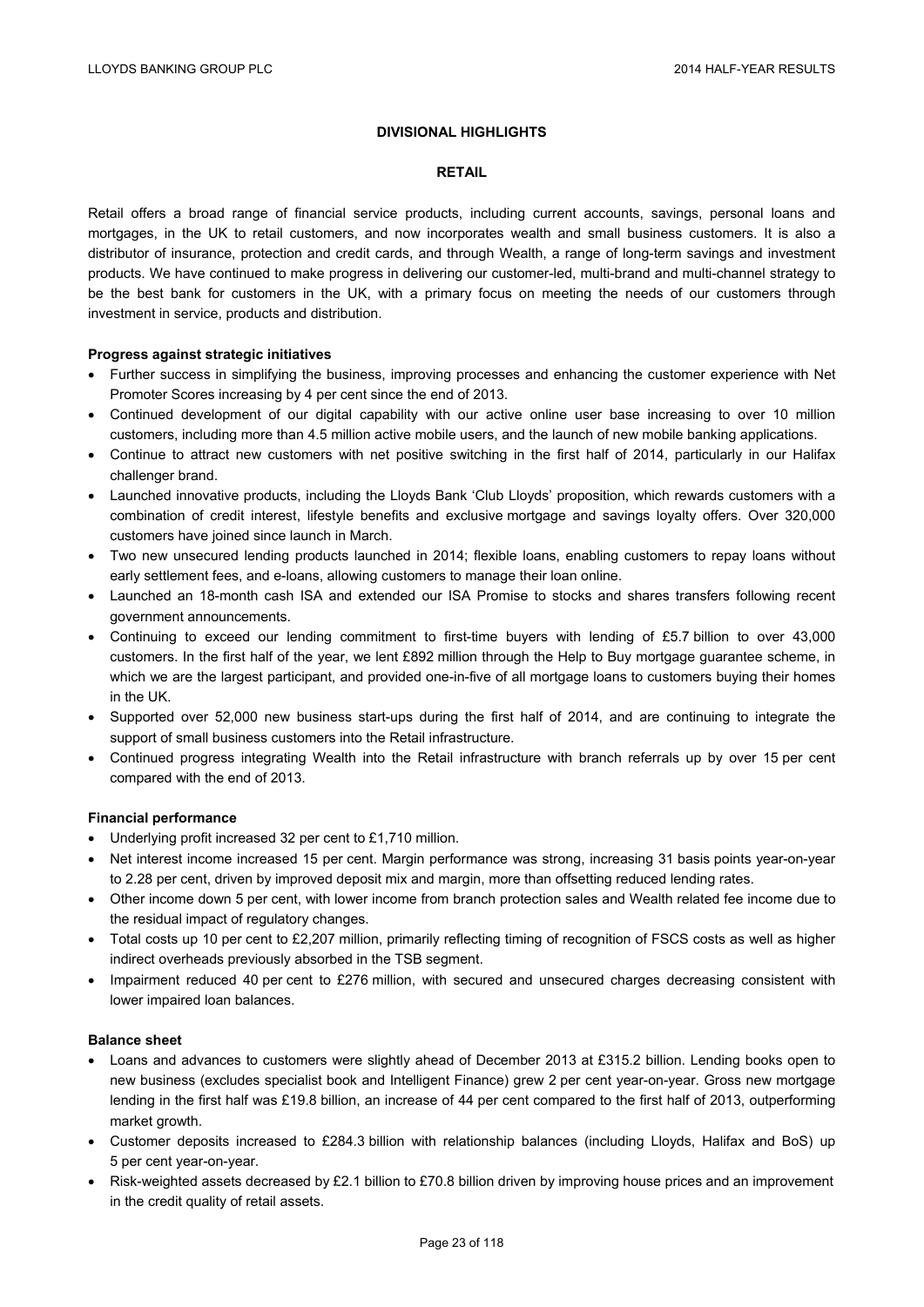# **RETAIL** (continued)

|                                                                 | Half-year          | Half-year                       |             | Half-year                      |                |
|-----------------------------------------------------------------|--------------------|---------------------------------|-------------|--------------------------------|----------------|
|                                                                 | to 30 June<br>2014 | to 30 June<br>2013 <sup>1</sup> | Change      | to 31 Dec<br>2013 <sup>1</sup> | Change         |
|                                                                 | £m                 | £m                              | ℅           | £m                             | %              |
| Net interest income                                             | 3,493              | 3,036                           | 15          | 3,464                          | 1              |
| Other income                                                    | 700                | 733                             | (5)         | 702                            |                |
| <b>Total underlying income</b>                                  | 4,193              | 3,769                           | 11          | 4,166                          | 1              |
| Total costs <sup>2</sup>                                        | (2, 207)           | (2,007)                         | (10)        | (2, 153)                       | (3)            |
| Impairment                                                      | (276)              | (462)                           | 40          | (298)                          | $\overline{7}$ |
| <b>Underlying profit</b>                                        | 1,710              | 1,300                           | 32          | 1,715                          |                |
| Banking net interest margin                                     | 2.28%              | 1.97%                           | 31bp        | 2.22%                          | 6bp            |
| Asset quality ratio                                             | 0.18%              | 0.29%                           | (11)bp      | 0.18%                          |                |
| Return on risk-weighted assets                                  | 4.82%              | 3.21%                           | 161bp       | 4.43%                          | 39bp           |
|                                                                 |                    |                                 | At          | At                             |                |
|                                                                 |                    |                                 | 30 June     | 31 Dec                         |                |
| Key balance sheet items                                         |                    |                                 | 2014<br>£bn | 2013 <sup>1</sup><br>£bn       | Change<br>℅    |
| Loans and advances to customers                                 |                    |                                 | 315.2       | 314.3                          |                |
| Customer deposits                                               |                    |                                 | 284.3       | 283.2                          |                |
| <b>Total customer balances</b>                                  |                    |                                 | 599.5       | 597.5                          |                |
| Risk-weighted assets under rules prevailing on 1 January 2014   |                    |                                 | 70.8        | 72.9                           | (3)            |
| Risk-weighted assets under rules prevailing on 31 December 2013 |                    |                                 |             | 73.1                           |                |

 $^1$  Restated to reflect previously announced changes to the Group operating structure implemented from 1 January 2014.<br><sup>2</sup> Includes costs that in 2013 were allocated to TSB but following separation have been charged to R to TSB were £105 million in the first half and £112 million in the second half.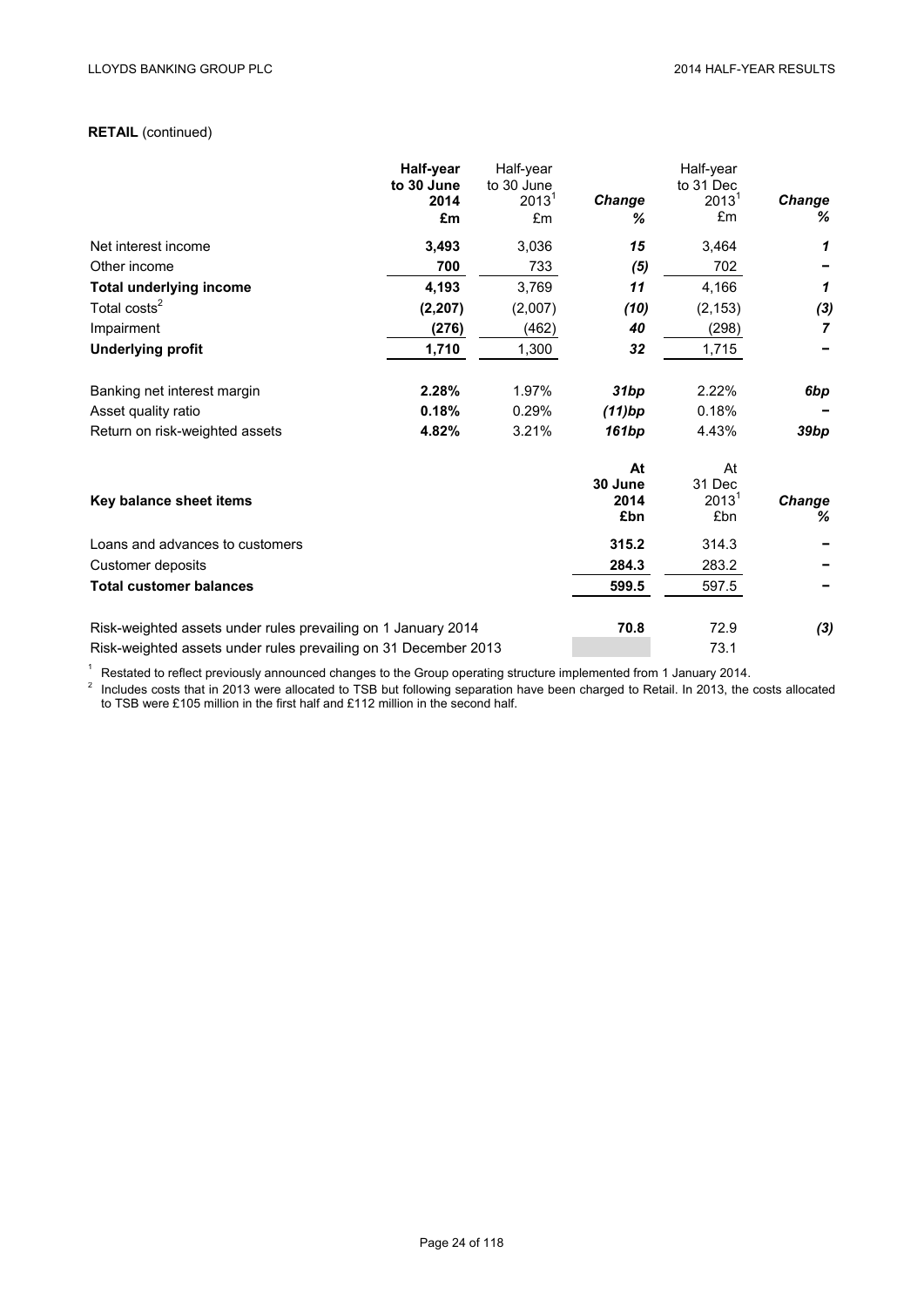# **COMMERCIAL BANKING**

Commercial Banking is client led, focusing on SME, Mid Markets, Global Corporates and Financial Institution clients providing products across Lending, Global Transaction Banking, Financial Markets and Debt Capital Markets, and private equity financing through Lloyds Development Capital.

# **Progress against strategic initiatives**

- Continued progress towards our 2015 target of delivering sustainable returns on risk-weighted assets of over 2 per cent through the delivery of our low risk, client focused strategy.
- Continued to Help Britain Prosper: net growth in SME lending of 5 per cent in the last 12 months, against market contraction of 3 per cent; committed over £6.5 billion to UK customers through Funding for Lending and around £0.6 billion to UK manufacturing in the last six months; and helped clients access £3.9 billion of non-bank lending.
- Improved our SME client experience by doubling the lending discretion of our most senior relationship managers and reducing the number of clients per relationship manager. The transfer of small business clients with less complex needs to Retail has enabled our larger SME clients to benefit from improved service from their Relationship Manager.
- Increased the number of Mid Markets clients through our local relationship management offering, with particularly strong performance in the Manufacturing, Business Services, and Local Authorities sectors.
- Enhanced returns in Global Corporates as a result of continued capital optimisation and a resilient income performance in challenging market conditions.
- Year-on-year income growth in Financial Institutions through meeting a broader range of clients' needs; launched the first Environmental, Social and Governance bond by any UK bank.
- Continued to invest in our core infrastructure, implementing significant upgrades to deliver scalability and functionality in our Global Transaction Banking and Financial Markets platforms.

# **Financial performance**

- Underlying profit of £1,156 million, up 35 per cent on 2013, driven by strong income growth in Mid Markets and Financial Institutions and significantly lower impairments across all client segments.
- Income increased by 3 per cent to £2,218 million as a result of increased net interest income in all client segments offset by a softer performance in other income reflecting difficult financial market conditions.
- Net interest margin increased 47 basis points as a result of disciplined pricing of new lending, customer repricing in deposits and a reduction in funding costs helped by the increase in Global Transaction Banking deposits.
- Other income decreased 15 per cent due to lower client volumes in Debt Capital Markets and Financial Markets in line with the wider external market.
- Asset quality ratio improved 50 basis points reflecting lower gross charges, improved credit quality and continuing progress in executing our strategy of building a low risk commercial bank
- Return on risk-weighted assets increased by 58 basis points to 1.96 per cent.

# **Balance sheet**

- Lending has decreased by 3 per cent as a result of selective participation in Global Corporates, partially offset by growth in SME and Financial Institutions.
- Customer deposits increased by 6 per cent as a result of growth in Global Transaction Banking balances, growing by 11 per cent year-on-year with growth in all client segments.
- Risk-weighted assets have decreased by £10 billion with reductions in Credit and Market risk-weighted assets driven by active portfolio optimisation in Global Corporates to improve returns.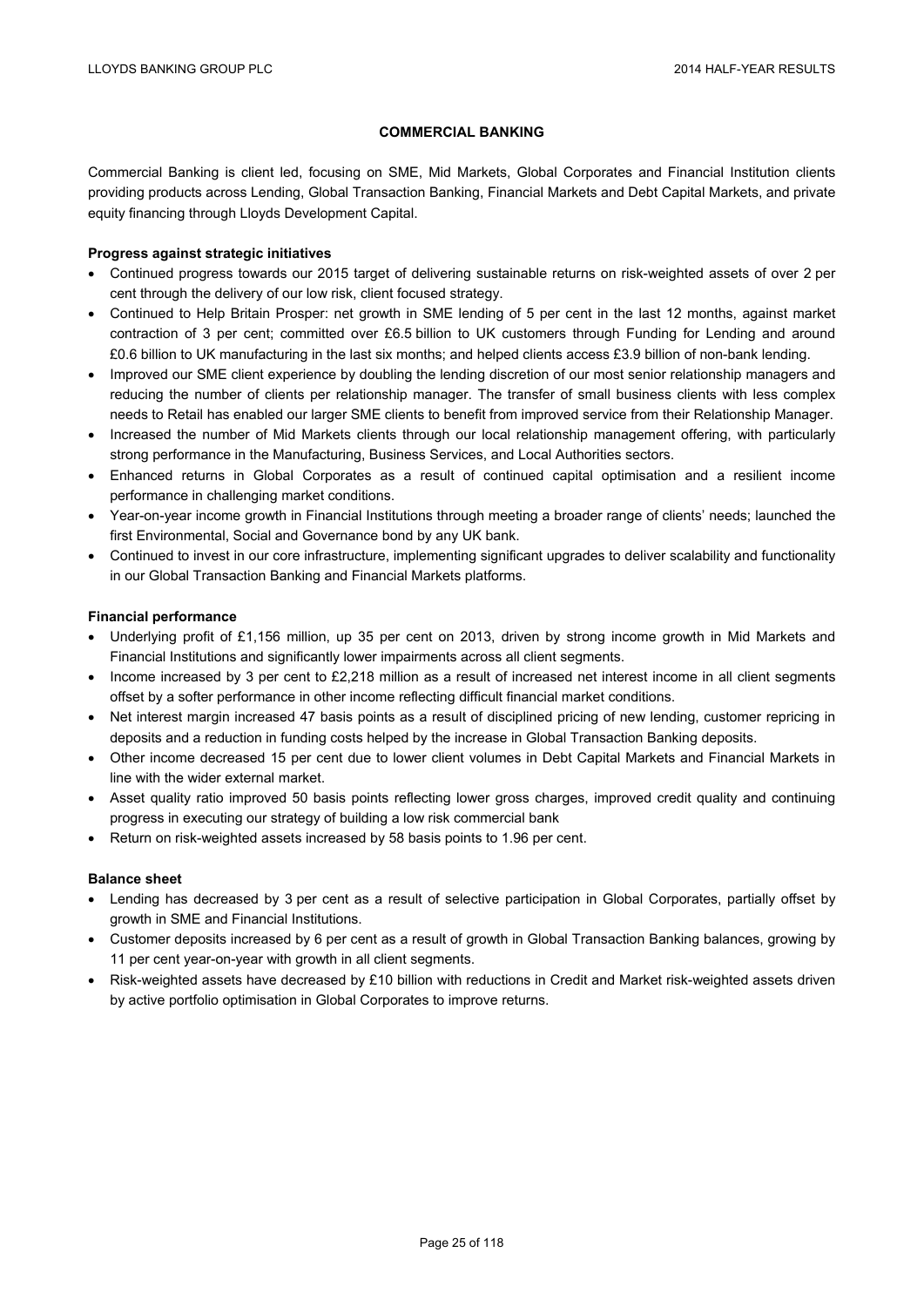# **COMMERCIAL BANKING** (continued)

|                                                                 | Half-year          | Half-year              |               | Half-year                |                    |
|-----------------------------------------------------------------|--------------------|------------------------|---------------|--------------------------|--------------------|
|                                                                 | to 30 June<br>2014 | to 30 June<br>$2013^1$ | <b>Change</b> | to 31 Dec<br>$2013^1$    | Change             |
|                                                                 | £m                 | £m                     | ℅             | £m                       | %                  |
| Net interest income                                             | 1,234              | 1,009                  | 22            | 1,104                    | 12                 |
| Other income                                                    | 984                | 1,154                  | (15)          | 1,105                    | (11)               |
| <b>Total underlying income</b>                                  | 2,218              | 2,163                  | 3             | 2,209                    |                    |
| <b>Total costs</b>                                              | (1,033)            | (1,024)                | (1)           | (1,060)                  | 3                  |
| Impairment                                                      | (29)               | (285)                  | 90            | (113)                    | 74                 |
| <b>Underlying profit</b>                                        | 1,156              | 854                    | 35            | 1,036                    | 12                 |
| Banking net interest margin                                     | 2.63%              | 2.16%                  | 47bp          | 2.26%                    | 37bp               |
| Asset quality ratio                                             | 0.05%              | 0.55%                  | (50)bp        | 0.21%                    | (16)bp             |
| Return on risk-weighted assets                                  | 1.96%              | 1.38%                  | 58bp          | 1.69%                    | 27bp               |
|                                                                 |                    |                        | At<br>30 June | At<br>31 Dec             |                    |
| Key balance sheet items                                         |                    |                        | 2014<br>£bn   | 2013 <sup>1</sup><br>£bn | <b>Change</b><br>% |
| Loans and advances to customers                                 |                    |                        | 104.7         | 108.0                    | (3)                |
| Debt securities and available-for-sale financial assets         |                    |                        | 1.7           | 1.7                      |                    |
|                                                                 |                    |                        | 106.4         | 109.7                    | (3)                |
| Customer deposits                                               |                    |                        | 117.2         | 110.5                    | 6                  |
| Risk-weighted assets under rules prevailing on 1 January 2014   |                    |                        | 114.0         | 124.0                    | (8)                |
| Risk-weighted assets under rules prevailing on 31 December 2013 |                    |                        |               | 120.8                    |                    |

<sup>1</sup> Restated to reflect previously announced changes to the Group operating structure implemented from 1 January 2014.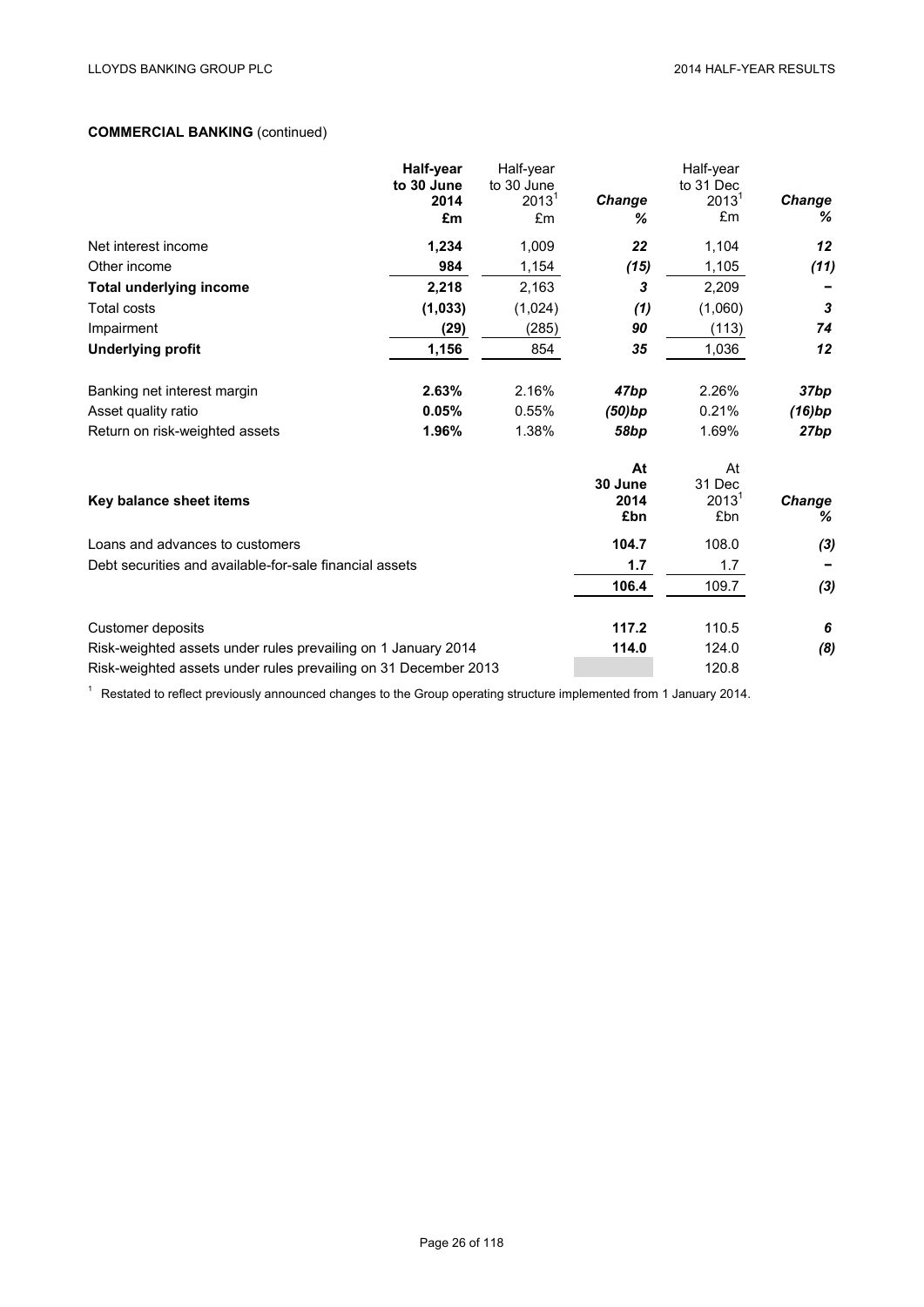# **CONSUMER FINANCE**

The Consumer Finance division comprises our consumer and corporate Credit Card businesses, along with the Black Horse motor financing and Lex Autolease car leasing businesses in Asset Finance. The Group's European deposits and Dutch retail mortgage businesses are managed within Asset Finance.

# **Progress against strategic initiatives**

- UK loan growth of 11 per cent year-on-year, up from 9 per cent at the first quarter of 2014.
- New business growth of 70 per cent within Black Horse, supported by the launch of the Jaguar Land Rover partnership in the first quarter of 2014 and strong underlying business performance.
- Growth of 17 per cent in new Lex Autolease vehicle deliveries with leads from the franchise in the first half of 2014 exceeding full year 2013.
- Growth in new consumer credit cards including a 5 per cent increase in new accounts opened and an 11 per cent increase in balance transfer volumes from new and existing customers.
- Growth in transaction volumes within the Cardnet Acquiring Solutions business, driven in part by new partnerships.
- Customer needs re-emphasised as the central driver of our product and service offerings through the launch of the division-wide Customer First operating model.

# **Financial performance**

- Underlying profit increased by 5 per cent to £534 million driven by significant reductions in impairment charges across the portfolio and income growth across Asset Finance, partially offset by a fall in income attributable to Cards.
- Net interest income reduced by 4 per cent to £645 million driven by new business acquisition within Cards from which benefits are expected to follow in future periods, partly offset by net lending growth in Black Horse and pricing reductions in Online Deposits. Other income was broadly in line with the first half of 2013.
- Net interest margin reduced by 35 basis points to 6.69 per cent, reflecting a strong focus on acquiring balance transfers in Cards, coupled with a greater mix of balances from Asset Finance lending, offset by the deposit re-pricing in the Online Deposits business.
- Total cost increases of 6 per cent were driven by investment as we began in the second half of 2013 to reposition the portfolio for growth.
- Impairment charges reduced by 56 per cent to £78 million driven by both a continued underlying improvement of portfolio quality and the sale of recoveries assets in the Credit Cards and Asset Finance portfolios.
- Return on risk-weighted assets increased to 5.20 per cent driven by low levels of impairment across the portfolio and a strong performance within the Asset Finance businesses. We do not expect this trend to continue in the short-term as we focus on investing for sustainable growth and expect a normalisation of impairment charges.

# **Balance sheet**

- Net lending increased by 4 per cent since December to £19.9 billion and by 5 per cent year-on-year, driven by growth across both the underlying and the Jaguar Land Rover portfolios within Black Horse.
- Operating lease assets increased by 4 per cent since December to £2.9 billion and by 6 per cent year-on-year, reflecting growth in the Lex Autolease fleet where the stock of vehicles has grown by 3 per cent since December and by 5 per cent year-on-year.
- Customer deposits reduced by 7 per cent since December, and by 13 per cent year-on-year, within Online Deposits following deposit re-pricing activity.
- Risk-weighted assets increased by 7 per cent broadly in line with growth in net lending.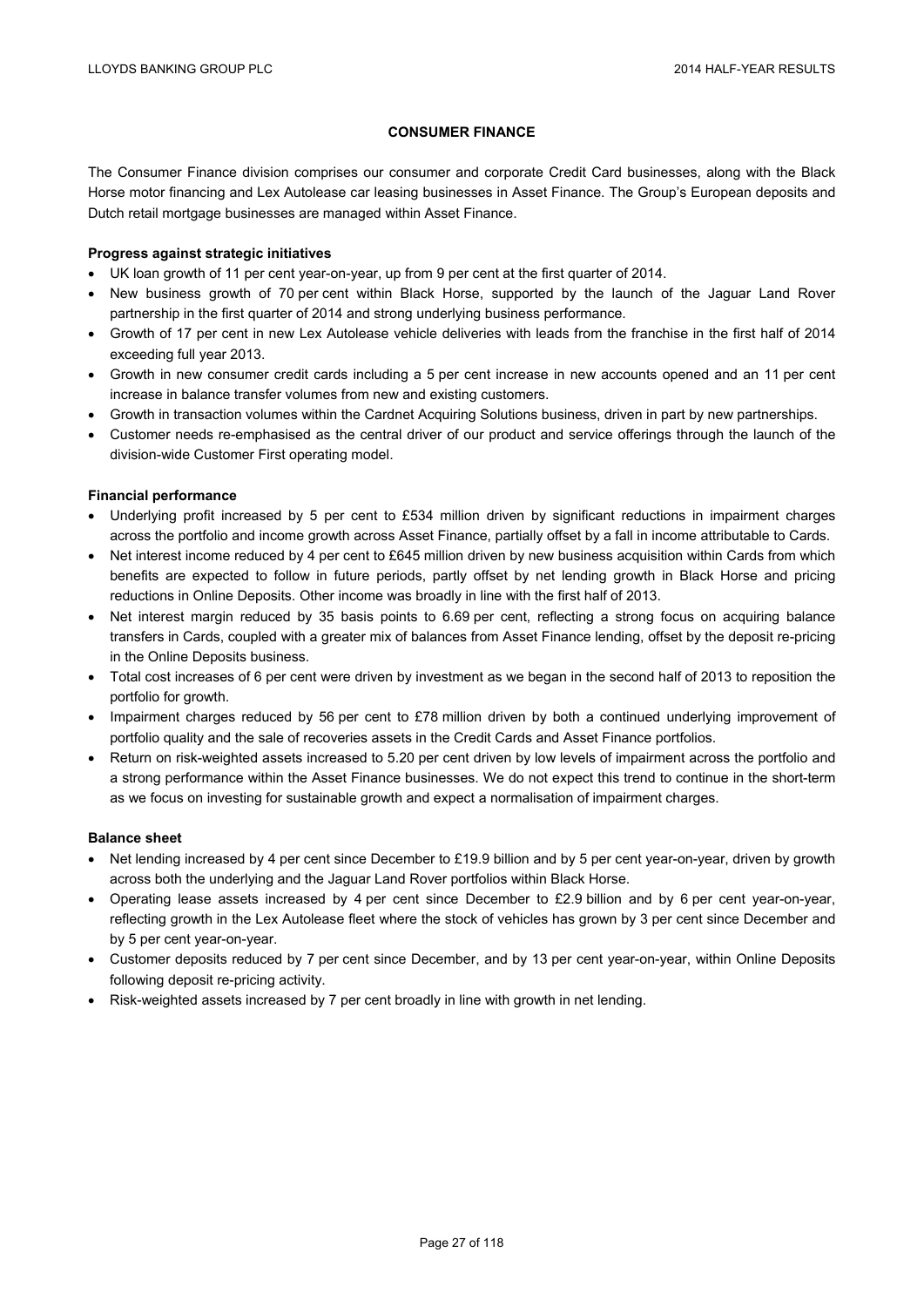# **CONSUMER FINANCE** (continued)

|                                                                 | Half-year          | Half-year                       |             | Half-year             | Change           |
|-----------------------------------------------------------------|--------------------|---------------------------------|-------------|-----------------------|------------------|
|                                                                 | to 30 June<br>2014 | to 30 June<br>2013 <sup>1</sup> | Change      | to 31 Dec<br>$2013^1$ |                  |
|                                                                 | £m                 | £m                              | ℅           | £m                    | %                |
| Net interest income                                             | 645                | 670                             | (4)         | 663                   | (3)              |
| Other income                                                    | 675                | 681                             | (1)         | 678                   |                  |
| <b>Total underlying income</b>                                  | 1,320              | 1,351                           | (2)         | 1,341                 | (2)              |
| <b>Total costs</b>                                              | (708)              | (665)                           | (6)         | (719)                 | $\boldsymbol{2}$ |
| Impairment                                                      | (78)               | (177)                           | 56          | (166)                 | 53               |
| <b>Underlying profit</b>                                        | 534                | 509                             | 5           | 456                   | 17               |
| Banking net interest margin                                     | 6.69%              | 7.04%                           | (35)bp      | 6.84%                 | (15)bp           |
| Asset quality ratio                                             | 0.78%              | 1.84%                           | (106)bp     | 1.68%                 | (90)bp           |
| Return on risk-weighted assets                                  | 5.20%              | 4.67%                           | 53bp        | 4.30%                 | 90 <sub>bp</sub> |
|                                                                 |                    |                                 | At          | At                    |                  |
|                                                                 |                    |                                 | 30 June     | 31 Dec                |                  |
| Key balance sheet items                                         |                    |                                 | 2014<br>£bn | $2013^1$<br>£bn       | Change<br>%      |
| Loans and advances to customers                                 |                    |                                 | 19.9        | 19.1                  | 4                |
| Customer deposits                                               |                    |                                 | 17.4        | 18.7                  | (7)              |
| Operating lease assets                                          |                    |                                 | 2.9         | 2.8                   | 4                |
| <b>Total customer balances</b>                                  |                    |                                 | 40.2        | 40.6                  | (1)              |
| Risk-weighted assets under rules prevailing on 1 January 2014   |                    |                                 | 21.5        | 20.1                  | $\overline{7}$   |
| Risk-weighted assets under rules prevailing on 31 December 2013 |                    |                                 |             | 20.1                  |                  |

<sup>1</sup> Restated to reflect previously announced changes to the Group operating structure implemented from 1 January 2014.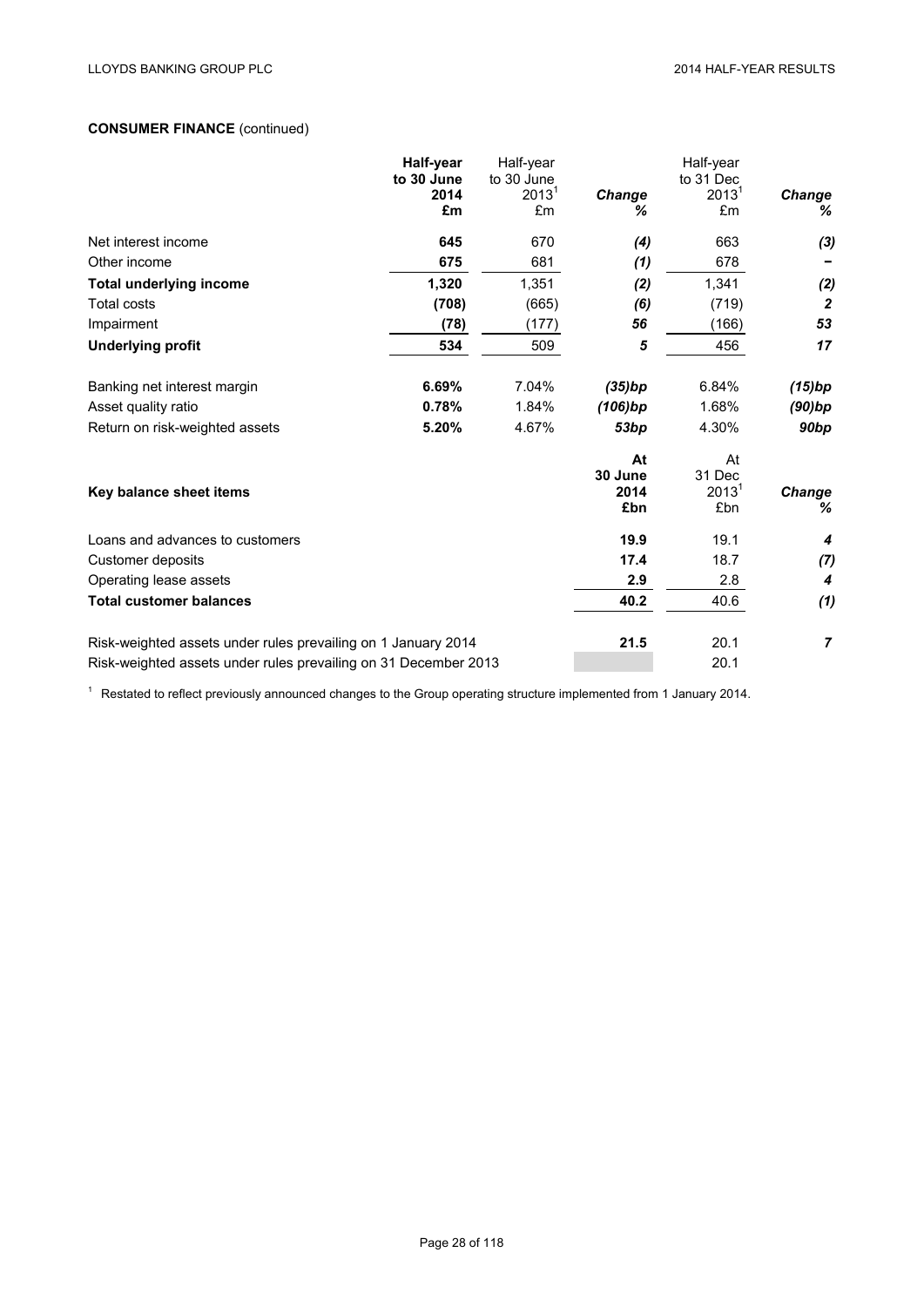# **INSURANCE**

Insurance is a core part of Lloyds Banking Group and is focused on four key markets: Corporate Pensions, Protection, Retirement and Home Insurance, to enable our customers to protect themselves today and prepare for a secure financial future.

# **Progress against strategic initiatives**

- In Corporate Pensions, where we are a market leader, we have supported almost 1,500 employers, representing more than 140,000 employees, through auto enrolment in the first half of 2014.
- Following the recent Budget announcements, we have extended the cooling off period for our annuity clients and as anticipated, we have seen a reduction in demand. We will further develop our product range in the retirement market; with access to over 24 million Retail customers and our broad product offerings, we are very well placed to support the retirement planning of our customers.
- We are the largest writer of Home Insurance in the UK and we are progressing plans to increase our share of the underwritten market through bringing a significant proportion of our annual £150 million direct broked business in house, allowing all customers to access our strong claims service.
- Customers impacted by the storms and floods in January and February benefited from our high quality claims service with 95 per cent of claims settled so far and more than a quarter of our displaced customers already back in their homes.
- We relaunched the Scottish Widows brand in February 2014 demonstrating our continued commitment to being a leader in the life planning and retirement market.
- Despite increased investment in our strategic initiatives, overall costs reduced by 2 per cent reflecting ongoing benefits from our Simplification programmes and centralisation of operations within the Group.

# **Financial performance**

- Underlying profit was down 18 per cent to £461 million primarily reflecting the £100 million impact, on our existing book, of the Department of Work and Pension's (DWP) proposed fee cap on corporate pensions.
- Excluding the immediate one-off DWP impact, both income and profits are in line with prior year with the benefits arising from our acquisition of attractive, higher yielding assets coupled with improved economics offsetting increased weather-related claims and lower new business income.
- The increase in general insurance claims and combined ratio reflects increased weather claims as almost 25,000 of our customers were impacted by storms and floods in January and February.
- Operating cash generation has remained robust at £380 million, net of £153 million invested in new business.
- As expected Life, Pensions and Investments (LP&I) new business margin has been impacted by competitive pricing in the annuities market and an increasing mix of auto enrolment business.
- Funds under management have increased by £1.5 billion, primarily reflecting net inflows on corporate pensions.
- As expected LP&I sales (PVNBP) reduced by 14 per cent relative to the significant spike in 2013 pensions volumes as a result of the Retail Distribution Review, however the trend is improving with a strong auto enrolment performance driving an increase relative to the second half of last year.

# **Capital**

- The Insurance business has remitted £0.4 billion of dividends to the Group in 2014, in addition to the £0.3 billion of Heidelberger Leben sale proceeds, whilst maintaining a strong capital base. This increased the total dividends paid to the Group in the last 18 months to £2.9 billion.
- The estimated capital surplus for Pillar 1 is £2.5 billion (Scottish Widows plc, £2.7 billion for 2013) and for Insurance Groups Directive is £2.7 billion (Insurance Group, £2.9 billion for 2013) with the decrease reflecting the dividends paid over the period.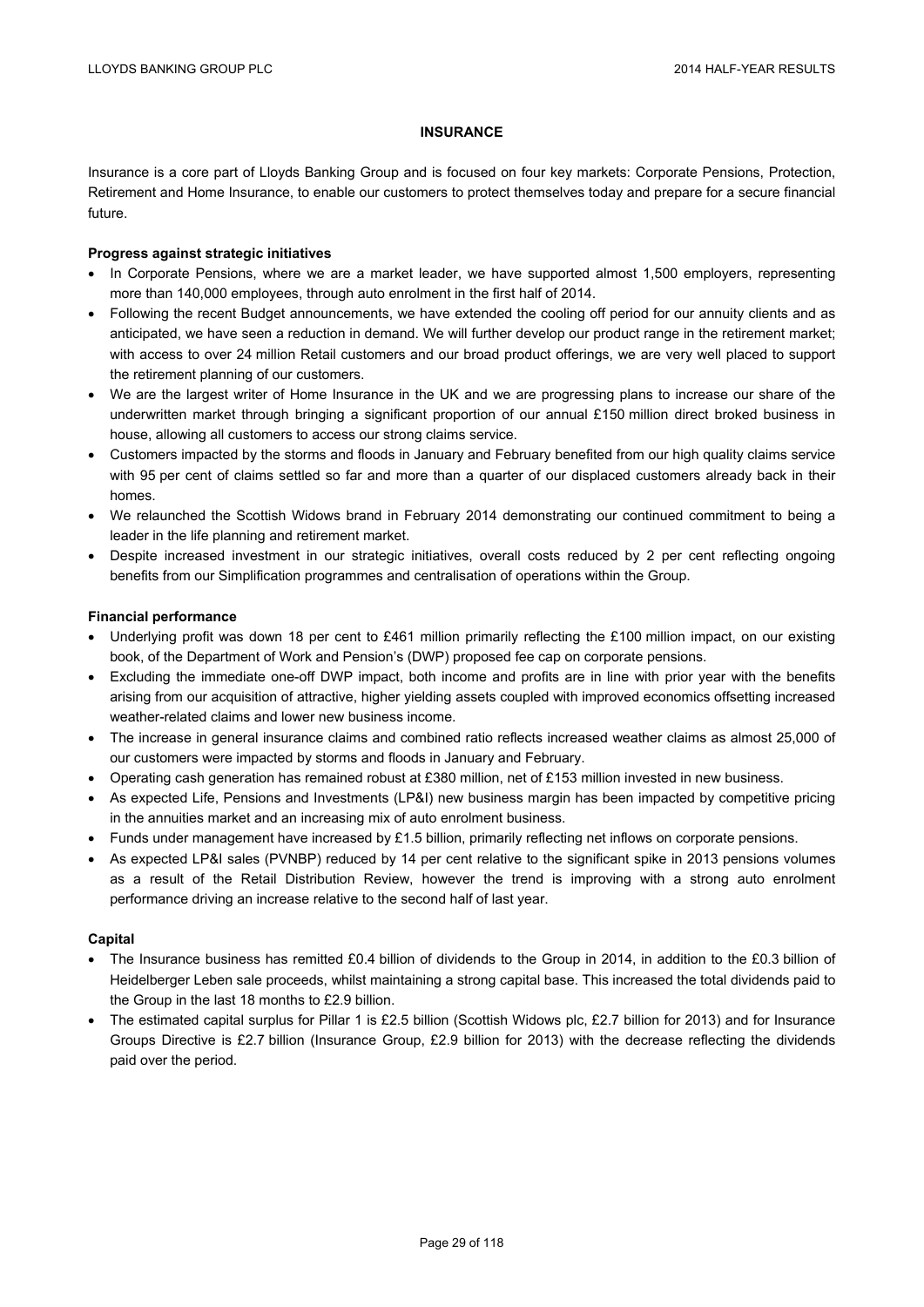# **INSURANCE** (continued)

|                                  | Half-year<br>to 30 June<br>2014<br>£m | Half-year<br>to 30 June<br>$2013^1$<br>£m | <b>Change</b><br>℅ | Half-year<br>to 31 Dec<br>$2013^1$<br>£m | <b>Change</b><br>% |
|----------------------------------|---------------------------------------|-------------------------------------------|--------------------|------------------------------------------|--------------------|
| Net interest income              | (64)                                  | (49)                                      | (31)               | (58)                                     | (10)               |
| Other income                     | 1,029                                 | 1,093                                     | (6)                | 1,127                                    | (9)                |
| Insurance claims                 | (175)                                 | (148)                                     | (18)               | (208)                                    | 16                 |
| <b>Total underlying income</b>   | 790                                   | 896                                       | (12)               | 861                                      | (8)                |
| Total costs                      | (329)                                 | (337)                                     | 2                  | (332)                                    | 1                  |
| <b>Underlying profit</b>         | 461                                   | 559                                       | (18)               | 529                                      | (13)               |
| Operating cash generation        | 380                                   | 377                                       | 1                  | 305                                      | 25                 |
| UK LP&I IFRS new business margin | 1.5%                                  | 3.0%                                      | $(1.5)$ pp         | 2.0%                                     | $(0.5)$ pp         |
| UK LP&I sales $(PVNBP)^2$        | 4,680                                 | 5,430                                     | (14)               | 4,504                                    | 4                  |
| General Insurance total GWP      | 604                                   | 665                                       | (9)                | 642                                      | (6)                |
| General Insurance combined ratio | 80%                                   | 69%                                       | 11pp               | 77%                                      | 3pp                |

<sup>1</sup> Restated to reflect previously announced changes to the Group operating structure implemented from 1 January 2014.

<sup>2</sup> Present value of new business premiums.

# **Profit by product group**

|                                                |                           |                             | Half-year to 30 June 2014 |           |              | Half-year<br>to 30 June<br>2013 | Half-year<br>to 31 Dec<br>2013 |
|------------------------------------------------|---------------------------|-----------------------------|---------------------------|-----------|--------------|---------------------------------|--------------------------------|
|                                                | Pensions &<br>investments | Protection &<br>retirement' | General<br>Insurance      | Other $2$ | <b>Total</b> | Total                           | Total                          |
|                                                | £m                        | £m                          | £m                        | £m        | £m           | £m                              | £m                             |
| New business income                            | 107                       | 42                          |                           | 2         | 151          | 250                             | 173                            |
| Existing business income                       | 324                       | 62                          |                           | 59        | 445          | 395                             | 412                            |
| Assumption changes and<br>experience variances | (101)                     | 102                         |                           | (6)       | (5)          | (2)                             | 72                             |
| General Insurance income                       |                           |                             |                           |           |              |                                 |                                |
| net of claims                                  |                           |                             | 199                       |           | 199          | 253                             | 204                            |
| Total underlying income                        | 330                       | 206                         | 199                       | 55        | 790          | 896                             | 861                            |
| Total costs                                    | (183)                     | (65)                        | (69)                      | (12)      | (329)        | (337)                           | (332)                          |
| <b>Underlying profit</b>                       | 147                       | 141                         | 130                       | 43        | 461          | 559                             | 529                            |
| Underlying profit<br>30 June $2013^3$          | 198                       | 186                         | 175                       |           | 559          |                                 |                                |

Retirement assumption changes and experience variances include the benefit of acquiring from Commercial Banking, £785 million of infrastructure and social housing loans during 2014; bringing total social housing, infrastructure and education loans acquired to £3.1 billion.

<sup>2</sup> 'Other' includes the results of the European business in addition to income from return on free assets, interest expense and certain provisions.

<sup>3</sup> Full 2013 comparator tables for the profit and cash disclosures can be found on the Lloyds Banking Group investor site.

The new business income reduction of £99 million includes a reduction in pensions new business income due to lower volumes relative to the spike in 2013 sales, and lower margins which reflect the low initial contribution levels for auto enrolment schemes. Future automatic increases in contribution levels for these schemes have not been allowed for in calculating our new business income. In addition annuities new business income has reduced following enhancements of the rates offered to customers and reduced volumes subsequent to the annuity changes announced in the 2014 Budget.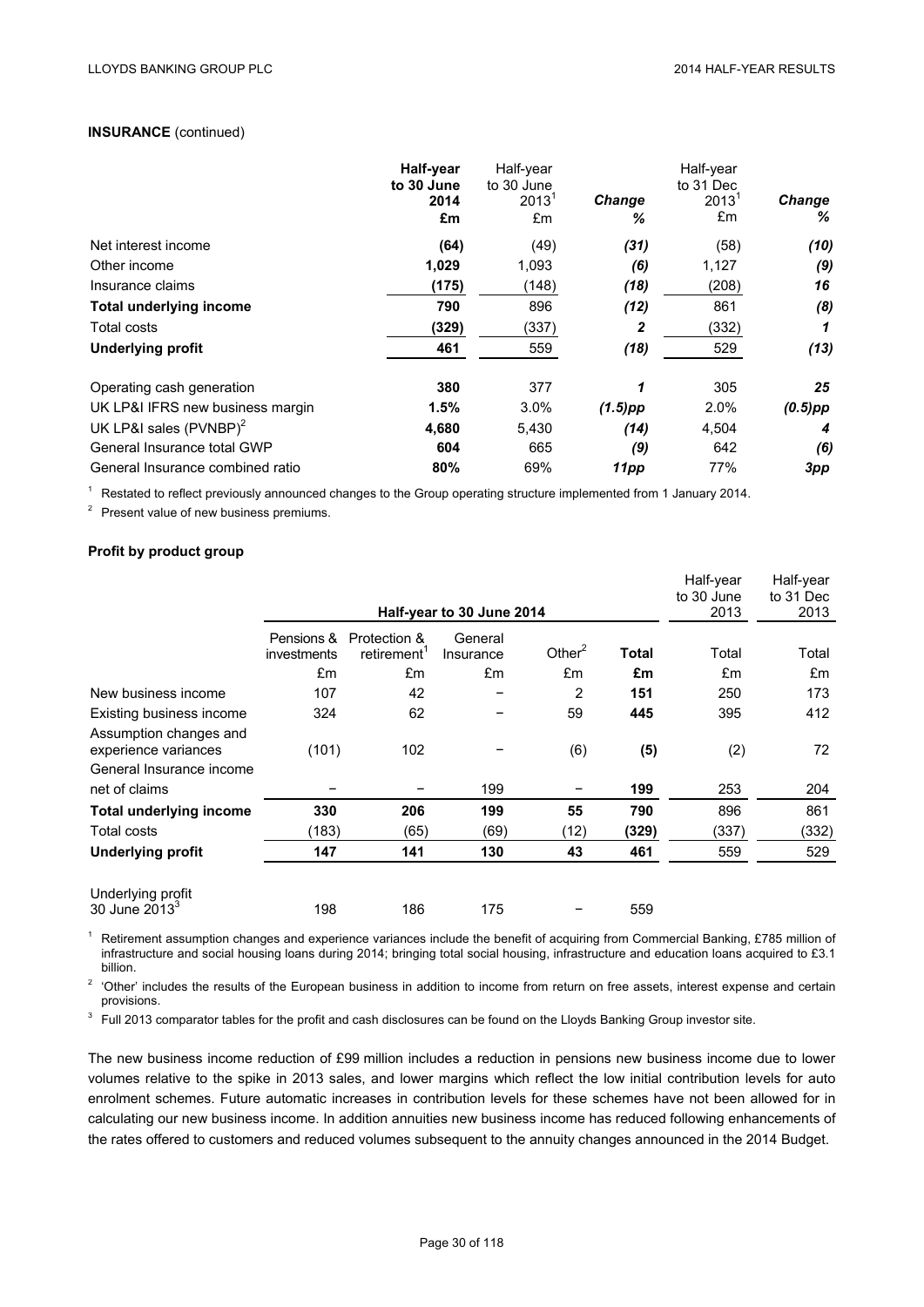# **INSURANCE** (continued)

Existing business income has increased by £50 million primarily reflecting returns on an increased value of assets and higher yields following market movements.

Assumption changes and experience variances includes, within protection and retirement, the benefits arising from our acquisition of attractive higher yielding assets to match long duration liabilities, primarily benefiting annuities. This has been offset by the negative impact on our existing pensions and investments book of the DWP's recent announcement in respect of corporate pensions which incorporated the proposed cap on annual management charges at 0.75 per cent.

General Insurance income has fallen by £54 million due to increased weather claims, the run-off of the closed creditor book and our focus on maintaining margin, and a good quality risk portfolio in a competitive Home market.

# **Operating cash generation**

|                                           |                           |                            | Half-year to 30 June 2014 |       |              | Half-year<br>to 30 June<br>2013 | Half-year<br>to 31 Dec<br>2013 |
|-------------------------------------------|---------------------------|----------------------------|---------------------------|-------|--------------|---------------------------------|--------------------------------|
|                                           | Pensions &<br>investments | Protection &<br>retirement | General<br>Insurance      | Other | <b>Total</b> | Total                           | Total                          |
|                                           | £m                        | £m                         | £m                        | £m    | £m           | £m                              | £m                             |
| Cash invested in new<br>business          | (123)                     | (24)                       |                           | (6)   | (153)        | (137)                           | (133)                          |
| Cash generated from<br>existing business  | 266                       | 60                         |                           | 77    | 403          | 339                             | 316                            |
| Cash generated from<br>General Insurance  |                           |                            | 130                       |       | 130          | 175                             | 122                            |
| <b>Operating cash</b><br>generation       | 143                       | 36                         | 130                       | 71    | 380          | 377                             | 305                            |
| Intangibles and other<br>adjustments      | 4                         | 105                        |                           | (28)  | 81           | 182                             | 224                            |
| <b>Underlying profit</b>                  | 147                       | 141                        | 130                       | 43    | 461          | 559                             | 529                            |
| Operating cash generation<br>30 June 2013 | 119                       | 77                         | 175                       | 6     | 377          |                                 |                                |

In line with industry practice we introduced an operating cash generation metric at 2013 year end reporting. Operating cash generation is derived from IFRS underlying profit by removing the effect of movements in intangible (non-cash) items and assumption changes. Intangible items include the value of in-force life business, deferred acquisition costs and deferred income reserves.

The Insurance business generated £380 million of cash in the first half of 2014, £3 million higher than prior year. This was due to the increased claims following the January and February storms being more than offset by higher cash from the life existing business.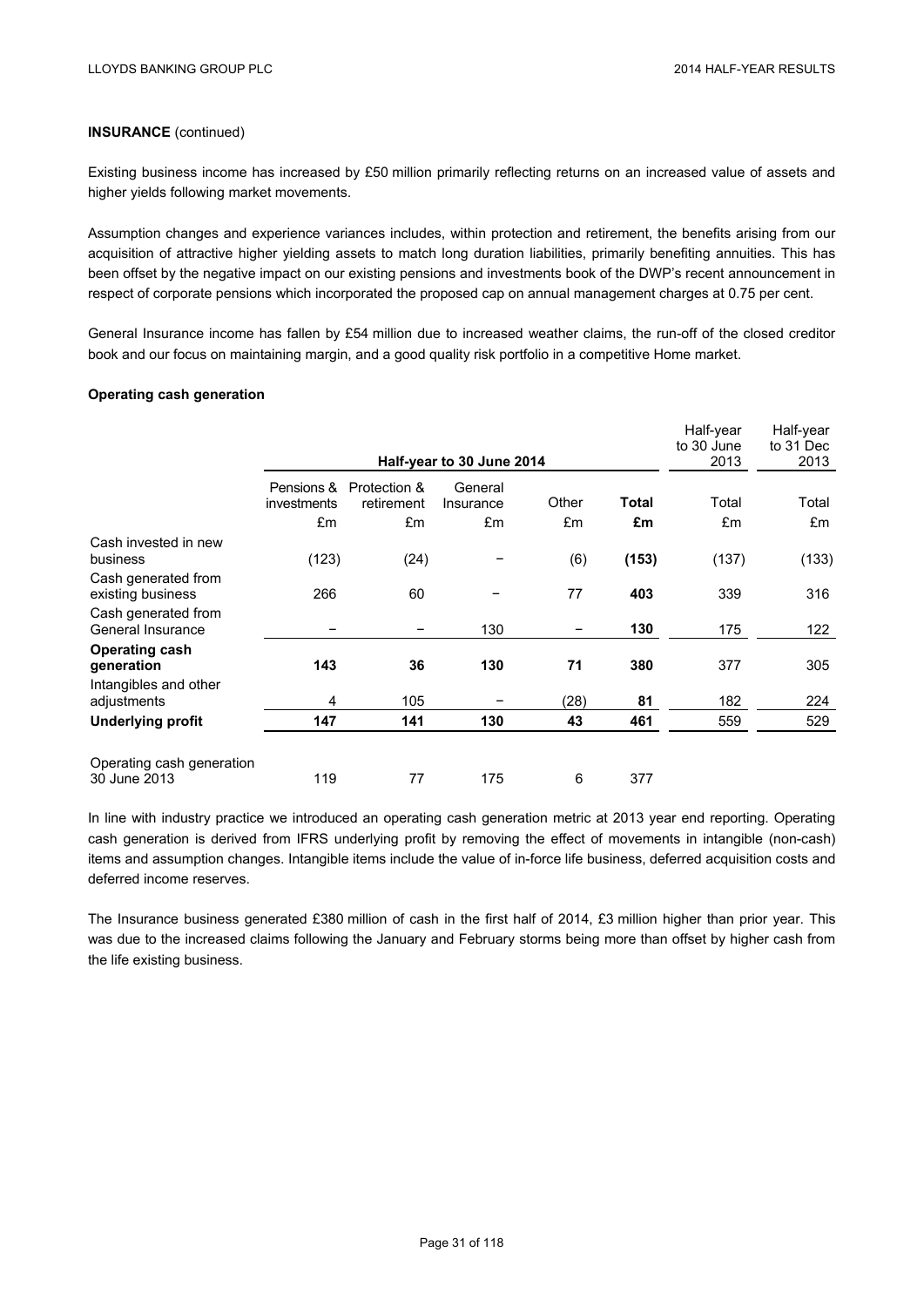# **RUN-OFF AND CENTRAL ITEMS**

# **RUN-OFF**

|                                                                 | Half-year          | Half-year                       |                              | Half-year                       |             |
|-----------------------------------------------------------------|--------------------|---------------------------------|------------------------------|---------------------------------|-------------|
|                                                                 | to 30 June<br>2014 | to 30 June<br>2013 <sup>1</sup> | <b>Change</b>                | to 31 Dec<br>$2013^1$           | Change      |
|                                                                 | £m                 | £m                              | ℅                            | £m                              | ℅           |
| Net interest income                                             | (67)               | 128                             |                              | 10                              |             |
| Other income                                                    | 260                | 896                             | (71)                         | 370                             | (30)        |
| Total underlying income                                         | 193                | 1,024                           | (81)                         | 380                             | (49)        |
| Total underlying income excl. SJP                               | 193                | 494                             | (61)                         | 248                             | (22)        |
| Total costs                                                     | (169)              | (447)                           | 62                           | (279)                           | 39          |
| Impairment                                                      | (324)              | (828)                           | 61                           | (561)                           | 42          |
| <b>Underlying loss</b>                                          | (300)              | (251)                           | (20)                         | (460)                           | 35          |
| Underlying loss excl. SJP                                       | (300)              | (737)                           | 59                           | (592)                           | 49          |
| Key balance sheet items                                         |                    |                                 | At<br>30 June<br>2014<br>£bn | At<br>31 Dec<br>$2013^1$<br>£bn | Change<br>℅ |
|                                                                 |                    |                                 |                              |                                 |             |
| Total assets                                                    |                    |                                 | 25.2                         | 33.3                            | (24)        |
| Risk-weighted assets under rules prevailing on 1 January 2014   |                    |                                 | 24.2                         | 30.6                            | (21)        |
| Risk-weighted assets under rules prevailing on 31 December 2013 |                    |                                 |                              | 30.7                            |             |

<sup>1</sup> Restated to reflect previously announced changes to the Group operating structure implemented from 1 January 2014.

- Run-off includes certain assets previously classified as non-core and the results and gains on sale relating to businesses disposed in 2013 and 2014.
- The reduction in total underlying income and costs primarily reflects the disposal of St. James's Place, Scottish Widows Investment Partnership and a number of other assets.
- Impairments reduced by 61 per cent largely driven by lower new impairments and a number of releases in the corporate real estate and specialist finance run-off portfolios. A breakdown of the charge is shown on page 41.

# **CENTRAL ITEMS**

|                                   | Half-year<br>to 30 June<br>2014<br>£m | Half-year<br>to 30 June<br>$2013$ <sup>1</sup><br>£m | Half-year<br>to 31 Dec<br>$2013^1$<br>£m |
|-----------------------------------|---------------------------------------|------------------------------------------------------|------------------------------------------|
| Total underlying income (expense) | 66                                    | (132)                                                | (1)                                      |
| Total costs                       | (34)                                  | 5                                                    | (54)                                     |
| Impairment                        |                                       | (2)                                                  | (3)                                      |
| <b>Underlying profit (loss)</b>   | 32                                    | (129)                                                | (58)                                     |

<sup>1</sup> Restated to reflect previously announced changes to the Group operating structure implemented from 1 January 2014

- Central items include income and expenditure not recharged to divisions, including the costs of certain central and head office functions.
- Underlying income in the first half of 2014 includes the benefit relating to the reduction in interest payable following the ECN exchange in the second quarter, which has not been passed on to the divisions.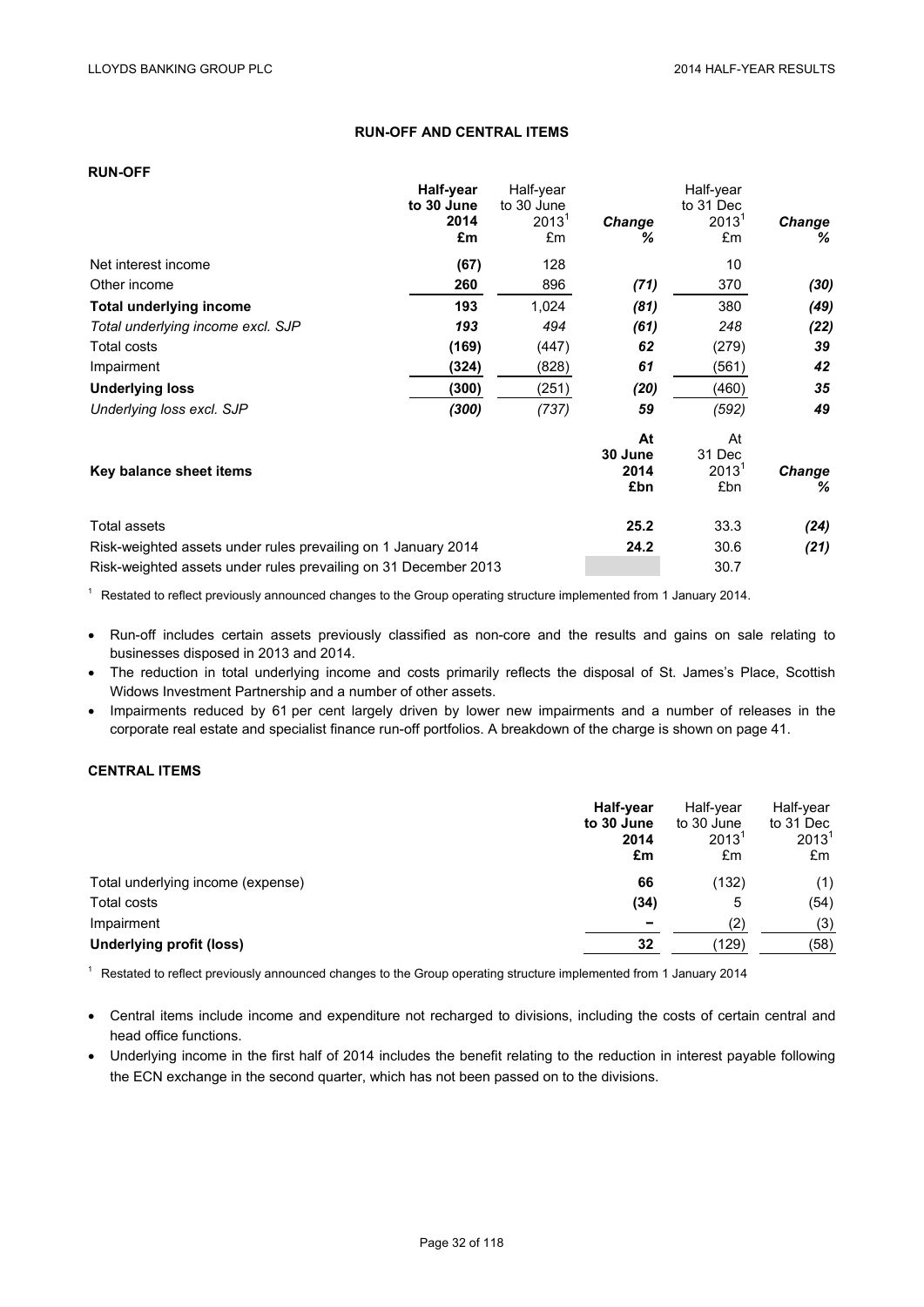# **ADDITIONAL INFORMATION**

# **1. Reconciliation between statutory and underlying basis results**

The tables below set out the reconciliation from the statutory results to the underlying basis results, the principles of which are set out on the inside front cover.

|                                 |           |                           |                   | <b>Removal of:</b> |                         |        |                       |
|---------------------------------|-----------|---------------------------|-------------------|--------------------|-------------------------|--------|-----------------------|
|                                 |           |                           | <b>Volatility</b> |                    |                         |        |                       |
|                                 |           | <b>Lloyds Acquisition</b> | relating to       |                    |                         |        |                       |
|                                 |           | Banking related and       | the               |                    | Legal and               |        |                       |
| Half-year to                    | Group     | other                     | insurance         | <b>Insurance</b>   | regulatory              |        | Fair value Underlying |
| 30 June 2014                    | statutory | <i>items</i>              | business          | gross up           | provisions <sup>4</sup> | unwind | basis                 |
|                                 | £m        | £m                        | £m                | £m                 | £m                      | £m     | £m                    |
| Net interest income             | 5,262     | (10)                      |                   | 239                |                         | 313    | 5,804                 |
| Other income, net of            |           |                           |                   |                    |                         |        |                       |
| insurance claims                | 2,434     | 1,135                     | 122               | (314)              |                         | 71     | 3,448                 |
| <b>Total underlying income</b>  | 7.696     | 1.125                     | 122               | (75)               |                         | 384    | 9.252                 |
| Operating expenses <sup>3</sup> | (6, 192)  | 321                       |                   | 75                 | 1,100                   | 21     | (4, 675)              |
| Impairment                      | (641)     | (27)                      |                   |                    |                         | (90)   | (758)                 |
| Profit (loss)                   | 863       | 1,419                     | 122               |                    | 1,100                   | 315    | 3,819                 |

|           |                          |             | Removal of: |            |                         |            |
|-----------|--------------------------|-------------|-------------|------------|-------------------------|------------|
|           |                          | Volatility  |             |            |                         |            |
| Lloyds    |                          | relating to |             |            |                         |            |
|           | Acquisition              | the         |             | Legal and  |                         |            |
| Group     | related and              | insurance   | Insurance   | regulatory | Fair value              | Underlying |
| statutory | other items <sup>4</sup> | business    | gross up    |            | unwind                  | basis      |
| £m        | £m                       | £m          | £m          | £m         | £m                      | £m         |
| 3,270     | (12)                     | (7)         | 1,700       |            | 255                     | 5,206      |
|           |                          |             |             |            |                         |            |
| 7,115     | (558)                    | (478)       | (1,821)     |            |                         | 4,258      |
| 10,385    | (570)                    | (485)       | (121)       |            | 255                     | 9,464      |
| (6, 568)  | 1,090                    |             | 121         | 575        | 33                      | (4, 749)   |
| (1,683)   | 194                      |             |             |            | (324)                   | (1, 813)   |
| 2,134     | 714                      | (485)       |             | 575        | (36)                    | 2,902      |
|           | <b>Banking</b>           |             |             |            | provisions <sup>2</sup> |            |

|                                          | Removal of:              |                                               |                                  |                             |                                             |                            |                           |
|------------------------------------------|--------------------------|-----------------------------------------------|----------------------------------|-----------------------------|---------------------------------------------|----------------------------|---------------------------|
|                                          | Lloyds<br>Banking        | Acquisition                                   | Volatility<br>relating to<br>the |                             | Legal and                                   |                            |                           |
| Half-year to<br>31 December 2013         | Group<br>statutory<br>£m | related and<br>other items <sup>3</sup><br>£m | insurance<br>business<br>£m      | Insurance<br>gross up<br>£m | regulatory<br>provisions <sup>2</sup><br>£m | Fair value<br>unwind<br>£m | Underlying<br>basis<br>£m |
| Net interest income                      | 4,068                    | (2)                                           | 7                                | 1,230                       |                                             | 376                        | 5,679                     |
| Other income, net of<br>insurance claims | 4,025                    | 1,018                                         | (190)                            | (1,253)                     |                                             | 62                         | 3,662                     |
| Total underlying income                  | 8.093                    | 1,016                                         | (183)                            | (23)                        |                                             | 438                        | 9.341                     |
| Operating expenses <sup>3</sup>          | (8, 754)                 | 951                                           |                                  | 23                          | 2,880                                       | 14                         | (4,886)                   |
| Impairment                               | (1,058)                  | 55                                            |                                  |                             |                                             | (188)                      | (1, 191)                  |
| Profit (loss)                            | (1,719)                  | 2.022                                         | (183)                            |                             | 2.880                                       | 264                        | 3.264                     |

<sup>1</sup> Comprises the effects of asset sales (gain of £94 million), volatile items (gain of £152 million), liability management (loss of £1,376 million), Simplification costs related to severance, IT and business costs of implementation (£519 million), TSB costs (£309 million), the past service pensions credit (£710 million) and the amortisation of purchas

<sup>2</sup> Comprises the payment protection insurance provision of £600 million (half-year to 30 June 2013: £500 million; half-year to 31 December 2013: £2,550 million) and other regulatory provisions of £500 million (half-year to 30 June 2013: £75 million; half-year to 31 December

2013: £330 million).<br><sup>3</sup> On an underlying basis, this is described as total costs.<br><sup>4</sup> Comprises the effects of asset sales (gain of £775 million), volatile items (loss of £302 million), liability management (loss of £97 million), Simplification costs related to severance, IT and business costs of implementation (£409 million), TSB costs (£377 million), the past service pensions charge (£104 million) and the amortisation of purchased intangibles (£200 million).

<sup>5</sup> Comprises the effects of asset sales (loss of £675 million), volatile items (loss of £376 million), liability management (loss of £45 million), Simplification costs related to severance, IT and business costs of implementation (£421 million), TSB costs (£310 million) and the amortisation of purchased intangibles (£195 million).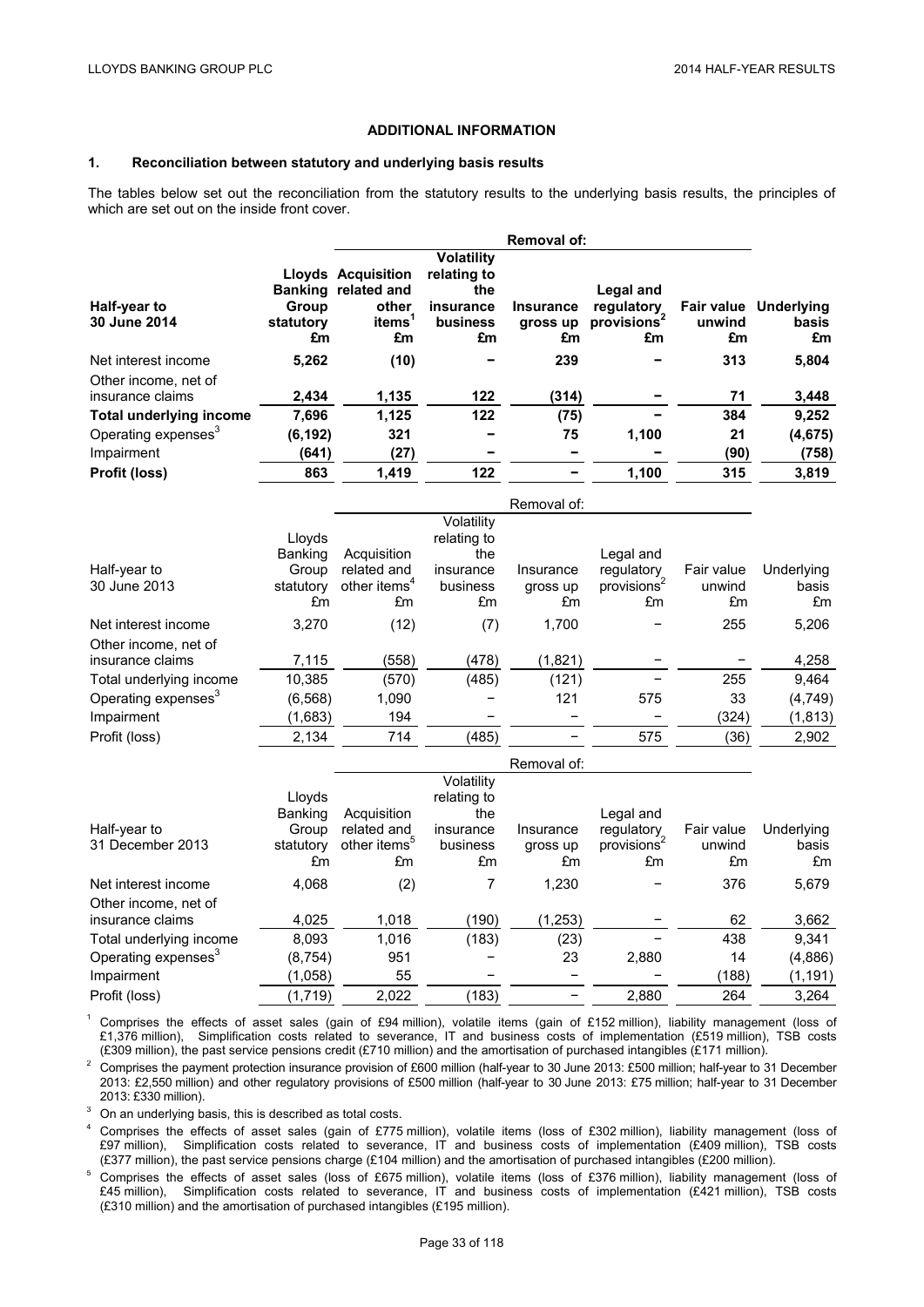# **ADDITIONAL INFORMATION** (continued)

### **2. Banking net interest margin**

Banking net interest margin is calculated by dividing banking net interest income by average interest-earning banking assets. A reconciliation of banking net interest income to Group net interest income showing the items that are excluded in determining banking net interest income follows:

|                                                        | Half-year<br>to 30 June<br>2014<br>£m | Half-year<br>to 30 June<br>2013<br>£m | Half-year<br>to 31 Dec<br>2013<br>£m |
|--------------------------------------------------------|---------------------------------------|---------------------------------------|--------------------------------------|
| Banking net interest income – underlying basis         | 5,826                                 | 5.153                                 | 5,688                                |
| Insurance division                                     | (64)                                  | (49)                                  | (58)                                 |
| Other net interest income (including trading activity) | 42                                    | 102                                   | 49                                   |
| Group net interest income - underlying basis           | 5,804                                 | 5.206                                 | 5,679                                |
| Fair value unwind                                      | (313)                                 | (255)                                 | (376)                                |
| Banking volatility and liability management gains      | 10                                    | 12                                    | 2                                    |
| Insurance gross up                                     | (239)                                 | (1,700)                               | (1,230)                              |
| Volatility relating to the insurance business          |                                       |                                       | (7)                                  |
| Group net interest income – statutory                  | 5,262                                 | 3,270                                 | 4,068                                |

Average interest-earning banking assets are calculated gross of related impairment allowances, and relate solely to customer and product balances in the banking businesses on which interest is earned or paid.

#### **3. Volatility relating to the insurance business**

The Group's statutory result before tax is affected by insurance volatility caused by movements in financial markets, and policyholder interests volatility, which primarily reflects the gross up of policyholder tax included in the Group tax charge.

In the first half of 2014 the Group's statutory result before tax included negative volatility relating to the insurance business totalling £122 million compared to positive volatility of £485 million in the first half of 2013.

Volatility comprises the following:

|                                                | Half-year<br>to 30 June<br>2014<br>£m | Half-year<br>to 30 June<br>2013<br>£m |
|------------------------------------------------|---------------------------------------|---------------------------------------|
| Insurance volatility                           | (133)                                 | 58                                    |
| Policyholder interests volatility <sup>1</sup> | 43                                    | 407                                   |
| Total volatility                               | (90)                                  | 465                                   |
| Insurance hedging arrangements                 | (32)                                  | 20                                    |
| <b>Total</b>                                   | (122)                                 | 485                                   |

 $1$  2013 includes volatility relating to the Group's interest in St. James's Place.

### **Insurance volatility**

The Group's insurance business has policyholder liabilities that are supported by substantial holdings of investments, including equities, property and fixed interest investments, all of which are subject to variations in their value. The value of the liabilities does not move exactly in line with changes in the value of the investments, yet IFRS requires that the changes in both the value of the liabilities and investments be reflected within the income statement. As these investments are substantial and movements in their value can have a significant impact on the profitability of the Group, management believes that it is appropriate to disclose the division's results on the basis of an expected return in addition to results based on the actual return.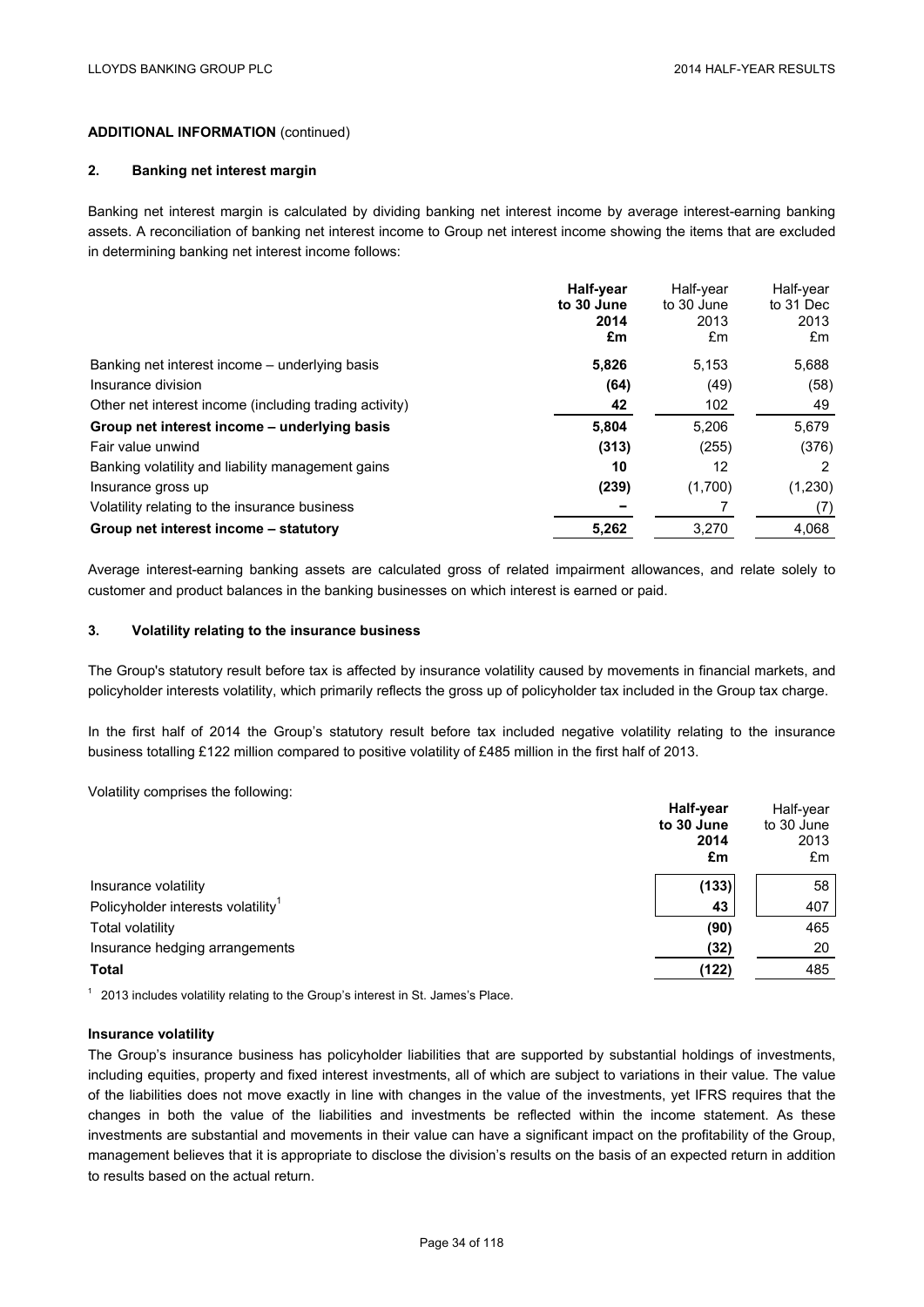# **ADDITIONAL INFORMATION** (continued)

### **3. Volatility relating to the insurance business** (continued)

The annualised expected gross investment returns used to determine the normalised profit of the business, which are based on prevailing market rates and published research into historical investment return differentials, are set out below:

| United Kingdom                          | Half-year<br>to 30 June<br>2014<br>% | Half-year<br>to 30 June<br>2013<br>$\%$ |
|-----------------------------------------|--------------------------------------|-----------------------------------------|
| Investments backing annuity liabilities | 4.51                                 | 3.76                                    |
| Equities and property                   | 6.48                                 | 5.58                                    |
| UK Government bonds                     | 3.48                                 | 2.58                                    |
| Corporate bonds                         | 4.08                                 | 3.18                                    |

A review of investment strategy in the Group's Insurance business has resulted in investment being made in a wider range of assets. Expected investment returns include appropriate returns for these assets.

The impact on the results due to the actual return on these investments differing from the expected return (based upon economic assumptions made at the beginning of the year, adjusted for significant changes in asset mix) is included within insurance volatility. Changes in market variables also affect the realistic valuation of the guarantees and options embedded within the with-profits funds, the value of the in-force business and the value of shareholders' funds.

The negative insurance volatility during the period ended 30 June 2014 of £133 million, primarily reflects an adverse performance on equity and cash investments in the period relative to expected return.

### **Policyholder interests volatility**

The application of accounting standards results in the introduction of other sources of significant volatility into the pre-tax profits of the life, pensions and investments business. In order to provide a clearer representation of the performance of the business, and consistent with the way in which it is managed, adjustments are made to remove this volatility from underlying profits. The effect of these adjustments is separately disclosed as policyholder interests volatility.

The most significant of these additional sources of volatility is policyholder tax. Accounting standards require that tax on policyholder investment returns should be included in the Group's tax charge rather than being offset against the related income. The result is, therefore, to either increase or decrease profit before tax with a related change in the tax charge. Timing and measurement differences exist between provisions for tax and charges made to policyholders. Consistent with the normalised approach taken in respect of insurance volatility, differences in the expected levels of the policyholder tax provision and policyholder charges are adjusted through policyholder interests volatility.

In the first half of 2014, the statutory results before tax included a credit to other income which relates to policyholder interests volatility totalling £43 million (first half of 2013: £407 million) relating to the relatively small movements in market investment returns in the period.

### **Insurance hedging arrangements**

To protect against deterioration in equity market conditions, and the consequent negative impact on the value of in-force business on the Group balance sheet, the Group purchased equity protection using put options in 2013, financed by selling some upside potential from equity market movements. These expired in 2014 and the charge booked on these contracts was £2 million. New protection was acquired in 2014 to replace the expired contracts. On a mark-to-market basis a loss of £30 million was recognised in relation to the new contracts in the first half of 2014. This is offset by positive underlying profit from equity exposure in the insurance business.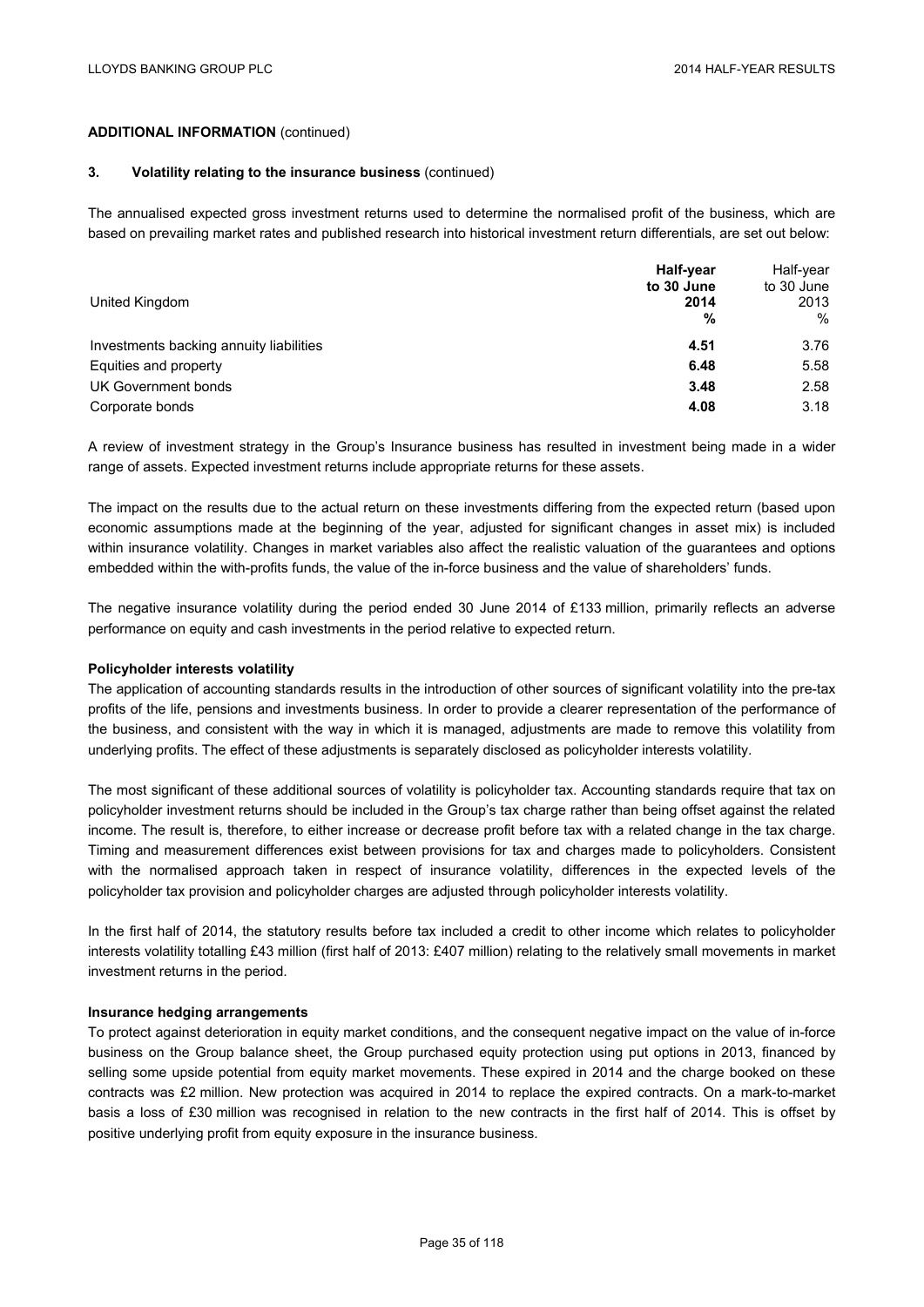# **ADDITIONAL INFORMATION** (continued)

### **4. Number of employees (full-time equivalent)**

|                                                  | At      | At      |
|--------------------------------------------------|---------|---------|
|                                                  | 30 June | 31 Dec  |
|                                                  | 2014    | 2013    |
| Retail                                           | 38,066  | 38,845  |
| <b>Commercial Banking</b>                        | 6.691   | 6,787   |
| <b>Consumer Finance</b>                          | 3.494   | 3,404   |
| Insurance                                        | 2,009   | 2,373   |
| Run-off and Central items                        | 32,429  | 32,766  |
| <b>TSB</b>                                       | 7,571   | 7,140   |
|                                                  | 90.260  | 91,315  |
| Agency staff (full-time equivalent)              | (2,602) | (2,338) |
| Interns/Scholars/Career Academies                | (304)   |         |
| Total number of employees (full-time equivalent) | 87,354  | 88,977  |

### **5. TSB**

The financial results for TSB are presented on a Lloyds Banking Group basis and differ to those reported by TSB for the reasons shown below. Investors in TSB should only rely on financial information published by TSB.

| Half-year  | Half-year  | Half-year            |
|------------|------------|----------------------|
| to 30 June | to 30 June | to 31 Dec            |
| 2014       | 2013       | 2013                 |
| £m         | £m         | £m                   |
| 226        | 60         | 46                   |
| (9)        | (122)      | (78)                 |
|            | 105        | 112                  |
| (138)      |            |                      |
| (14)       |            | (46)                 |
| 64         |            |                      |
|            | (3)        | 13                   |
|            | (4)        | $\mathbf{2}^{\circ}$ |
| 129        | 36         | 49                   |
|            |            |                      |

<sup>1</sup> On the Lloyds Banking Group reporting basis, all product transfers to TSB are assumed to have occurred on 1 January 2013.

 $2$  In 2013. TSB was allocated costs on the same basis as the other business segments. In 2014, costs have been charged to TSB in accordance with the Transitional Service Agreement and the costs that were previously allocated to TSB have been charged to the other business segments.

 $3$  This represents corporate head office and similar costs incurred by TSB. The Group has excluded these from underlying profit to provide a more meaningful view of underlying business costs as they represent the duplicated costs of running two corporate head offices. These costs form part of the continuing TSB cost base and are reflected in the Group's statutory profit before tax.

<sup>4</sup> Banking volatility reported below underlying profit in the Lloyds Banking Group results.

<sup>5</sup> Following the transfer of employees from employment with Lloyds Banking Group companies to TSB Bank, the defined benefit scheme assets and liabilities have been derecognised from the TSB Bank balance sheet and settled with nil cash consideration, resulting in a one off gain of £64 million. This is deconsolidated at Lloyds Banking Group level.

<sup>6</sup> Adjustment to reflect the change in timing of the FSCS charge.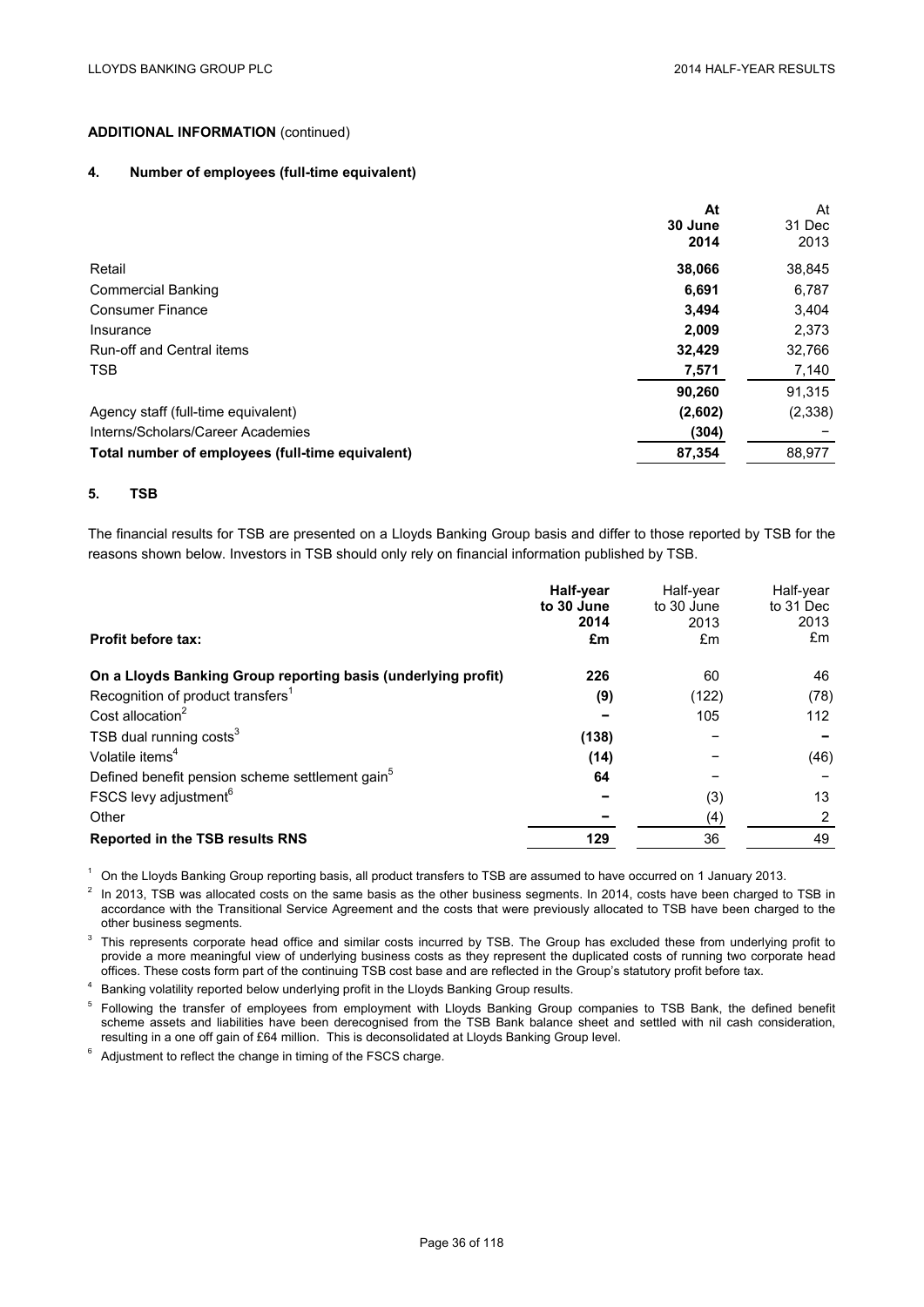# **RISK MANAGEMENT**

|                                   | Page |
|-----------------------------------|------|
| Principal risks and uncertainties | 38   |
| Credit risk portfolio             | 41   |
| Funding and liquidity management  | 56   |
| Capital management                | 61   |

The income statement numbers in this section are presented on an underlying basis.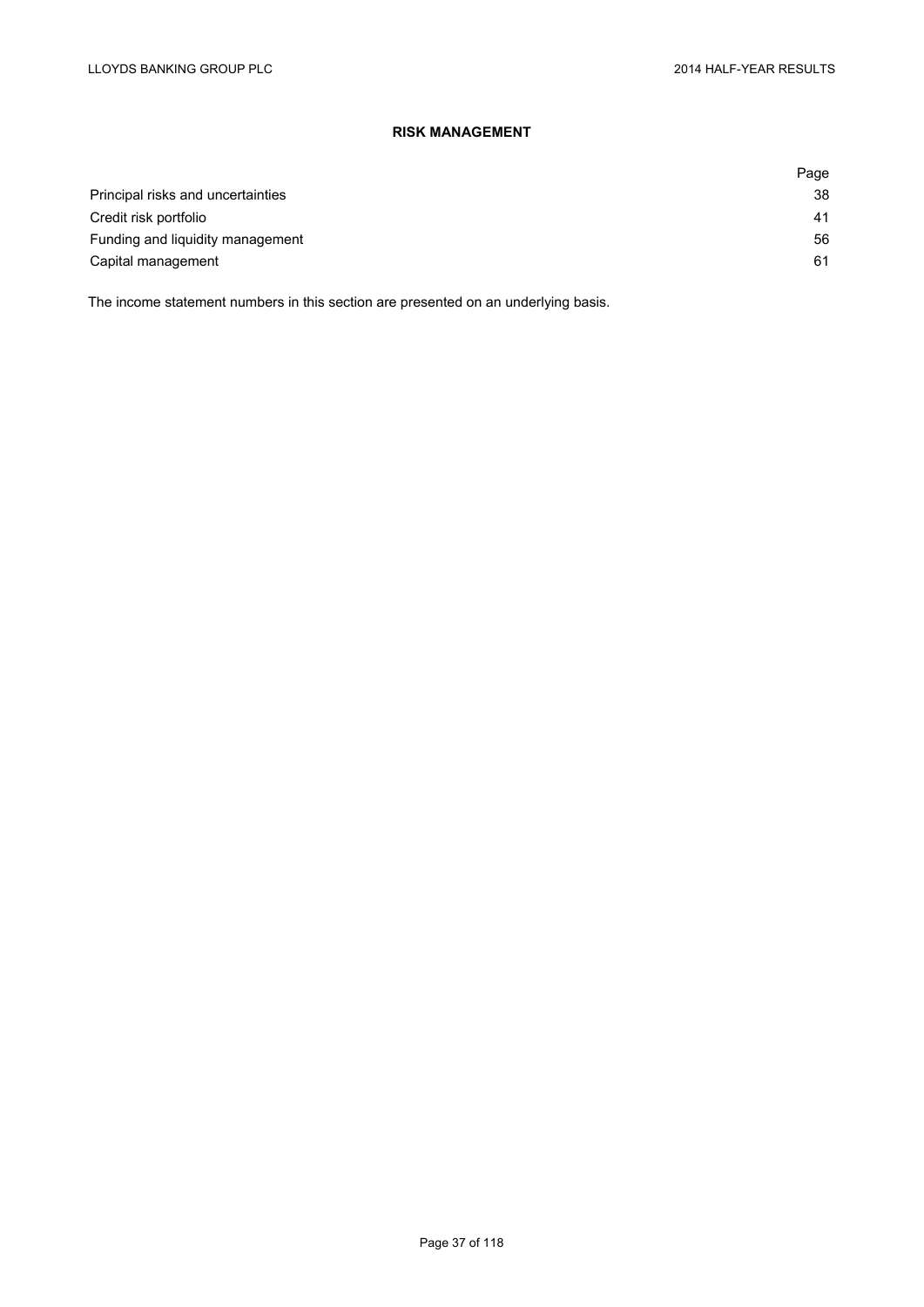## **PRINCIPAL RISKS AND UNCERTAINTIES**

The most significant risks faced by the Group which could impact the success of delivering against the Group's long-term strategic objectives together with key mitigating actions are outlined below.

### **Credit risk**

### *Principal risks*

As a provider of credit facilities to personal and commercial customers, together with financial institutions and Sovereigns, any adverse changes in the economic and market environment we operate in, or the credit quality and/or behaviour of our borrowers and counterparties would reduce the value of our assets and increase our write-downs and allowances for impairment losses, adversely impacting profitability.

#### *Mitigating actions*

- Credit policy incorporating prudent lending criteria aligned with the Board approved risk appetite to effectively manage credit risk.
- Clearly defined levels of authority ensure we lend appropriately and responsibly with separation of origination and sanctioning activities.
- Robust credit processes and controls including well-established committees to ensure distressed and impaired loans are identified early, considered and controlled with independent credit risk assurance.

# **Conduct risk**

#### *Principal risks*

As a major financial services provider we face significant conduct risk, including selling products to customers which do not meet their needs; failing to deal with customers' complaints effectively; not meeting customer expectations; and exhibiting behaviours which do not meet market or regulatory standards.

### *Mitigating actions*

- Customer focused conduct strategy implemented to ensure customers are at the heart of everything we do.
- Product approval, review process and outcome testing supported by conduct management information.
- Clearer customer accountabilities for colleagues, including rewards with customer-centric metrics.
- Learn from past mistakes, including root-cause analysis.

### **Market risk**

### *Principal risks*

We face a number of key market risks including credit spreads and interest rate risk across the Banking and Insurance businesses. However, our most significant market risk is from the Defined Benefit Pension Schemes where asset and liability movements impact on our capital position.

### *Mitigating actions*

- A rates hedging programme is in place to reduce liability risk.
- Board approved pensions risk appetite covering interest rate, credit spreads and equity risks.
- Credit assets and alternative assets are being purchased by the schemes as the equities are sold.
- Stress and scenario testing.

### **Operational risk**

#### *Principal risks*

We face a number of key operational risks including fraud losses and failings in our customer processes. The availability, resilience and security of our core IT systems is the most significant.

#### *Mitigating actions*

- Regularly review IT system architecture to ensure systems are resilient, readily available for our customers and secure from cyber attack.
- Continue to implement actions from IT resilience review conducted in 2013 to reflect enhanced demands on IT both in terms of customer and regulator expectations.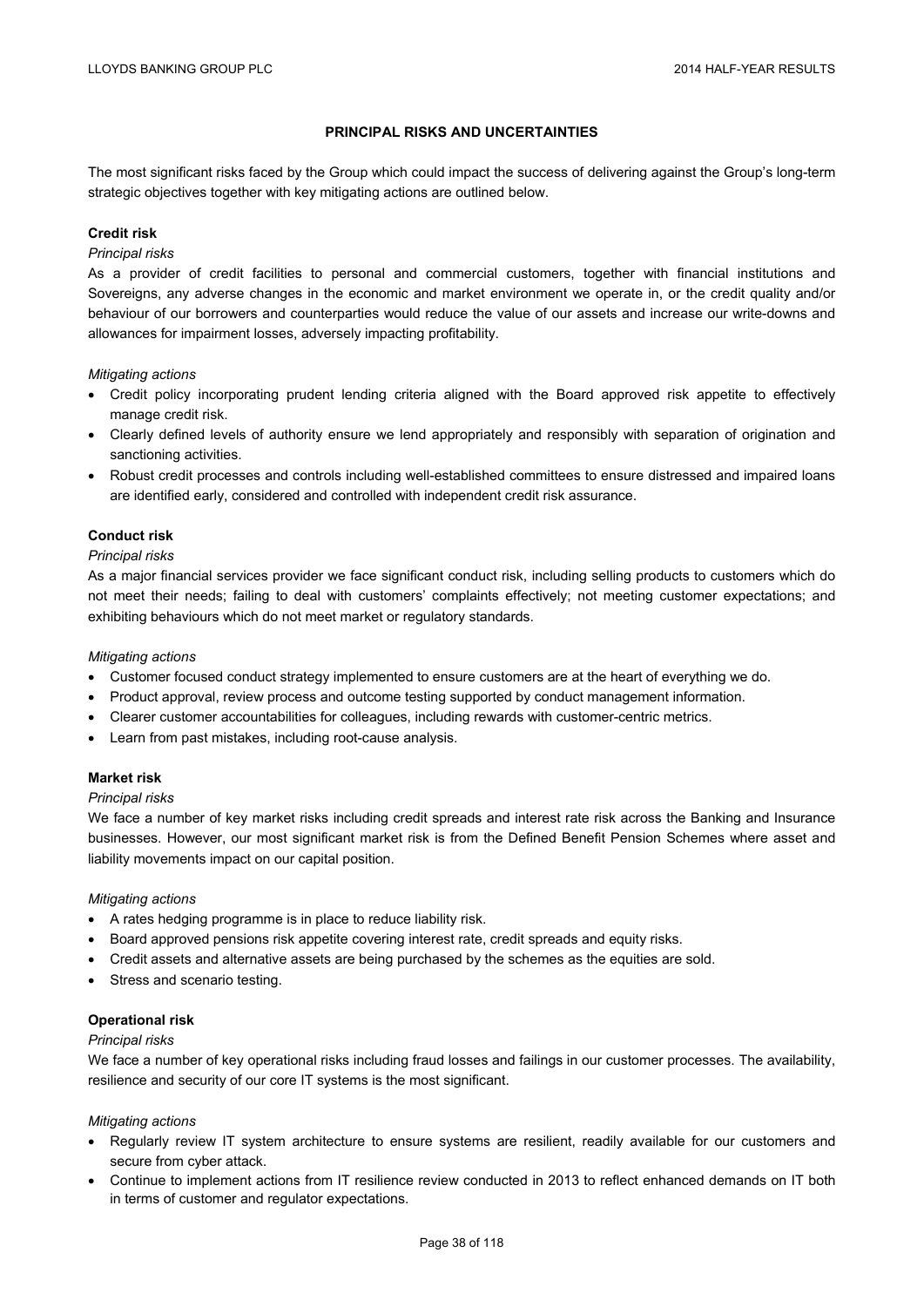# **PRINCIPAL RISKS AND UNCERTAINTIES** (continued)

### **Funding and liquidity**

## *Principal risks*

Our funding and liquidity position is supported by a significant and stable customer deposit base. However, a deterioration in either our or the UK's credit rating affecting the Group's wholesale funding capacity or a sudden and significant withdrawal of customer deposits could adversely impact our funding and liquidity position.

## *Mitigating actions*

- At 30 June 2014 the Group had £92.3 billion of unencumbered primary liquid assets and the Group maintains a further large pool of secondary assets that can be used to access Central Bank liquidity facilities.
- The Group carries out daily monitoring against a number of market and Group specific early warning indicators and regularly stress tests its liquidity position against a range of scenarios.
- The Group has a contingency funding plan embedded within the liquidity policy which is designed to identify emerging liquidity concerns at an early stage.

## **Capital risk**

## *Principal risks*

Our future capital position is potentially at risk from adverse financial performance and the introduction of higher capital requirements for distinct risks, sectors or as a consequence of specific UK regulatory requirements. For example in 2013, the PRA introduced significant additional capital requirements on an adjusted basis that major UK banks are required to meet.

### *Mitigating actions*

- Close monitoring of actual capital ratios to ensure that we comply with current regulatory capital requirements and are well positioned to meet future requirements.
- Internal stress testing results to evidence sufficient levels of capital adequacy for the Group under various scenarios.
- We can accumulate additional capital in a variety of ways including raising equity via a rights issue or debt exchange and by raising tier 1 and tier 2 capital.

# **Regulatory risk**

### *Principal risks*

Due to the nature of the industry we operate in we have to comply with a complex and demanding regulatory change agenda. Regulatory initiatives we have been working on in the first six months of 2014 include CRD IV, the new FCA Consumer Credit regime and the Dodd-Frank and Foreign Account Tax Compliance Act 2010. The sanctions for failing to comply far outweigh the costs of implementation. We also face the implications of the Banking Reform Act and potential outcomes of the proposed CMA review of Retail current accounts and SME Banking.

### *Mitigating actions*

- The Legal, Regulatory and Mandatory Change Committee ensures we drive forward activity to develop plans for regulatory changes and tracks progress against those plans.
- Continued investment in our people, processes and IT systems is enabling us to meet our regulatory commitments.
- Engagement with the regulatory authorities on forthcoming regulatory changes and market reviews.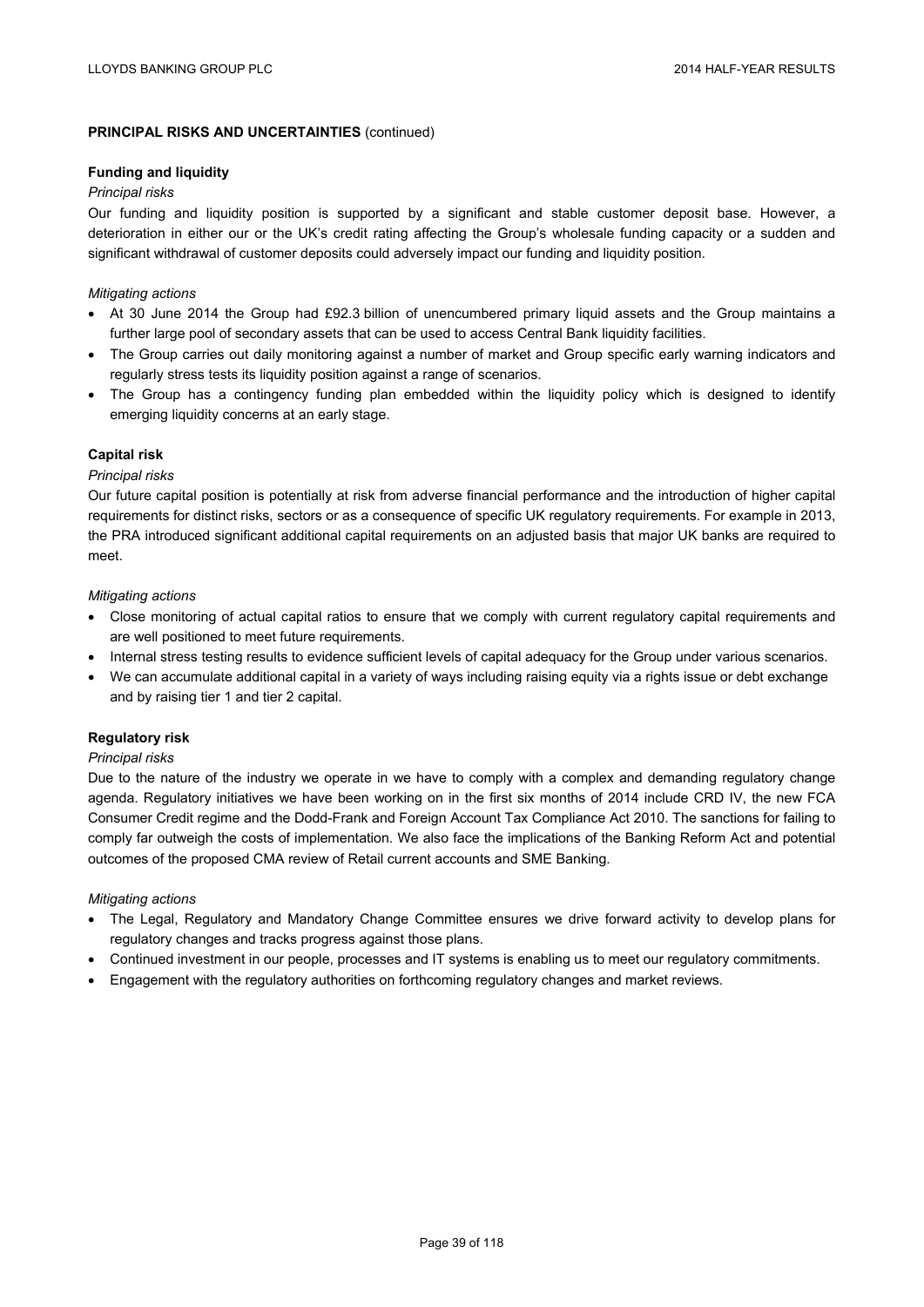# **PRINCIPAL RISKS AND UNCERTAINTIES** (continued)

### **State aid**

### *Principal risks*

HM Treasury currently holds 24.9 per cent of the Group's share capital. We continue to operate without government interference in the day-to-day management decisions, however there is a risk that a change in government priorities could result in the current framework agreement being replaced, leading to interference in the operations of the Group. Failure to meet the EU State aid commitments arising from this government support could lead to sanctions.

## *Mitigating actions*

- Most EU State aid commitments now met with the completion of the divestment of TSB Bank outstanding.
- Divestment of the TSB business through the Initial Public Offering (IPO) in June 2014 and subsequent sales of its residual holding by the divestment deadline of end December 2015. There is provision for a further date extension to the divestment deadline, depending on market conditions.
- 38.5 per cent of the existing Ordinary Shares in TSB Bank have been sold to date, with an initial 35.0 per cent sold on 20 June 2014 and the over-allotment option of a further 3.5 per cent taken up on 18 July 2014.

## **Scottish Independence**

## *Principal risks*

The impact of a 'Yes' vote in favour of Scottish Independence is uncertain. The outcome could have a significant impact on the legal, regulatory, currency and tax regime to which the Group is currently subject and could also result in Lloyds Banking Group becoming subject to a new regulatory, currency and tax regime in Scotland. The effect of this could be to increase compliance, operational and funding costs for the Group in addition to any transition costs.

## *Mitigating actions*

 Monitoring and assessment of the potential impact on customers and the Group's business of a vote in favour of Scottish Independence with appropriate contingency planning.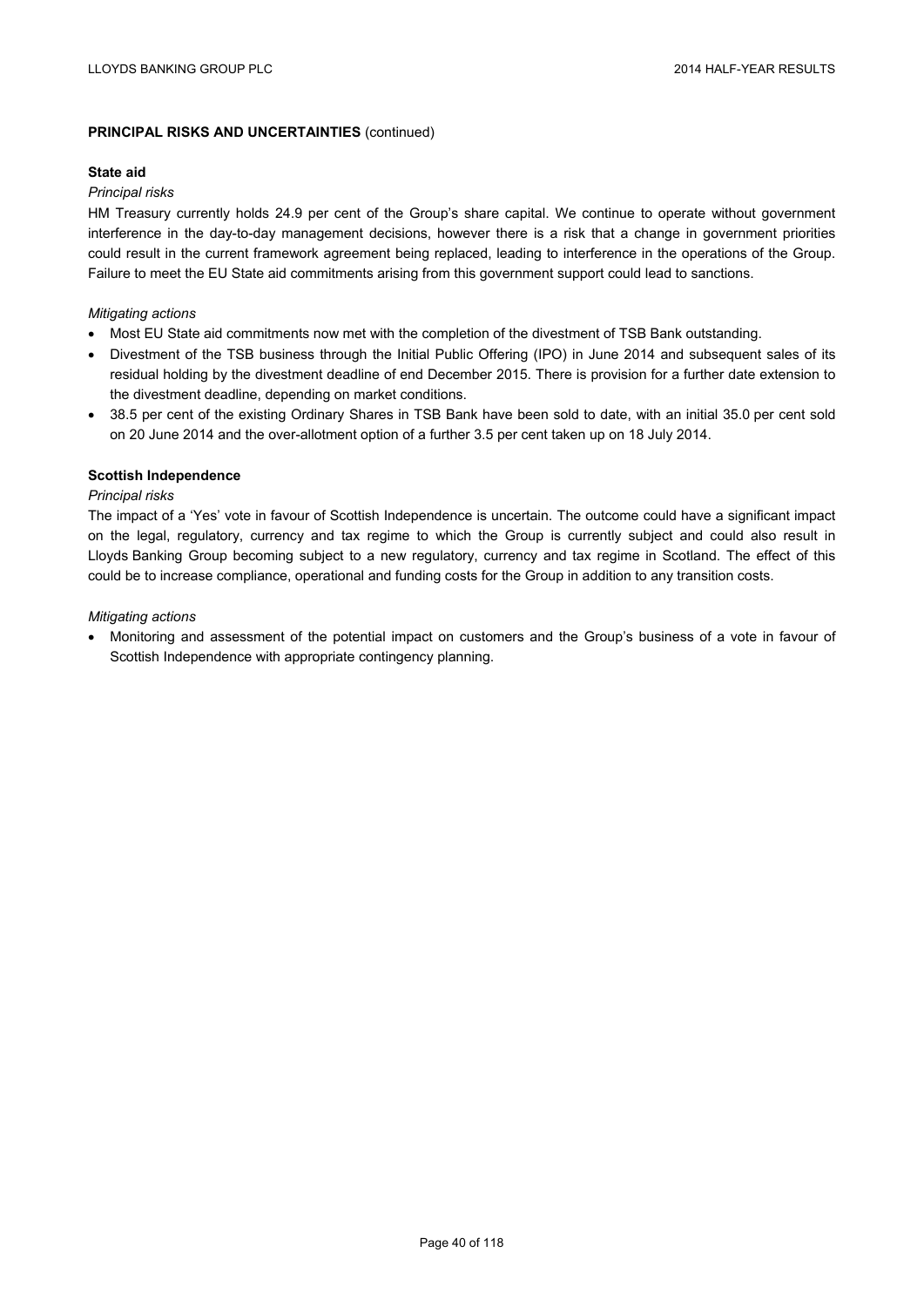*Change* 

# **CREDIT RISK PORTFOLIO**

- The impairment charge decreased by 58 per cent to £758 million in the first half of 2014 compared to the same period in 2013. The impairment charge has decreased across all divisions.
- The impairment charge as a percentage of average loans and advances to customers improved to 0.30 per cent compared to 0.69 per cent during the first half of 2013.
- Impaired loans as a percentage of closing advances reduced to 5.0 per cent at 30 June 2014, from 6.3 per cent at 31 December 2013, mainly driven by improvements in Retail, Commercial Banking and Run-off divisions.

# **Group impairment charge by division**

|                                              | Half-year<br>to 30 June<br>2014<br>£m | Half-year<br>to 30 June<br>2013<br>£m | onango<br>since<br>30 June<br>2013<br>% | Half-year<br>to 31 Dec<br>2013<br>£m |
|----------------------------------------------|---------------------------------------|---------------------------------------|-----------------------------------------|--------------------------------------|
| Retail:                                      |                                       |                                       |                                         |                                      |
| Secured                                      | 94                                    | 188                                   | 50                                      | 61                                   |
| Loans and overdrafts                         | 165                                   | 253                                   | 35                                      | 225                                  |
| Other                                        | 17                                    | 21                                    | 19                                      | 12 <sup>°</sup>                      |
|                                              | 276                                   | 462                                   | 40                                      | 298                                  |
| <b>Commercial Banking:</b>                   |                                       |                                       |                                         |                                      |
| <b>SME</b>                                   | 5                                     | 72                                    | 93                                      | 90                                   |
| Other                                        | 24                                    | 213                                   | 89                                      | 23                                   |
|                                              | 29                                    | 285                                   | 90                                      | 113                                  |
| <b>Consumer Finance:</b>                     |                                       |                                       |                                         |                                      |
| <b>Credit Cards</b>                          | 69                                    | 138                                   | 50                                      | 136                                  |
| <b>Asset Finance</b>                         | 8                                     | 32                                    | 75                                      | 20                                   |
| Netherlands                                  | 1                                     | $\overline{7}$                        | 86                                      | 10                                   |
|                                              | 78                                    | 177                                   | 56                                      | 166                                  |
| Run-off:                                     |                                       |                                       |                                         |                                      |
| Ireland retail                               | 13                                    | 21                                    | 38                                      | (47)                                 |
| Ireland commercial real estate               | 56                                    | 183                                   | 69                                      | 36                                   |
| Ireland corporate                            | 182                                   | 181                                   | (1)                                     | 234                                  |
| Corporate real estate and other corporate    | 92                                    | 317                                   | 71                                      | 205                                  |
| Specialist finance                           | 30                                    | 233                                   | 87                                      | 112                                  |
| Other                                        | (49)                                  | (107)                                 | (54)                                    | 21                                   |
|                                              | 324                                   | 828                                   | 61                                      | 561                                  |
| <b>TSB</b>                                   | 51                                    | 59                                    | 14                                      | 50                                   |
| Central items                                |                                       | $\overline{2}$                        |                                         | 3                                    |
| <b>Total impairment charge</b>               | 758                                   | 1,813                                 | 58                                      | 1,191                                |
| Impairment charge as a % of average advances | 0.30%                                 | 0.69%                                 |                                         | 0.45%                                |

Total impairment charge comprises:

|                                                     |            | <b>Change</b> |         |           |  |
|-----------------------------------------------------|------------|---------------|---------|-----------|--|
|                                                     | Half-year  | Half-year     | since   | Half-year |  |
|                                                     | to 30 June | to 30 June    | 30 June | to 31 Dec |  |
|                                                     | 2014       | 2013          | 2013    | 2013      |  |
|                                                     | £m         | £m            | %       | £m        |  |
| Loans and advances to customers                     | 756        | 1.810         | 58      | 1.178     |  |
| Debt securities classified as loans and receivables | -          |               |         |           |  |
| Available-for-sale financial assets                 | 2          | 2             |         | 13        |  |
| Total impairment charge                             | 758        | 1.813         | 58      | 1.191     |  |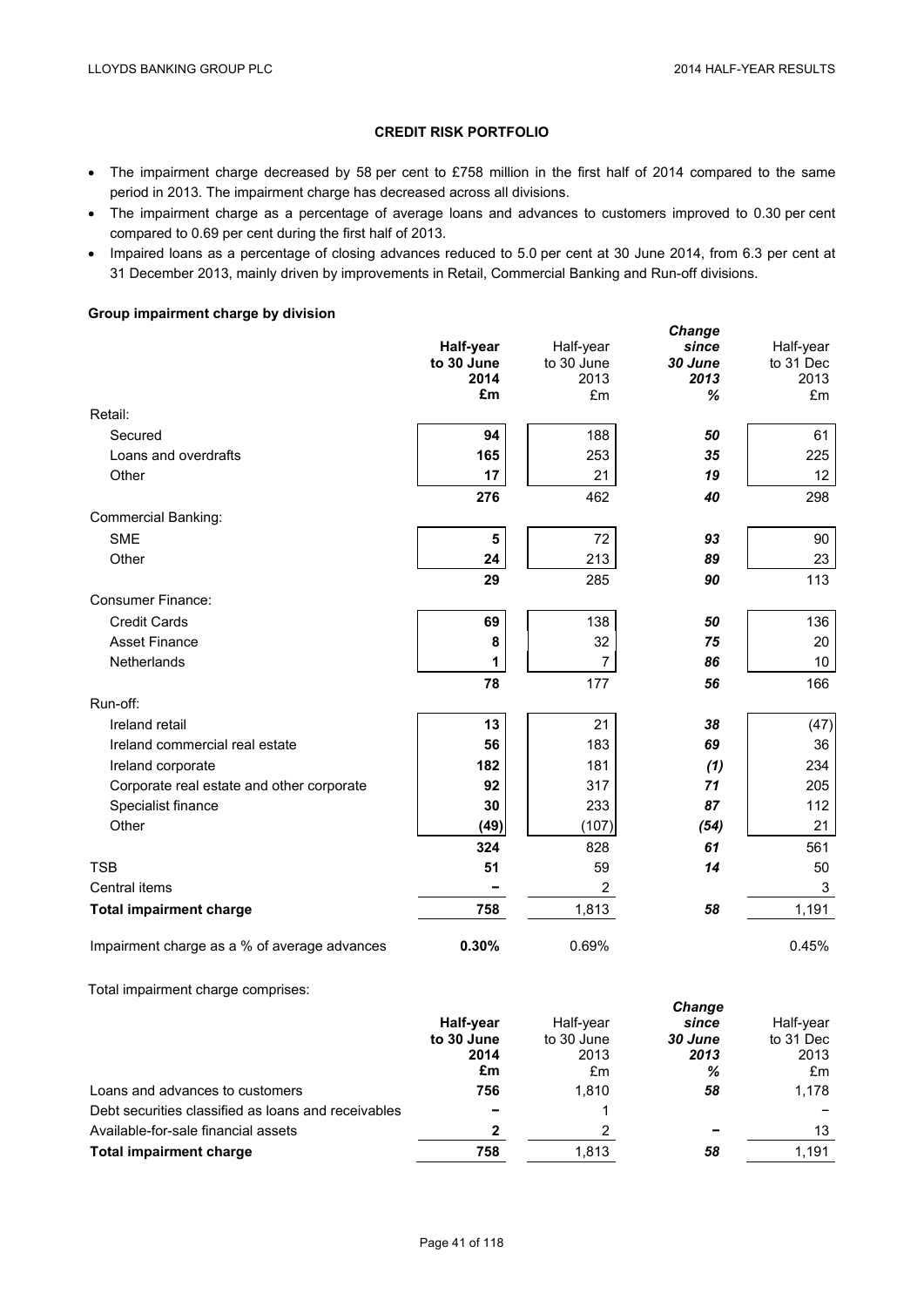#### **Group impaired loans and provisions**

|                                     | <b>Loans and</b> |             | Impaired<br>loans as % |                               | Impairment<br>provision<br>as % of |
|-------------------------------------|------------------|-------------|------------------------|-------------------------------|------------------------------------|
|                                     | advances to      | Impaired    | of closing             | Impairment                    | impaired                           |
| At 30 June 2014                     | customers<br>£m  | loans<br>£m | advances<br>%          | provisions <sup>1</sup><br>£m | loans <sup>2</sup><br>%            |
| Retail:                             |                  |             |                        |                               |                                    |
| Secured                             | 302,930          | 4,699       | 1.6                    | 1,353                         | 28.8                               |
| Loans and overdrafts                | 10,425           | 729         | 7.0                    | 257                           | 86.0                               |
| Other                               | 4,039            | 337         | 8.3                    | 67                            | 22.0                               |
|                                     | 317,394          | 5,765       | 1.8                    | 1,677                         | 31.6                               |
| <b>Commercial Banking:</b>          |                  |             |                        |                               |                                    |
| <b>SME</b>                          | 27,841           | 1,744       | 6.3                    | 498                           | 28.6                               |
| Other                               | 78,679           | 2,310       | 2.9                    | 1,315                         | 56.9                               |
|                                     | 106,520          | 4,054       | 3.8                    | 1,813                         | 44.7                               |
| <b>Consumer Finance:</b>            |                  |             |                        |                               |                                    |
| <b>Credit Cards</b>                 | 8,834            | 593         | 6.7                    | 213                           | 93.8                               |
| <b>Asset Finance</b>                | 6,321            | 177         | 2.8                    | 111                           | 62.7                               |
| Netherlands                         | 5,118            | 81          | 1.6                    | 37                            | 45.7                               |
|                                     | 20,273           | 851         | 4.2                    | 361                           | 74.4                               |
| Run-off:                            |                  |             |                        |                               |                                    |
| Ireland retail                      | 5,610            | 930         | 16.6                   | 617                           | 66.3                               |
| Ireland commercial real estate      | 4,365            | 4,128       | 94.6                   | 3,193                         | 77.3                               |
| Ireland corporate                   | 3,385            | 2,970       | 87.7                   | 2,231                         | 75.1                               |
| Corporate real estate and other     |                  |             |                        |                               |                                    |
| corporate                           | 7,940            | 5,300       | 66.8                   | 2,611                         | 49.3                               |
| Specialist finance                  | 7,113            | 848         | 11.9                   | 437                           | 51.5                               |
| Other                               | 2,104            | 351         | 16.7                   | 257                           | 73.2                               |
|                                     | 30,517           | 14,527      | 47.6                   | 9,346                         | 64.3                               |
| <b>TSB</b>                          | 22,652           | 216         | 1.0                    | 90                            | 41.7                               |
| Reverse repos and other items       | 7,758            |             |                        |                               |                                    |
| <b>Total gross lending</b>          | 505,114          | 25,413      | 5.0                    | 13,287                        | 54.0                               |
| Impairment provisions               | (13, 287)        |             |                        |                               |                                    |
| Fair value adjustments <sup>3</sup> | (482)            |             |                        |                               |                                    |
| <b>Total Group</b>                  | 491,345          |             |                        |                               |                                    |

 $1$  Impairment provisions include collective unimpaired provisions.

Impairment provisions as a percentage of impaired loans are calculated excluding Retail and Consumer Finance loans in recoveries (30 June 2014: £430 million in Retail loans and overdrafts, £32 million in Retail other and £366 million in Consumer Finance credit cards).

<sup>3</sup> The fair value adjustments relating to loans and advances were those required to reflect the HBOS assets in the Group's consolidated financial records at their fair value and took into account both the expected losses and market liquidity at the date of acquisition. The unwind relating to future impairment losses requires significant management judgement to determine its timing which includes an assessment of whether the losses incurred in the current period were expected at the date of the acquisition and assessing whether the remaining losses expected at the date of the acquisition will still be incurred. The element relating to market liquidity unwinds to the income statement over the estimated expected lives of the related assets (until 2014 for wholesale loans and 2018 for retail loans) although if an asset is written-off or suffers previously unexpected impairment then this element of the fair value will no longer be considered a timing difference (liquidity) but permanent (impairment). The fair value unwind in respect of impairment losses incurred was £90 million for the period ended 30 June 2014 (30 June 2013: £324 million). The fair value unwind in respect of loans and advances is expected to continue to decrease in future years as fixed-rate periods on mortgages expire, loans are repaid or written-off, and will reduce to zero over time.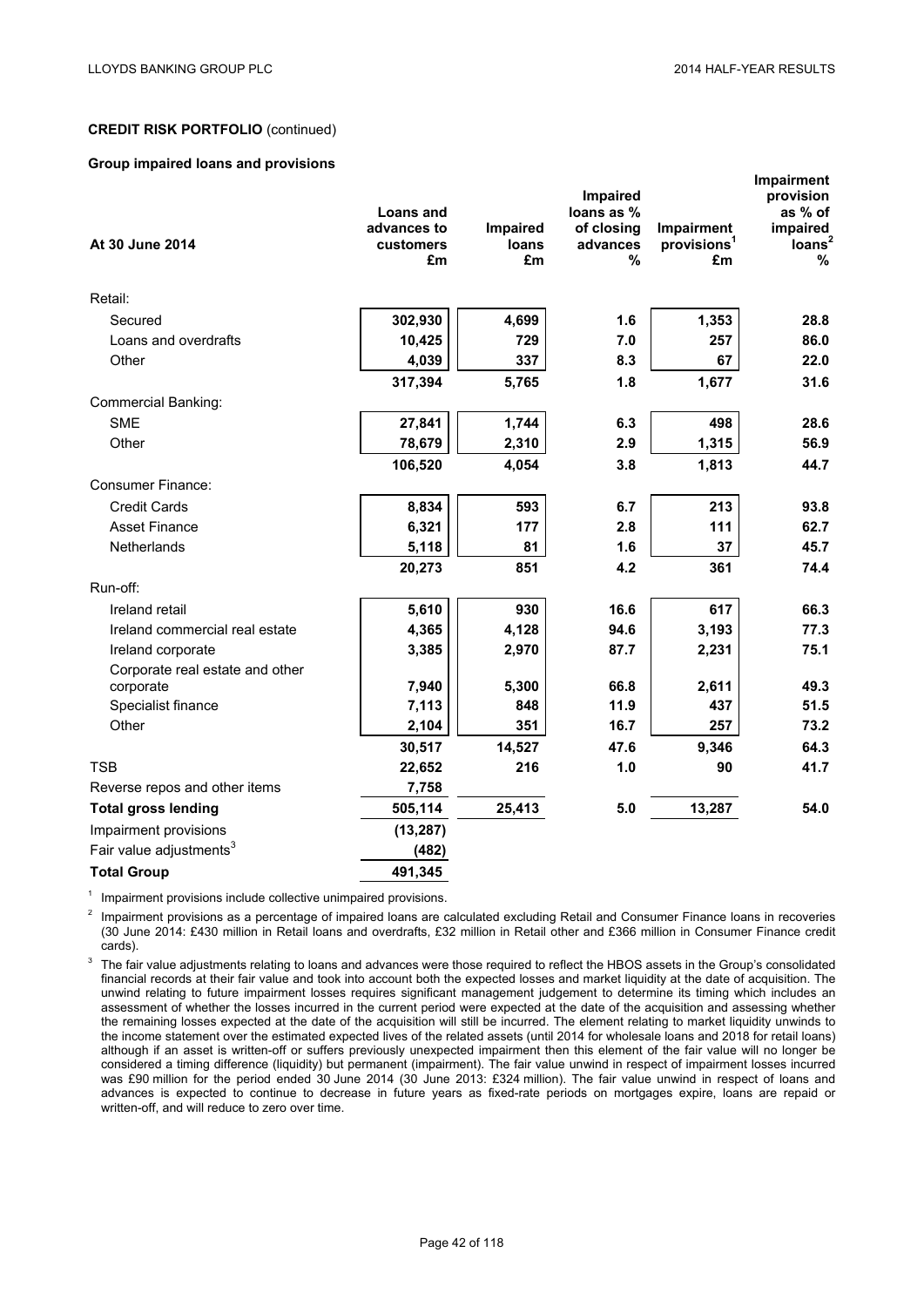# **Group impaired loans and provisions** (continued)

| $\sim$ . $\sim$ . The matrix is the state of $\sim$ . The state of $\sim$ |                                       |                   |                                                  |                                       |                                                                   |
|---------------------------------------------------------------------------|---------------------------------------|-------------------|--------------------------------------------------|---------------------------------------|-------------------------------------------------------------------|
| At 31 December 2013                                                       | Loans and<br>advances to<br>customers | Impaired<br>loans | Impaired<br>loans as %<br>of closing<br>advances | Impairment<br>provisions <sup>1</sup> | Impairment<br>provision as<br>% of impaired<br>loans <sup>2</sup> |
|                                                                           | £m                                    | £m                | $\%$                                             | £m                                    | $\%$                                                              |
| Retail:                                                                   |                                       |                   |                                                  |                                       |                                                                   |
| Secured                                                                   | 302,019                               | 5,503             | 1.8                                              | 1,447                                 | 26.3                                                              |
| Loans and overdrafts                                                      | 10,598                                | 819               | 7.7                                              | 285                                   | 83.1                                                              |
| Other                                                                     | 4,148                                 | 408               | 9.8                                              | 106                                   | 28.3                                                              |
|                                                                           | 316,765                               | 6,730             | 2.1                                              | 1,838                                 | 29.5                                                              |
| <b>Commercial Banking:</b>                                                |                                       |                   |                                                  |                                       |                                                                   |
| <b>SME</b>                                                                | 27,268                                | 2,194             | 8.0                                              | 623                                   | 28.4                                                              |
| Other                                                                     | 83,111                                | 2,853             | 3.4                                              | 1,761                                 | 61.7                                                              |
|                                                                           | 110,379                               | 5,047             | 4.6                                              | 2,384                                 | 47.2                                                              |
| Consumer Finance:                                                         |                                       |                   |                                                  |                                       |                                                                   |
| <b>Credit Cards</b>                                                       | 9,008                                 | 639               | 7.1                                              | 226                                   | 96.6                                                              |
| <b>Asset Finance</b>                                                      | 5,061                                 | 221               | 4.4                                              | 140                                   | 63.3                                                              |
| Netherlands                                                               | 5,478                                 | 86                | 1.6                                              | 45                                    | 52.3                                                              |
|                                                                           | 19,547                                | 946               | 4.8                                              | 411                                   | 76.0                                                              |
| Run-off:                                                                  |                                       |                   |                                                  |                                       |                                                                   |
| Ireland retail                                                            | 5,944                                 | 1,002             | 16.9                                             | 638                                   | 63.7                                                              |
| Ireland commercial real estate                                            | 5,512                                 | 5,087             | 92.3                                             | 3,775                                 | 74.2                                                              |
| Ireland corporate                                                         | 3,918                                 | 3,235             | 82.6                                             | 2,305                                 | 71.3                                                              |
| Corporate real estate and other                                           |                                       |                   |                                                  |                                       |                                                                   |
| corporate                                                                 | 11,571                                | 8,131             | 70.3                                             | 3,320                                 | 40.8                                                              |
| Specialist finance                                                        | 9,017                                 | 1,368             | 15.2                                             | 565                                   | 41.3                                                              |
| Other                                                                     | 2,519                                 | 486               | 19.3                                             | 372                                   | 76.5                                                              |
|                                                                           | 38,481                                | 19,309            | 50.2                                             | 10,975                                | 56.8                                                              |
| <b>TSB</b>                                                                | 23,553                                | 227               | 1.0                                              | 99                                    | 43.6                                                              |
| Reverse repos and other items                                             | 2,779                                 |                   |                                                  |                                       |                                                                   |
| Total gross lending                                                       | 511,504                               | 32,259            | 6.3                                              | 15,707                                | 50.1                                                              |
| Impairment provisions                                                     | (15, 707)                             |                   |                                                  |                                       |                                                                   |
| Fair value adjustments                                                    | (516)                                 |                   |                                                  |                                       |                                                                   |
| <b>Total Group</b>                                                        | 495,281                               |                   |                                                  |                                       |                                                                   |

<sup>1</sup> Impairment provisions include collective unimpaired provisions.

 $2$  Impairment provisions as a percentage of impaired loans are calculated excluding Retail and Consumer Finance loans in recoveries (31 December 2013: £476 million in Retail loans and overdrafts, £34 million in Retail other and £405 million in Consumer Finance credit cards).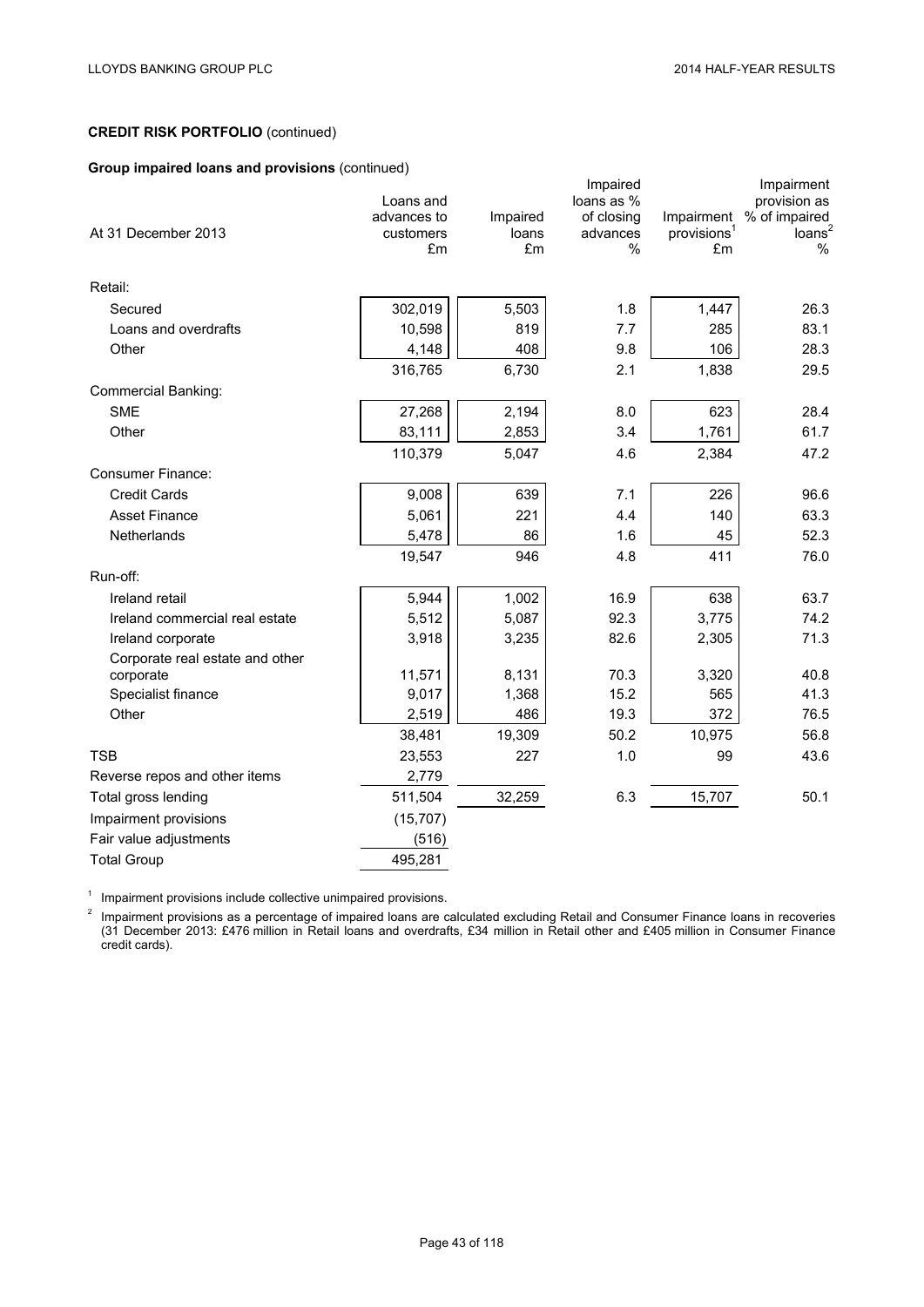### **Retail**

- The Retail impairment charge was £276 million in the first half of 2014, a decrease of 40 per cent against the first half of 2013. The decrease was primarily driven by improving performance across Retail and the sale of recoveries assets on the Loans and Overdrafts portfolios.
- The Retail impairment charge, as an annualised percentage of average loans and advances to customers, decreased to 0.18 per cent in the first half of 2014 from 0.29 per cent in the first half of 2013.
- Retail impaired loans decreased by £965 million to £5,765 million compared with 31 December 2013 and, as a percentage of closing loans and advances to customers, decreased to 1.8 per cent from 2.1 per cent at 31 December 2013. Impairment provisions as a percentage of impaired loans (excluding unsecured and Retail Business Banking loans in recoveries) increased to 31.6 per cent from 29.5 per cent at 31 December 2013.

### *Secured*

- The impairment charge decreased by £94 million, to £94 million compared with the first half of 2013. The impairment charge as an annualised percentage of average loans and advances to customers, decreased to 0.06 per cent in the first half of 2014 from 0.13 per cent in the first half of 2013.
- Impairment provisions reduced to £1,353 million at 30 June 2014 compared to £1,447 million at 31 December 2013. Impaired loans reduced to £4,699 million at 30 June 2014 compared to £5,503 million at 31 December 2013. As a result of this, impairment provisions as a percentage of impaired loans increased to 28.8 per cent from 26.3 per cent at 31 December 2013.
- The impairment provisions held against secured assets reflect the Group's view of appropriate allowance for incurred losses. The Group holds appropriate impairment provisions for customers who are experiencing financial difficulty, either on a forbearance arrangement or who may be able to maintain their repayments only whilst interest rates remain low.
- The value of mortgages greater than three months in arrears (excluding repossessions) decreased by £1,079 million to £7,514 million at 30 June 2014 compared to £8,593 million at 31 December 2013.
- The average indexed loan to value (LTV) on the mortgage portfolio at 30 June 2014 decreased to 50.4 per cent compared with 53.3 per cent at 31 December 2013. The average LTV for new mortgages and further advances written in the first half of 2014 was 64.3 per cent compared with 64.0 per cent for 2013 reflecting the Group's participation in the UK government's Help to Buy scheme.
- The percentage of closing loans and advances with an indexed LTV in excess of 100 per cent decreased to 2.9 per cent at 30 June 2014, compared with 5.4 per cent at 31 December 2013.

# *Loans and overdrafts*

- The impairment charge decreased by £88 million, to £165 million compared with the first half of 2013. The annualised impairment charge, as a percentage of average loans and advances to customers, reduced to 3.09 per cent from 4.39 per cent in the first half of 2013.
- Impaired loans have decreased by £90 million since 31 December 2013 to £729 million at 30 June 2014 which represents 7.0 per cent of closing loans and advances to customers, compared with 7.7 per cent at 31 December 2013.
- Impairment provisions decreased by £28 million, compared with 31 December 2013. This reduction was driven by fewer assets entering arrears and recoveries assets being written-down to the present value of future expected cash flows. Impairment provisions as a percentage of impaired loans in collections increased to 86.0 per cent at 30 June 2014 from 83.1 per cent at 31 December 2013.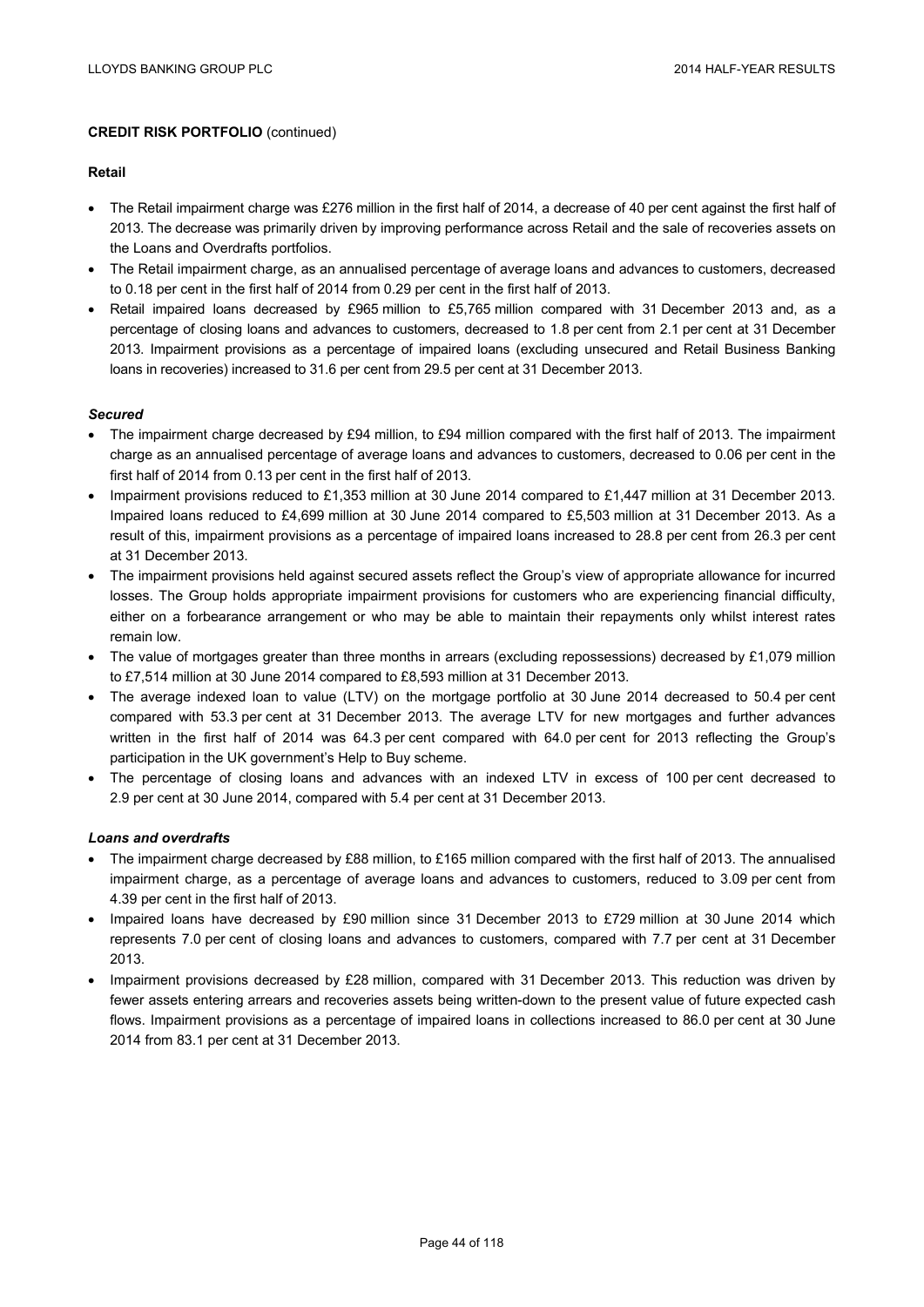# **Retail** (continued)

The Retail division's gross loans and advances to customers are analysed in the following table:

|                                | At 30 June<br>2014<br>£m | At 31 Dec<br>2013<br>£m |
|--------------------------------|--------------------------|-------------------------|
| Mainstream                     | 228,554                  | 228,030                 |
| Buy to let                     | 51,656                   | 50,346                  |
| Specialist <sup>1</sup>        | 22,720                   | 23,643                  |
|                                | 302,930                  | 302,019                 |
| Loans                          | 8,232                    | 8,282                   |
| Overdrafts                     | 2,193                    | 2,316                   |
| Wealth                         | 3,079                    | 3,232                   |
| <b>Retail Business Banking</b> | 960                      | 916                     |
|                                | 14,464                   | 14,746                  |
| <b>Total</b>                   | 317,394                  | 316,765                 |

<sup>1</sup> Specialist lending is closed to new business.

# **Retail mortgages greater than three months in arrears (excluding repossessions)**

|              | <b>Total mortgage</b><br><b>Number of cases</b><br>accounts % |        |      | <b>Total mortgage</b><br>Value of loans <sup>1</sup><br>balances % |       |       |      |               |
|--------------|---------------------------------------------------------------|--------|------|--------------------------------------------------------------------|-------|-------|------|---------------|
|              | June                                                          | Dec    | June | Dec                                                                | June  | Dec   | June | <b>Dec</b>    |
|              | 2014                                                          | 2013   | 2014 | 2013                                                               | 2014  | 2013  | 2014 | 2013          |
|              | <b>Cases</b>                                                  | Cases  | %    | $\%$                                                               | £m    | £m    | %    | $\%$          |
| Mainstream   | 44.308                                                        | 50.437 | 1.9  | 2.2                                                                | 4.906 | 5,683 | 2.1  | $2.5^{\circ}$ |
| Buy to let   | 5,759                                                         | 6,250  | 1.2  | 1.4                                                                | 771   | 859   | 1.5  | 1.7           |
| Specialist   | 10,686                                                        | 11,870 | 6.8  | 7.3                                                                | 1,837 | 2,051 | 8.1  | 8.6           |
| <b>Total</b> | 60,753                                                        | 68,557 | 2.1  | 2.3                                                                | 7,514 | 8,593 | 2.5  | 2.8           |

 $1$  Value of loans represents total book value of mortgages more than three months in arrears.

The stock of repossessions decreased to 2,163 cases at 30 June 2014 compared to 2,179 cases at 31 December 2013.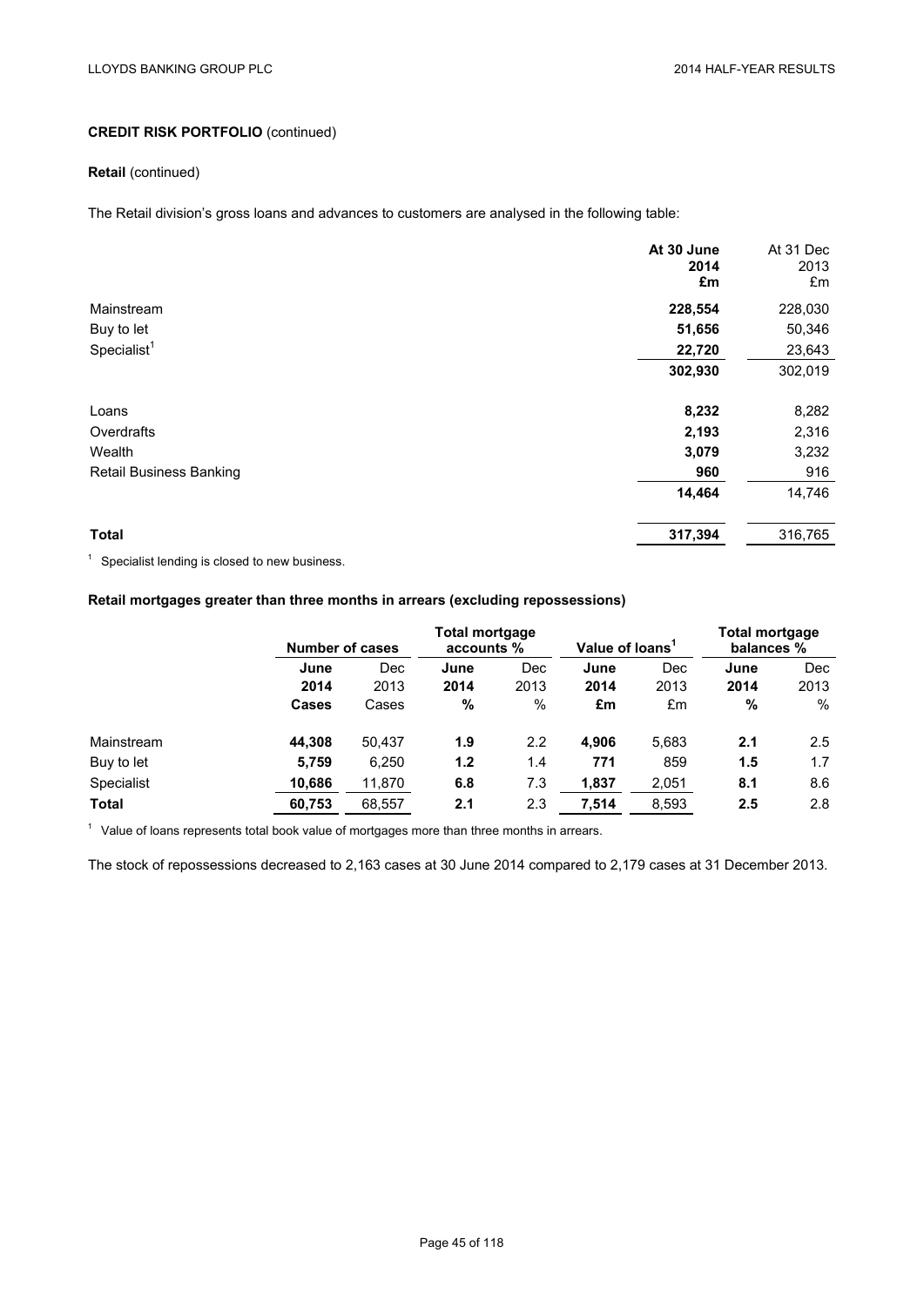# **Retail** (continued)

# **Period end and average LTVs across the Retail mortgage portfolios**

| At 30 June 2014                     | <b>Mainstream</b><br>% | Buy to let<br>% | <b>Specialist</b><br>% | Total<br>$\%$ |
|-------------------------------------|------------------------|-----------------|------------------------|---------------|
| Less than 60%                       | 41.8                   | 27.3            | 26.2                   | 38.1          |
| 60% to 70%                          | 19.6                   | 28.3            | 19.2                   | 21.2          |
| 70% to 80%                          | 19.3                   | 21.1            | 20.4                   | 19.7          |
| 80% to 90%                          | 11.9                   | 12.1            | 17.2                   | 12.3          |
| 90% to 100%                         | 4.7                    | 8.6             | 10.3                   | 5.8           |
| Greater than 100%                   | 2.7                    | 2.6             | 6.7                    | 2.9           |
| <b>Total</b>                        | 100.0                  | 100.0           | 100.0                  | 100.0         |
| Average loan to value: <sup>1</sup> |                        |                 |                        |               |
| Stock of residential mortgages      | 47.3                   | 63.4            | 61.8                   | 50.4          |
| New residential lending             | 64.5                   | 63.6            | n/a                    | 64.3          |
| Impaired mortgages                  | 63.0                   | 84.8            | 75.9                   | 67.9          |
| At 31 December 2013                 | Mainstream             | Buy to let      | Specialist             | Total         |
|                                     | $\%$                   | %               | $\%$                   | %             |
| Less than 60%                       | 36.4                   | 19.1            | 20.1                   | 32.3          |
| 60% to 70%                          | 16.6                   | 20.7            | 15.7                   | 17.2          |
| 70% to 80%                          | 19.8                   | 26.5            | 19.3                   | 20.9          |
| 80% to 90%                          | 15.2                   | 15.7            | 20.1                   | 15.6          |
| 90% to 100%                         | 7.4                    | 11.6            | 14.3                   | 8.6           |
| Greater than 100%                   | 4.6                    | 6.4             | 10.5                   | 5.4           |
| <b>Total</b>                        | 100.0                  | 100.0           | 100.0                  | 100.0         |
| Average loan to value: <sup>1</sup> |                        |                 |                        |               |
| Stock of residential mortgages      | 49.9                   | 67.9            | 66.2                   | 53.3          |
| New residential lending             | 64.0                   | 64.0            | n/a                    | 64.0          |
| Impaired mortgages                  | 67.2                   | 90.4            | 80.8                   | 72.2          |

 $1$  Average loan to value is calculated as total loans and advances as a percentage of the total collateral of these loans and advances.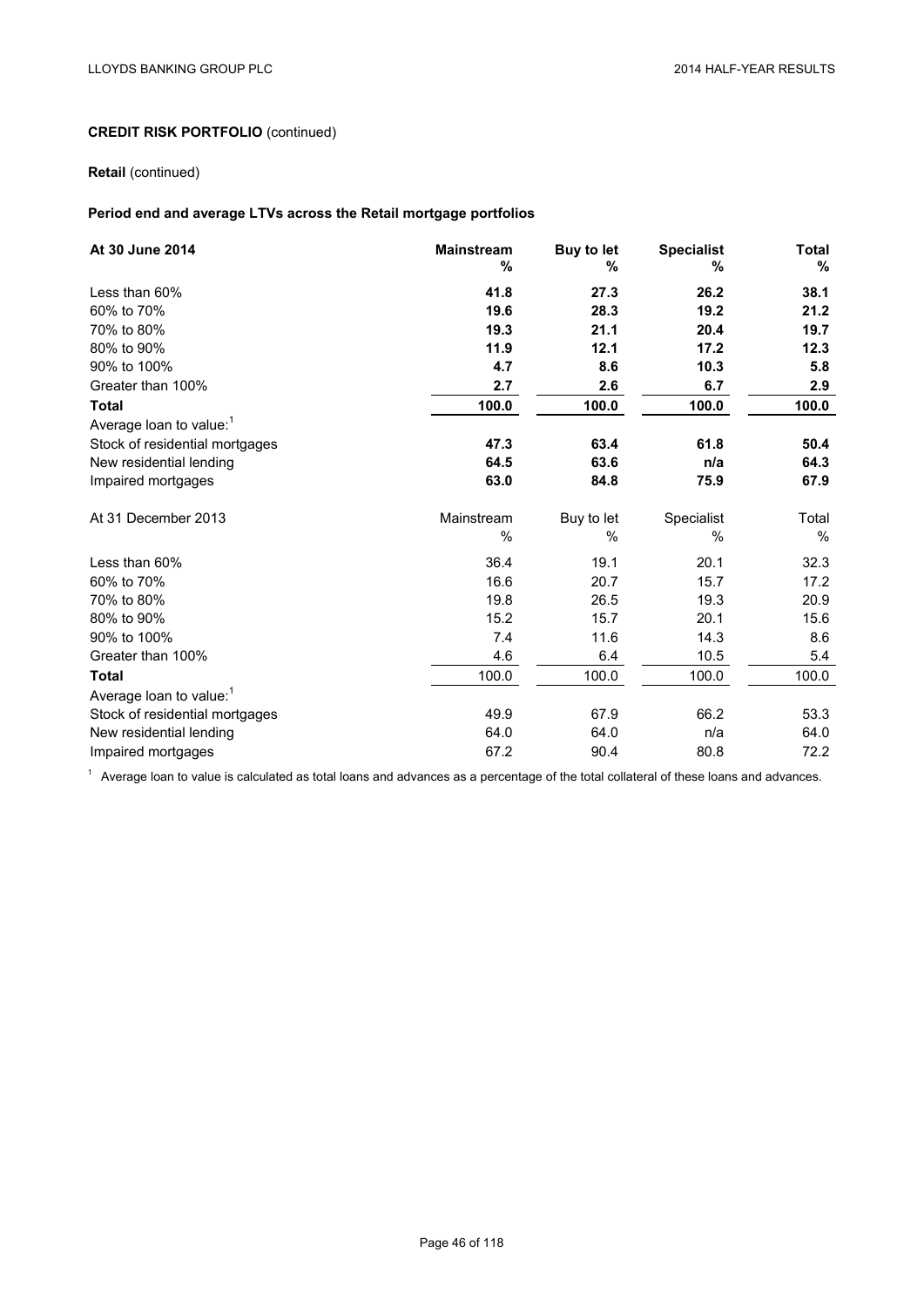### **Commercial Banking**

- Commercial Banking impairment charge was £29 million in the first half of 2014, substantially lower than £285 million in the first half of 2013. The material reduction reflects better quality origination, improving economic conditions, continued low interest rates and provision releases. The impairment charge was also lower compared to £113 million in the second half of 2013.
- The overall quality of the Commercial Banking portfolio remains good. New business is of good quality and generally better than the back book average. High market liquidity is leading to some relaxation of credit conditions in the marketplace, although the Group remains disciplined within its low risk appetite.
- Impairment charge as a percentage of average loans and advances decreased to 0.05 per cent from 0.55 per cent in the first half of 2013, and improved from 0.21 per cent for the half year to 31 December 2013.
- Impaired loans reduced substantially by 20 per cent to £4,054 million compared with 31 December 2013 mainly due to disposals and write-offs. As a percentage of closing loans and advances to customers, impaired loans reduced to 3.8 per cent from 4.6 per cent at 31 December 2013.
- Impairment provisions reduced to £1,813 million (December 2013: £2,384 million) and includes collective unimpaired provisions of £403 million (December 2013: £436 million).
- Impairment provisions as a percentage of impaired loans decreased to 44.7 per cent compared to 47.2 per cent at 31 December driven by the successful execution of exit strategies on a few heavily provided for connections and lower coverage on newly impaired connections.

### *SME (business customers with turnover from £1 million to £25 million)*

- Net impairment charge has reduced to £5 million in the first half of 2014 compared to £72 million in the same period during 2013.
- The portfolio continues to grow within prudent credit risk appetite parameters. As a result of the Group's customer driven relationship management, net lending has increased 5 per cent since June 2013. This also reflects the Group's commitment to the UK economy and the Funding for Lending Scheme. Portfolio credit quality has remained stable or improved across all key metrics.

### *Other Commercial Banking*

• The £78.7 billion of gross loans and advances to customers of the other Commercial Banking comprises different coverage segments (Mid Markets, Global Corporates and Financial Institutions).

# *Mid Markets (business customers with turnover of £25 million to £750 million, includes social housing book)*

- Net impairment charge has reduced to £56 million in the first half of 2014 compared to £151 million in the same period during 2013.
- Overall credit quality has remained stable during 2014.
- The real estate business within the Group's Mid Markets franchise is focused predominantly upon unquoted private real estate portfolios. Credit quality continues to improve and the number of new impaired connections is minimal. Increased liquidity is being seen in the market but new business propositions continue to be written under robust policy parameters. Concerns around tenant default have reduced in the current environment, however the Group remains aware of the risks associated with tenant default.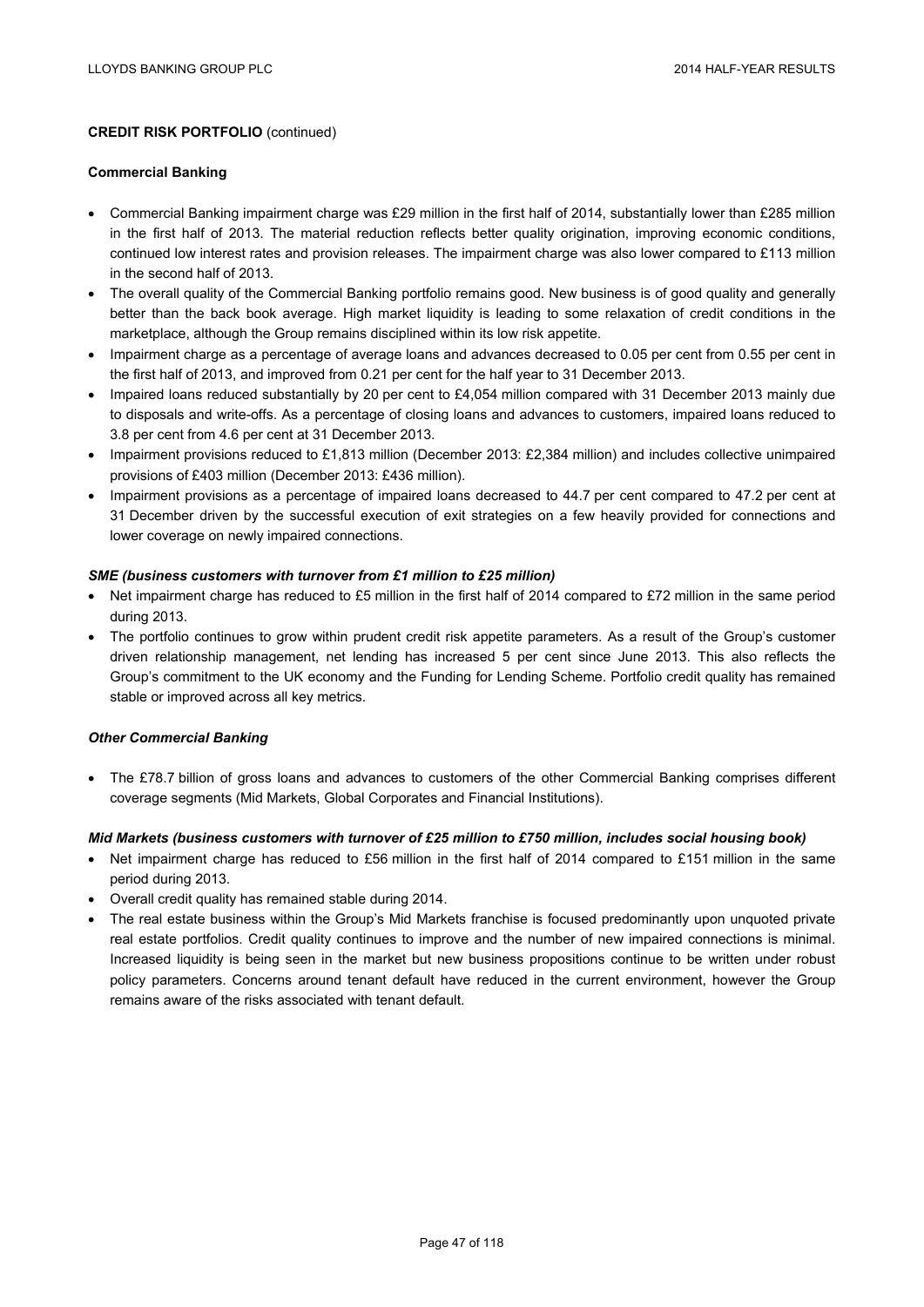#### **Commercial Banking** (continued)

### *Global Corporate (operates across UK, Europe and North America and serves major corporates)*

- Net impairment releases of £41 million in the first half of 2014 compares favourably with the impairment charge of £47 million in the same period during 2013.
- The portfolio related to trading companies continues to be predominantly investment grade focused; the overall portfolio asset quality remains good; and corporate balance sheets generally remain conservatively structured following a period of de-leveraging through the downturn.
- The real estate business within the Group's Global Corporate portfolio is focused on the larger end of the UK property market with a bias to the quoted publicly listed and funds sector. Portfolio credit quality remains good being underpinned by seasoned management teams with proven asset management skills.

# *Financial Institutions (UK and International Finance Systems)*

- Predominantly Investment Grade counterparties with whom relationships are either client focused or held to support the Group's funding, liquidity or general hedging requirements.
- Net impairment charge in Financial Institutions was £9 million compared to £15 million in the same period during 2013.
- Overall, portfolio credit quality remains good and the outlook is stable. Trading exposures continue to be predominantly short-term and/or collateralised with inter bank activity mainly undertaken with strong investment grade counterparties.
- Notwithstanding the fact that the general improvement in market conditions across the Eurozone appear to have stabilised, the Group continues to adopt a conservative stance maintaining close portfolio scrutiny and oversight. Detailed contingency plans are in place and exposures to financial institutions domiciled in peripheral Eurozone countries remain modest and managed within tight risk parameters.
- The majority of funding and risk management activity is transacted with investment grade counterparties including Sovereign central banks and much of it is on a collateralised basis, such as repos and swaps facing a Central Counterparty (CCP). Bilateral derivative transactions with Financial Institution counterparties are typically collateralised under a credit support annex in conjunction with the ISDA Master Agreement. The Group continues to consolidate its counterparty risk via CCPs as part of an ongoing move to reduce bilateral counterparty risk by clearing standardised derivative contracts.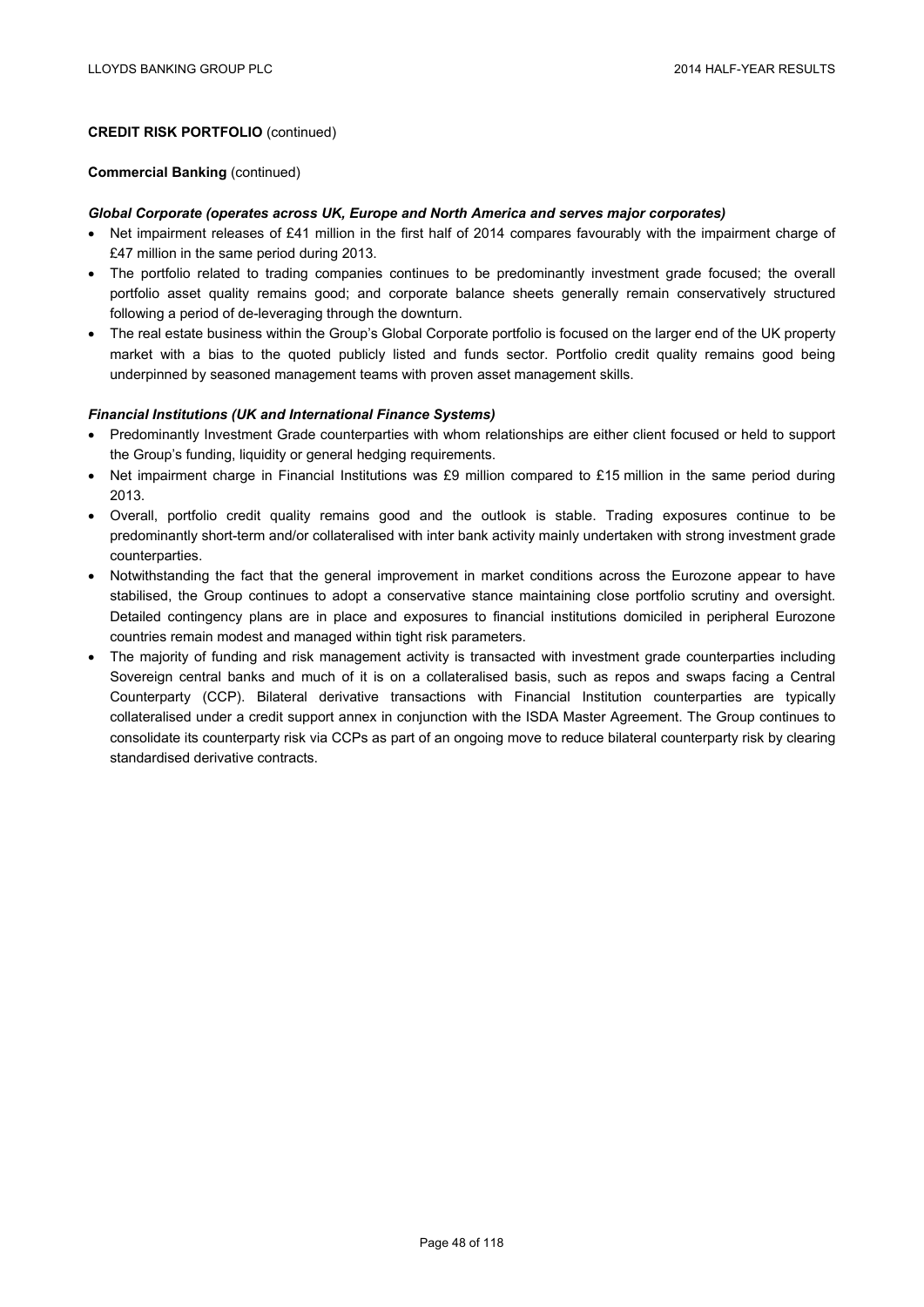#### **Consumer Finance**

- The total Consumer Finance impairment charge was £78 million in the first half of 2014, a decrease of 56 per cent against the first half of 2013. The decrease was driven by both a continued underlying improvement of portfolio quality and the sale of recoveries assets in the Credit Cards and Asset Finance portfolios.
- The Consumer Finance impairment charge as an annualised percentage of average loans and advances to customers decreased to 0.78 per cent in the first half of 2014 from 1.84 per cent in the first half of 2013.
- Total impaired loans as a percentage of closing loans and advances to customers decreased to 4.2 per cent (£851 million) at 30 June 2014 compared to 4.8 per cent (£946 million) at 31 December 2013.

### *Credit Cards*

- The total Cards impairment charge was £69 million in the first half of 2014, a decrease of 50 per cent against the first half of 2013. The decrease was primarily driven by both a continued underlying improvement of portfolio quality and the sale of recoveries assets on the consumer credit cards portfolio.
- The Credit Cards impairment charge as an annualised percentage of average loans and advances to customers decreased to 1.58 per cent in the first half of 2014 from 3.14 per cent in the first half of 2013.
- Total impaired loans decreased to £593 million at 30 June 2014 compared to £639 million at 31 December 2013.

## *Asset Finance*

- The total Asset Finance impairment charge was £8 million in the first half of 2014, a decrease of 75 per cent against the first half of 2013. The decrease was primarily driven by both a continued underlying improvement of portfolio quality and the sale of recoveries assets.
- The Asset Finance impairment charge as an annualised percentage of average loans and advances to customers decreased to 0.26 per cent in the first half of 2014 from 1.33 per cent in the first half of 2013.
- Total impaired loans decreased to £177 million at 30 June 2014 compared to £221 million at 31 December 2013.

### *Netherlands*

- The total Netherlands impairment charge was £1 million in the first half of 2014, a decrease of 86 per cent against the first half of 2013.
- Total impaired loans decreased to £81 million at 30 June 2014 compared to £86 million at 31 December 2013.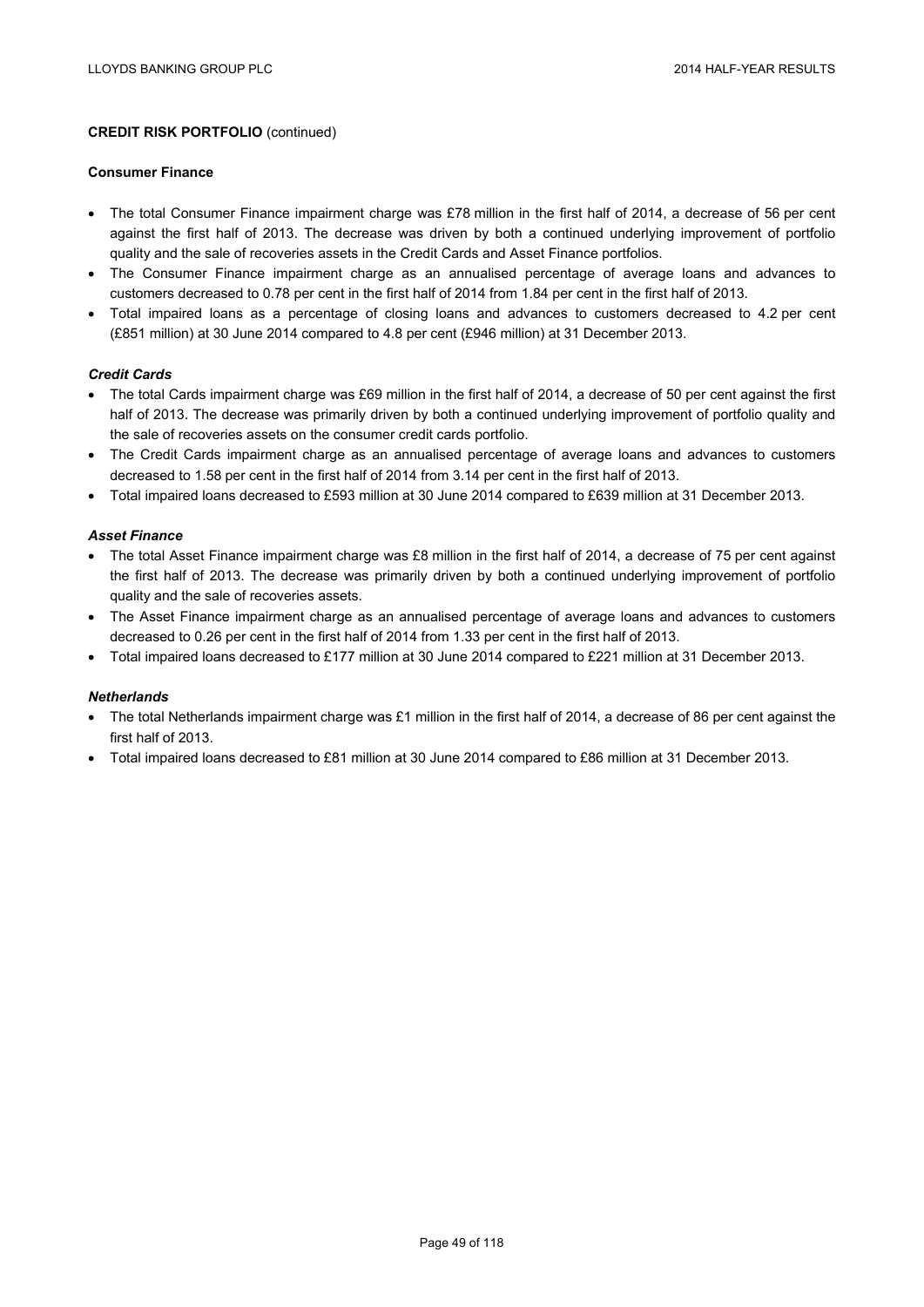### **Run-off**

- Run-off impairment charge was £324 million in the first half of 2014, substantially lower than £828 million in the first half of 2013. The material reduction reflects continued proactive management and deleveraging.
- The impairment charge as a percentage of average loans and advances decreased to 1.85 per cent from 2.55 per cent in the first half of 2013, and materially improved from 2.12 for the half year to 31 December 2013.
- Impaired loans reduced substantially by 25 per cent to £14,527 million compared with 31 December 2013, mainly due to disposals and write-offs. As a percentage of closing loans and advances to customers, impaired loans reduced to 47.6 per cent from 50.2 per cent at 31 December 2013.
- Impairment provisions as a percentage of impaired loans increased to 64.3 per cent compared to 56.8 per cent at 31 December driven by continued deterioration in Ireland commercial real estate. Net exposure in Ireland wholesale has fallen to £2.3 billion (31 December 2013: £3.4 billion).

### *Ireland*

- The Group continues to reduce its exposure to Ireland with gross loans and advances reducing by £2,014 million during the first half of 2014 mainly due to disposals, write-offs and net repayments.
- Total impaired loans decreased by £1,296 million, or 14 per cent to £8,028 million compared with £9,324 million at 31 December 2013. The reduction is driven primarily by commercial real estate and corporate loans.
- The most significant contribution to impaired loans in Ireland is the Commercial Real Estate portfolio. 94.6 per cent of the portfolio is now impaired compared to 92.3 per cent at 31 December 2013. The impairment coverage ratio has increased to 77.3 per cent from 74.2 per cent at 31 December 2013 reflecting continued portfolio deterioration and price pressure.
- In the Irish retail mortgage portfolio the average indexed loan to value (LTV) at 30 June 2014 decreased to 99.1 per cent compared with 102.3 per cent at 31 December 2013. The percentage of closing loans and advances with an indexed LTV in excess of 100 per cent decreased to 51.1 per cent at 30 June 2014, compared with 53.8 per cent at 31 December 2013.

### *Corporate real estate and other corporate*

- Loans and advances to customers include the run-off Corporate Real Estate Business Support Unit (BSU) portfolio. This portfolio predominantly consists of UK real estate loans together with other Corporate loans relating to real estate sectors, supported by trading activities (such as hotels, housebuilders and care homes) which are managed by specialist teams. These assets have been the subject of frequent review, and have been impaired to appropriate levels.
- The impairment charge in the first half of 2014 reduced to £92 million compared to £317 million in the same period to 2013 reflecting lower gross charges on a reduced portfolio, some improvement in real estate market conditions in the regions and the continuing proactive management enabling a number of write-backs on previously impaired loans.
- The portfolio continues to reduce significantly ahead of expectations (35 per cent reduction in net book value for the first six months of 2014, compared to 24 per cent in the same period last year). Consensual asset sales by customers, loan sales and asset disposals totalled £2.5 billion (net book value) compared with £3.6 billion at 30 June 2013.

### *Specialist Finance*

- Gross loans and advances to customers include the Run-off Acquisition Finance (leverage lending) which is classified as Run-off since it is outside the Group's risk appetite, and the Run-off Asset Based Finance portfolios (which mainly include Ship Finance, Aircraft Finance, Infrastructure and Rail Capital). Total gross loans and advances reduced by £1.9 billion, from £9.0 billion to £7.1 billion at 30 June 2014 mainly due to disposals of £1.6 billion (net book value).
- The Run-off Acquisition Finance (leverage lending) portfolio totalled £518 million (net £374 million) as at 30 June 2014. Impairment charges in this portfolio continue to decline significantly, reflecting further material reductions in the size of the portfolio and stabilising market conditions.
- Ship Finance gross drawn lending (excluding leasing) totalled £525 million (net £492 million) as at 30 June 2014. Impairment charges are running at significantly lower levels to those experienced in 2013 as the portfolio has continued to reduce through strategic disposals in 2014 which have materially de-risked the residual portfolio.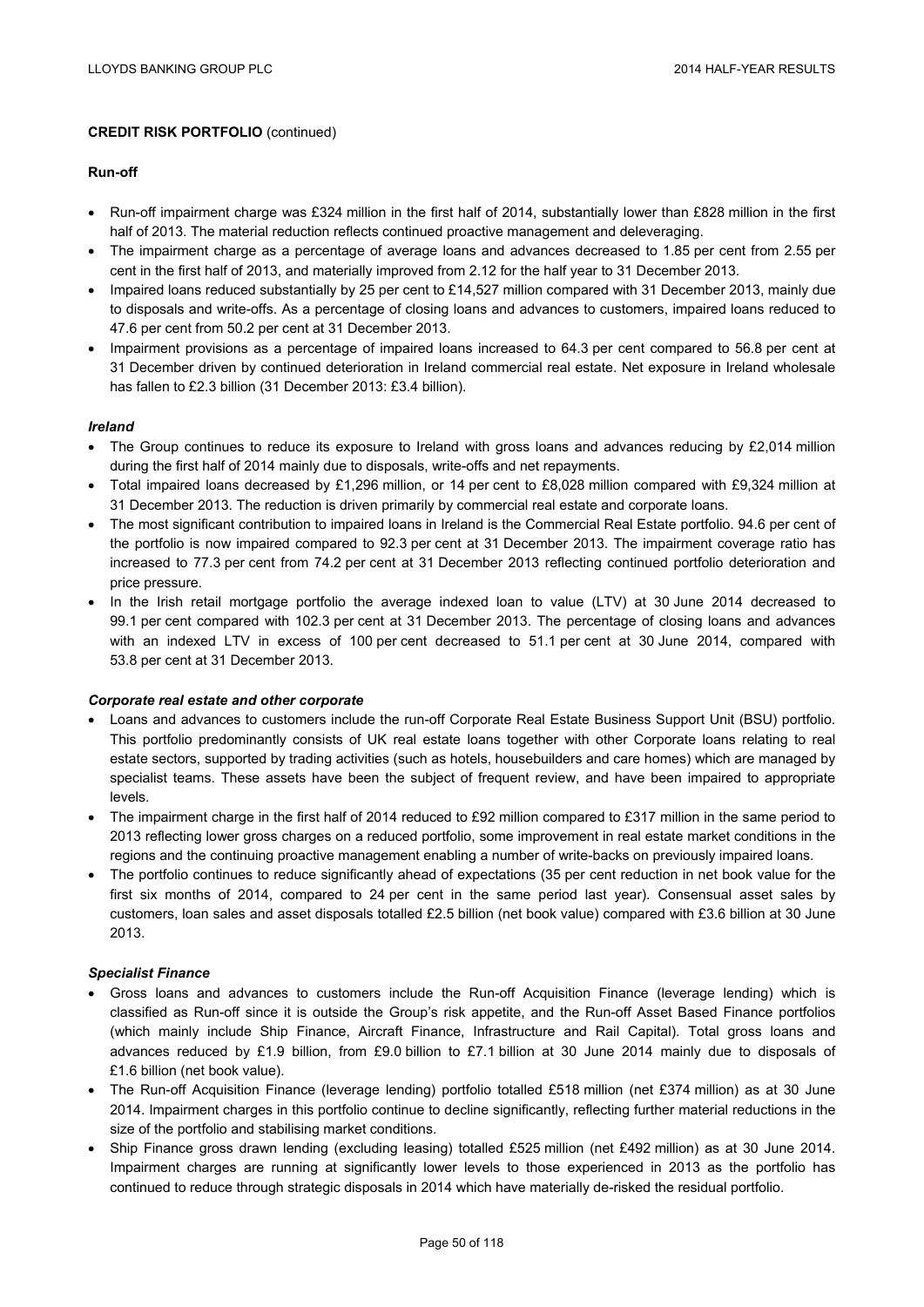#### **Forbearance**

The Group operates a number of schemes to assist borrowers who are experiencing financial stress. Forbearance policies are disclosed in Note 54 of the Group's 2013 Annual Report and Accounts, pages 340 to 345.

#### **Retail forbearance**

At 30 June 2014, UK retail secured loans and advances currently or recently subject to forbearance were 1.7 per cent (31 December 2013: 2.0 per cent) of total UK retail secured loans and advances. Further analysis of the forborne loan balances is set out below.

At 30 June 2014, unsecured retail loans and advances currently or recently subject to forbearance were 1.7 per cent (31 December 2013: 1.8 per cent) of total unsecured retail loans and advances. Further analysis of the forborne loan balances is set out below.

## *UK retail lending*

|                                           | <b>Total loans and</b><br>advances which are<br>currently or recently<br>forborne |        | <b>Total current and recent</b><br>forborne loans and<br>advances which are<br>impaired <sup>1</sup> |        | <b>Impairment provisions</b><br>as % of loans and<br>advances which are<br>currently or recently<br>forborne |               |
|-------------------------------------------|-----------------------------------------------------------------------------------|--------|------------------------------------------------------------------------------------------------------|--------|--------------------------------------------------------------------------------------------------------------|---------------|
|                                           | At June                                                                           | At Dec | At June                                                                                              | At Dec | At June                                                                                                      | At Dec        |
|                                           | 2014                                                                              | 2013   | 2014                                                                                                 | 2013   | 2014                                                                                                         | 2013          |
|                                           | £m                                                                                | £m     | £m                                                                                                   | £m     | %                                                                                                            | $\frac{0}{0}$ |
| UK secured lending:                       |                                                                                   |        |                                                                                                      |        |                                                                                                              |               |
| Temporary forbearance<br>arrangements     |                                                                                   |        |                                                                                                      |        |                                                                                                              |               |
| Reduced contractual monthly               |                                                                                   |        |                                                                                                      |        |                                                                                                              |               |
| payment <sup>2</sup>                      | 294                                                                               | 957    | 90                                                                                                   | 221    | 8.0                                                                                                          | 4.1           |
| Reduced payment arrangements <sup>3</sup> | 1,085                                                                             | 1,336  | 166                                                                                                  | 157    | 2.7                                                                                                          | 3.2           |
|                                           | 1,379                                                                             | 2,293  | 256                                                                                                  | 378    | 3.8                                                                                                          | 3.6           |
| <b>Permanent treatments</b>               |                                                                                   |        |                                                                                                      |        |                                                                                                              |               |
| Repair and term extensions <sup>4</sup>   | 3,858                                                                             | 3,860  | 212                                                                                                  | 296    | 3.2                                                                                                          | 3.4           |
| Total                                     | 5,237                                                                             | 6,153  | 468                                                                                                  | 674    | 3.3                                                                                                          | 3.5           |
| UK unsecured lending:                     |                                                                                   |        |                                                                                                      |        |                                                                                                              |               |
| Loans and overdrafts <sup>5</sup>         | 174                                                                               | 191    | 157                                                                                                  | 169    | 43.9                                                                                                         | 45.8          |

<sup>1</sup> £4,769 million of current and recent forborne secured loans and advances were not impaired at 30 June 2014 (31 December 2013: £5,479 million). £17 million of current and recent forborne loans and overdrafts were not impaired at 30 June 2014 (31 December: £22 million).

<sup>2</sup> Includes temporary interest only arrangements and short-term payment holidays granted in collections where the customer is currently benefitting from the treatment and where the concession has ended within the previous six months (temporary interest only) and previous 12 months (short-term payment holidays).

<sup>3</sup> Includes customers who had an arrangement to pay less than the contractual amount at 30 June 2014 or where an arrangement ended within the previous three months.

Includes capitalisation of arrears and term extensions which commenced during the previous 24 months and who remain as customers at 30 June 2014.

<sup>5</sup> Includes temporary treatments where the customer is currently benefiting from the change or the treatment has ended within the previous six months. Permanent changes which commenced during the last 24 months for existing customers as at 30 June 2014 are also included.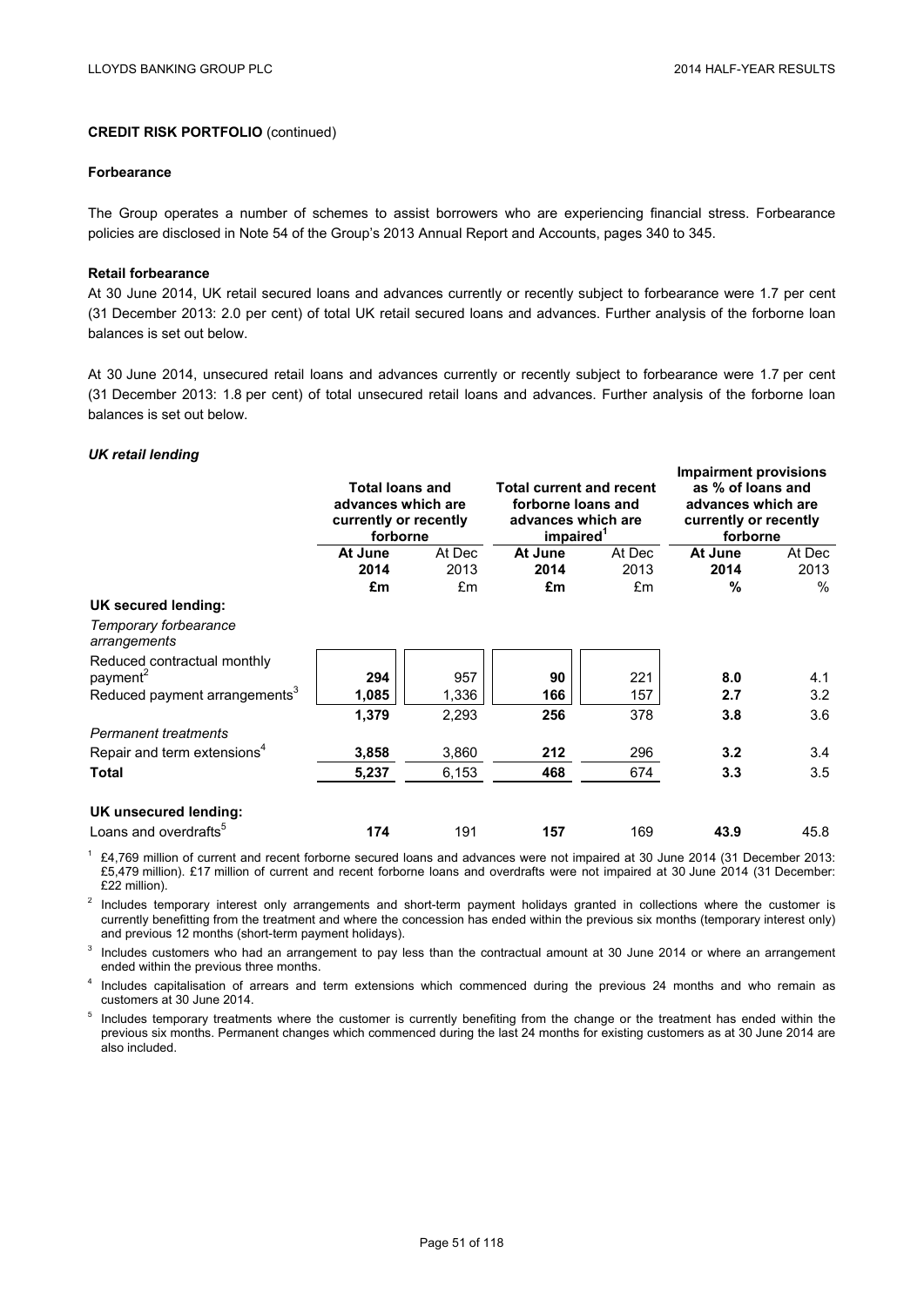#### **Commercial Banking forbearance**

A number of options are available to the Group where a customer is facing financial difficulty.

The forbearance strategy in respect of Commercial Banking customers is designed to support the customer and protect the Group; early identification, control and monitoring are key to the success of the process. The granting of a concession is dependent on individual facts and circumstances. Concessions may be provided to help the customer with their day to day liquidity and working capital. The Group may also grant forbearance when it believes that there is a realistic prospect of the customer continuing to be able to repay all facilities in full. The most significant factor in determining whether the Group treats a commercial customer as forborne is the granting of a concession to an obligor who is in financial difficulty.

At 30 June 2014 £6,157 million (December 2013: £7,479 million) of total loans and advances were forborne of which £4,054 million (December 2013: £5,047 million) were impaired. The coverage ratio for forborne loans decreased from 31.8 per cent at 31 December 2013 to 29.4 per cent at 30 June 2014.

The table below sets out the Group's largest unimpaired forborne loans and advances to commercial customers (exposures over £5 million) as at 30 June 2014 by type of forbearance, together with a breakdown on which exposures are classified as Direct Real Estate:

| At 30 June 2014                              | <b>Direct Real</b>  | <b>Other</b><br>industry | <b>Total</b> |
|----------------------------------------------|---------------------|--------------------------|--------------|
|                                              | <b>Estate</b><br>£m | sector<br>£m             | £m           |
| Type of unimpaired forbearance:              |                     |                          |              |
| $UK1$ exposures > £5 million                 |                     |                          |              |
| Covenants                                    | 101                 | 1,000                    | 1,101        |
| Extensions                                   | 7                   | 316                      | 323          |
| Multiple                                     |                     | 272                      | 272          |
|                                              | 108                 | 1,588                    | 1,696        |
| Exposures < £5 million and other non-UK $1$  |                     |                          | 407          |
| <b>Total</b>                                 |                     |                          | 2,103        |
| At 31 December 2013                          |                     |                          |              |
| Type of unimpaired forbearance:              |                     |                          |              |
| $UK1$ exposures > £5 million                 |                     |                          |              |
| Covenants                                    | 527                 | 488                      | 1,015        |
| Extensions                                   | 69                  | 254                      | 323          |
| Multiple                                     | -                   | 316                      | 316          |
|                                              | 596                 | 1,058                    | 1,654        |
| Exposures < £5 million and other non-UK $^1$ |                     |                          | 778          |
| Total                                        |                     |                          | 2,432        |
|                                              |                     |                          |              |

 $1$  Based on location of the office recording the transaction.

As part of the Group's ongoing review and refinement of forbearance reporting, exposures below £5 million were subject to more granular review which led to a reduction in the level of forbearance reported. Previously, all lower quality unimpaired core exposures under £5 million were reported as forborne.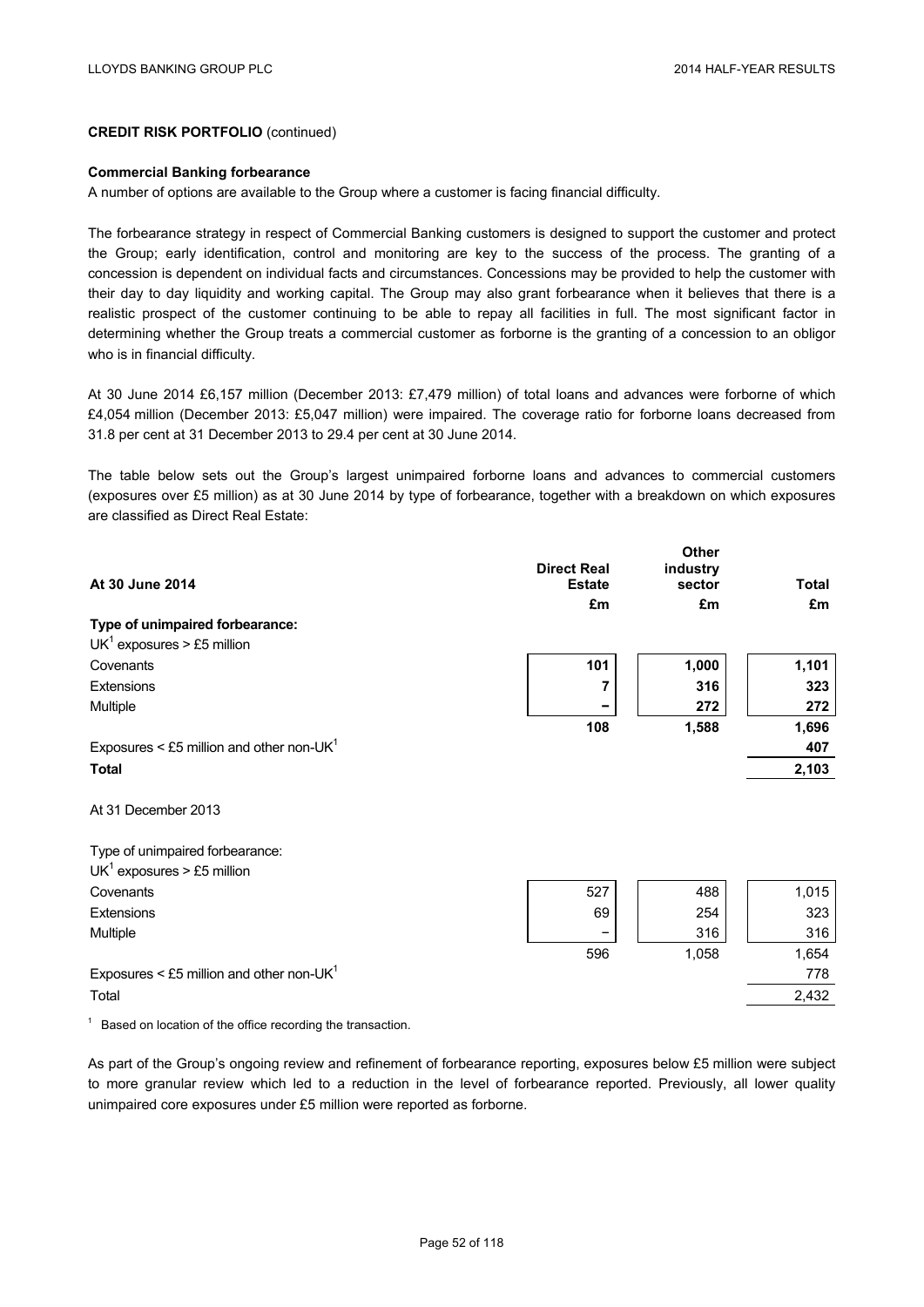## **Consumer Finance forbearance**

At 30 June 2014, Consumer Credit Cards loans and advances currently or recently subject to forbearance were 3.0 per cent (31 December 2013: 3.7 per cent) of total Consumer Credit Cards loans and advances. At 30 June 2014, Asset Finance retail loans and advances on open portfolios currently subject to forbearance were 1.3 per cent (31 December 2013: 2.1 per cent) of total Asset Finance retail loans and advances.

### *Analysis of the forborne loan balances*

|                                    |                 | <b>Total loans and</b><br>advances which are<br>forborne |                 | <b>Total forborne loans</b><br>and advances which are<br>impaired <sup>1</sup> |                 | <b>Impairment provisions</b><br>as % of loans and<br>advances which are<br>forborne |  |
|------------------------------------|-----------------|----------------------------------------------------------|-----------------|--------------------------------------------------------------------------------|-----------------|-------------------------------------------------------------------------------------|--|
|                                    | 30 June<br>2014 | 31 Dec<br>2013                                           | 30 June<br>2014 | 31 Dec<br>2013                                                                 | 30 June<br>2014 | 31 Dec<br>2013                                                                      |  |
|                                    | £m              | £m                                                       | £m              | £m                                                                             | %               | $\%$                                                                                |  |
| Consumer Credit Cards <sup>2</sup> | 258             | 326                                                      | 137             | 188                                                                            | 26.7            | 21.9                                                                                |  |
| Asset Finance <sup>3</sup>         | 81              | 105                                                      | 65              | 85                                                                             | 24.1            | 28.1                                                                                |  |

<sup>1</sup> £137 million of forborne Ioans and advances (Consumer Credit Cards: £121 million, Asset Finance: £16 million) were not impaired at <br>
30 June 2014 (31 December 2013: Consumer Credit Cards: £138 million, Asset Finance:

Includes temporary treatments where the customer is currently benefitting from the change or the treatment has ended within the last six months. Permanent changes which commenced during the last 24 months for existing customers as at 30 June 2014 are also included.

<sup>3</sup> Includes retail accounts that are currently on a forbearance treatment and capitalisation of arrears which commenced during the previous 12 months.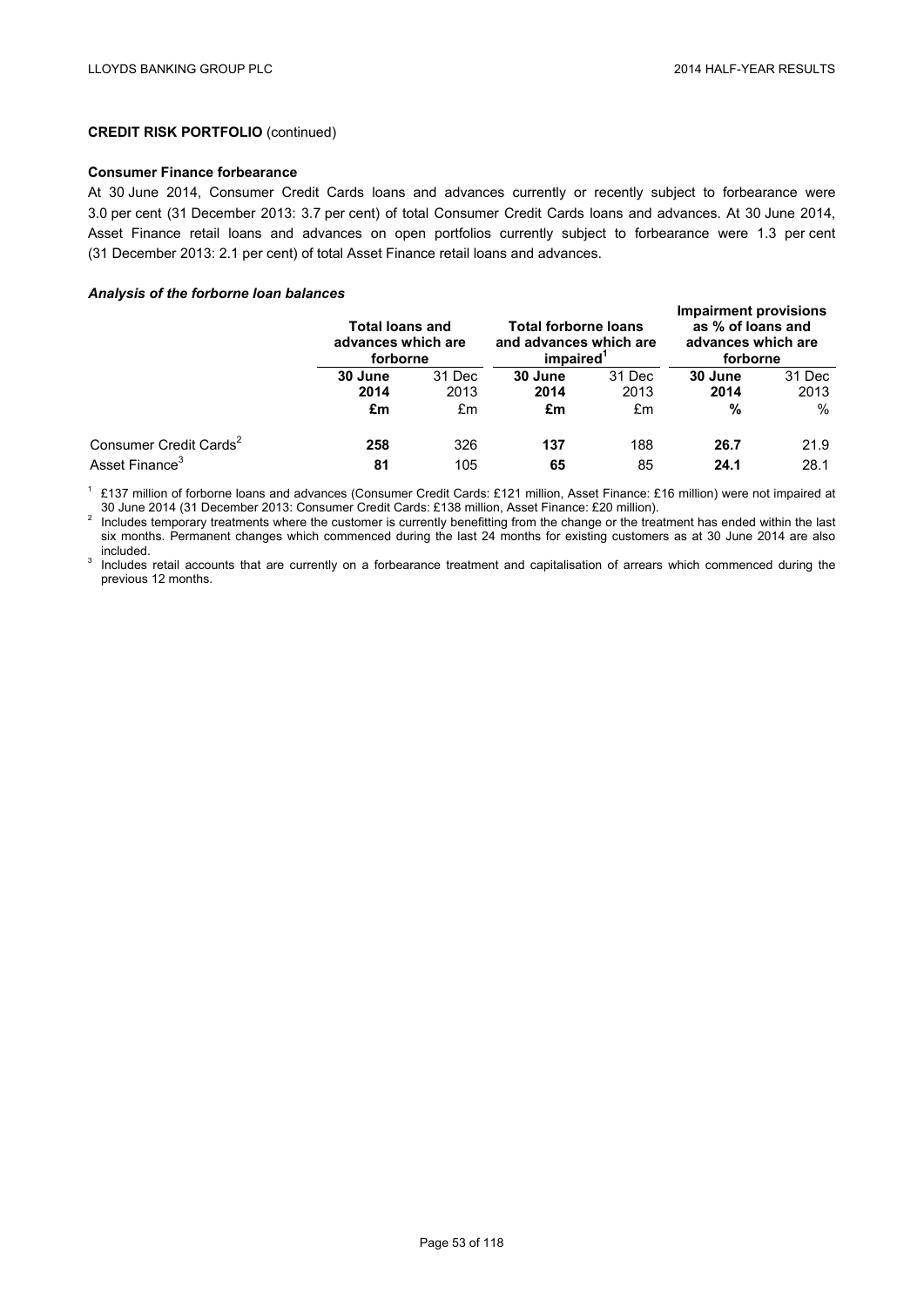#### **Run-off forbearance**

### *Ireland commercial real estate and corporate*

All loans and advances in Ireland commercial real estate and corporate are treated as forborne (30 June 2014: £7,750 million, 31 December 2013: £9,430 million). At 30 June 2014, £7,098 million (December 2013: £8,322 million) were impaired. The coverage ratio increased from 64.5 per cent at 31 December 2013 to 70.0 per cent at 30 June 2014.

### *Secured retail lending – Ireland*

At 30 June 2014, Irish secured loans and advances currently or recently subject to forbearance were 11.9 per cent (31 December 2013: 12.2 per cent) of total Irish retail secured loans and advances. Further analysis of the forborne loan balances is set out below:

|                                           | <b>Total loans and</b><br>advances which are<br>currently or recently<br>forborne |        | <b>Total current and recent</b><br>forborne loans and<br>advances which are<br>impaired |        | <b>Impairment provisions</b><br>as % of loans and<br>advances which are<br>currently or recently<br>forborne |        |
|-------------------------------------------|-----------------------------------------------------------------------------------|--------|-----------------------------------------------------------------------------------------|--------|--------------------------------------------------------------------------------------------------------------|--------|
|                                           | 30 June                                                                           | 31 Dec | 30 June                                                                                 | 31 Dec | 30 June                                                                                                      | 31 Dec |
|                                           | 2014                                                                              | 2013   | 2014                                                                                    | 2013   | 2014                                                                                                         | 2013   |
| Ireland Secured lending:                  | £m                                                                                | £m     | £m                                                                                      | £m     | %                                                                                                            | $\%$   |
| Temporary forbearance<br>arrangements     |                                                                                   |        |                                                                                         |        |                                                                                                              |        |
| Reduced payment arrangements <sup>2</sup> | 223                                                                               | 254    | 203                                                                                     | 227    | 50.3                                                                                                         | 49.8   |
| <b>Permanent treatments</b>               |                                                                                   |        |                                                                                         |        |                                                                                                              |        |
| Repair and term extensions <sup>3</sup>   | 445                                                                               | 473    | 85                                                                                      | 102    | 15.5                                                                                                         | 14.4   |
| <b>Total</b>                              | 668                                                                               | 727    | 288                                                                                     | 329    | 27.2                                                                                                         | 26.7   |

<sup>1</sup> £380 million of current and recent forborne loans and advances were not impaired at 30 June 2014 (31 December 2013: £398 million).

<sup>2</sup> Includes customers who had an arrangement to pay less than the contractual amount at 30 June 2014 or where an arrangement ended within the previous three months.

Includes capitalisation of arrears and term extensions which commenced during the previous 24 months and remaining as customers at 30 June 2014.

# *Corporate real estate, other corporate and Specialist Finance*

At 30 June 2014, £6,292 million (December 2013: £12,051 million, restated following a reassessment of the unimpaired exposure breakdown) of total loans and advances were forborne of which £6,148 million (December 2013: £9,499 million) were impaired. The coverage ratio for forborne loans increased from 32.2 per cent at 31 December 2013 to 48.4 per cent at 30 June 2014.

Unimpaired forborne loans and advances were £144 million at 30 June 2014 (December 2013: £2,552 million, restated). The Group previously assumed that all lower quality unimpaired exposures under £5 million were forborne, as were a number of non-material portfolios. As part of the Group's ongoing review and refinement of forbearance reporting, exposures below £5 million, and non-material portfolios, were subject to more granular review which led to a reduction in the level of forbearance previously reported.

The reduction also related to unimpaired loans and advances over £5 million and reflects the curing of a limited number of high value transactions where forbearance was granted some time ago and the obligor is no longer considered in financial difficulty.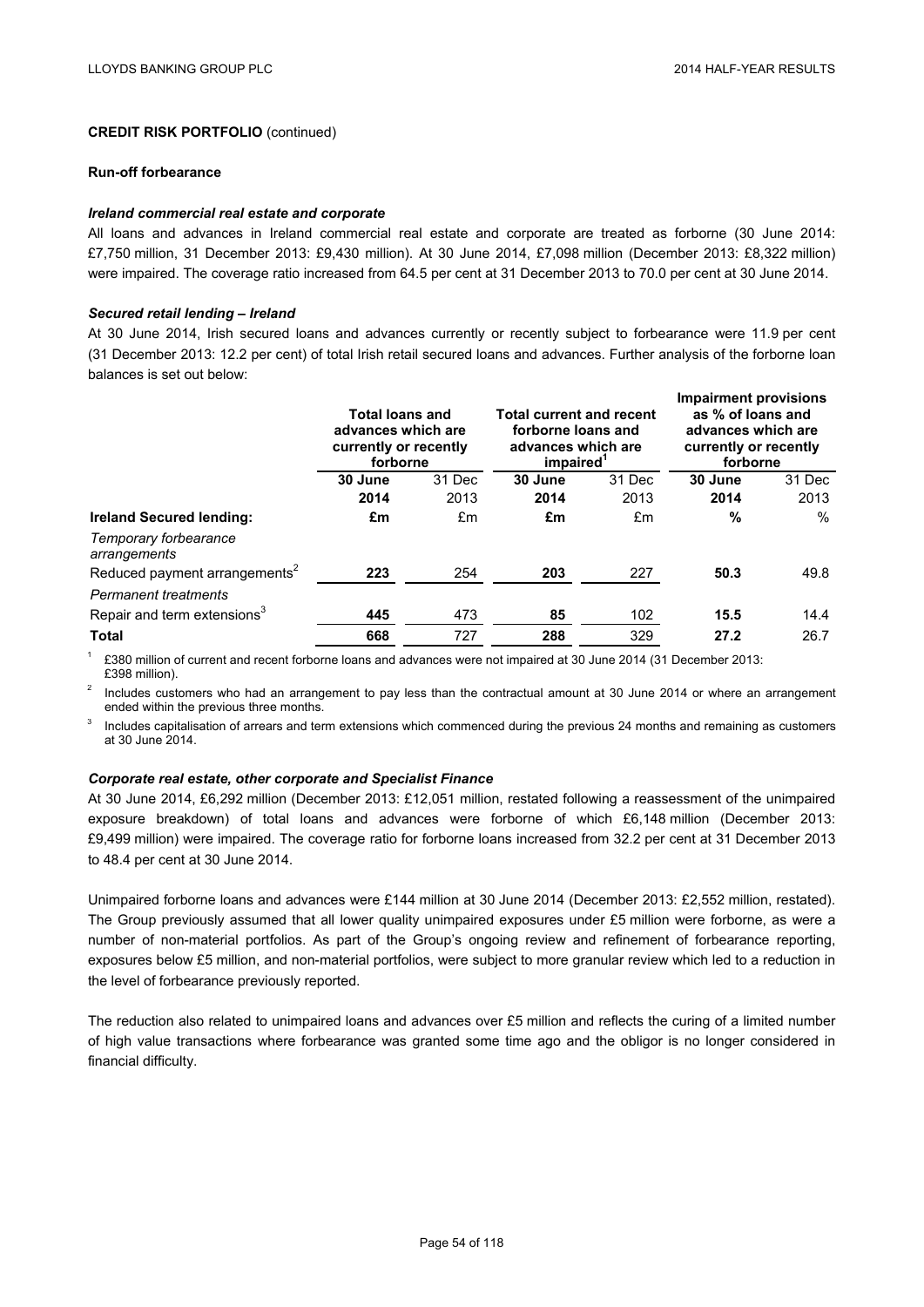# **Run-off forbearance** (continued)

The table below sets out the Group's largest unimpaired forborne loans and advances (exposures over £5 million) as at 30 June 2014 by type of forbearance, together with a breakdown on which exposures are classified as Direct Real Estate:

| At 30 June 2014                                            | <b>Direct Real</b><br><b>Estate</b><br>£m | <b>Other</b><br>industry<br>sector<br>£m | <b>Total</b><br>£m |
|------------------------------------------------------------|-------------------------------------------|------------------------------------------|--------------------|
| Type of unimpaired forbearance                             |                                           |                                          |                    |
| $UK1$ exposures > £5 million                               |                                           |                                          |                    |
| Covenants                                                  | 11                                        | -                                        | 11                 |
| Extensions                                                 |                                           | 45                                       | 45                 |
| Multiple                                                   | 24                                        | 58                                       | 82                 |
|                                                            | 35                                        | 103                                      | 138                |
| Exposures < £5 million and other non-UK $1$                |                                           |                                          | 6                  |
| <b>Total</b>                                               |                                           |                                          | 144                |
| Based on location of the office recording the transaction. |                                           |                                          |                    |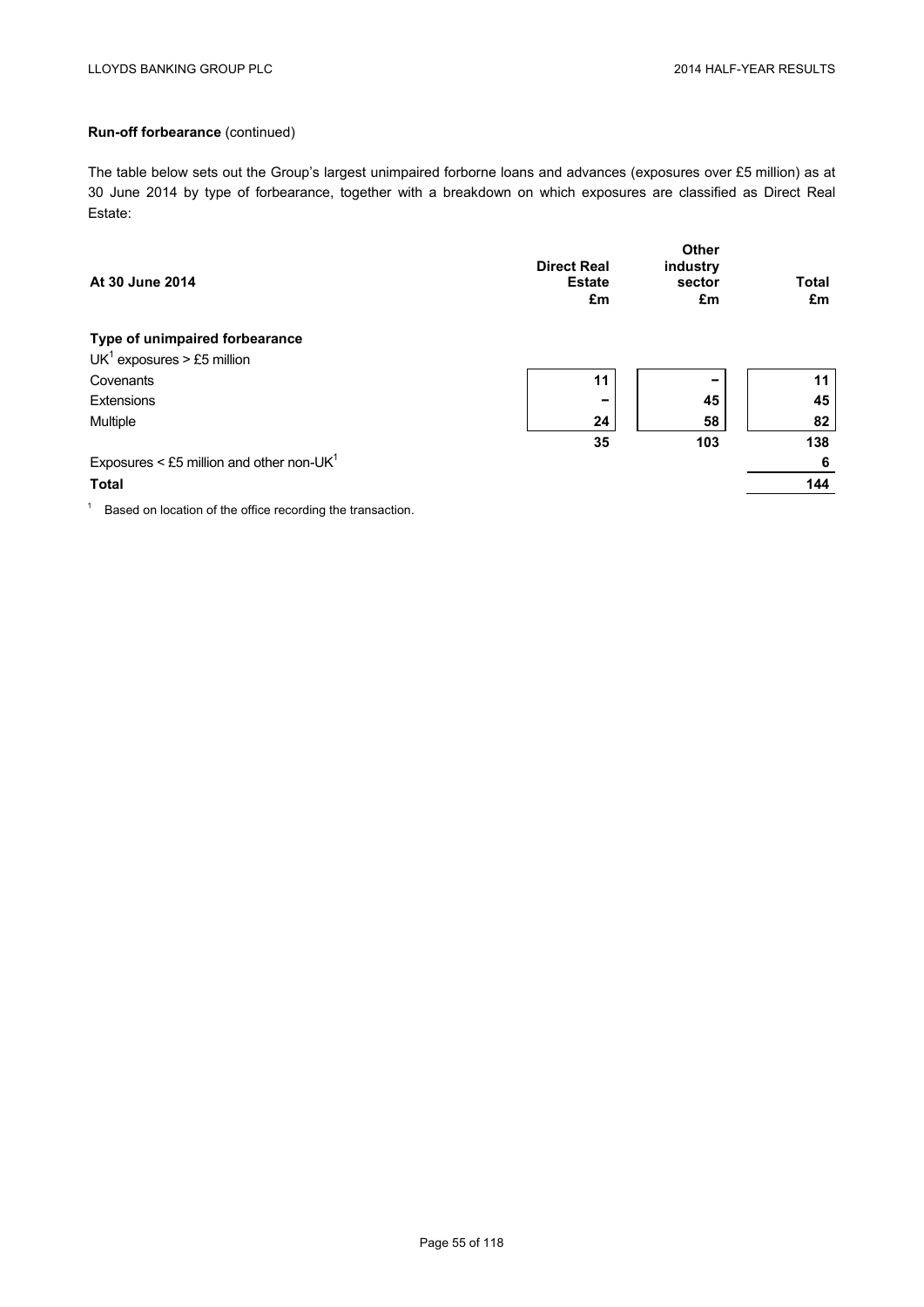## **FUNDING AND LIQUIDITY MANAGEMENT**

The Group has significantly transformed its balance sheet in recent years. The continued reduction of the Run-off portfolio and the growth in customer deposits has strengthened the Group's funding position and reduced exposure to wholesale funding. The Group has a stable deposit base which is diversified across product and customer type.

During the first half of 2014, the Group has continued to experience reducing term issuance costs, demonstrating a stable operating environment. In addition, spreads on outstanding issuance have remained significantly narrower than in previous years. Rating changes on a standalone basis have been positive for the Group however, concerns remain over the potential loss of sovereign support and the wider economy. On 26 March 2014, Fitch affirmed the Lloyds Bank 'A' long-term rating, with the rating outlook being revised from 'stable' to 'negative' due to Fitch's belief that the probability that sovereign support would be provided is weakening. At the same time, Fitch upgraded the Lloyds Bank viability (standalone) rating from 'bbb+' to 'a-'. On 2 May 2014, Moody's upgraded Lloyds Bank's senior rating to A1 citing significant progress on achieving strategic targets, improved asset quality and reduction of the Run-off portfolio.

The combination of a strong balance sheet and access to a wide range of funding markets, including government and central bank schemes, provides the Group with a broad range of options with respect to funding the balance sheet in the future.

### **Group funding sources**

Total funded assets reduced by £4.6 billion to £505.6 billion. The Group loan to deposit ratio has improved to 109 per cent compared with 113 per cent at 31 December 2013, driven by strong deposit growth and a reduction in the Run-off portfolio. Customer deposits increased by £6.8 billion and excluding reverse repos and repos, loans and advances to customers reduced by £8.1 billion primarily driven by a continued reduction in the Run-off portfolio to £25.2 billion (31 December 2013: £33.3 billion).

The increase in customer deposits along with the continued reduction in the Run-off portfolio has enabled the Group to make changes in wholesale funding which reduced by £18.1 billion to £119.5 billion, with the volume with a residual maturity less than one year reducing to £41.5 billion (£44.2 billion at 31 December 2013). The Group's term funding ratio (wholesale funding with a remaining life of over one year as a percentage of total wholesale funding) reduced to 65 per cent (68 per cent at 31 December 2013) as expected in line with maturities of wholesale term funding and limited term wholesale issuance during the first half of 2014.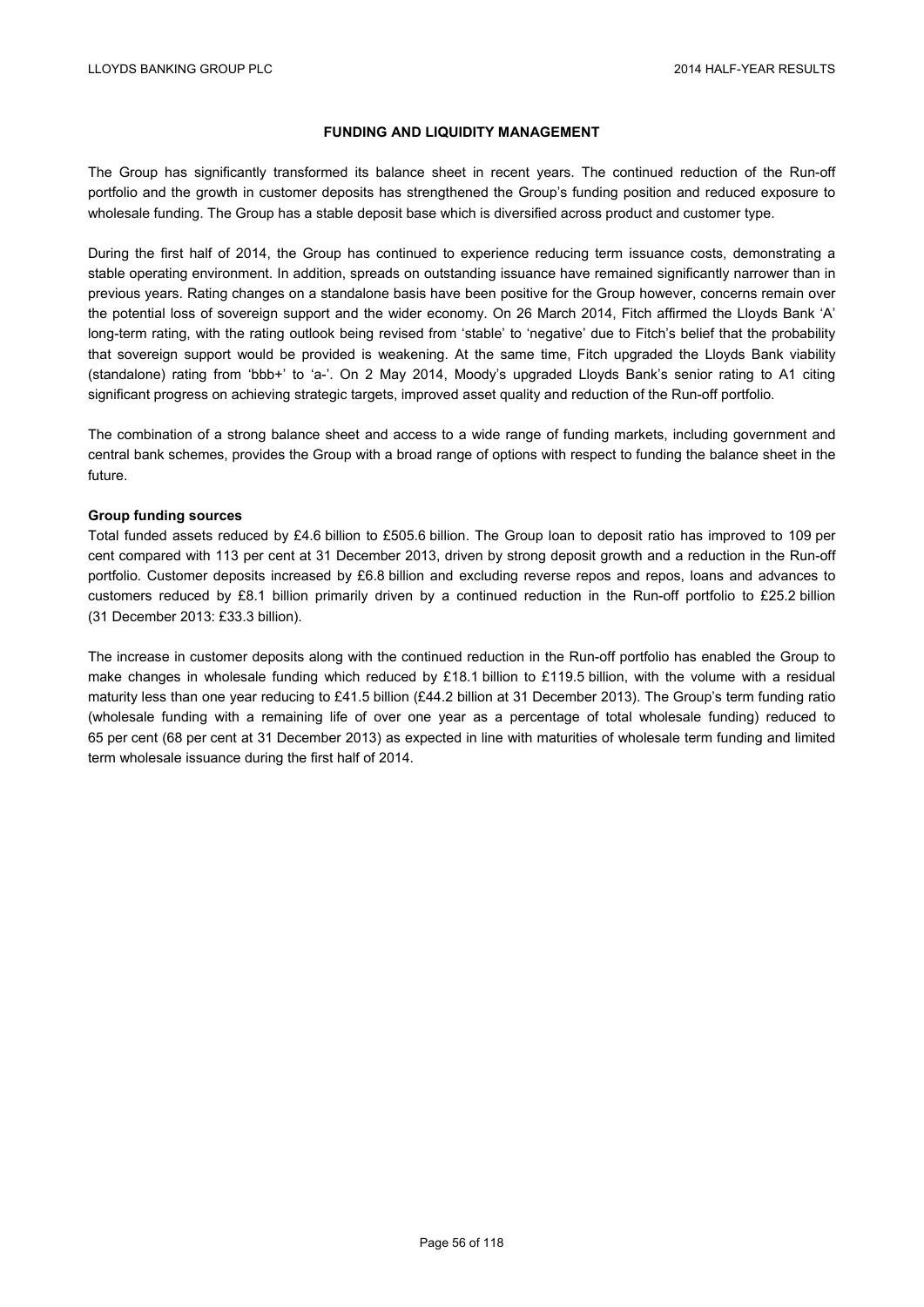## **Group funding position**

|                                                                | At 30 June<br>2014 | At 31 Dec<br>2013 | Change         |
|----------------------------------------------------------------|--------------------|-------------------|----------------|
|                                                                | £bn                | £bn               | ℅              |
| <b>Funding requirement</b>                                     |                    |                   |                |
| Loans and advances to customers <sup>1</sup>                   | 487.1              | 495.2             | (2)            |
| Loans and advances to banks <sup>2</sup>                       | 3.9                | 5.1               | (24)           |
| Debt securities                                                | 1.3                | 1.4               | (7)            |
| Reverse repurchase agreements                                  | 3.2                | 0.2               |                |
| Available-for-sale financial assets $-$ secondary <sup>3</sup> | 6.7                | 4.4               | 52             |
| Cash balances <sup>4</sup>                                     | 3.4                | 3.9               | (13)           |
| <b>Funded assets</b>                                           | 505.6              | 510.2             | (1)            |
| Other assets <sup>5</sup>                                      | 249.3              | 248.6             |                |
|                                                                | 754.9              | 758.8             | (1)            |
| On balance sheet primary liquidity assets <sup>6</sup>         |                    |                   |                |
| Reverse repurchase agreements                                  | 3.6                | 0.1               |                |
| Balances at central banks – primary <sup>4</sup>               | 47.4               | 46.0              | 3              |
| Available-for-sale financial assets - primary                  | 43.6               | 39.6              | 10             |
| Trading and fair value through profit and loss                 | (5.6)              | 3.1               |                |
| Repurchase agreements                                          |                    | (0.6)             |                |
|                                                                | 89.0               | 88.2              | 1              |
| <b>Total Group assets</b>                                      | 843.9              | 847.0             |                |
| Less: other liabilities <sup>5</sup>                           | (232.3)            | (227.5)           | (2)            |
| <b>Funding requirement</b>                                     | 611.6              | 619.5             | (1)            |
| <b>Funded by</b>                                               |                    |                   |                |
| Customer deposits <sup>7</sup>                                 | 445.1              | 438.3             | $\overline{2}$ |
| Wholesale funding <sup>8</sup>                                 | 119.5              | 137.6             | (13)           |
|                                                                | 564.6              | 575.9             | (2)            |
| Repurchase agreements                                          | 1.1                | 4.3               | (74)           |
| Total equity                                                   | 45.9               | 39.3              | 17             |
| <b>Total funding</b>                                           | 611.6              | 619.5             | (1)            |

<sup>1</sup> Excludes £4.2 billion (31 December 2013: £0.1 billion) of reverse repurchase agreements.<br><sup>2</sup> Excludes £15.1 billion (21 December 2013: £20.1 billion) of Jeans and educaces to J

<sup>2</sup> Excludes £15.1 billion (31 December 2013: £20.1 billion) of loans and advances to banks within the Insurance business and £2.6 billion (31 December 2013: £0.2 billion) of reverse repurchase agreements.

 $3$  Secondary liquidity assets comprise a diversified pool of highly rated unencumbered collateral (including retained issuance).

<sup>4</sup> Cash balances and balances at central banks – primary are combined in the Group's balance sheet.

<sup>5</sup> Other assets and other liabilities primarily include balances in the Group's Insurance business and the fair value of derivative assets and liabilities.

<sup>6</sup> Primary liquidity assets are PRA eligible liquid assets including UK Gilts, US Treasuries, Euro AAA government debt, designated multilateral development bank debt and unencumbered cash balances held at central banks.

Excluding repurchase agreements at 31 December 2013 of £3.0 billion. At 30 June 2014: £nil.

<sup>8</sup> The Group's definition of wholesale funding aligns with that used by other international market participants; including interbank deposits, debt securities in issue and subordinated liabilities.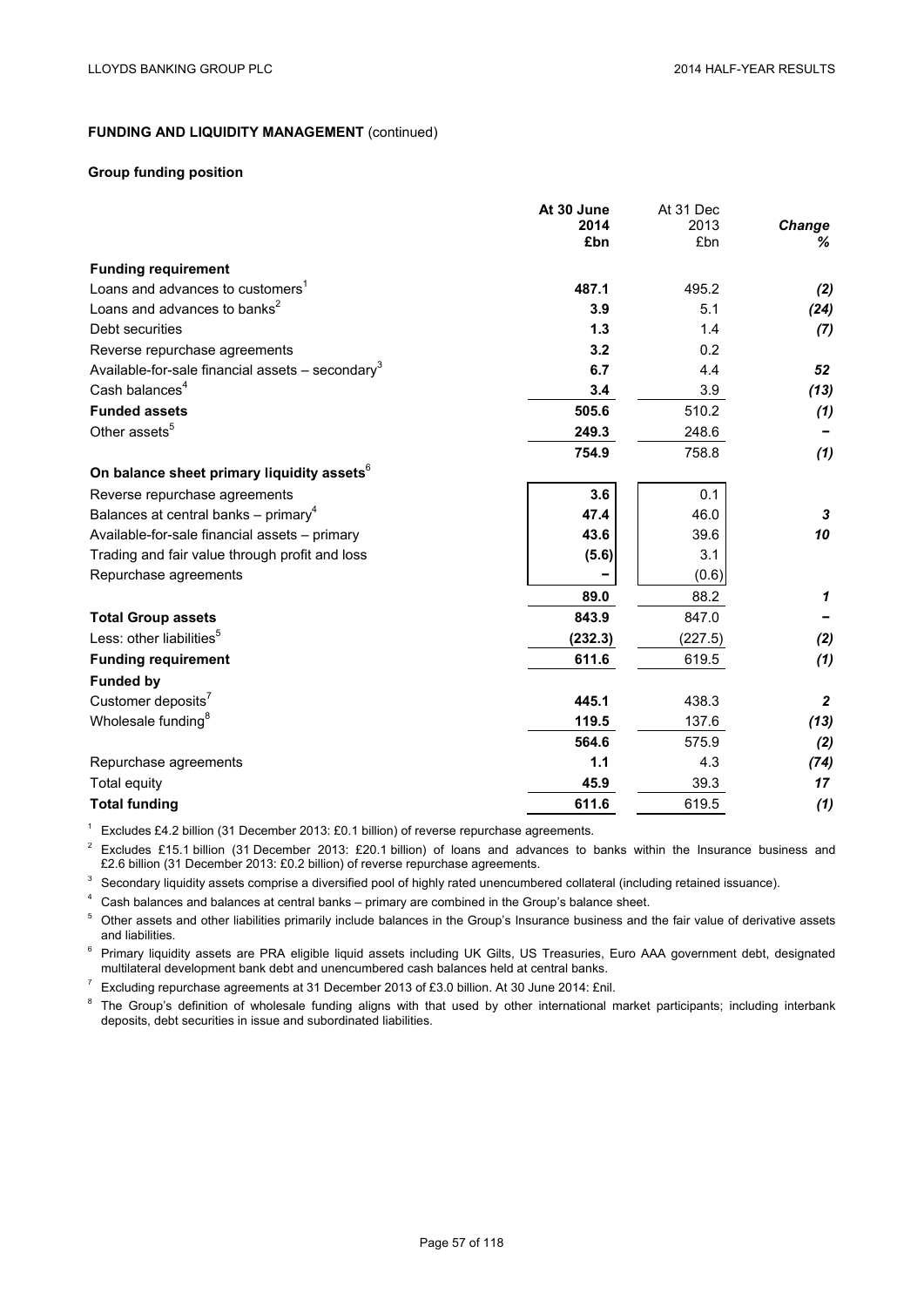# **Reconciliation of Group funding figure to the balance sheet**

| At 30 June 2014          | Included in<br>funding<br>analysis<br>(above)<br>£bn | <b>Repos</b><br>£bn | <b>Fair value</b><br>and other<br>accounting<br>methods<br>£bn | <b>Balance</b><br>sheet<br>£bn |
|--------------------------|------------------------------------------------------|---------------------|----------------------------------------------------------------|--------------------------------|
| Deposits from banks      | 10.7                                                 | 1.1                 | 0.1                                                            | 11.9                           |
| Debt securities in issue | 82.2                                                 |                     | (4.5)                                                          | 77.7                           |
| Subordinated liabilities | 26.6                                                 |                     | (0.9)                                                          | 25.7                           |
| Total wholesale funding  | 119.5                                                | $1.1$               |                                                                |                                |
| Customer deposits        | 445.1                                                |                     |                                                                | 445.1                          |
| <b>Total</b>             | 564.6                                                | 1.1                 |                                                                |                                |
| At 31 December 2013      | Included in<br>funding<br>analysis<br>(above)<br>£bn | Repos<br>£bn        | Fair value<br>and other<br>accounting<br>methods<br>£bn        | Balance<br>sheet<br>£bn        |
| Deposits from banks      | 12.1                                                 | 1.9                 |                                                                | 14.0                           |
| Debt securities in issue | 91.6                                                 |                     | (4.5)                                                          | 87.1                           |
| Subordinated liabilities | 33.9                                                 |                     | (1.6)                                                          | 32.3                           |
| Total wholesale funding  | 137.6                                                | 1.9                 |                                                                |                                |
| Customer deposits        | 438.3                                                | 3.0                 |                                                                | 441.3                          |
| Total                    | 575.9                                                | 4.9                 |                                                                |                                |

# **Analysis of 2014 total wholesale funding by residual maturity**

|                                      | Less<br>than<br>one<br>£bn | One to<br>three<br>month months months months<br>£bn | Three<br>to six<br>£bn | nine<br>£bn | <b>Nine</b><br>Six to months<br>to one<br>vear<br>£bn | One to<br>two<br>years<br>£bn | Two to<br>five<br>years<br>£bn | More<br>than<br>five<br>years<br>£bn | Total<br>at<br>30 Jun<br>2014<br>£bn | Total<br>at<br>31 Dec<br>2013<br>£bn |
|--------------------------------------|----------------------------|------------------------------------------------------|------------------------|-------------|-------------------------------------------------------|-------------------------------|--------------------------------|--------------------------------------|--------------------------------------|--------------------------------------|
| Deposit from banks                   | 7.6                        | 1.4                                                  | 0.5                    | 0.2         | 0.1                                                   | 0.2                           | 0.2                            | 0.5                                  | 10.7                                 | 12.1                                 |
| Debt securities in issue:            |                            |                                                      |                        |             |                                                       |                               |                                |                                      |                                      |                                      |
| Certificates of deposit              | 2.1                        | 1.6                                                  | 1.3                    | 0.9         | 0.9                                                   | -                             |                                | -                                    | 6.8                                  | 9.0                                  |
| Commercial paper                     | 3.5                        | 1.3                                                  | 0.7                    | 0.2         | $\overline{\phantom{0}}$                              | $\overline{\phantom{a}}$      | -                              | -                                    | 5.7                                  | 4.8                                  |
| Medium-term notes                    | 0.1                        | 0.8                                                  | 1.4                    | 1.6         | 1.1                                                   | 6.3                           | 6.2                            | 9.0                                  | 26.5                                 | 29.1                                 |
| Covered bonds                        | $\overline{\phantom{a}}$   | 0.9                                                  | 2.0                    | 1.0         | -                                                     | 2.7                           | 9.2                            | 12.1                                 | 27.9                                 | 29.4                                 |
| Securitisation                       | 0.1                        | -                                                    | 3.1                    | 1.4         | 2.0                                                   | 5.6                           | 2.4                            | 0.7                                  | 15.3                                 | 19.3                                 |
|                                      | 5.8                        | 4.6                                                  | 8.5                    | 5.1         | 4.0                                                   | 14.6                          | 17.8                           | 21.8                                 | 82.2                                 | 91.6                                 |
| Subordinated liabilities             | 0.6                        | -                                                    | 0.6                    | 1.2         | 1.3                                                   | 1.3                           | 6.1                            | 15.5                                 | 26.6                                 | 33.9                                 |
| Total wholesale funding <sup>2</sup> | 14.0                       | 6.0                                                  | 9.6                    | 6.5         | 5.4                                                   | 16.1                          | 24.1                           | 37.8                                 | 119.5                                | 137.6                                |

<sup>1</sup> Medium-term notes include funding from the National Loan Guarantee Scheme (30 June 2014: £1.4 billion; 31 December 2013: £1.4 billion).

 $2$  The Group's definition of wholesale funding aligns with that used by other international market participants; including interbank deposits, debt securities in issue and subordinated liabilities.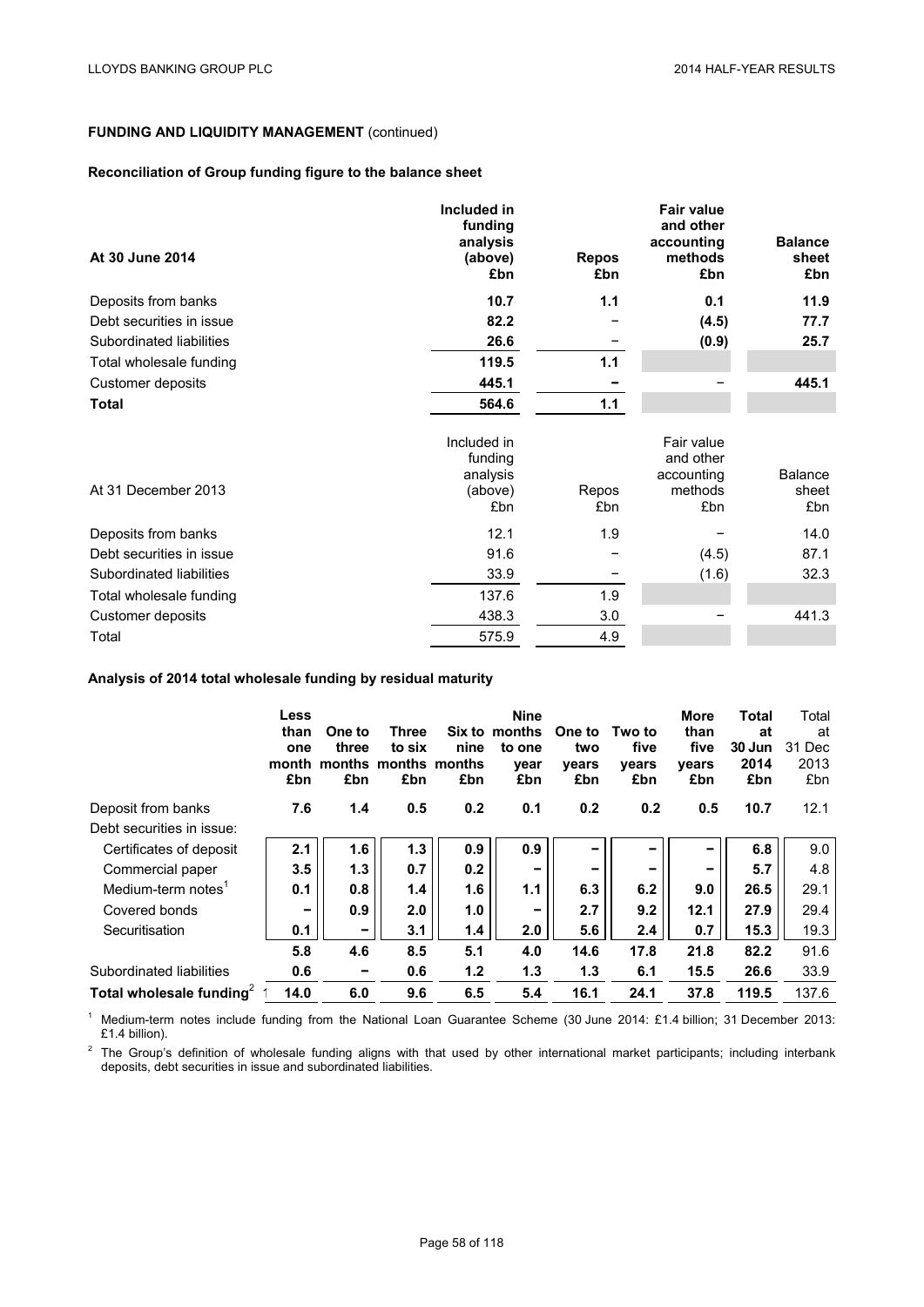### **Analysis of 2014 term issuance**

|                                 | <b>Sterling</b> | <b>US Dollar</b> | Euro | <b>Other</b><br>currencies | <b>Total</b> |  |
|---------------------------------|-----------------|------------------|------|----------------------------|--------------|--|
|                                 | £bn             | £bn              | £bn  | £bn                        | £bn          |  |
| Securitisation                  | 0.7             |                  | -    |                            | 0.7          |  |
| Medium-term notes               |                 |                  |      |                            |              |  |
| Covered bonds                   | 1.0             |                  | 0.8  |                            | 1.8          |  |
| Private placements <sup>1</sup> | 0.3             | 0.5              | 0.4  | 0.2                        | 1.4          |  |
| <b>Total issuance</b>           | 2.0             | 0.5              | 1.2  | 0.2                        | 3.9          |  |

 $<sup>1</sup>$  Private placements include structured bonds and term repurchase agreements (repos).</sup>

Term issuance for the first half of 2014 totalled £3.9 billion split between securitisations, covered bonds and private placements. Utilisation of the UK government's Funding for Lending Scheme (FLS) has further underlined the Group's support to the UK economic recovery, and the Group remains committed to passing the benefits of this low cost funding on to its customers. The Group drew down £3.0 billion under the 2012 scheme, £7.0 billion under the 2013 scheme and £4.0 billion year to date under the 2014 scheme, giving total FLS drawings of £14.0 billion to date. In the 2013 Annual Report and Accounts the Group included drawings from Sainsbury's Bank of £0.2 billion; as Sainsbury's Bank is no longer part of the Group this amount is no longer included.

### **Encumbered assets**

The Board monitors and manages total balance sheet encumbrance via a number of risk appetite metrics. During the first half of 2014 the Group had term issuance of £0.7 billion from securitisations and £1.8 billion from covered bonds. Maturities have led to a reduction in externally held notes from residential mortgage backed securitisation and covered bond issuance. The table below summarises the assets encumbered through the Group's external issuance transactions.

|                              | <b>Notes</b> | <b>Assets</b> |
|------------------------------|--------------|---------------|
|                              | issued       | encumbered    |
|                              | £bn          | £bn           |
| At 30 June 2014              |              |               |
| Securitisations <sup>1</sup> | 14.6         | 26.7          |
| Covered bonds <sup>2</sup>   | 29.4         | 42.5          |
| <b>Total</b>                 | 44.0         | 69.2          |
| At 31 December 2013          |              |               |
| Securitisations <sup>1</sup> | 18.6         | 31.6          |
| Covered bonds <sup>2</sup>   | 30.7         | 49.6          |
| <b>Total</b>                 | 49.3         | 81.2          |
| .<br>$\cdots$ $\cdots$       | --------     |               |

In addition the Group retained internally £38.9 billion (31 December 2013: £38.3 billion) of notes secured with £50.4 billion (31 December 2013: £49.3 billion) of assets.<br><sup>2</sup> In addition the Group retained internally £7.0 billion (31 December 2013: £7.6 billion) of notes secured with £11.7 billion

(31 December 2013: £12.5 billion) of assets.

Total notes issued externally from secured programmes (asset backed securities and covered bonds) have fallen from £49.3 billion (assets encumbered £81.2 billion, pro-rated by programme) at 31 December 2013 to £44.0 billion (assets encumbered £69.2 billion, pro-rated by programme). A total of £45.9 billion (31 December 2013: £45.9 billion) of notes issued under securitisation and covered bond programmes have been retained internally, most of which are held along with whole loans, as eligible collateral at central banks. The Group has encumbered £21.2 billion of assets with the Bank of England within the FLS, under which £14 billion of UK Treasury Bills has been drawn down.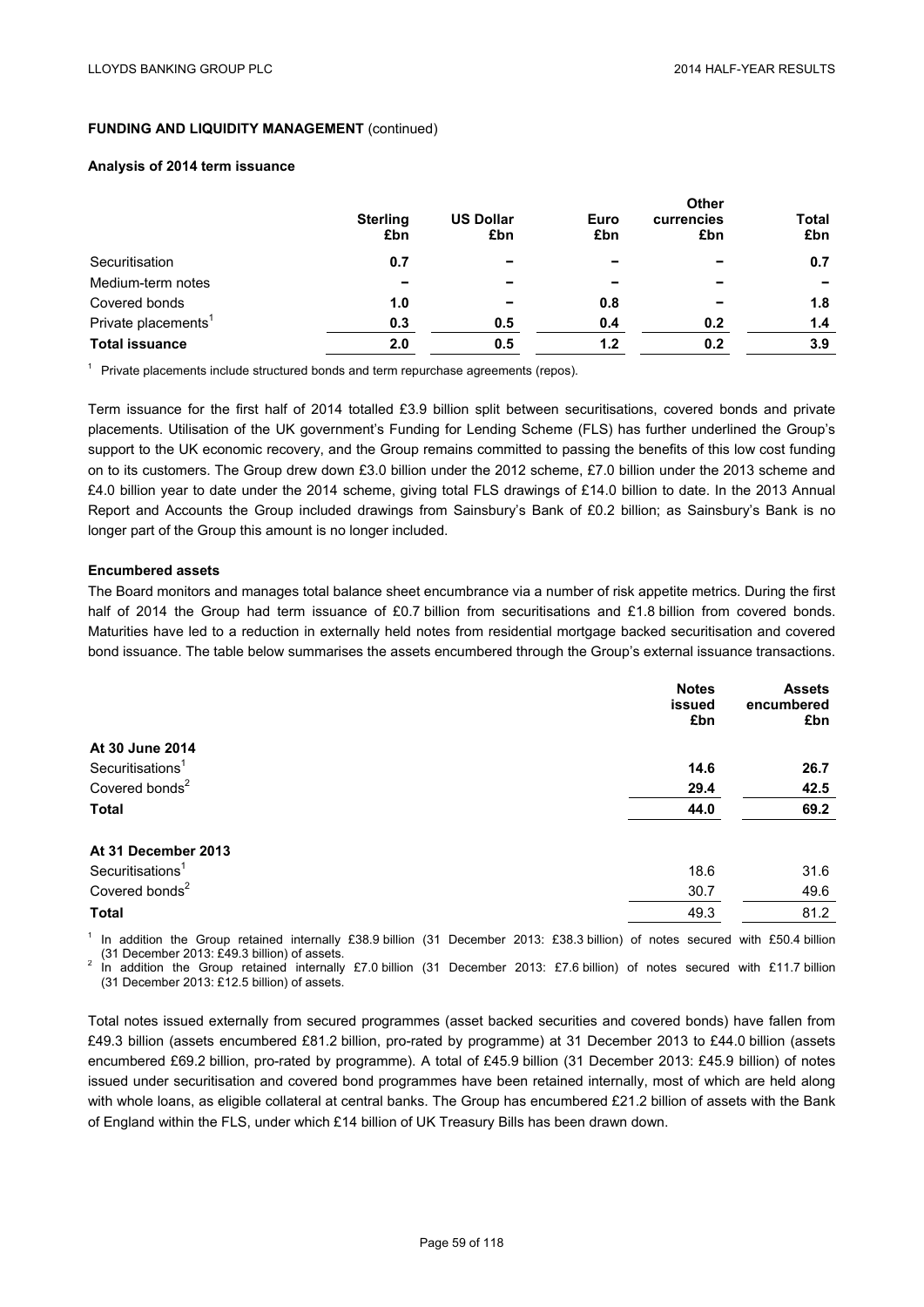#### **Liquidity portfolio**

At 30 June 2014, the Banking business had £92.3 billion (31 December 2013: £89.3 billion) of highly liquid unencumbered assets in its primary liquidity portfolio which are available to meet cash and collateral outflows and PRA regulatory requirements, as illustrated in the table below. A separate liquidity portfolio to mitigate any insurance liquidity risk is managed within the Insurance business. Primary liquid assets of £92.3 billion represent 5.0 times (4.2 times at 31 December 2013) the Group's money market funding with less than one year maturity (excluding derivative collateral margins and settlement accounts) and are 2.2 times (31 December 2013: 2.0 times) all wholesale funding less than one year maturity, and thus provides a substantial buffer in the event of continued market dislocation.

| <b>Primary liquidity</b>                    | At 30 June<br>2014<br>£bn | At 31 Dec<br>2013<br>£bn | Average<br>2014<br>£bn | Average<br>2013<br>£bn |
|---------------------------------------------|---------------------------|--------------------------|------------------------|------------------------|
| Central bank cash deposits                  | 47.4                      | 46.0                     | 64.7                   | 69.4                   |
| Government/MDB bonds <sup>1</sup>           | 44.9                      | 43.3                     | 42.4                   | 28.2                   |
| <b>Total</b>                                | 92.3                      | 89.3                     | 107.1                  | 97.6                   |
| <b>Secondary liquidity</b>                  | At 30 June<br>2014<br>£bn | At 31 Dec<br>2013<br>£bn | Average<br>2014<br>£bn | Average<br>2013<br>£bn |
| High-quality ABS/covered bonds <sup>2</sup> | 7.0                       | 1.4                      | 2.8                    | 2.0                    |
| Credit institution bonds <sup>2</sup>       | 1.1                       | 0.4                      | 1.4                    | 1.2                    |
| Corporate bonds <sup>2</sup>                | 0.3                       | 0.1                      | 0.2                    | 0.1                    |
| Own securities (retained issuance)          | 25.0                      | 22.1                     | 23.0                   | 33.3                   |
| Other securities                            | 6.5                       | 4.3                      | 5.0                    | 4.8                    |
| Other $3$                                   | 79.3                      | 77.1                     | 76.2                   | 75.2                   |
| <b>Total</b>                                | 119.2                     | 105.4                    | 108.6                  | 116.6                  |
| <b>Total liquidity</b>                      | 211.5                     | 194.7                    |                        |                        |

 $1$  Designated multilateral development bank (MDB).

<sup>2</sup> Assets rated A- or above.

<sup>3</sup> Includes other central bank eligible assets.

In addition the Banking business had £119.2 billion (31 December 2013: £105.4 billion) of unencumbered secondary assets which are eligible for use in a range of central bank or similar facilities and the Group routinely makes use of as part of its normal liquidity management practices. Future use of such facilities will be based on prudent liquidity management and economic considerations, having regard for external market conditions. The Group considers diversification across geography, currency, markets and tenor when assessing appropriate holdings of primary and secondary liquid assets. This liquidity is managed as a single pool in the centre and is under the control of the function charged with managing the liquidity of the Group. It is available for deployment at immediate notice, subject to complying with regulatory requirements, and is a key component of the Group's liquidity management process.

The Group notes that the Liquidity Coverage Ratio (LCR) is expected to become the Pillar 1 standard for liquidity in the UK in 2015, and that the PRA has the ability to impose firm specific liquidity requirements. The European Commission is expected to adopt further legislation during 2014 to specify the definition, calibration, calculation and phase-in of the LCR for implementation in 2015. The Group expects some existing secondary liquid assets holdings to be eligible under LCR and to see further transition from primary to secondary LCR eligible assets over the course of 2014. The Group will continue to monitor the new requirements and expects to meet them ahead of the implementation dates.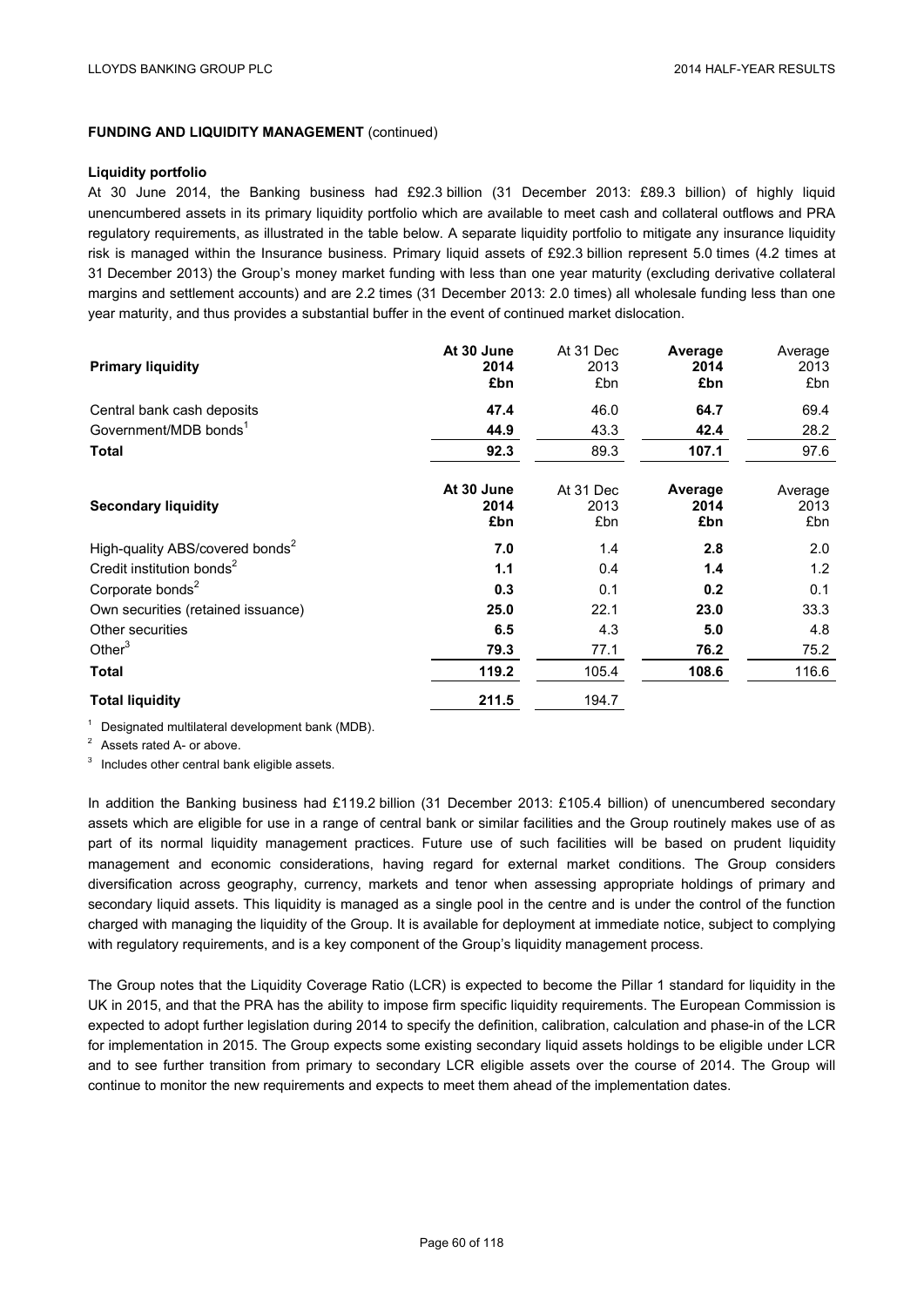# **CAPITAL MANAGEMENT**

The Group remains strongly capitalised with ratios growing in the first six months of 2014 through capital-efficient profit generation, risk-weighted asset reductions and the successful delivery of management actions, in particular the exchange of £5 billion of Enhanced Capital Notes (ECNs) for CRD IV compliant Additional Tier 1 (AT1) securities.

- Fully loaded Common Equity Tier 1 (CET1) ratio increased 0.8 percentage points from 10.3 per cent (pro forma) to 11.1 per cent.
- CET1 ratio, calculated using 2014 PRA transitional rules, increased 0.8 percentage points from 10.3 per cent (pro forma) to 11.1 per cent.
- Fully loaded Basel III leverage ratio was 4.5 per cent, increasing 0.7 percentage points from 3.8 per cent (pro forma).
- The leverage ratio exceeds the 3 per cent minimum requirement recommended by the Basel Committee, which is scheduled for implementation in 2018.

## **Capital position at 30 June 2014**

The Group's capital position as at 30 June 2014 is presented in the following section applying the 2014 CRD IV transitional arrangements, as implemented in the UK by PRA policy statement PS7/13 (PRA transitional rules), and also on a fully loaded CRD IV basis.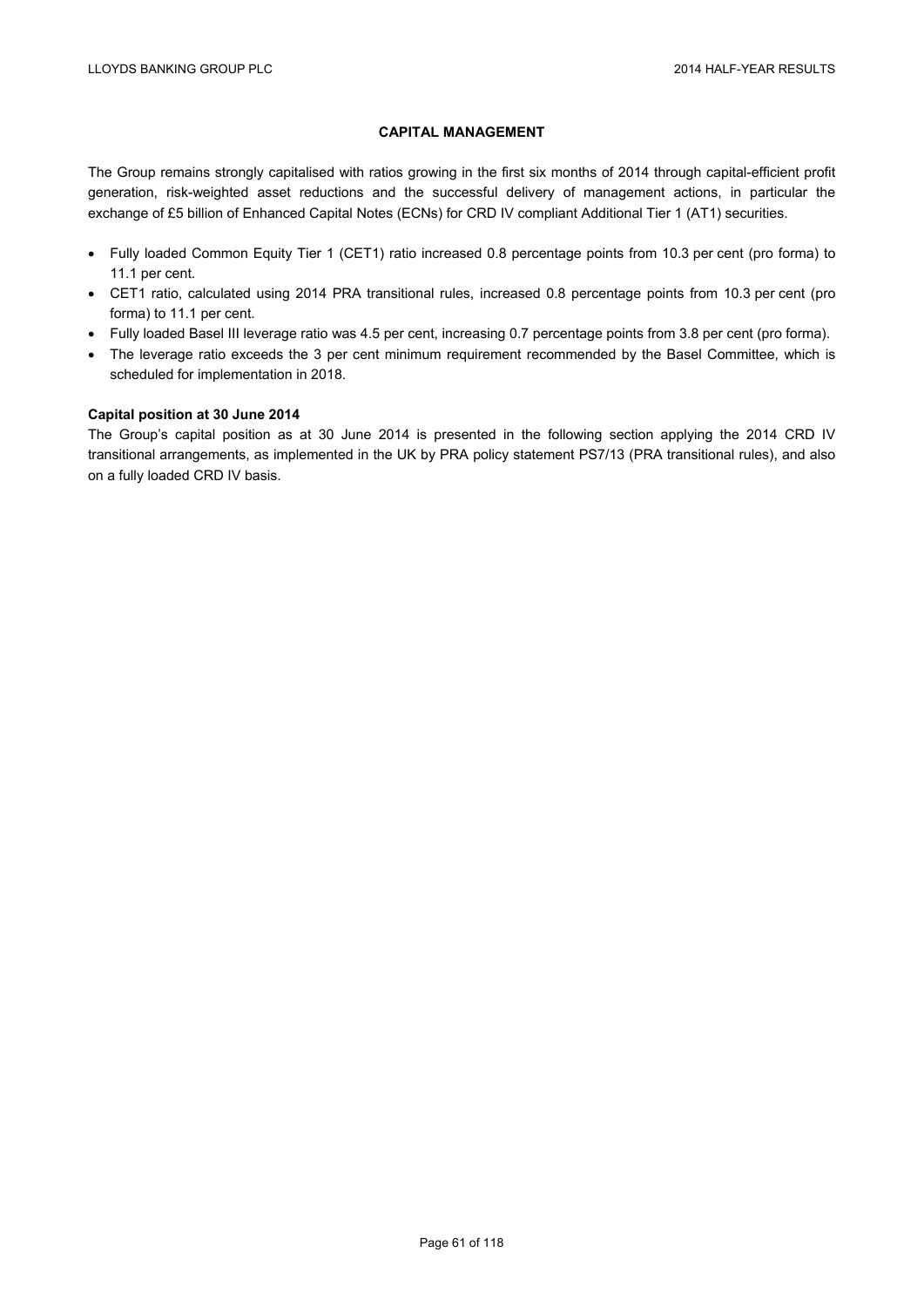|                                            | <b>PRA transitional</b>  |                                 | <b>Fully loaded position</b> |                             |
|--------------------------------------------|--------------------------|---------------------------------|------------------------------|-----------------------------|
| <b>Capital resources</b>                   | At 30 June<br>2014<br>£m | At 31 Dec<br>$2013^{1,2}$<br>£m | At 30 June<br>2014<br>£m     | At 31 Dec<br>$2013^2$<br>£m |
| <b>Common equity tier 1</b>                |                          |                                 |                              |                             |
| Shareholders' equity                       | 39,601                   | 39,191                          | 39,601                       | 39,191                      |
| Deconsolidation of insurance entities      | (1, 511)                 | (1, 367)                        | (1, 511)                     | (1, 367)                    |
| Adjustment for own credit                  | 165                      | 185                             | 165                          | 185                         |
| Cash flow hedging reserve                  | 705                      | 1,055                           | 705                          | 1,055                       |
| Other adjustments                          | 535                      | 133                             | 535                          | 133                         |
|                                            | 39,495                   | 39,197                          | 39,495                       | 39,197                      |
| less: deductions from common equity tier 1 |                          |                                 |                              |                             |
| Goodwill and other intangible assets       | (1, 966)                 | (1,979)                         | (1,966)                      | (1,979)                     |
| Excess of expected losses over impairment  |                          |                                 |                              |                             |
| provisions and value adjustments           | (714)                    | (866)                           | (714)                        | (866)                       |
| Removal of defined benefit pension surplus | (274)                    | (78)                            | (274)                        | (78)                        |
| Securitisation deductions                  | (148)                    | (141)                           | (148)                        | (141)                       |
| Significant investments                    | (2,787)                  | (2,890)                         | (2,959)                      | (3,090)                     |
| Deferred tax assets                        | (4, 934)                 | (5,025)                         | (5,009)                      | (5, 118)                    |
| <b>Common equity tier 1 capital</b>        | 28,672                   | 28,218                          | 28,425                       | 27,925                      |
| <b>Additional tier 1</b>                   |                          |                                 |                              |                             |
| Additional tier 1 instruments              | 9,477                    | 4,486                           | 5,329                        |                             |
| less: deductions from tier 1               |                          |                                 |                              |                             |
| Significant investments                    | (677)                    | (677)                           |                              |                             |
| Total tier 1 capital                       | 37,472                   | 32,027                          | 33,754                       | 27,925                      |
| Tier 2                                     |                          |                                 |                              |                             |
| Tier 2 instruments                         | 13,639                   | 19,870                          | 10,623                       | 15,636                      |
| Eligible provisions                        | 522                      | 349                             | 522                          | 349                         |
| less: deductions from tier 2               |                          |                                 |                              |                             |
| Significant investments                    | (1, 015)                 | (1,015)                         | (1,692)                      | (1,692)                     |
| <b>Total capital resources</b>             | 50,618                   | 51,231                          | 43,207                       | 42,218                      |
| <b>Risk-weighted assets</b>                | 257,370                  | 272,641                         | 256,752                      | 271,908                     |
| Common equity tier 1 capital ratio         | 11.1%                    | 10.3%                           | 11.1%                        | 10.3%                       |
| Tier 1 capital ratio                       | 14.6%                    | 11.7%                           | 13.1%                        | 10.3%                       |
| Total capital ratio                        | 19.7%                    | 18.8%                           | 16.8%                        | 15.5%                       |

 $1$  31 December 2013 comparatives reflect PRA transitional rules as at 1 January 2014.

 $2$  31 December 2013 comparatives have been restated to include the pro forma benefit of the sales of Heidelberger Leben, Scottish Widows Investment Partnership and the Group's 50 per cent stake in Sainsbury's Bank. 31 December 2013 common equity tier 1 ratios excluding the benefit of these sales were 10.0 per cent fully loaded and 10.1 per cent on transitional rules, while RWAs on transitional rules were £272.1 billion.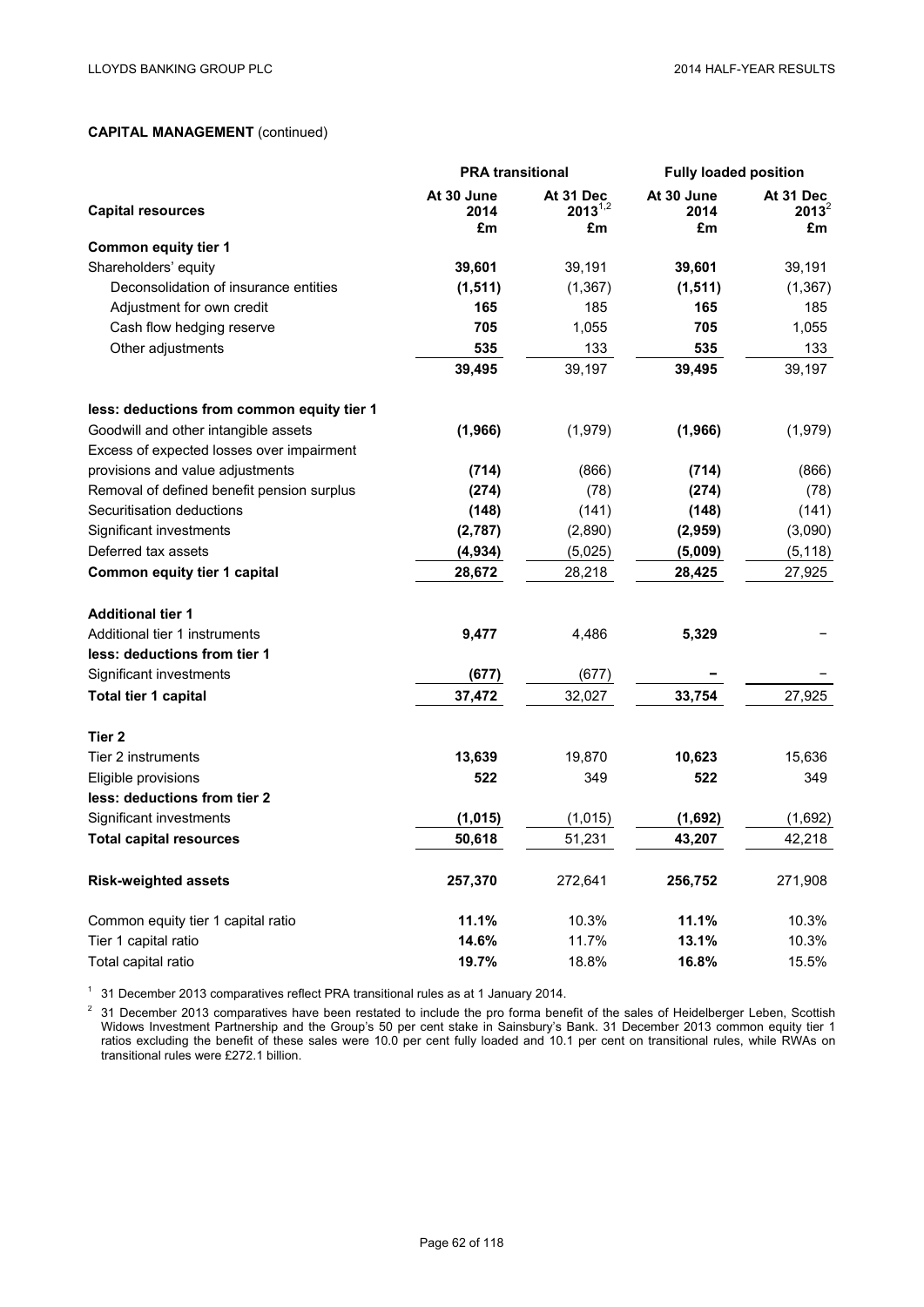The key differences between the capital calculation as at 30 June 2014 and the fully loaded equivalent are as follows:

- In relation to CET1, there is a small difference due to the results of the calculation of the threshold, under which deferred tax assets reliant on future profitability and arising from temporary differences and significant investments may be risk weighted.
- Within AT1 and tier 2 (T2) in 2014 the Group is permitted to include 80 per cent of subordinated debt which does not fully qualify under CRD IV. These instruments are phased out of the calculation at 10 per cent per year until 2022.
- The significant investment deduction from AT1 in 2014 will transition to T2 by 2018.

The movements in the CET1, AT1, T2 and total capital positions in the period are shown below. These focus on the transitional capital position, however differences between this and the fully loaded movements are minimal, related to the line items as outlined above.

|                                                                               | Common                     | <b>Additional</b> |              | <b>Total</b>  |
|-------------------------------------------------------------------------------|----------------------------|-------------------|--------------|---------------|
|                                                                               | <b>Equity Tier 1</b><br>£m | Tier 1<br>£m      | Tier 2<br>£m | capital<br>£m |
| At 31 December 2013 <sup>1</sup>                                              | 28,218                     | 3,809             | 19,204       | 51,231        |
| Profit attributable to ordinary shareholders                                  | 574                        |                   |              | 574           |
| Adjustment to above re December 13 pro forma                                  | (202)                      |                   |              | (202)         |
| Pension movements:                                                            |                            |                   |              |               |
| Deduction of pension asset                                                    | (196)                      |                   |              | (196)         |
| Movement through other comprehensive<br>income                                | (479)                      |                   |              | (479)         |
| Available-for-sale reserve                                                    | 423                        |                   |              | 423           |
| Deferred tax asset                                                            | 91                         |                   |              | 91            |
| Goodwill and intangible assets deductions                                     | 13                         |                   |              | 13            |
| Excess of expected losses over impairment<br>provisions and value adjustments | 152                        |                   |              | 152           |
| Significant investment deduction                                              | 103                        |                   |              | 103           |
| Eligible provisions                                                           |                            |                   | 173          | 173           |
| Subordinated debt movements:                                                  |                            |                   |              |               |
| Restructuring to ensure CRD IV compliance                                     |                            | 5,329             | (4,006)      | 1,323         |
| Foreign exchange                                                              |                            | (116)             | (423)        | (539)         |
| Repurchases, redemptions and other                                            |                            | (222)             | (1,802)      | (2,024)       |
| Other movements                                                               | (25)                       |                   |              | (25)          |
| At 30 June 2014                                                               | 28,672                     | 8,800             | 13,146       | 50,618        |

 $1$  31 December 2013 comparatives reflect CRD IV rules as at 1 January 2014 and are pro forma including the benefit of the sales of Heidelberger Leben, Scottish Widows Investment Partnership and the Group's 50 per cent stake in Sainsbury's Bank.

CET1 capital resources have increased by £454 million in the period, mainly due to profit attributable to ordinary shareholders, favourable movements in AFS reserves, reduction in excess of expected losses over impairment provisions and reduction in deferred tax and significant investment deductions partially offset by an increase in the pensions asset deducted from capital and unfavourable pension valuations through other comprehensive income.

AT1 capital resources have increased by £4,991 million in the period, mainly due to the ECN exchange offers which resulted in the issuance of £5.3 billion of CRD IV compliant AT1 instruments. This has been partially offset by other movements in grandfathered Tier 1 subordinated debt, including foreign exchange movements and fair value unwind.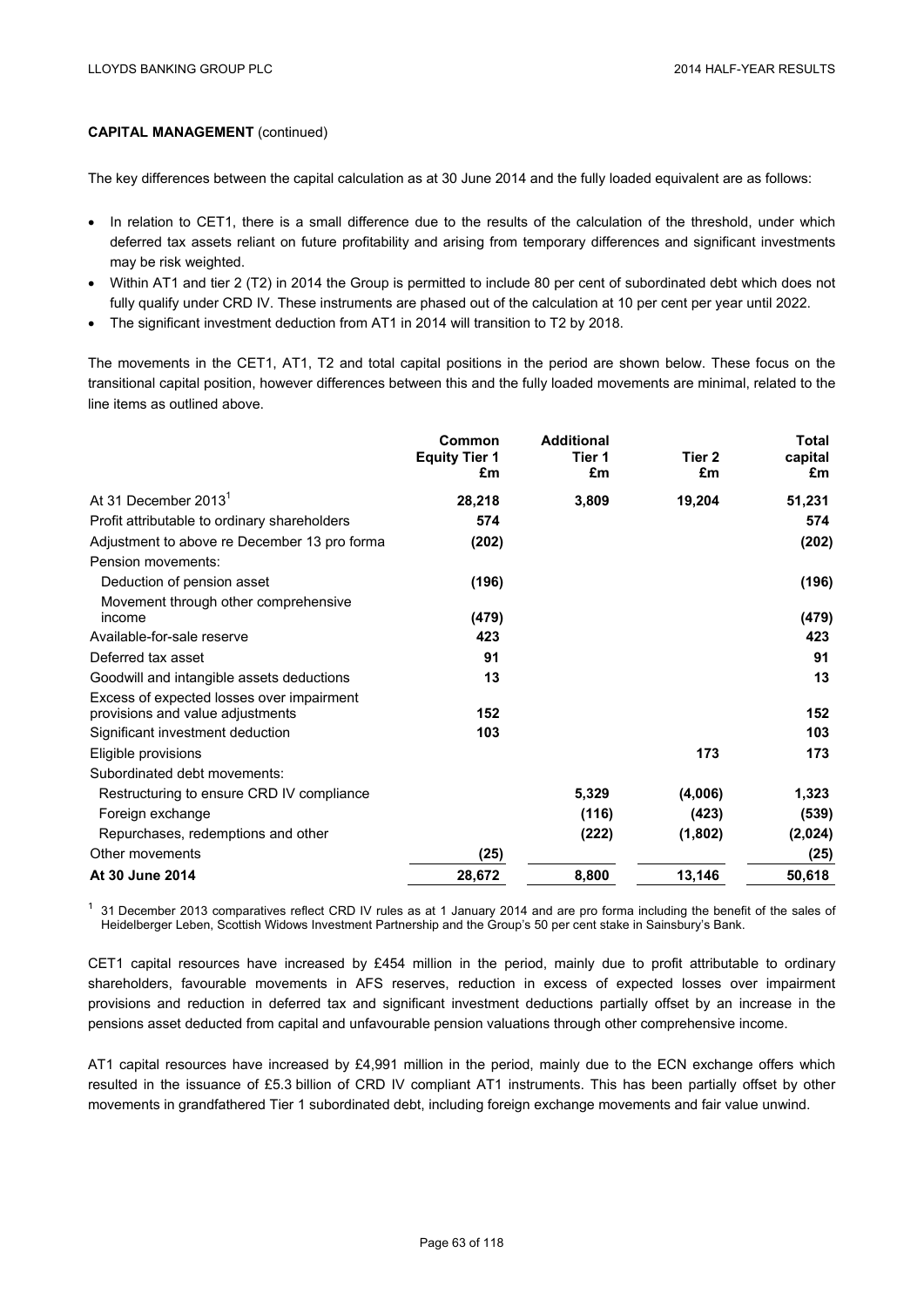As a result of the offers launched in the first half of the year, the Group has met its AT1 requirement under the new capital framework established under CRD IV. Under the exchange offers, the Group repurchased the equivalent of £5 billion nominal (£4 billion regulatory value) of ECNs and issued £5.3 billion of new AT1 securities. In addition to delivering the Group's AT1 requirement, the exchange offers also increased the Group's leverage ratios by approximately 50 basis points, improved the Group's rating agency metrics, and are expected to benefit the Group's net interest margin in 2014 by approximately 7 basis points. Coupon payments on the new AT1 securities will be accounted for as distributions from reserves. The exchanges resulted in a net accounting charge of approximately £1.1 billion, which has reduced the Group's first half fully loaded CET1 capital ratio by approximately 50 basis points.

T2 capital resources have decreased by £6,058 million in the period. This is again mainly due to the ECN exchange offers, which resulted in £4.0 billion of existing Tier 2 ECN instruments being redeemed in exchange for the issuance of AT1 instruments as outlined above, together with a reduction in eligible provisions and other movements in T2 subordinated debt, including foreign exchange, fair value unwind, amortisation of dated instruments and other calls/redemptions.

|                                                       |                               |            | <b>Prevailing</b> |  |
|-------------------------------------------------------|-------------------------------|------------|-------------------|--|
|                                                       | <b>PRA transitional rules</b> |            | rules             |  |
|                                                       | At 30 June                    | At 31 Dec  | At 31 Dec         |  |
| <b>Risk-weighted assets</b>                           | 2014<br>£m                    | 2013<br>£m | 2013<br>£m        |  |
| Divisional analysis of risk-weighted assets:          |                               |            |                   |  |
| Retail                                                | 70,800                        | 72,948     | 73,063            |  |
| <b>Consumer Finance</b>                               | 21,524                        | 20,136     | 20,136            |  |
| <b>Commercial Banking</b>                             | 114,023                       | 123,951    | 120,843           |  |
| Group Operations & Central Items                      | 10,719                        | 7,743      | 13,316            |  |
| TSB <sup>1</sup>                                      | 4,806                         | 5,591      | 5,800             |  |
| Run-off                                               | 24,221                        | 30,569     | 30,692            |  |
| Underlying risk-weighted assets                       | 246,093                       | 260,938    | 263,850           |  |
| Threshold risk-weighted assets                        | 11,277                        | 11,154     |                   |  |
| <b>Total risk-weighted assets</b>                     | 257,370                       | 272,092    | 263,850           |  |
| Movement to fully loaded risk-weighted assets         | (618)                         | (1,014)    |                   |  |
| Fully loaded CRD IV risk-weighted assets              | 256,752                       | 271,078    | 263,850           |  |
|                                                       |                               |            |                   |  |
| Risk type analysis of risk-weighted assets:           |                               |            |                   |  |
| Foundation Internal Ratings Based (IRB) Approach      | 79,274                        | 84,882     | 82,870            |  |
| Retail IRB Approach                                   | 78,796                        | 83,815     | 85,139            |  |
| Other IRB Approach                                    | 11,590                        | 9,526      | 9,221             |  |
| <b>IRB Approach</b>                                   | 169,660                       | 178,223    | 177,230           |  |
| <b>Standardised Approach</b>                          | 31,856                        | 33,819     | 41,150            |  |
| <b>Credit risk</b>                                    | 201,516                       | 212,042    | 218,380           |  |
| Counterparty credit risk                              | 10,987                        | 11,220     | 7,794             |  |
| Operational risk                                      | 26,594                        | 26,594     | 26,594            |  |
| Market risk                                           | 6,996                         | 11,082     | 11,082            |  |
| Underlying risk-weighted assets                       | 246,093                       | 260,938    | 263,850           |  |
| Threshold risk-weighted assets                        | 11,277                        | 11,154     |                   |  |
| <b>Total risk-weighted assets</b>                     | 257,370                       | 272,092    | 263,850           |  |
| Movement to fully loaded risk-weighted assets         | (618)                         | (1,014)    |                   |  |
| Fully loaded CRD IV risk-weighted assets              | 256,752                       | 271,078    | 263,850           |  |
| Pro forma PRA transitional rules risk-weighted assets |                               | 272,641    |                   |  |
| Pro forma fully loaded risk-weighted assets           |                               | 271,908    |                   |  |

<sup>1</sup> TSB risk-weighted assets are on a Lloyds Banking Group reporting basis and differ to those reported by TSB as a standalone regulated entity.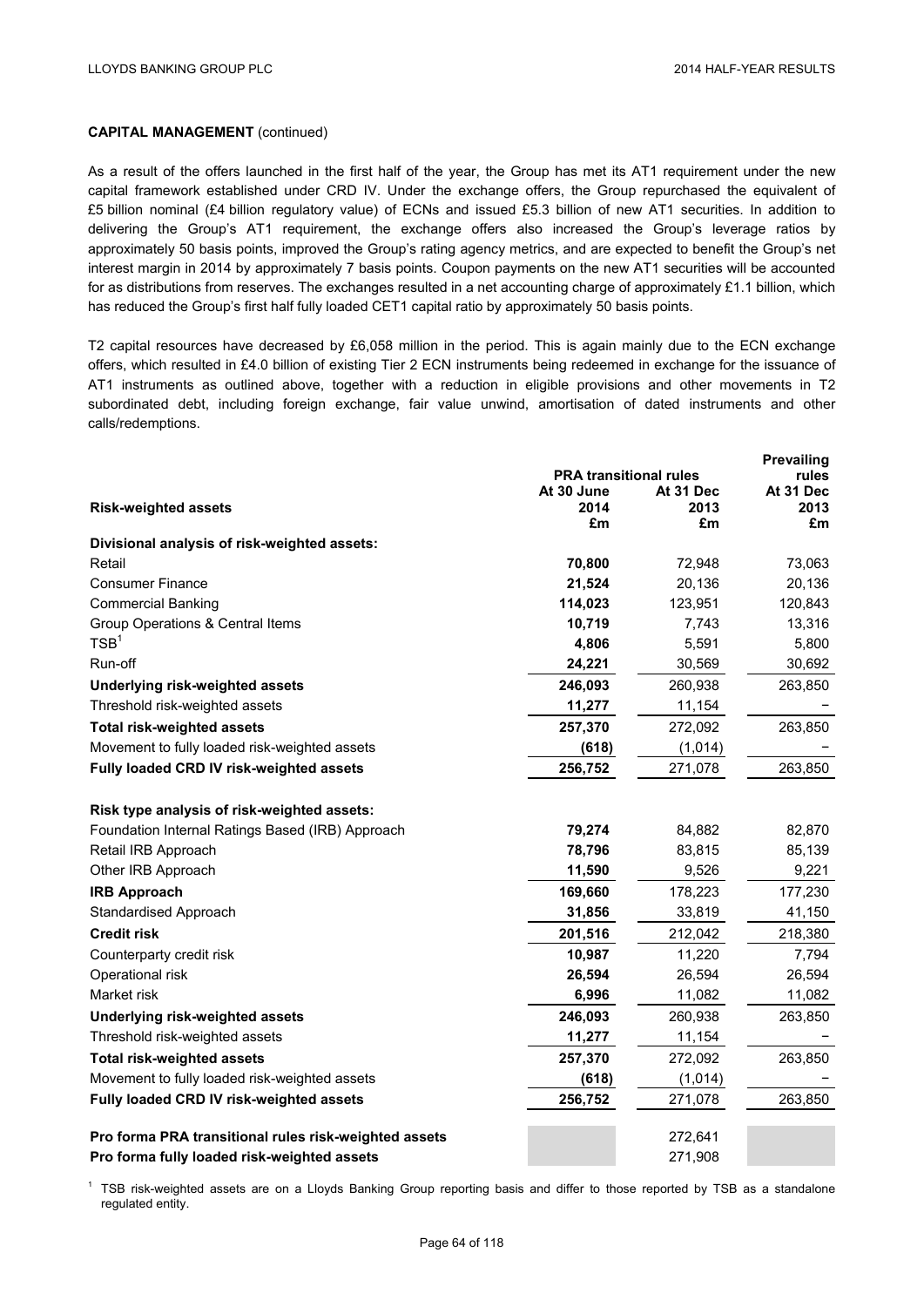Key differences between risk-weighted assets at December 2013 on the prevailing rules and CRD IV rules are as follows:

- Commercial Banking risk-weighted assets increased primarily due to the Credit Value Adjustment (CVA) capital charge and the application of Financial Institution Interconnectedness (FII) rules, partially offset by reductions arising from applying the SME scalar
- Group Operations and Central Items risk-weighted asset reduction is substantially due to replacing risk-weighted assets arising from the Deferred Tax Asset with a deduction from Common Equity Tier 1
- Threshold risk-weighted assets reflect the element of Significant Investment and Deferred Tax Assets that are permitted to be risk-weighted instead of deducted from Common Equity Tier 1 under CRD IV threshold rules

Key differences between risk-weighted assets at June 2014 and December 2013 under CRD IV rules are as follows:

- Retail division risk-weighted assets reduced by  $£2.1$  billion in the year primarily due to improvements in credit quality arising from the impact of positive macroeconomic factors, including favourable movements in UK house prices, and the exit from its joint venture banking operations with Sainsbury's. These movements are partially offset by risk-weighted asset increases arising from model changes, which also contribute to the risk-weighted assets increase in Consumer Finance.
- Commercial Banking risk-weighted assets reduced by £10.0 billion mainly reflecting market risk reductions, credit quality changes and active portfolio management. The market risk-weighted asset reduction of £4.1 billion is mainly due to the removal of a temporary capital buffer applied to the Group's internal market risk models on completion of specific market risk infrastructure projects.
- The increase in risk-weighted assets in Group Operations and Central Items of £3.0 billion is primarily due to equity received in consideration for the disposal of Scottish Widows Investment Partnership (SWIP). This is also the main driver of the increase in other IRB risk-type.
- TSB risk-weighted assets were classified from Retail IRB to Standardised approach in the period. This reclassification led to a net reduction of £0.6 billion in TSB risk-weighted assets.
- The reduction in Run-off risk-weighted assets of £6.3 billion is mainly due to disposals and other asset reductions.

|               | Counter    |                   |                    |            |
|---------------|------------|-------------------|--------------------|------------|
| <b>Credit</b> | party      | Market            | <b>Operational</b> |            |
|               |            |                   |                    | Total      |
|               |            |                   |                    | £m         |
|               |            |                   |                    |            |
| 212,042       | 11,220     | 11,082            | 26,594             | 260,938    |
| (107)         | (534)      |                   |                    | (641)      |
| (4,598)       | (106)      |                   |                    | (4,704)    |
| (6, 381)      | (54)       | (867)             |                    | (7, 302)   |
| 421           | 461        | (3,219)           |                    | (2, 337)   |
|               |            |                   |                    |            |
| 139           |            |                   |                    | 139        |
| 201,516       | 10,987     | 6,996             | 26,594             | 246,093    |
|               |            |                   |                    | 11,277     |
|               |            |                   |                    | 257,370    |
|               |            |                   |                    |            |
|               |            |                   |                    | (618)      |
|               |            |                   |                    |            |
|               |            |                   |                    | 256,752    |
|               | risk<br>£m | credit risk<br>£m | risk<br>£m         | risk<br>£m |

 $1$  31 December 2013 comparatives reflect PRA transitional rules as at 1 January 2014.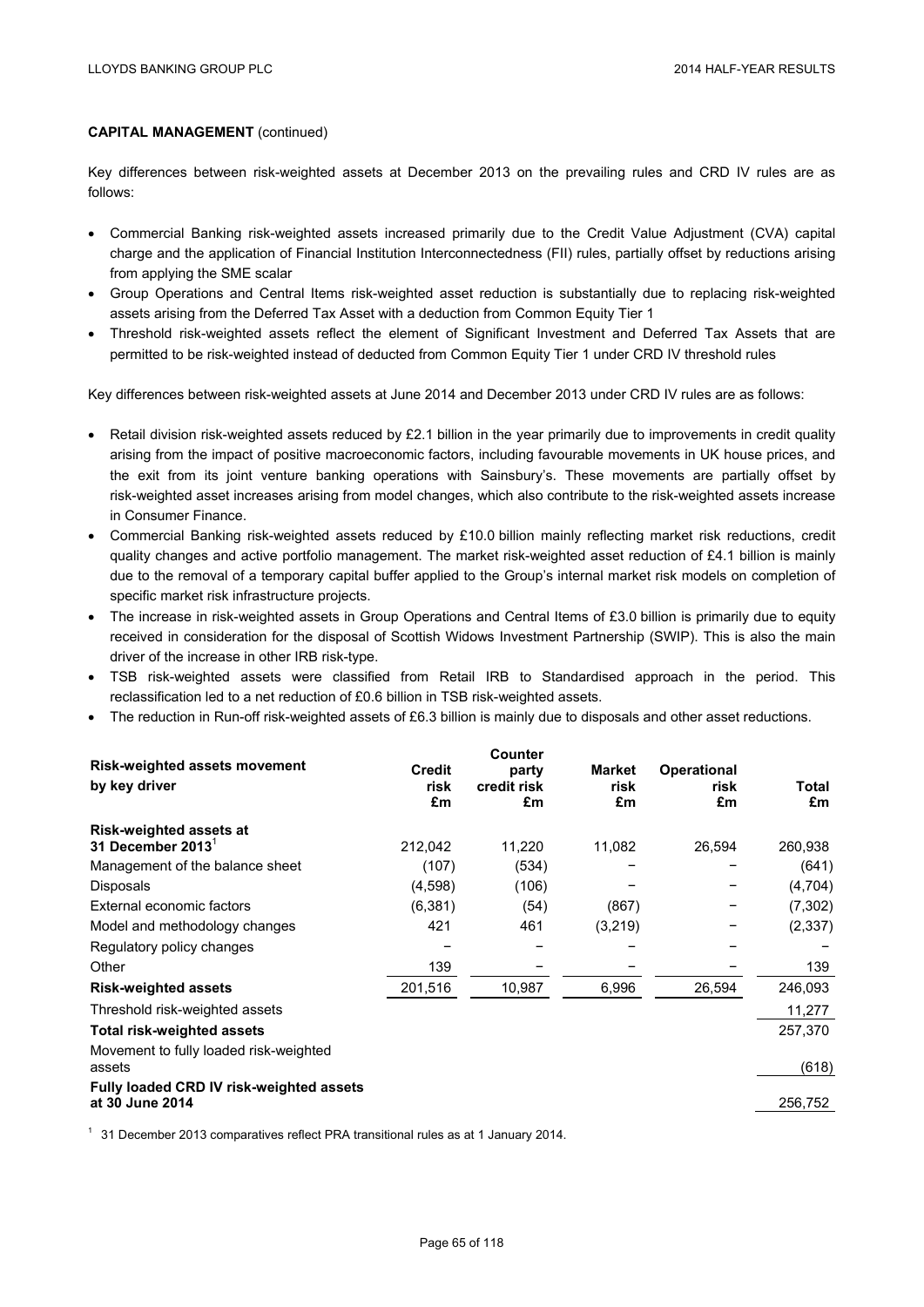The risk-weighted asset movements table provides an analysis of the movement in risk-weighted assets in the first six months of 2014 and an insight in to the key drivers of the movements in credit risk risk-weighted assets over the course of the year. The analysis is compiled on a monthly basis through the identification and categorisation of risk-weighted asset movements and is subject to management judgement.

Management of the balance sheet includes risk-weighted asset movements arising from new lending and asset run-off. During the first six months of 2014 risk-weighted assets decreased slightly with increases due to new lending being more than offset by reductions due to repayments.

Disposals include risk-weighted asset reductions arising from the sale of assets, portfolios and businesses. Disposals reduced risk-weighted assets by £4.7 billion, the most significant being the exit from the joint venture banking operation with Sainsbury's.

External economic factors captures movements driven by changes in the economic environment. The reduction in riskweighted assets of £7.3 billion is mainly due to changes in risk profile, favourable HPI movements and reductions arising from re-rates and impairments in Commercial Banking and Run-off.

Model and methodology changes include the movement in risk-weighted assets arising from new model implementation, model enhancement and changes in credit risk approach applied to certain portfolios. Model and methodology changes reduced risk-weighted assets by £2.3 billion, primarily due to the previously noted Market Risk reduction. Partially offsetting risk-weighted asset increases arise from model updates in the mortgage models and refinement of risk models for unsecured products in Retail and Consumer Finance.

Within the IRB categories above, risk-weighted asset movements can arise as a result of counterparty default. In such scenarios potential losses crystallise and become impairment provisions or adjustments to capital resources, through expected losses, rather than being risk-weighted.

#### **Leverage ratio**

The Basel III reforms include the introduction of a leverage ratio framework designed to reinforce risk based capital requirements with a simple, transparent, non-risk based 'backstop' measure. The leverage ratio is defined as tier 1 capital divided by a defined measure of on- and off-balance sheet exposures. The Basel Committee will assess the appropriateness of the proposed 3 per cent minimum requirement for the leverage ratio over the course of the next few years and have indicated that final calibrations, and any further adjustments to the definition of the leverage ratio, will be completed by 2017, with a view to migrating to a Pillar 1 (minimum capital requirement) treatment from 1 January 2018.

The Basel Committee issued a revised Basel III leverage ratio framework in January 2014. In comparison to current CRD IV rules, the revised Basel III leverage ratio framework includes a number of amendments to the calculation of the measures for on- and off-balance sheet exposures, in particular the methodologies applied in determining the exposure measures for derivatives, securities financing transactions (SFTs) and off-balance sheet items. In addition the scope of consolidation has been fully aligned to that applied to the risk-based capital framework, thereby requiring all exposures of the Group's Insurance businesses to be excluded from the total exposure measure.

The European Commission is currently finalising a delegated act to amend existing CRD IV rules on the calculation of the leverage ratio to align with its interpretation of the revised Basel III leverage ratio framework.

In the UK the Financial Policy Committee has initiated a review of the leverage ratio within the capital framework and is currently consulting with the industry on its proposals.

The PRA has asked the Group to publish a leverage ratio on a fully loaded basis, applying the CRD IV definition of Tier 1 capital and calculating the exposure measure in accordance with the revised Basel III leverage ratio framework, as interpreted through guidance released in March 2014. In addition to the calculation basis specified by the PRA, the Group's leverage ratio at 30 June 2014 is disclosed in the table below on a fully loaded CRD IV rules basis.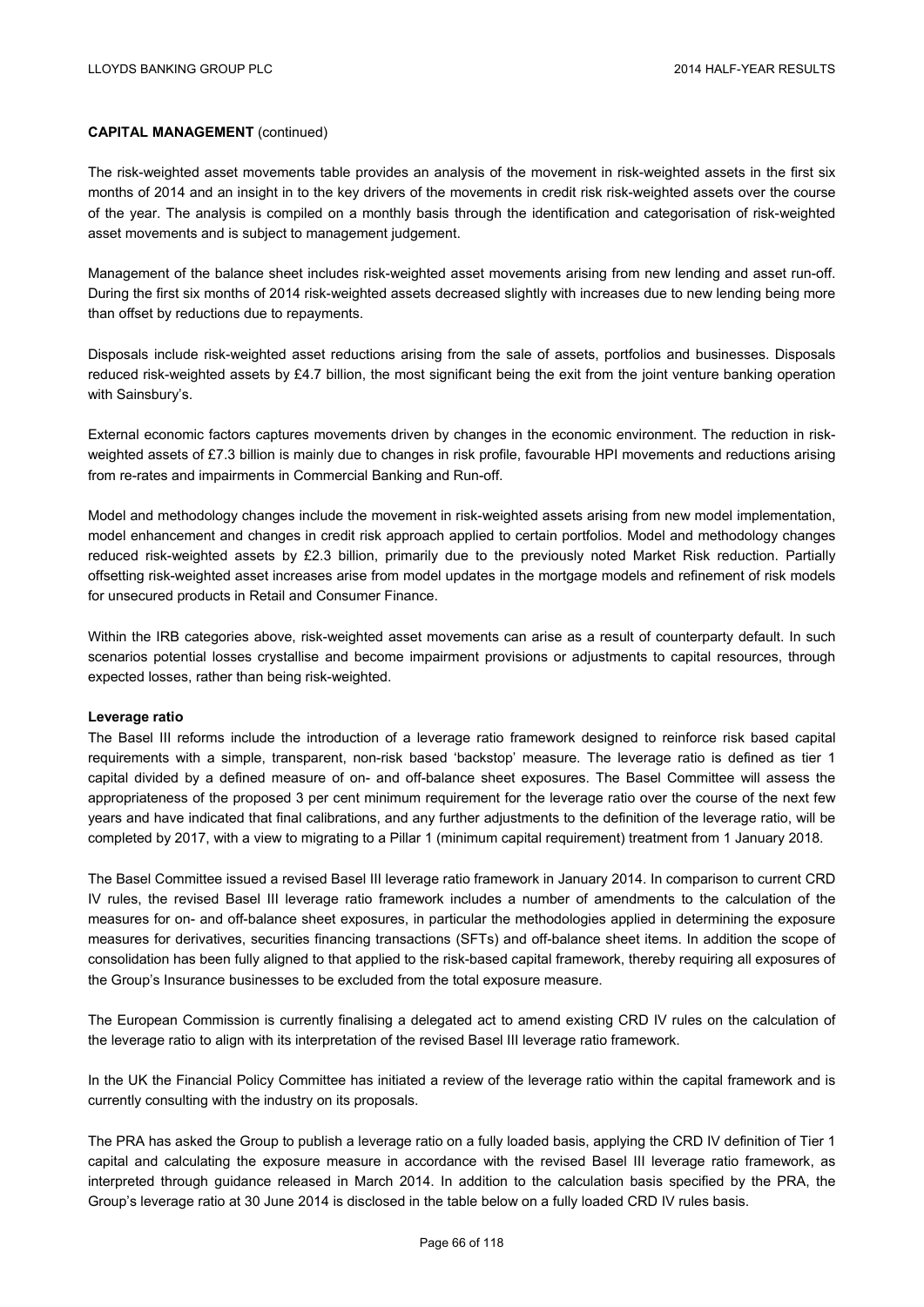| At 30 June 2014                                                                   |                           |
|-----------------------------------------------------------------------------------|---------------------------|
|                                                                                   | <b>Fully loaded</b><br>£m |
| Basel III rules for leverage ratio                                                |                           |
| Total tier 1 capital for leverage ratio <sup>1</sup>                              |                           |
| Common equity tier 1 capital                                                      | 28,425                    |
| Tier 1 subordinated debt                                                          | 5,329                     |
| Total tier 1 capital                                                              | 33,754                    |
| Exposure measure <sup>2</sup>                                                     |                           |
| Total statutory balance sheet assets                                              | 843,940                   |
| Deconsolidation of assets related to Insurance entities                           | (145, 106)                |
| Investment in Insurance entities                                                  | 4,666                     |
| Removal of accounting value for derivatives and securities financing transactions | (67, 467)                 |
| Exposure measure for derivatives                                                  | 24,135                    |
| Exposure measure for securities financing transactions                            | 36,619                    |
| Off-balance sheet items                                                           | 57,389                    |
| Other regulatory adjustments                                                      | (9,890)                   |
| <b>Total exposure</b>                                                             | 744,286                   |
| Leverage ratio                                                                    | 4.5%                      |
| Pro forma leverage ratio at 31 December 2013                                      | 3.8%                      |
| <b>CRD IV rules for leverage ratio</b>                                            |                           |
| Leverage ratio                                                                    | 4.2%                      |
| Pro forma leverage ratio at 31 December 2013                                      | 3.4%                      |

 $1$  Tier 1 capital is calculated in accordance with CRD IV rules.

<sup>2</sup> As required by the PRA, the exposure measure has been estimated in accordance with the revised Basel III leverage ratio framework issued in January 2014, as interpreted through the March 2014 Basel III Quantitative Impact Study instructions and related guidance.

Under the revised Basel III leverage ratio framework, the assets of the Group's Insurance businesses are removed and only the proportion of the investment in the Group's Insurance businesses not deducted from tier 1 capital is included in the exposure measure.

Leverage ratio exposure measures for derivatives and securities financing transactions are calculated in accordance with the methodologies prescribed by the revised Basel III leverage ratio framework.

Off-balance sheet items primarily consist of undrawn credit facilities, including facilities that may be cancelled unconditionally at any time without notice. The leverage ratio exposure value for off-balance sheet items is determined by applying set credit conversion factors to the nominal values of the items, based on the classification of the item. In accordance with the requirements of the revised Basel III leverage ratio framework the credit conversion factors applied to off-balance sheet items follow those prescribed by Standardised credit risk rules, subject to a floor of 10 per cent.

Other regulatory adjustments consist of other balance sheet assets that are required under CRD IV rules to be deducted from tier 1 capital. The removal of these assets from the exposure measure ensures consistency is maintained between the capital and exposure components of the ratio.

### **G-SIB requirements**

Although the Group is not currently classified as a Global Systemically Important Bank (G-SIB), by virtue of the leverage exposure exceeding €200 billion, the Group is required to report G-SIB metrics to the Prudential Regulation Authority. The results of the 2013 Basel G-SIBs annual exercise are expected to be made available later this year and the Group's metrics used within the annual exercise are disclosed on the Group's website.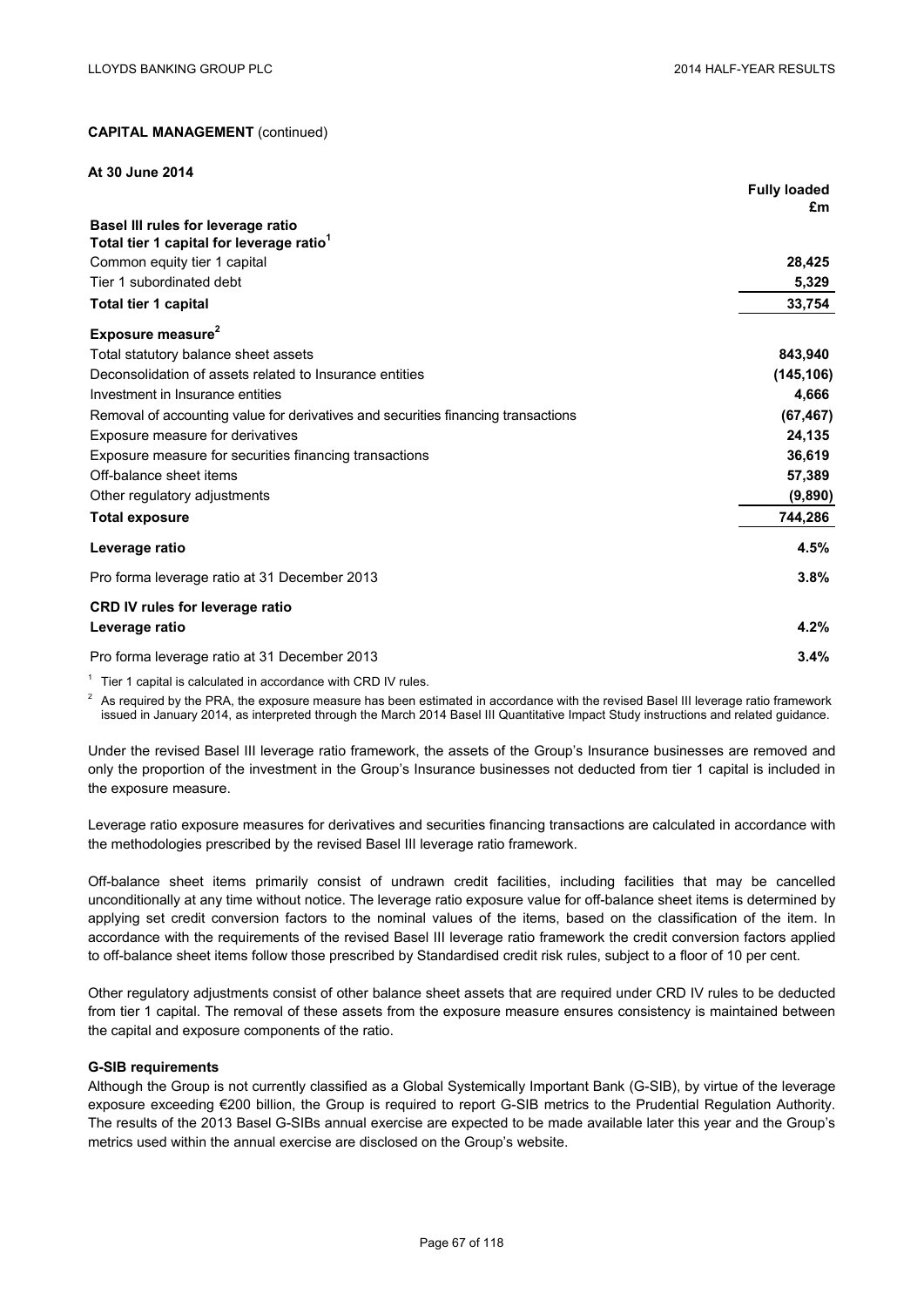# **STATUTORY INFORMATION**

|                                                |                                                                         | Page |
|------------------------------------------------|-------------------------------------------------------------------------|------|
|                                                | Condensed consolidated half-year financial statements (unaudited)       |      |
|                                                | Consolidated income statement                                           | 69   |
| Consolidated statement of comprehensive income |                                                                         | 70   |
| Consolidated balance sheet                     |                                                                         | 71   |
|                                                | Consolidated statement of changes in equity                             | 73   |
|                                                | Consolidated cash flow statement                                        | 76   |
|                                                |                                                                         |      |
| <b>Notes</b>                                   |                                                                         |      |
| 1                                              | Accounting policies, presentation and estimates                         | 77   |
| 2                                              | Segmental analysis                                                      | 78   |
| 3                                              | Other income                                                            | 84   |
| 4                                              | Operating expenses                                                      | 85   |
| 5                                              | Impairment                                                              | 86   |
| 6                                              | Taxation                                                                | 86   |
| 7                                              | Earnings (loss) per share                                               | 87   |
| 8                                              | Trading and other financial assets at fair value through profit or loss | 87   |
| 9                                              | Derivative financial instruments                                        | 88   |
| 10                                             | Loans and advances to customers                                         | 89   |
| 11                                             | Allowance for impairment losses on loans and receivables                | 89   |
| 12                                             | Securitisations and covered bonds                                       | 90   |
| 13                                             | Available-for-sale financial assets                                     | 91   |
| 14                                             | Other assets                                                            | 91   |
| 15                                             | Customer deposits                                                       | 91   |
| 16                                             | Debt securities in issue                                                | 92   |
| 17                                             | Other liabilities                                                       | 92   |
| 18                                             | Post-retirement defined benefit schemes                                 | 93   |
| 19                                             | Subordinated liabilities                                                | 94   |
| 20                                             | Share capital                                                           | 94   |
| 21                                             | Other equity instruments                                                | 95   |
| 22                                             | Reserves                                                                | 96   |
| 23                                             | Provisions for liabilities and charges                                  | 97   |
| 24                                             | Contingent liabilities and commitments                                  | 100  |
| 25                                             | Fair values of financial assets and liabilities                         | 103  |
| 26                                             | Related party transactions                                              | 112  |
| 27                                             | Disposal of a non-controlling interest in TSB Banking Group plc         | 113  |
| 28                                             | Future accounting developments                                          | 114  |
| 29                                             | Other information                                                       | 114  |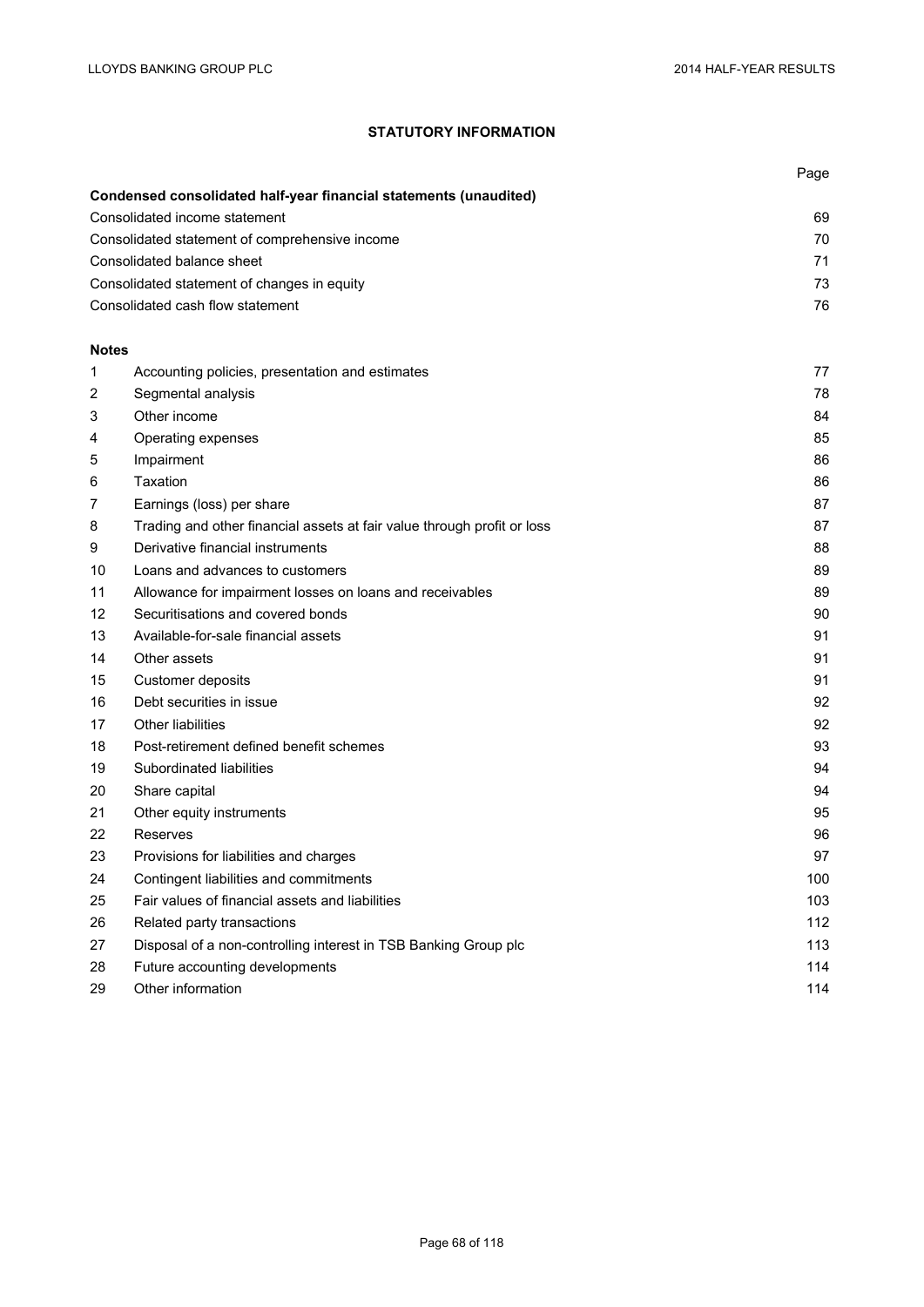# **CONDENSED CONSOLIDATED HALF-YEAR FINANCIAL STATEMENTS (UNAUDITED)**

# **CONSOLIDATED INCOME STATEMENT**

|                                                          |                | Half-year<br>to 30 June | Half-year<br>to 30 June | Half-year<br>to 31 Dec |
|----------------------------------------------------------|----------------|-------------------------|-------------------------|------------------------|
|                                                          |                | 2014                    | 2013                    | 2013                   |
|                                                          | Note           | £ million               | £ million               | £ million              |
| Interest and similar income                              |                | 9,728                   | 10,751                  | 10,412                 |
| Interest and similar expense                             |                | (4, 466)                | (7, 481)                | (6, 344)               |
| Net interest income                                      |                | 5,262                   | 3,270                   | 4,068                  |
| Fee and commission income                                |                | 1,836                   | 2,194                   | 1,925                  |
| Fee and commission expense                               |                | (609)                   | (730)                   | (655)                  |
| Net fee and commission income                            |                | 1,227                   | 1,464                   | 1,270                  |
| Net trading income                                       |                | 4,588                   | 11,015                  | 5,452                  |
| Insurance premium income                                 |                | 3,492                   | 3,851                   | 4,346                  |
| Other operating income                                   |                | (535)                   | 2,472                   | 777                    |
| <b>Other income</b>                                      | 3              | 8,772                   | 18,802                  | 11,845                 |
| <b>Total income</b>                                      |                | 14,034                  | 22,072                  | 15,913                 |
| Insurance claims                                         |                | (6, 338)                | (11, 687)               | (7, 820)               |
| Total income, net of insurance claims                    |                | 7,696                   | 10,385                  | 8,093                  |
| Regulatory provisions                                    |                | (1, 100)                | (575)                   | (2,880)                |
| Other operating expenses                                 |                | (5,092)                 | (5,993)                 | (5,874)                |
| <b>Total operating expenses</b>                          | 4              | (6, 192)                | (6, 568)                | (8, 754)               |
| <b>Trading surplus (deficit)</b>                         |                | 1,504                   | 3,817                   | (661)                  |
| Impairment                                               | 5              | (641)                   | (1,683)                 | (1,058)                |
| Profit (loss) before tax                                 |                | 863                     | 2,134                   | (1,719)                |
| Taxation                                                 | 6              | (164)                   | (556)                   | (661)                  |
| Profit (loss) for the period                             |                | 699                     | 1,578                   | (2,380)                |
| Profit (loss) attributable to ordinary shareholders      |                | 574                     | 1,560                   | (2, 398)               |
| Profit attributable to other equity holders <sup>1</sup> |                | 91                      |                         |                        |
| Profit (loss) attributable to equity holders             |                | 665                     | 1,560                   | (2, 398)               |
| Profit attributable to non-controlling interests         |                | 34                      | 18                      | 18                     |
| Profit (loss) for the period                             |                | 699                     | 1,578                   | (2,380)                |
| Basic earnings (loss) per share                          | 7              | 0.8p                    | 2.2p                    | (3.4)p                 |
| Diluted earnings (loss) per share                        | $\overline{7}$ | 0.8p                    | 2.2p                    | (3.4)p                 |

<sup>1</sup> The profit after tax attributable to other equity holders of £91 million (2013: £nil) is offset by a tax credit recorded in reserves of £20 million.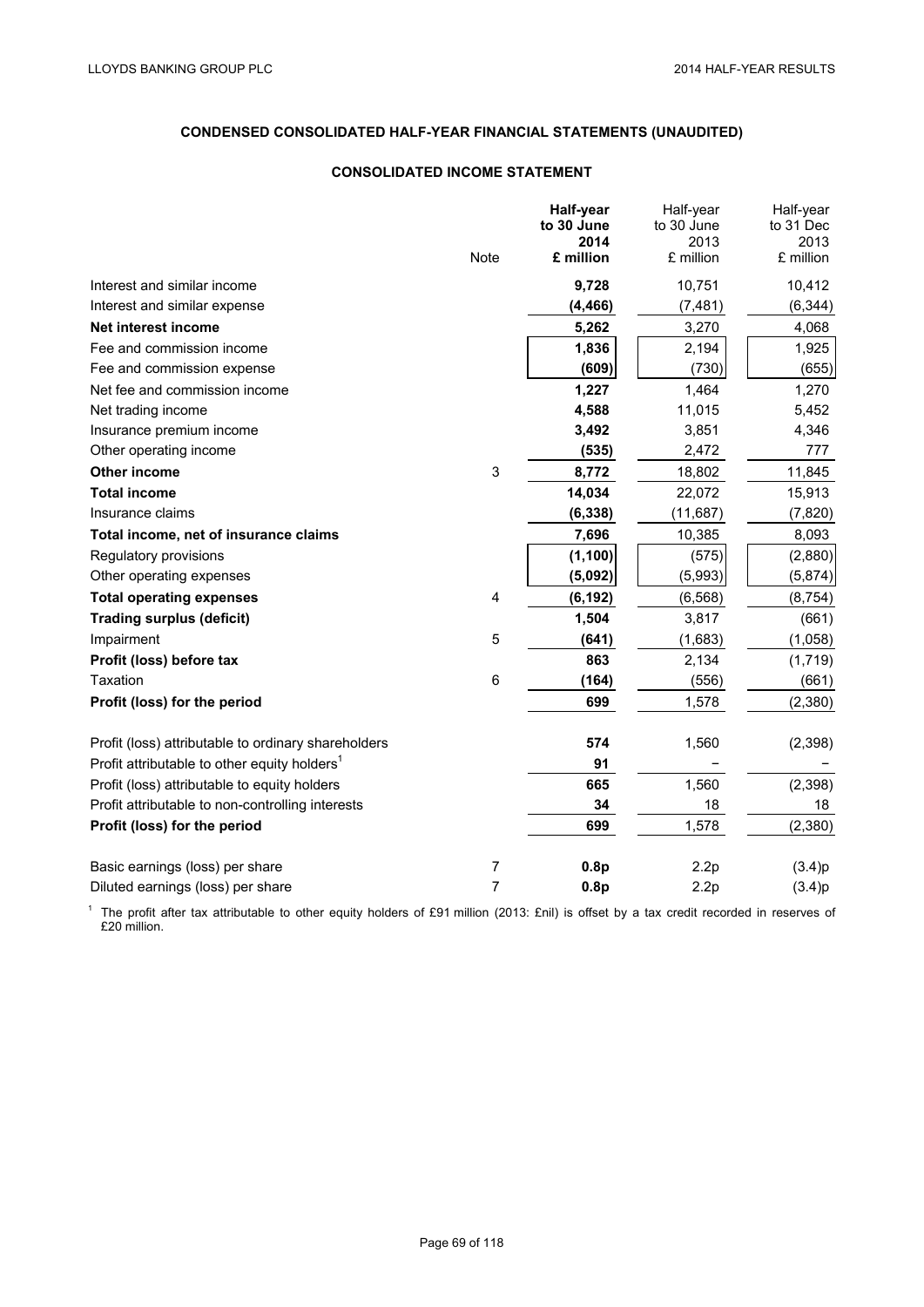## **CONSOLIDATED STATEMENT OF COMPREHENSIVE INCOME**

|                                                                                        | <b>Half-year</b><br>to 30 June<br>2014<br>£ million | Half-year<br>to 30 June<br>2013<br>£ million | Half-year<br>to 31 Dec<br>2013<br>£ million |
|----------------------------------------------------------------------------------------|-----------------------------------------------------|----------------------------------------------|---------------------------------------------|
| Profit (loss) for the period                                                           | 699                                                 | 1,578                                        | (2,380)                                     |
| Other comprehensive income                                                             |                                                     |                                              |                                             |
| Items that will not subsequently be reclassified to profit                             |                                                     |                                              |                                             |
| or loss:                                                                               |                                                     |                                              |                                             |
| Post-retirement defined benefit scheme remeasurements<br>(note 18):                    |                                                     |                                              |                                             |
| Remeasurements before taxation                                                         | (599)                                               | 981                                          | (1, 117)                                    |
| Taxation                                                                               | 120                                                 | (226)                                        | 254                                         |
|                                                                                        | (479)                                               | 755                                          | (863)                                       |
| Items that may subsequently be reclassified to profit or loss:                         |                                                     |                                              |                                             |
| Movements in revaluation reserve in respect of available-for-sale<br>financial assets: |                                                     |                                              |                                             |
| Change in fair value                                                                   | 557                                                 | (584)                                        | (96)                                        |
| Income statement transfers in respect of disposals                                     | (85)                                                | (711)                                        | 82                                          |
| Income statement transfers in respect of impairment                                    | $\mathbf{2}$                                        | 2                                            | 16                                          |
| Taxation                                                                               | (51)                                                | 335                                          | (58)                                        |
|                                                                                        | 423                                                 | (958)                                        | (56)                                        |
| Movements in cash flow hedging reserve:                                                |                                                     |                                              |                                             |
| Effective portion of changes in fair value                                             | 1,008                                               | 120                                          | (1, 349)                                    |
| Net income statement transfers                                                         | (572)                                               | (417)                                        | (133)                                       |
| Taxation                                                                               | (86)                                                | 71                                           | 303                                         |
|                                                                                        | 350                                                 | (226)                                        | (1, 179)                                    |
| Currency translation differences (tax: nil)                                            | (1)                                                 | 25                                           | (31)                                        |
| Other comprehensive income for the period, net of tax                                  | 293                                                 | (404)                                        | (2, 129)                                    |
| Total comprehensive income for the period                                              | 992                                                 | 1,174                                        | (4,509)                                     |
| Total comprehensive income attributable to ordinary shareholders                       | 867                                                 | 1,156                                        | (4, 527)                                    |
| Total comprehensive income attributable to other equity holders                        | 91                                                  |                                              |                                             |
| Total comprehensive income attributable to equity holders                              | 958                                                 | 1,156                                        | (4, 527)                                    |
| Total comprehensive income attributable to non-controlling<br>interests                | 34                                                  | 18                                           | 18                                          |
| Total comprehensive income for the period                                              | 992                                                 | 1,174                                        | (4, 509)                                    |
|                                                                                        |                                                     |                                              |                                             |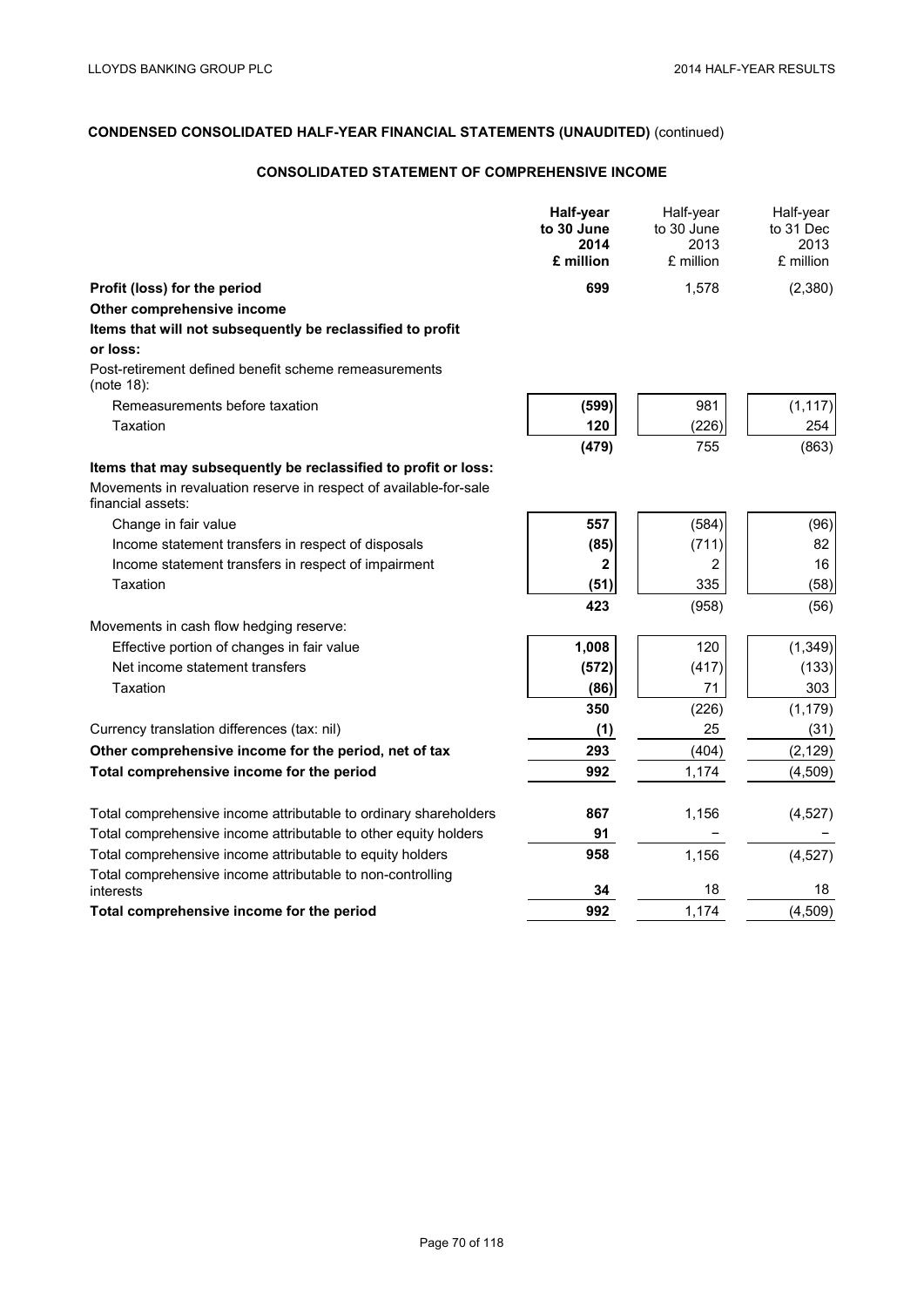## **CONSOLIDATED BALANCE SHEET**

|             | At<br>30 June | At<br>31 Dec |
|-------------|---------------|--------------|
|             | 2014          | 2013         |
| <b>Note</b> |               | £ million    |
|             | 50,845        | 49,915       |
|             | 1,664         | 1,007        |
| 8           | 147,187       | 142,683      |
| 9           | 27,241        | 33,125       |
|             |               |              |
|             | 21,589        | 25,365       |
| 10          | 491,345       | 495,281      |
|             | 1,266         | 1,355        |
|             | 514,200       | 522,001      |
| 13          | 50,348        | 43,976       |
|             | 4,823         | 4,864        |
|             | 2,016         | 2,016        |
|             | 5,311         | 5,335        |
|             | 2,192         | 2,279        |
|             | 7,828         | 7,570        |
|             | 33            | 31           |
|             | 4,981         | 5,104        |
| 18          | 342           | 98           |
| 14          | 24,929        | 27,026       |
|             | 843,940       | 847,030      |
|             |               | £ million    |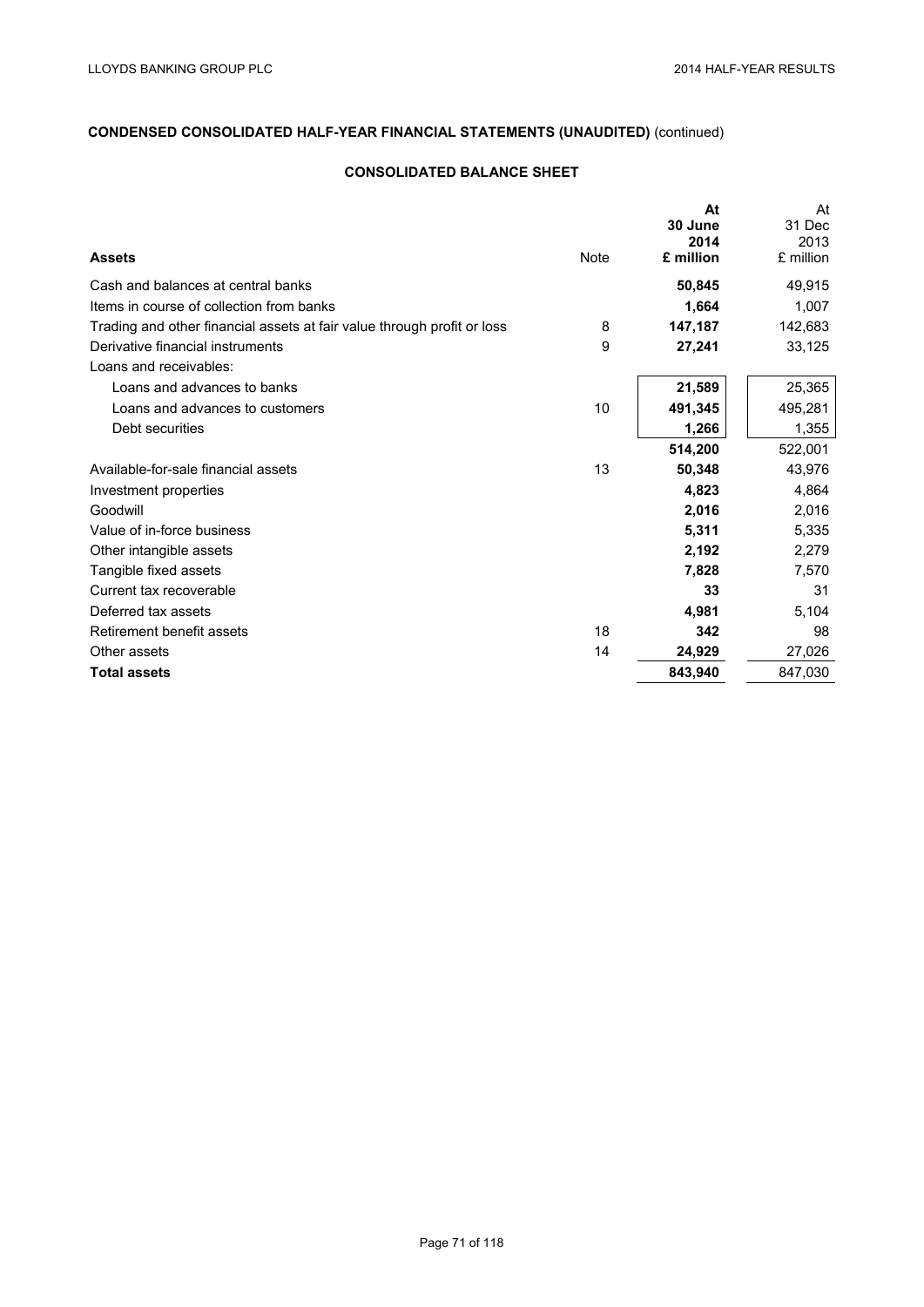## **CONSOLIDATED BALANCE SHEET** (continued)

|                                                                              |             | At                | At                |
|------------------------------------------------------------------------------|-------------|-------------------|-------------------|
|                                                                              |             | 30 June           | 31 Dec            |
| <b>Equity and liabilities</b>                                                | <b>Note</b> | 2014<br>£ million | 2013<br>£ million |
|                                                                              |             |                   |                   |
| Liabilities                                                                  |             |                   |                   |
| Deposits from banks                                                          |             | 11,851            | 13,982            |
| Customer deposits                                                            | 15          | 445,091           | 441,311           |
| Items in course of transmission to banks                                     |             | 1,468             | 774               |
| Trading and other financial liabilities at fair value through profit or loss |             | 63,046            | 43,625            |
| Derivative financial instruments                                             | 9           | 25,285            | 30,464            |
| Notes in circulation                                                         |             | 1,096             | 1,176             |
| Debt securities in issue                                                     | 16          | 77,729            | 87,102            |
| Liabilities arising from insurance contracts and                             |             |                   |                   |
| participating investment contracts                                           |             | 84,290            | 82,777            |
| Liabilities arising from non-participating investment contracts              |             | 27,322            | 27,590            |
| Unallocated surplus within insurance businesses                              |             | 346               | 391               |
| Other liabilities                                                            | 17          | 29,669            | 40,607            |
| Retirement benefit obligations                                               | 18          | 1,001             | 1,096             |
| <b>Current tax liabilities</b>                                               |             | 177               | 147               |
| Deferred tax liabilities                                                     |             | 56                | 3                 |
| Other provisions                                                             |             | 3,960             | 4,337             |
| Subordinated liabilities                                                     | 19          | 25,675            | 32,312            |
| <b>Total liabilities</b>                                                     |             | 798,062           | 807,694           |
| <b>Equity</b>                                                                |             |                   |                   |
| Share capital                                                                | 20          | 7,146             | 7,145             |
| Share premium account                                                        | 22          | 17,281            | 17,279            |
| Other reserves                                                               | 22          | 11,249            | 10,477            |
| Retained profits                                                             | 22          | 3,925             | 4,088             |
| Shareholders' equity                                                         |             | 39,601            | 38,989            |
| Other equity instruments                                                     | 21          | 5,329             |                   |
| Total equity excluding non-controlling interests                             |             | 44,930            | 38,989            |
| Non-controlling interests                                                    |             | 948               | 347               |
| <b>Total equity</b>                                                          |             | 45,878            | 39,336            |
| <b>Total equity and liabilities</b>                                          |             | 843,940           | 847,030           |
|                                                                              |             |                   |                   |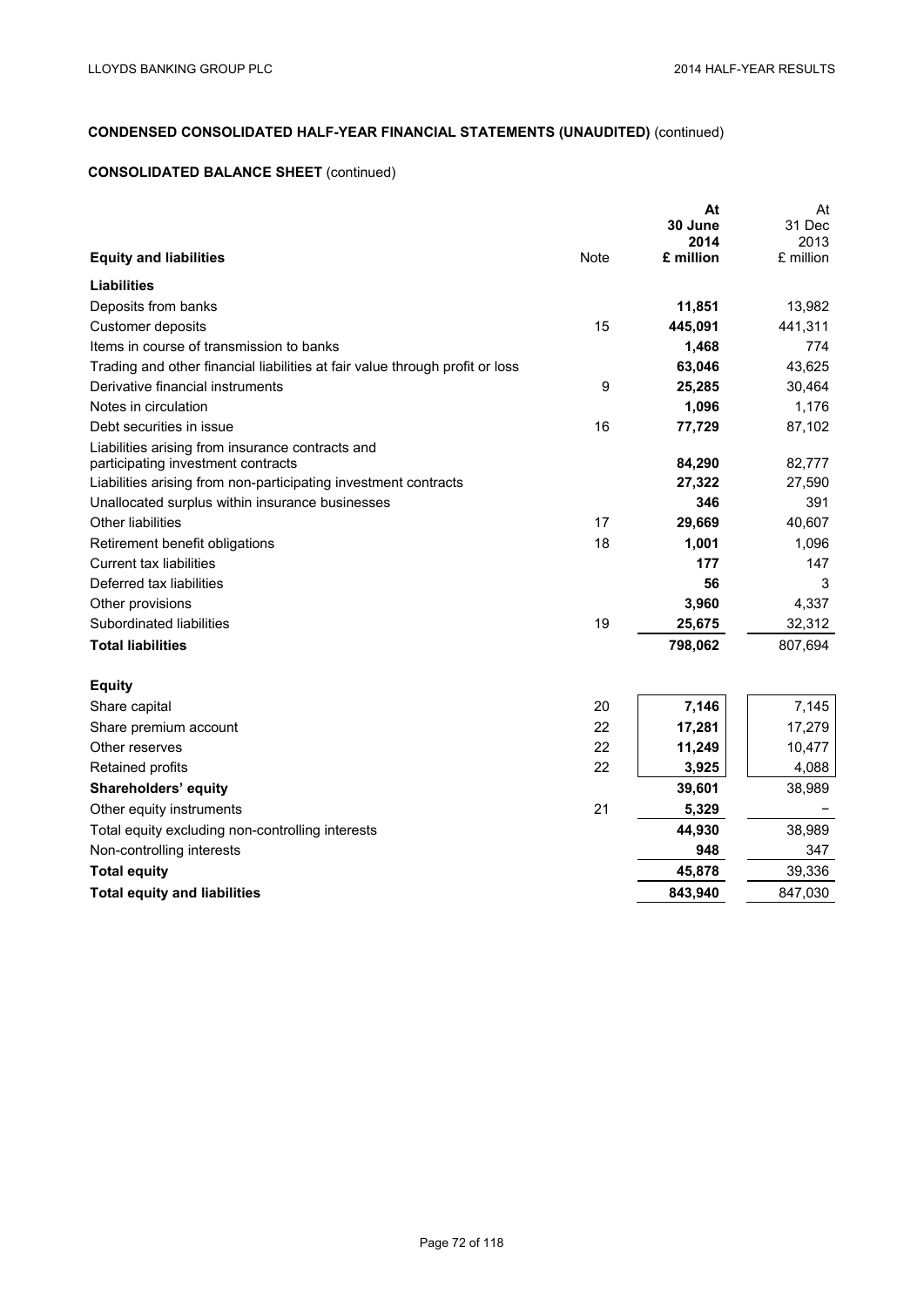## **CONSOLIDATED STATEMENT OF CHANGES IN EQUITY**

|                                                                                                         | <b>Share</b><br>capital<br>and<br>£ million | <b>Other</b><br>equity<br>premium instruments<br>£ million | <b>Other</b><br>reserves<br>£ million | <b>Retained</b><br>profits<br>£ million | <b>Total</b><br>£ million | Non-<br>controlling<br>interests<br>£ million | Total<br>£ million |
|---------------------------------------------------------------------------------------------------------|---------------------------------------------|------------------------------------------------------------|---------------------------------------|-----------------------------------------|---------------------------|-----------------------------------------------|--------------------|
| Balance at 1 January 2014                                                                               | 24,424                                      |                                                            | 10,477                                | 4,088                                   | 38,989                    | 347                                           | 39,336             |
| <b>Comprehensive income</b><br>Profit for the period<br>Other comprehensive income                      |                                             |                                                            |                                       | 665                                     | 665                       | 34                                            | 699                |
| Post-retirement defined<br>benefit scheme<br>remeasurements, net of tax                                 |                                             |                                                            |                                       | (479)                                   | (479)                     |                                               | (479)              |
| Movements in revaluation<br>reserve in respect of<br>available-for-sale financial<br>assets, net of tax |                                             | -                                                          | 423                                   |                                         | 423                       |                                               | 423                |
| Movements in cash flow<br>hedging reserve, net of tax                                                   |                                             | -                                                          | 350                                   |                                         | 350                       |                                               | 350                |
| Currency translation<br>differences (tax: nil)                                                          |                                             |                                                            | (1)                                   |                                         | (1)                       |                                               | (1)                |
| <b>Total other comprehensive</b><br>income                                                              |                                             |                                                            | 772                                   | (479)                                   | 293                       |                                               | 293                |
| <b>Total comprehensive</b><br>income                                                                    |                                             |                                                            | 772                                   | 186                                     | 958                       | 34                                            | 992                |
| <b>Transactions with owners</b>                                                                         |                                             |                                                            |                                       |                                         |                           |                                               |                    |
| <b>Dividends</b>                                                                                        |                                             |                                                            |                                       |                                         |                           | (8)                                           | (8)                |
| Distributions on other equity<br>instruments, net of tax                                                |                                             |                                                            |                                       | (71)                                    | (71)                      |                                               | (71)               |
| Issue of ordinary shares                                                                                | 3                                           |                                                            |                                       |                                         | 3                         |                                               | 3                  |
| <b>Issue of Additional Tier 1</b><br>securities (note 21)                                               | -                                           | 5,329                                                      | -                                     |                                         | 5,329                     |                                               | 5,329              |
| Movement in treasury shares                                                                             | $\overline{\phantom{0}}$                    |                                                            | $\overline{\phantom{0}}$              | (263)                                   | (263)                     |                                               | (263)              |
| Value of employee services:                                                                             |                                             |                                                            |                                       |                                         |                           |                                               |                    |
| Share option schemes                                                                                    |                                             |                                                            |                                       | 21                                      | 21                        |                                               | 21                 |
| Other employee award<br>schemes                                                                         |                                             |                                                            |                                       | 99                                      | 99                        |                                               | 99                 |
| Adjustment on sale of non-<br>controlling interest in TSB<br>(note 27)                                  | -                                           | -                                                          |                                       | (135)                                   | (135)                     | 565                                           | 430                |
| Other changes in non-<br>controlling interests                                                          |                                             |                                                            |                                       |                                         |                           | 10                                            | 10                 |
| <b>Total transactions with</b>                                                                          |                                             |                                                            |                                       |                                         |                           |                                               |                    |
| owners                                                                                                  | 3                                           | 5,329                                                      |                                       | (349)                                   | 4,983                     | 567                                           | 5,550              |
| Balance at 30 June 2014                                                                                 | 24,427                                      | 5,329                                                      | 11,249                                | 3,925                                   | 44,930                    | 948                                           | 45,878             |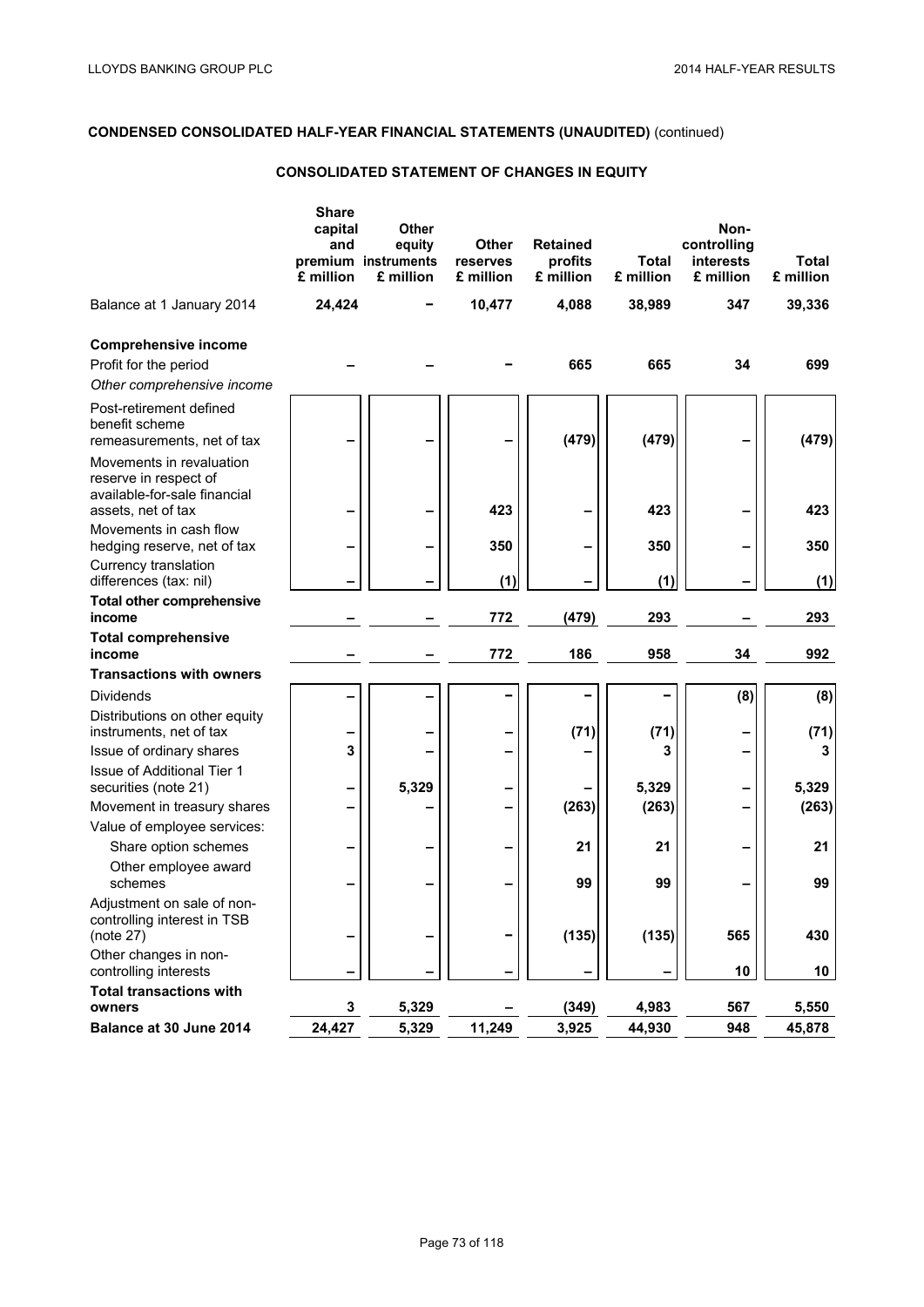## **CONSOLIDATED STATEMENT OF CHANGES IN EQUITY** (continued)

|                                                                                                      | Share<br>capital and<br>premium<br>£ million | Other<br>reserves<br>£ million | Retained<br>profits<br>£ million | Total<br>£ million | Non-<br>controlling<br>interests<br>£ million | Total<br>£ million |
|------------------------------------------------------------------------------------------------------|----------------------------------------------|--------------------------------|----------------------------------|--------------------|-----------------------------------------------|--------------------|
| Balance at 1 January 2013                                                                            | 23,914                                       | 12,902                         | 5,080                            | 41,896             | 685                                           | 42,581             |
| Comprehensive income                                                                                 |                                              |                                |                                  |                    |                                               |                    |
| Profit for the period                                                                                |                                              |                                | 1,560                            | 1,560              | 18                                            | 1,578              |
| Other comprehensive income                                                                           |                                              |                                |                                  |                    |                                               |                    |
| Post-retirement defined benefit<br>scheme remeasurements,<br>net of tax                              |                                              |                                | 755                              | 755                |                                               | 755                |
| Movements in revaluation reserve<br>in respect of available-for-sale<br>financial assets, net of tax |                                              | (958)                          |                                  | (958)              |                                               | (958)              |
| Movements in cash flow hedging<br>reserve, net of tax                                                |                                              | (226)                          |                                  | (226)              |                                               | (226)              |
| Currency translation differences<br>(tax: nil)                                                       |                                              | 25                             |                                  | 25                 |                                               | 25                 |
| Total other comprehensive income                                                                     |                                              | (1, 159)                       | 755                              | (404)              |                                               | (404)              |
| Total comprehensive income                                                                           |                                              | (1, 159)                       | 2,315                            | 1,156              | 18                                            | 1,174              |
| Transactions with owners                                                                             |                                              |                                |                                  |                    |                                               |                    |
| <b>Dividends</b>                                                                                     |                                              |                                |                                  |                    | (25)                                          | (25)               |
| Issue of ordinary shares                                                                             | 493                                          |                                |                                  | 493                |                                               | 493                |
| Movement in treasury shares                                                                          |                                              |                                | (361)                            | (361)              |                                               | (361)              |
| Value of employee services:                                                                          |                                              |                                |                                  |                    |                                               |                    |
| Share option schemes                                                                                 |                                              |                                | 34                               | 34                 |                                               | 34                 |
| Other employee award schemes                                                                         |                                              |                                | 146                              | 146                |                                               | 146                |
| Change in non-controlling interests                                                                  |                                              |                                |                                  |                    | (355)                                         | (355)              |
| Total transactions with owners                                                                       | 493                                          |                                | (181)                            | 312                | (380)                                         | (68)               |
| Balance at 30 June 2013                                                                              | 24,407                                       | 11,743                         | 7,214                            | 43,364             | 323                                           | 43,687             |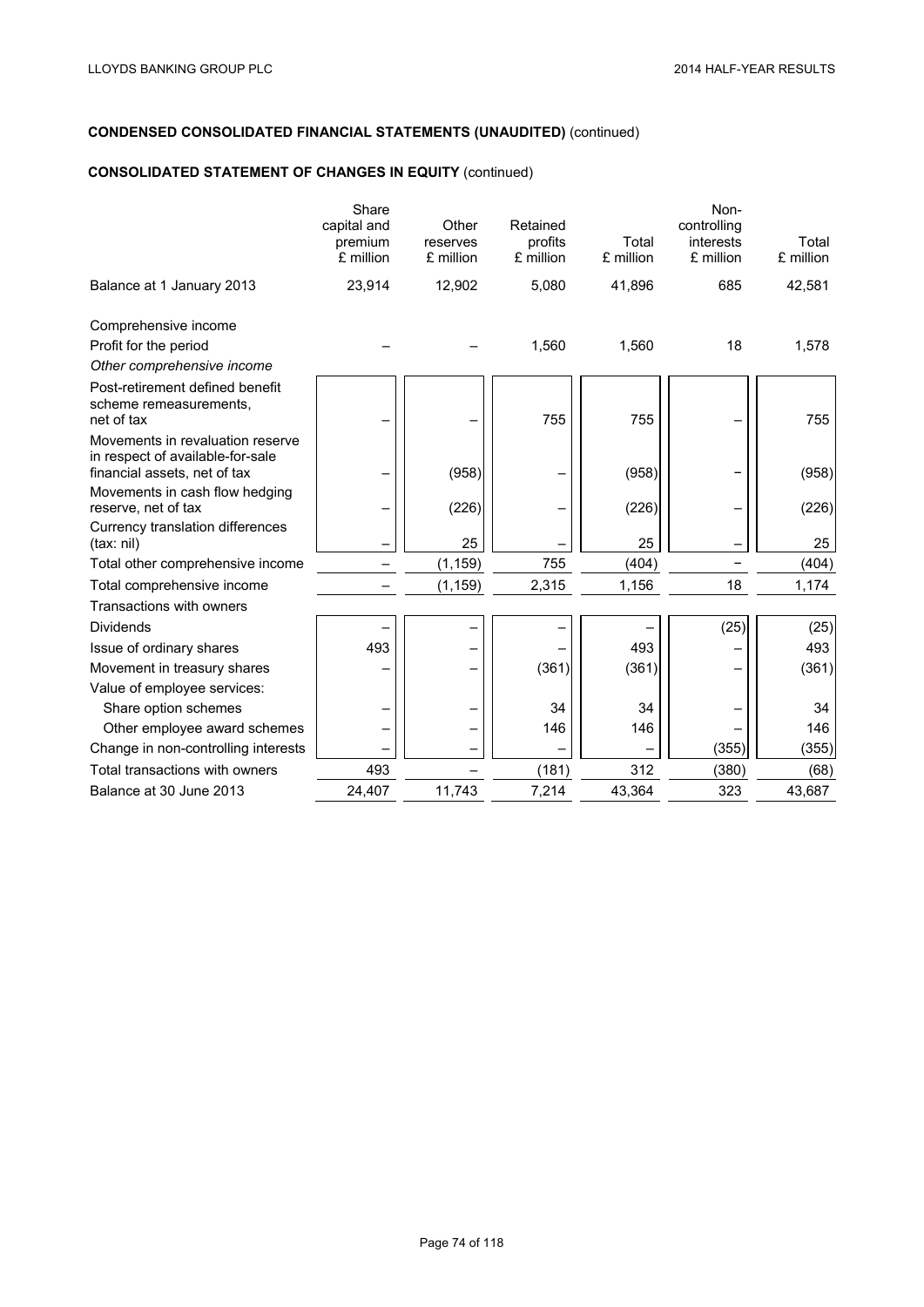## **CONSOLIDATED STATEMENT OF CHANGES IN EQUITY** (continued)

|                                                                                                      | Share<br>capital and<br>premium<br>£ million | Other<br>reserves<br>£ million | Retained<br>profits<br>£ million | Total<br>£ million | Non-<br>controlling<br>interests<br>£ million | Total<br>£ million |
|------------------------------------------------------------------------------------------------------|----------------------------------------------|--------------------------------|----------------------------------|--------------------|-----------------------------------------------|--------------------|
| Balance at 1 July 2013                                                                               | 24,407                                       | 11,743                         | 7,214                            | 43,364             | 323                                           | 43,687             |
| Comprehensive income                                                                                 |                                              |                                |                                  |                    |                                               |                    |
| (Loss) profit for the period<br>Other comprehensive income                                           |                                              |                                | (2,398)                          | (2,398)            | 18                                            | (2,380)            |
| Post-retirement defined benefit<br>scheme remeasurements.<br>net of tax                              |                                              |                                | (863)                            | (863)              |                                               | (863)              |
| Movements in revaluation reserve<br>in respect of available-for-sale<br>financial assets, net of tax |                                              | (56)                           |                                  | (56)               |                                               | (56)               |
| Movements in cash flow hedging<br>reserve, net of tax                                                |                                              | (1, 179)                       |                                  | (1, 179)           |                                               | (1, 179)           |
| Currency translation differences<br>(tax: nil)                                                       |                                              | (31)                           |                                  | (31)               |                                               | (31)               |
| Total other comprehensive income                                                                     |                                              | (1,266)                        | (863)                            | (2, 129)           |                                               | (2, 129)           |
| Total comprehensive income                                                                           |                                              | (1,266)                        | (3,261)                          | (4, 527)           | 18                                            | (4, 509)           |
| Transactions with owners                                                                             |                                              |                                |                                  |                    |                                               |                    |
| Issue of ordinary shares                                                                             | 17                                           |                                |                                  | 17                 |                                               | 17                 |
| Movement in treasury shares                                                                          |                                              |                                | (119)                            | (119)              |                                               | (119)              |
| Value of employee services:                                                                          |                                              |                                |                                  |                    |                                               |                    |
| Share option schemes                                                                                 |                                              |                                | 108                              | 108                |                                               | 108                |
| Other employee award schemes                                                                         |                                              |                                | 146                              | 146                |                                               | 146                |
| Change in non-controlling interests                                                                  |                                              |                                |                                  |                    | 6                                             | 6                  |
| Total transactions with owners                                                                       | 17                                           |                                | 135                              | 152                | 6                                             | 158                |
| Balance at 31 December 2013                                                                          | 24,424                                       | 10,477                         | 4,088                            | 38,989             | 347                                           | 39,336             |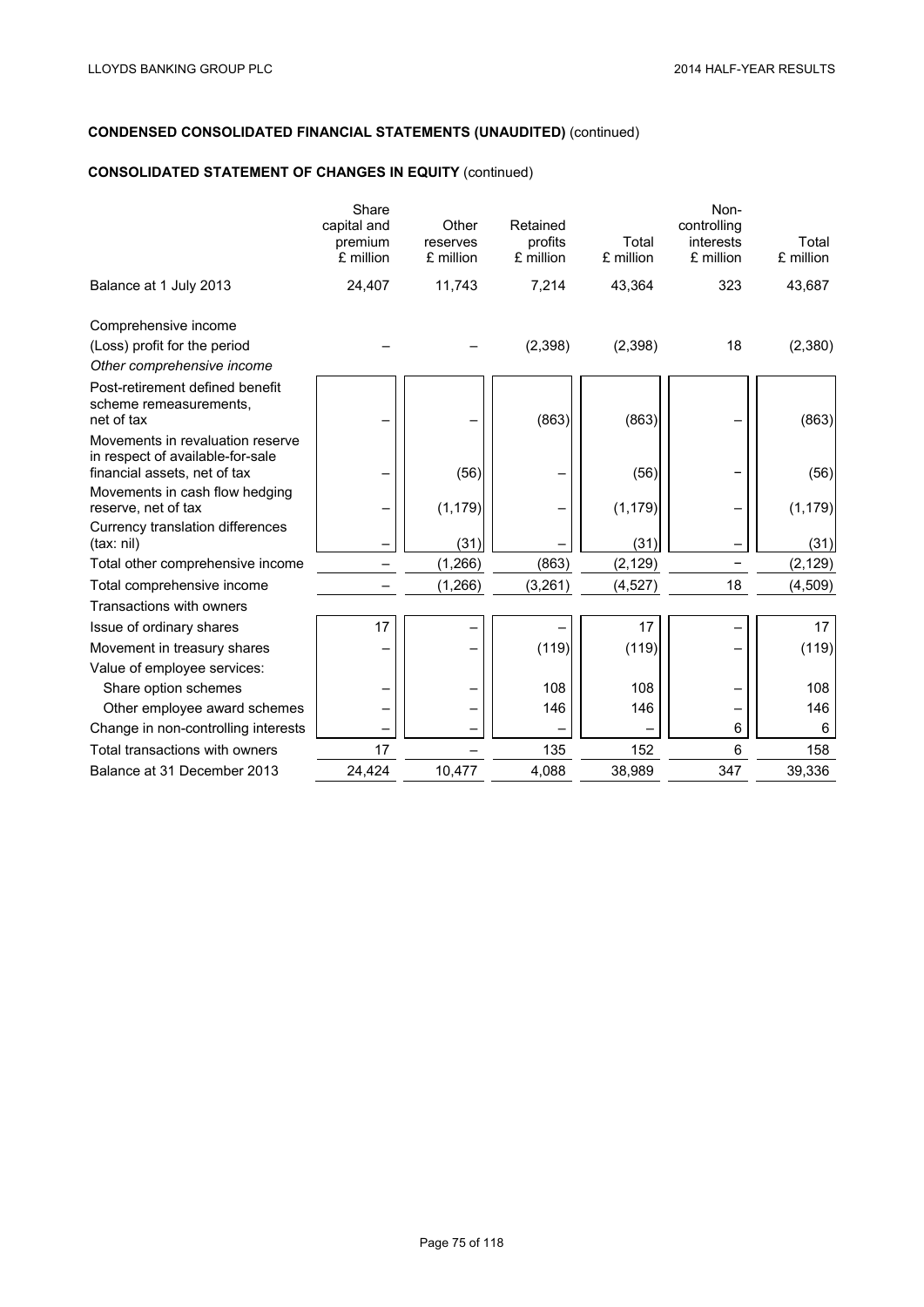## **CONSOLIDATED CASH FLOW STATEMENT**

|                                                               | <b>Half-year</b><br>to 30 June | Half-year<br>to 30 June | Half-year<br>to 31 Dec |
|---------------------------------------------------------------|--------------------------------|-------------------------|------------------------|
|                                                               | 2014                           | 2013                    | 2013                   |
|                                                               | £ million                      | £ million               | £ million              |
| Profit (loss) before tax                                      | 863                            | 2,134                   | (1,719)                |
| Adjustments for:                                              |                                |                         |                        |
| Change in operating assets                                    | 1,723                          | 6,234                   | 10,883                 |
| Change in operating liabilities                               | 3,381                          | (19, 518)               | (24, 752)              |
| Non-cash and other items                                      | 1,651                          | (6, 145)                | 17,376                 |
| Tax received (paid)                                           | $\mathbf{2}$                   | (26)                    | 2                      |
| Net cash provided by (used in) operating activities           | 7,620                          | (17, 321)               | 1,790                  |
| Cash flows from investing activities                          |                                |                         |                        |
| Purchase of financial assets                                  | (7, 363)                       | (25, 776)               | (11, 183)              |
| Proceeds from sale and maturity of financial assets           | 1,685                          | 19,647                  | 1,905                  |
| Purchase of fixed assets                                      | (1,651)                        | (1, 852)                | (1, 130)               |
| Proceeds from sale of fixed assets                            | 725                            | 1,444                   | 646                    |
| Acquisition of businesses, net of cash acquired               | (1)                            | (2)                     | (4)                    |
| Disposal of businesses, net of cash disposed                  | 536                            | (586)                   | 1,282                  |
| Net cash used in investing activities                         | (6,069)                        | (7, 125)                | (8, 484)               |
| Cash flows from financing activities                          |                                |                         |                        |
| Distributions on other equity instruments                     | (91)                           |                         |                        |
| Dividends paid to non-controlling interests                   | (8)                            | (25)                    |                        |
| Interest paid on subordinated liabilities                     | (1, 416)                       | (1, 268)                | (1, 183)               |
| Proceeds from issue of subordinated liabilities               |                                | 1,500                   |                        |
| Proceeds from issue of ordinary shares                        | 3                              | 350                     |                        |
| Repayment of subordinated liabilities                         | (1, 240)                       | (1,821)                 | (621)                  |
| Change in non-controlling interests                           | 10                             | 2                       | (2)                    |
| Sale of non-controlling interest in TSB                       | 430                            |                         |                        |
| Net cash used in financing activities                         | (2, 312)                       | (1, 262)                | (1,806)                |
| Effects of exchange rate changes on cash and cash equivalents | 4                              | (12)                    | (41)                   |
| Change in cash and cash equivalents                           | (757)                          | (25, 720)               | (8, 541)               |
| Cash and cash equivalents at beginning of period              | 66,797                         | 101,058                 | 75,338                 |
| Cash and cash equivalents at end of period                    | 66,040                         | 75,338                  | 66,797                 |

Cash and cash equivalents comprise cash and balances at central banks (excluding mandatory deposits) and amounts due from banks with a maturity of less than three months.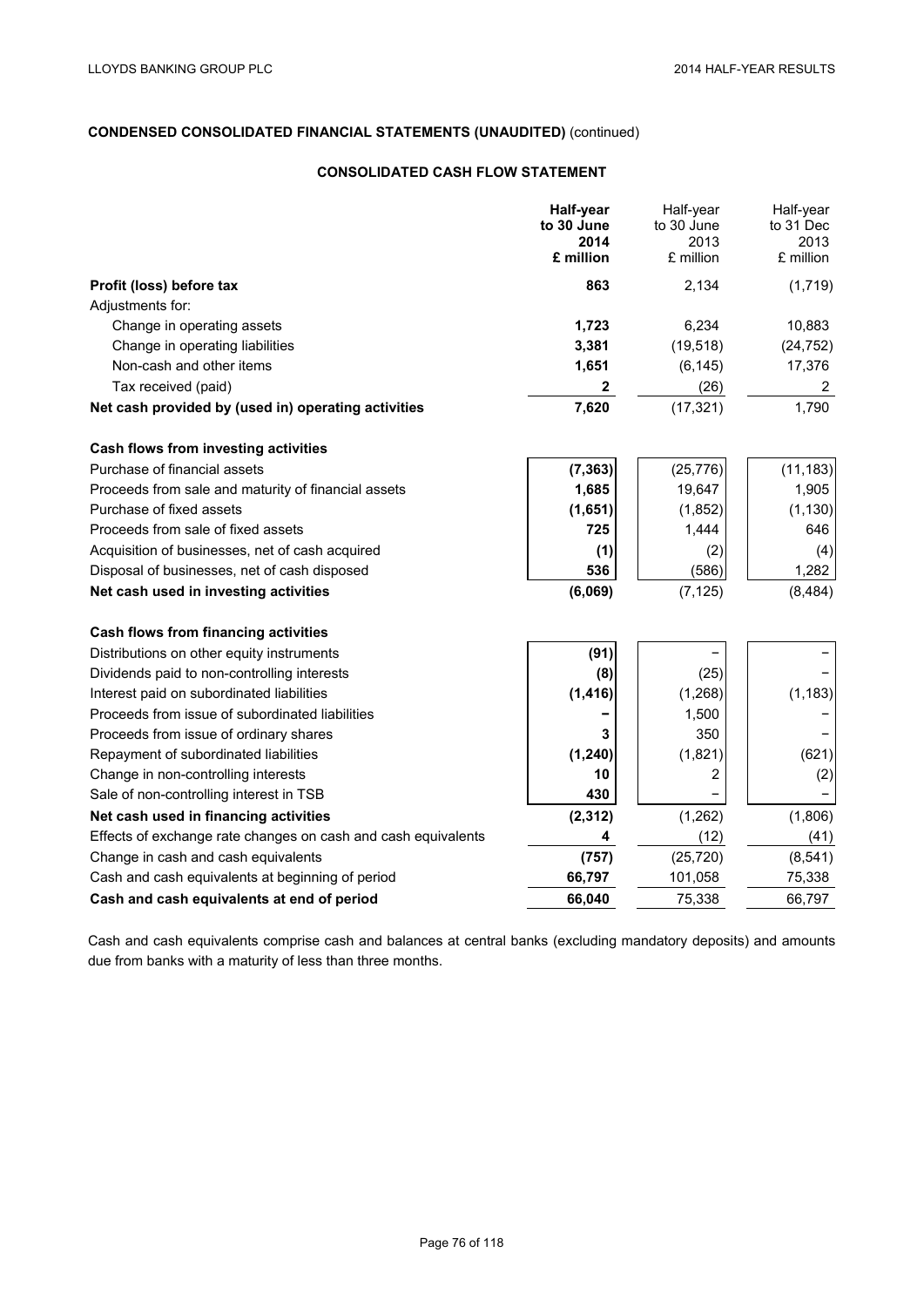## **1. Accounting policies, presentation and estimates**

These condensed consolidated half-year financial statements as at and for the period to 30 June 2014 have been prepared in accordance with the Disclosure Rules and Transparency Rules of the Financial Conduct Authority (FCA) and with International Accounting Standard 34 (IAS 34), *Interim Financial Reporting* as adopted by the European Union and comprise the results of Lloyds Banking Group plc (the Company) together with its subsidiaries (the Group). They do not include all of the information required for full annual financial statements and should be read in conjunction with the Group's consolidated financial statements as at and for the year ended 31 December 2013 which were prepared in accordance with International Financial Reporting Standards (IFRS) as adopted by the European Union. Copies of the 2013 annual report and accounts are available on the Group's website and are available upon request from Investor Relations, Lloyds Banking Group plc, 25 Gresham Street, London EC2V 7HN.

The British Bankers' Association's Code for Financial Reporting Disclosure (the Disclosure Code) sets out disclosure principles together with supporting guidance in respect of the financial statements of UK banks. The Group has adopted the Disclosure Code and these condensed consolidated half-year financial statements have been prepared in compliance with the Disclosure Code's principles. Terminology used in these condensed consolidated half-year financial statements is consistent with that used in the Group's 2013 annual report and accounts where a glossary of terms can be found.

The directors consider that it is appropriate to continue to adopt the going concern basis in preparing the condensed consolidated half-year financial statements. In reaching this assessment, the directors have considered projections for the Group's capital and funding position and have had regard to the factors set out in Principal risks and uncertainties: Funding and liquidity on page 39.

The accounting policies are consistent with those applied by the Group in its 2013 annual report and accounts except as described below.

On 1 January 2014 the Group adopted the following amendments to standards and interpretations:

*Amendments to IAS 32 Financial Instruments: Presentation – Offsetting Financial Assets and Financial Liabilities* The amendments to IAS 32 clarify the requirements for offsetting financial instruments and address inconsistencies identified in applying the offsetting criteria used in the standard.

### *IFRIC 21 Levies*

This interpretation clarifies that the obligating event that gives rise to a liability to pay a government levy is the activity that triggers the payment of the levy as set out in the relevant legislation and that operating in a future period, irrespective of the difficulties involved in exiting a market, does not create a constructive obligation to pay a levy.

These changes have not had a significant impact on the Group.

### *Future accounting developments*

Details of those IFRS pronouncements which will be relevant to the Group but which will not be effective at 31 December 2014 and which have not been applied in preparing these condensed consolidated half-year financial statements are set out in note 28.

## *Critical accounting estimates and judgements*

The preparation of the Group's financial statements requires management to make judgements, estimates and assumptions that impact the application of accounting policies and the reported amounts of assets, liabilities, income and expenses. Due to the inherent uncertainty in making estimates, actual results reported in future periods may include amounts which differ from those estimates. Estimates, judgements and assumptions are continually evaluated and are based on historical experience and other factors, including expectations of future events that are believed to be reasonable under the circumstances. There have been no significant changes in the basis upon which estimates have been determined, compared to that applied at 31 December 2013.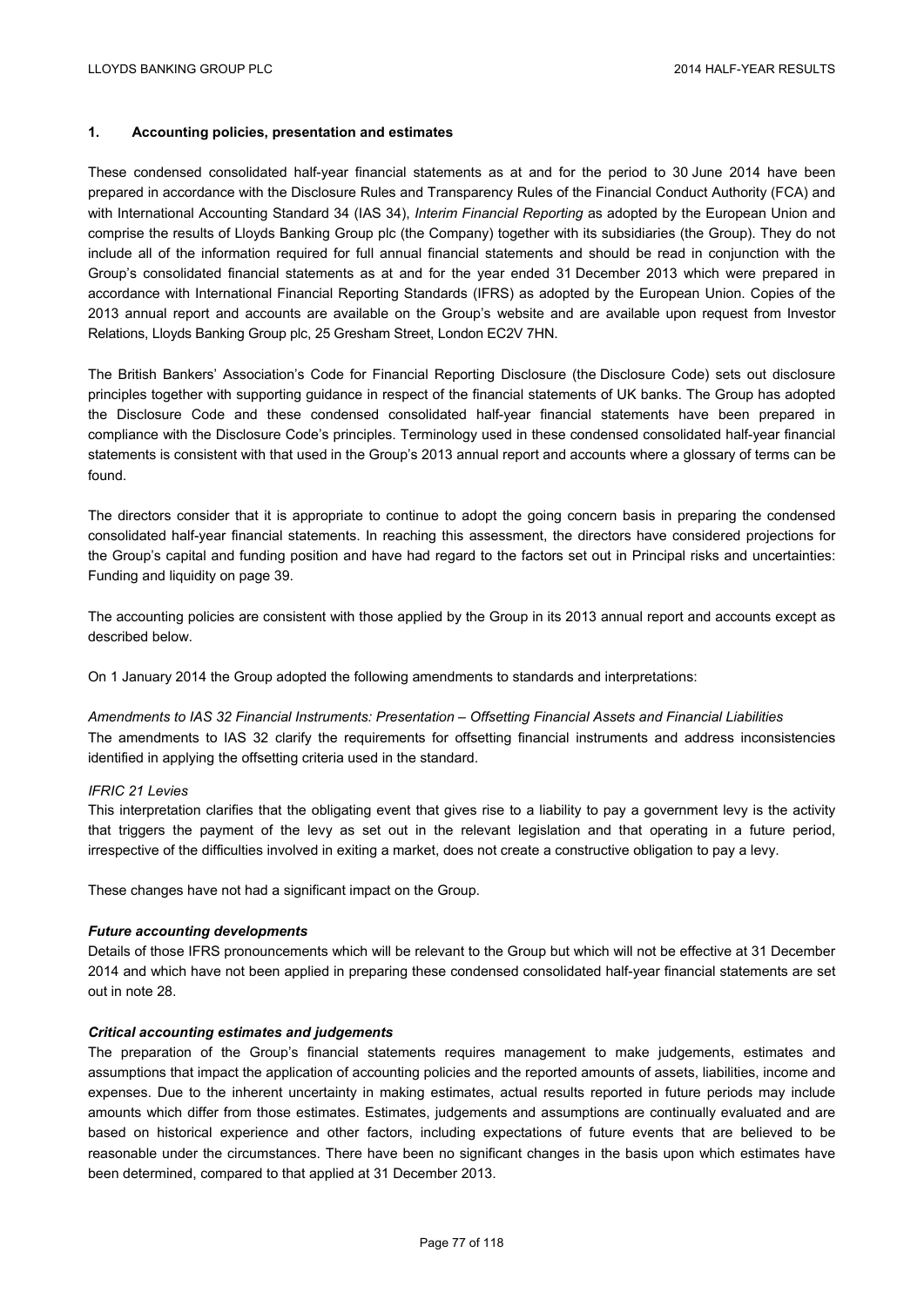## **2. Segmental analysis**

Lloyds Banking Group provides a wide range of banking and financial services in the UK and in certain locations overseas.

The Group Executive Committee (GEC) has been determined to be the chief operating decision maker for the Group. The Group's operating segments reflect its organisational and management structures. GEC reviews the Group's internal reporting based around these segments in order to assess performance and allocate resources. This assessment includes a consideration of each segment's net interest revenue and consequently the total interest income and expense for all reportable segments is presented on a net basis. The segments are differentiated by the type of products provided, by whether the customers are individuals or corporate entities and by the geographical location of the customer.

The segmental results and comparatives are presented on an underlying basis, the basis reviewed by the chief operating decision maker. The effects of asset sales, volatile items, liability management and the unwind of acquisition-related fair value adjustments are excluded in arriving at underlying profit.

Following a reorganisation, the Group's activities are now organised into six financial reporting segments: Retail; Commercial Banking; Consumer Finance; Insurance; TSB; and Run-off and Central items. The most significant changes to the segmental structure are:

- The Wealth business has been integrated into the Retail division;
- The Consumer Finance division now includes credit cards, asset finance and the European online deposits businesses; the Retail and Commercial Banking credit cards businesses have transferred into Consumer Finance;
- TSB now operates as a standalone listed entity following the IPO;
- Run-off manages the remaining portfolio of assets which are outside of the Group's risk appetite.

Comparative figures have been restated for all of these changes. The Group's underlying profit and statutory results are unchanged as a result of these restatements.

Retail offers a broad range of financial service products, including current accounts, savings, personal loans and mortgages, in the UK to retail customers, and now incorporates wealth and small business customers. It is also a distributor of insurance, protection and credit cards, and through Wealth, a range of long-term savings and investment products. Retail has continued to make progress in delivering its customer-led, multi-brand and multi-channel strategy to be the best bank for customers in the UK with a primary focus on meeting the needs of customers through investment in service, products and distribution.

Commercial Banking is client led, focusing on SME, Mid Markets, Global Corporates and Financial Institution clients providing products across Lending, Global Transaction Banking, Financial Markets and Debt Capital Markets and private equity financing through Lloyds Development Capital.

The Consumer Finance division comprises the Group's consumer and corporate Credit Card businesses, along with the Black Horse motor financing and Lex Autolease car leasing businesses in Asset Finance. The Group's European deposits and Dutch retail mortgage businesses are managed within Asset Finance.

Insurance is a core part of Lloyds Banking Group and is focused on four key markets: Corporate Pensions, Protection, Retirement and Home Insurance, to enable customers to protect themselves today and prepare for a secure financial future.

TSB is a separately listed multi-channel retail banking business with branches in England, Wales and Scotland; it has a digital distribution platform and four telephony contact centres. It serves retail and small business customers; providing a full range of retail banking products.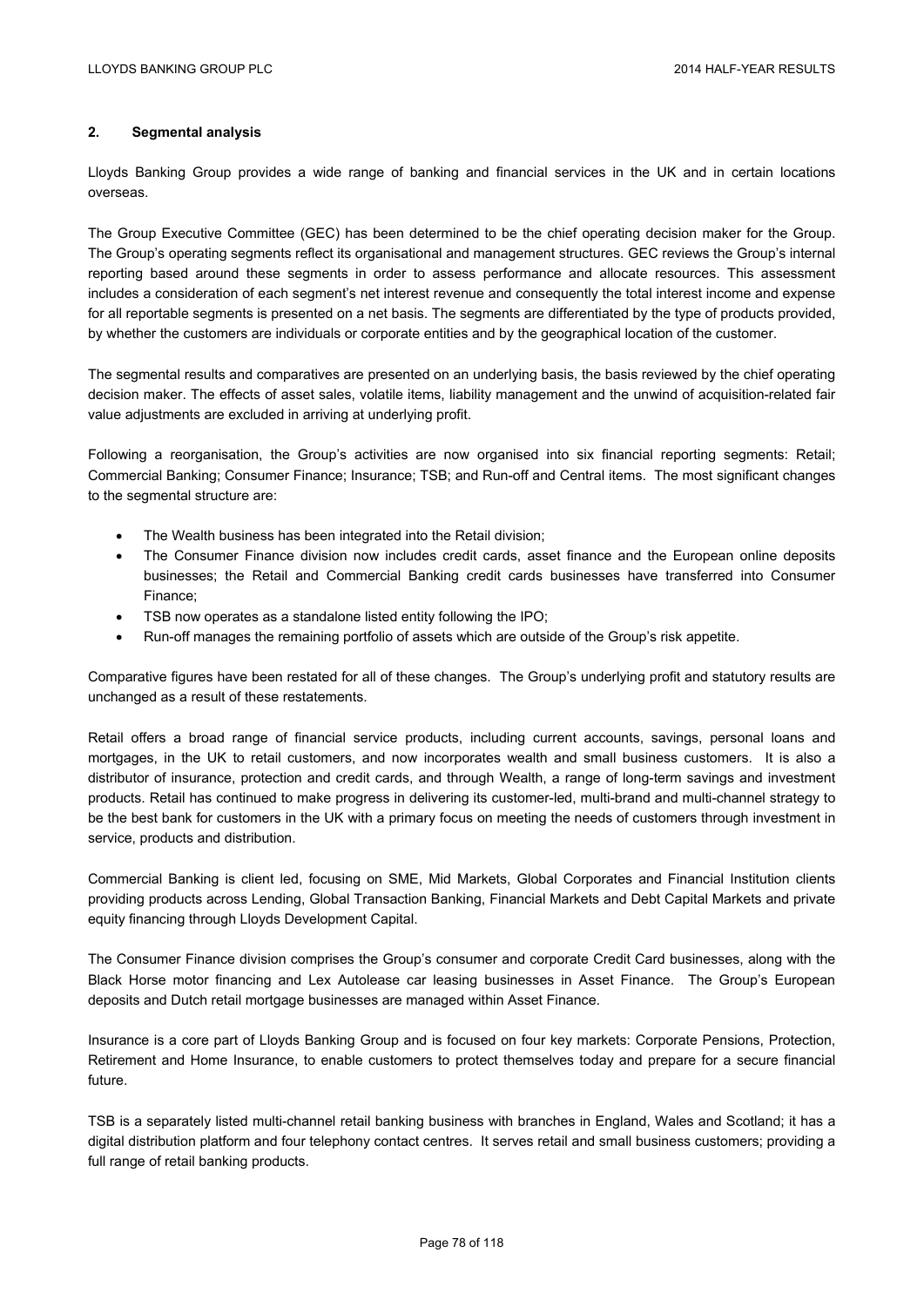Run-off includes certain assets previously classified as outside of the Group's risk appetite and the results and gains on sale relating to businesses disposed in 2013 and 2014. Central items include income and expenditure not recharged to divisions, including the costs of certain central and head office functions. Central items also includes the costs of managing the Group's technology platforms, branch and head office property estate, operations (including payments, banking operations and collections) and sourcing, the costs of which are predominantly recharged to the other divisions. It also reflects other items not recharged to the divisions.

Inter-segment services are generally recharged at cost, with the exception of the internal commission arrangements between the UK branch and other distribution networks and the insurance product manufacturing businesses within the Group, where a profit margin is also charged. Inter-segment lending and deposits are generally entered into at market rates, except that non-interest bearing balances are priced at a rate that reflects the external yield that could be earned on such funds.

For the majority of those derivative contracts entered into by business units for risk management purposes, the business unit recognises the net interest income or expense on an accrual accounting basis and transfers the remainder of the movement in the fair value of the derivative to the central group segment where the resulting accounting volatility is managed where possible through the establishment of hedge accounting relationships. Any change in fair value of the hedged instrument attributable to the hedged risk is also recorded within the central group segment. This allocation of the fair value of the derivative and change in fair value of the hedged instrument attributable to the hedged risk avoids accounting asymmetry in segmental results and leads to accounting volatility in the central group segment where it is managed.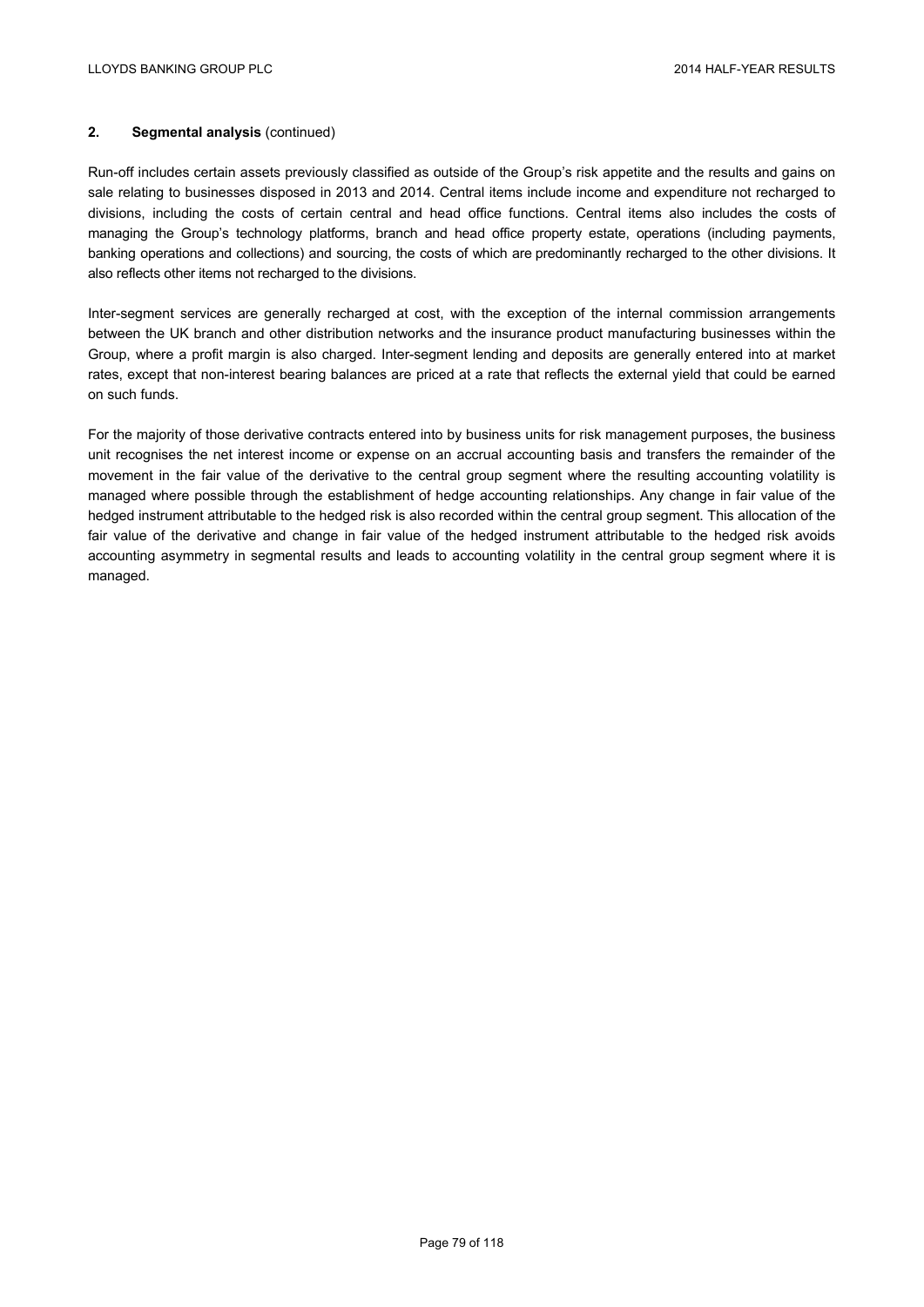| Half-year to 30 June 2014                                                                                    | <b>Net</b><br>interest<br>income<br>£m | Other<br>income,<br>net of<br>insurance<br>claims<br>£m | <b>Total</b><br>income,<br>net of<br>insurance<br>claims<br>£m | <b>Profit</b><br>(loss)<br>before tax<br>£m | <b>External</b><br>revenue<br>£m | Inter-<br>segment<br>revenue<br>£m |
|--------------------------------------------------------------------------------------------------------------|----------------------------------------|---------------------------------------------------------|----------------------------------------------------------------|---------------------------------------------|----------------------------------|------------------------------------|
| <b>Underlying basis</b>                                                                                      |                                        |                                                         |                                                                |                                             |                                  |                                    |
| Retail                                                                                                       | 3,493                                  | 700                                                     | 4,193                                                          | 1,710                                       | 4,497                            | (304)                              |
| <b>Commercial Banking</b>                                                                                    | 1,234                                  | 984                                                     | 2,218                                                          | 1,156                                       | 1,785                            | 433                                |
| <b>Consumer Finance</b>                                                                                      | 645                                    | 675                                                     | 1,320                                                          | 534                                         | 1,377                            | (57)                               |
| Insurance                                                                                                    | (64)                                   | 854                                                     | 790                                                            | 461                                         | 859                              | (69)                               |
| <b>TSB</b>                                                                                                   | 400                                    | 72                                                      | 472                                                            | 226                                         | 451                              | 21                                 |
| <b>Run-off and Central items</b>                                                                             | 96                                     | 163                                                     | 259                                                            | (268)                                       | 283                              | (24)                               |
| Group                                                                                                        | 5,804                                  | 3,448                                                   | 9,252                                                          | 3,819                                       | 9,252                            |                                    |
| <b>Reconciling items:</b>                                                                                    |                                        |                                                         |                                                                |                                             |                                  |                                    |
| Insurance grossing adjustment                                                                                | (239)                                  | 314                                                     | 75                                                             |                                             |                                  |                                    |
| Asset sales, volatile items and<br>liability management <sup>1</sup><br>Volatility relating to the insurance | 10                                     | (1, 135)                                                | (1, 125)                                                       | (1, 130)                                    |                                  |                                    |
| business                                                                                                     |                                        | (122)                                                   | (122)                                                          | (122)                                       |                                  |                                    |
| Simplification costs                                                                                         |                                        |                                                         |                                                                | (519)                                       |                                  |                                    |
| <b>TSB costs</b>                                                                                             |                                        |                                                         |                                                                | (309)                                       |                                  |                                    |
| Payment protection insurance<br>provision                                                                    |                                        |                                                         |                                                                | (600)                                       |                                  |                                    |
| Other regulatory provisions                                                                                  |                                        |                                                         |                                                                | (500)                                       |                                  |                                    |
| Past service credit <sup>2</sup>                                                                             |                                        |                                                         |                                                                | 710                                         |                                  |                                    |
| Amortisation of purchased<br>intangibles                                                                     |                                        |                                                         |                                                                | (171)                                       |                                  |                                    |
| Fair value unwind                                                                                            | (313)                                  | (71)                                                    | (384)                                                          | (315)                                       |                                  |                                    |
| Group – statutory                                                                                            | 5,262                                  | 2,434                                                   | 7,696                                                          | 863                                         |                                  |                                    |

<sup>1</sup> Includes (i) gains or losses on disposals of assets which are not part of normal business operations; (ii) the net effect of banking volatility, changes in the fair value of the equity conversion feature of the Group's Enhanced Capital Notes and net derivative

valuation adjustments; and (iii) the results of liability management exercises.<br><sup>2</sup> This represents the curtailment credit of £843 million following the Group's decision to reduce the cap on pensionable pay (see note 4) partly offset by the cost of other changes to the pay, benefits and reward offered to employees.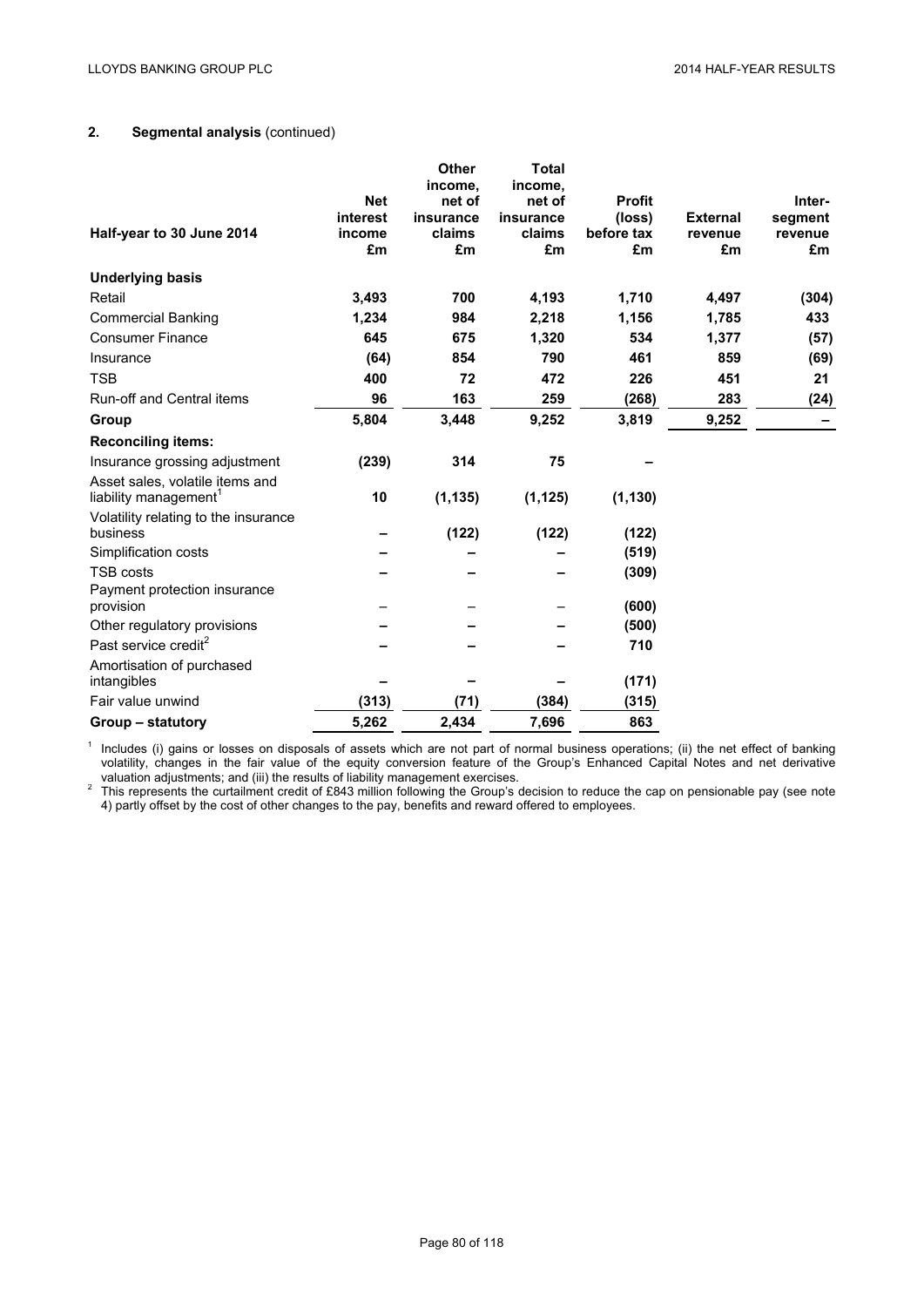|                                      |            | Other     | Total     |               |          |         |
|--------------------------------------|------------|-----------|-----------|---------------|----------|---------|
|                                      |            | income,   | income,   |               |          |         |
|                                      | <b>Net</b> | net of    | net of    |               |          | Inter-  |
|                                      | interest   | insurance | insurance | Profit (loss) | External | segment |
| Half-year to 30 June 2013            | income     | claims    | claims    | before tax    | revenue  | revenue |
|                                      | £m         | £m        | £m        | £m            | £m       | £m      |
| Underlying basis                     |            |           |           |               |          |         |
| Retail                               | 3,036      | 733       | 3,769     | 1,300         | 4,107    | (338)   |
| <b>Commercial Banking</b>            | 1,009      | 1,154     | 2,163     | 854           | 1,507    | 656     |
| <b>Consumer Finance</b>              | 670        | 681       | 1,351     | 509           | 1,381    | (30)    |
| Insurance                            | (49)       | 945       | 896       | 559           | 1,187    | (291)   |
| <b>TSB</b>                           | 305        | 88        | 393       | 60            | 431      | (38)    |
| Run-off and Central items            | 235        | 657       | 892       | (380)         | 851      | 41      |
| Group                                | 5,206      | 4,258     | 9,464     | 2,902         | 9,464    |         |
| Reconciling items:                   |            |           |           |               |          |         |
| Insurance grossing adjustment        | (1,700)    | 1,821     | 121       |               |          |         |
| Asset sales, volatile items and      |            |           |           |               |          |         |
| liability management <sup>1</sup>    | 12         | 558       | 570       | 376           |          |         |
| Volatility relating to the insurance |            |           |           |               |          |         |
| business                             | 7          | 478       | 485       | 485           |          |         |
| Simplification costs                 |            |           |           | (409)         |          |         |
| TSB costs                            |            |           |           | (377)         |          |         |
| Past service pensions cost           |            |           |           | (104)         |          |         |
| Payment protection insurance         |            |           |           |               |          |         |
| provision                            |            |           |           | (500)         |          |         |
| Other regulatory provisions          |            |           |           | (75)          |          |         |
| Amortisation of purchased            |            |           |           |               |          |         |
| intangibles                          |            |           |           | (200)         |          |         |
| Fair value unwind                    | (255)      |           | (255)     | 36            |          |         |
| Group - statutory                    | 3,270      | 7,115     | 10,385    | 2,134         |          |         |

 $1$  Includes (i) gains or losses on disposals of assets, including centrally held government bonds, which are not part of normal business operations; (ii) the net effect of banking volatility, changes in the fair value of the equity conversion feature of the Group's Enhanced Capital Notes and net derivative valuation adjustments; and (iii) the results of liability management exercises.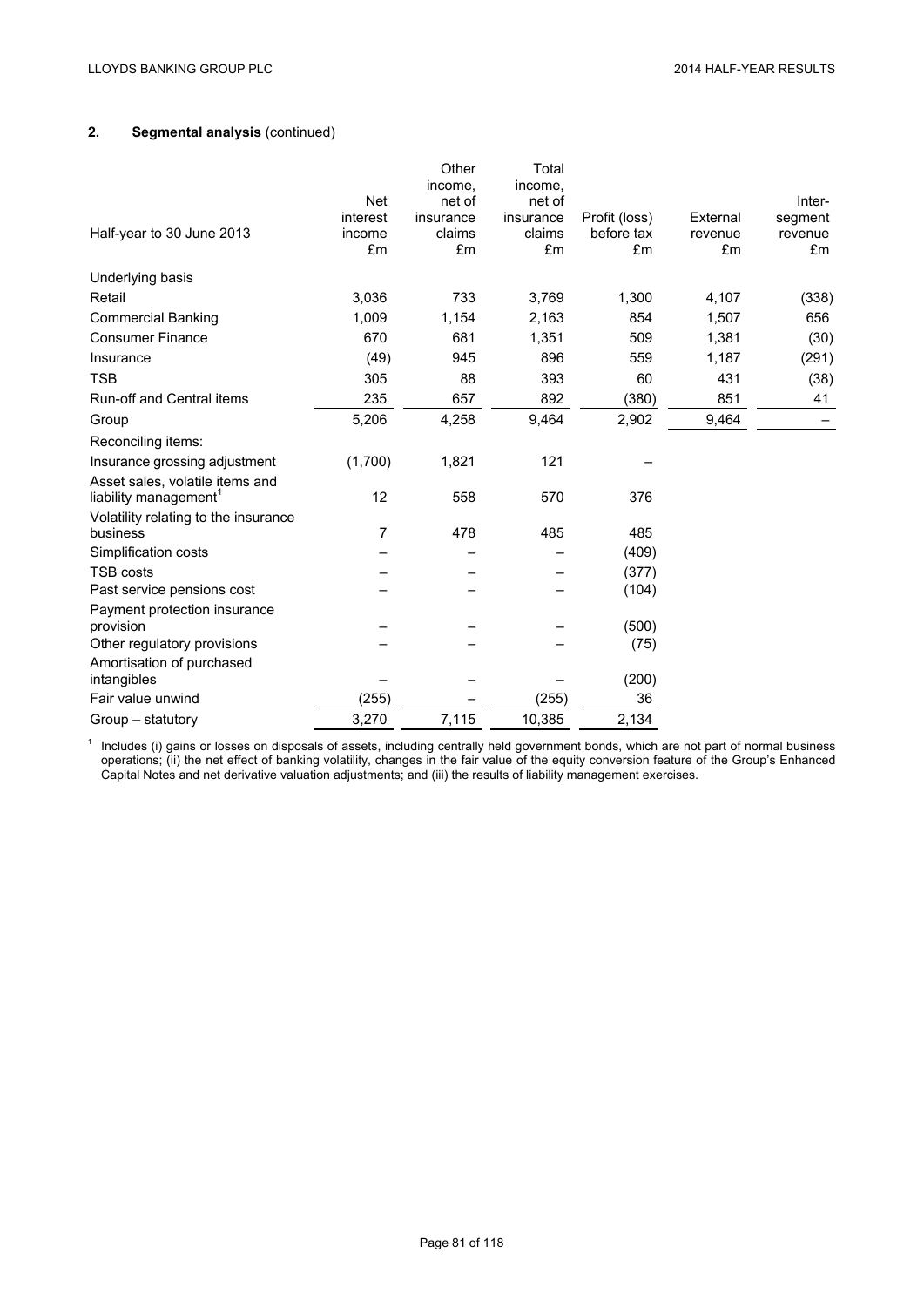|                                                                      |                | Other<br>income, | Total<br>income, |                  |               |               |
|----------------------------------------------------------------------|----------------|------------------|------------------|------------------|---------------|---------------|
|                                                                      | <b>Net</b>     | net of           | net of           |                  |               | Inter-        |
|                                                                      | interest       | insurance        | insurance        | Profit (loss)    | External      | segment       |
| Half-year to 31 December 2013                                        | income<br>£m   | claims<br>£m     | claims<br>£m     | before tax<br>£m | revenue<br>£m | revenue<br>£m |
| Underlying basis                                                     |                |                  |                  |                  |               |               |
| Retail                                                               | 3,464          | 702              | 4,166            | 1,715            | 4,419         | (253)         |
| <b>Commercial Banking</b>                                            | 1,104          | 1,105            | 2,209            | 1,036            | 1,452         | 757           |
| <b>Consumer Finance</b>                                              | 663            | 678              | 1,341            | 456              | 1,391         | (50)          |
| Insurance                                                            | (58)           | 919              | 861              | 529              | 1,252         | (391)         |
| <b>TSB</b>                                                           | 310            | 75               | 385              | 46               | 432           | (47)          |
| <b>Run-off and Central items</b>                                     | 196            | 183              | 379              | (518)            | 395           | (16)          |
| Group                                                                | 5,679          | 3,662            | 9,341            | 3,264            | 9,341         |               |
| Reconciling items:                                                   |                |                  |                  |                  |               |               |
| Insurance grossing adjustment                                        | (1, 230)       | 1,253            | 23               |                  |               |               |
| Asset sales, volatile items and<br>liability management <sup>1</sup> | $\overline{2}$ | (1,018)          | (1,016)          | (1,096)          |               |               |
| Volatility relating to the insurance<br>business                     | (7)            | 190              | 183              | 183              |               |               |
| Simplification costs                                                 |                |                  |                  | (421)            |               |               |
| TSB costs                                                            |                |                  |                  | (310)            |               |               |
| Payment protection insurance                                         |                |                  |                  |                  |               |               |
| provision                                                            |                |                  |                  | (2,550)          |               |               |
| Other regulatory provisions                                          |                |                  |                  | (330)            |               |               |
| Amortisation of purchased                                            |                |                  |                  |                  |               |               |
| intangibles<br>Fair value unwind                                     | (376)          |                  | (438)            | (195)            |               |               |
|                                                                      |                | (62)             |                  | (264)            |               |               |
| Group – statutory                                                    | 4,068          | 4,025            | 8,093            | (1,719)          |               |               |

 $<sup>1</sup>$  Includes (i) gains or losses on disposals of assets, including centrally held government bonds, which are not part of normal business</sup> operations; (ii) the net effect of banking volatility, changes in the fair value of the equity conversion feature of the Group's Enhanced Capital Notes and net derivative valuation adjustments; and (iii) the results of liability management exercises.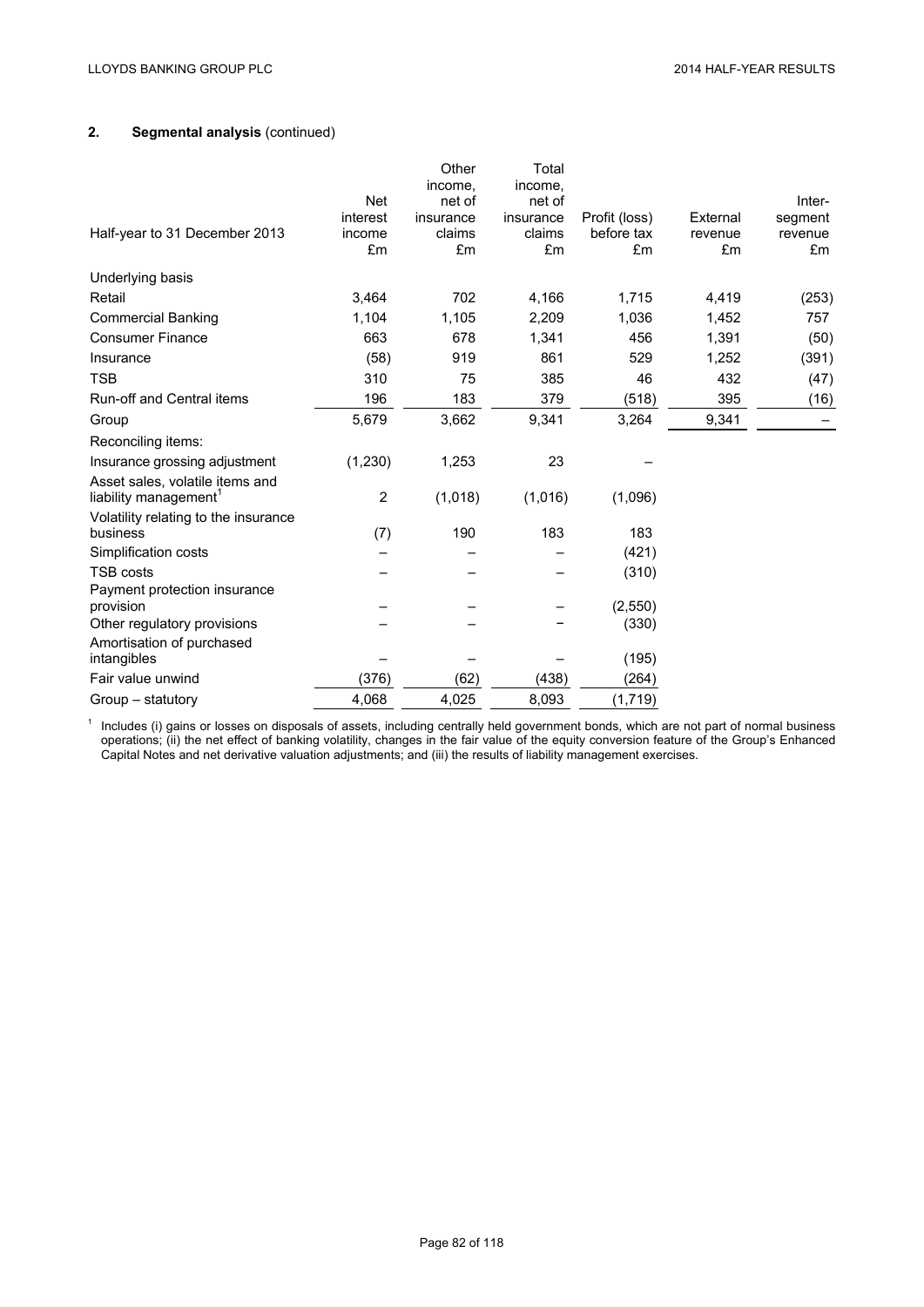| <b>Segment external assets</b>      | At<br>30 June<br>2014 | At<br>31 Dec<br>2013 |
|-------------------------------------|-----------------------|----------------------|
|                                     | £m                    | £m                   |
| Retail                              | 317,593               | 317,146              |
| <b>Commercial Banking</b>           | 238,099               | 232,421              |
| <b>Consumer Finance</b>             | 24,360                | 25,025               |
| Insurance                           | 145,106               | 155,378              |
| <b>TSB</b>                          | 26,284                | 24,084               |
| <b>Run-off and Central items</b>    | 92,498                | 92,976               |
| <b>Total Group</b>                  | 843,940               | 847,030              |
|                                     |                       |                      |
| <b>Segment customer deposits</b>    |                       |                      |
| Retail                              | 284,273               | 283,189              |
| <b>Commercial Banking</b>           | 117,168               | 113,498              |
| <b>Consumer Finance</b>             | 17,423                | 18,733               |
| <b>TSB</b>                          | 23,700                | 23,100               |
| Run-off and Central items           | 2,527                 | 2,791                |
| <b>Total Group</b>                  | 445,091               | 441,311              |
| <b>Segment external liabilities</b> |                       |                      |
| Retail                              | 297,999               | 300,412              |
| <b>Commercial Banking</b>           | 225,145               | 211,379              |
| <b>Consumer Finance</b>             | 21,096                | 21,868               |
| Insurance                           | 138,947               | 149,445              |
| <b>TSB</b>                          | 24,221                | 23,289               |
| <b>Run-off and Central items</b>    | 90,654                | 101,301              |
| <b>Total Group</b>                  | 798,062               | 807,694              |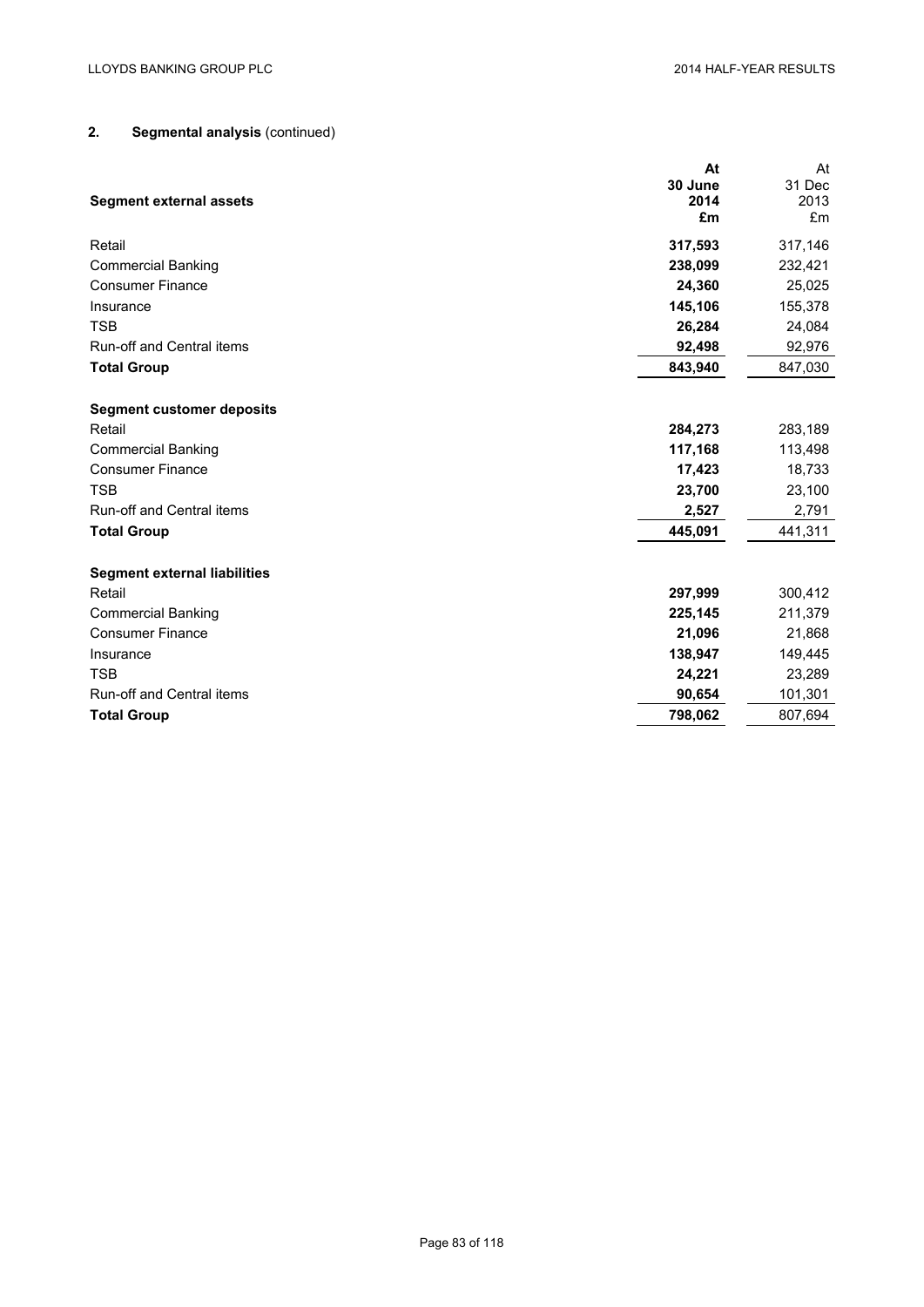### **3. Other income**

|                                                               | Half-year<br>to 30 June<br>2014<br>£m | Half-year<br>to 30 June<br>2013<br>£m | Half-year<br>to 31 Dec<br>2013<br>£m |
|---------------------------------------------------------------|---------------------------------------|---------------------------------------|--------------------------------------|
| Fee and commission income:                                    |                                       |                                       |                                      |
| Current account fees                                          | 466                                   | 485                                   | 488                                  |
| Credit and debit card fees                                    | 510                                   | 475                                   | 509                                  |
| Other fees and commissions                                    | 860                                   | 1,234                                 | 928                                  |
|                                                               | 1,836                                 | 2,194                                 | 1,925                                |
| Fee and commission expense                                    | (609)                                 | (730)                                 | (655)                                |
| Net fee and commission income                                 | 1,227                                 | 1,464                                 | 1,270                                |
| Net trading income                                            | 4,588                                 | 11,015                                | 5,452                                |
| Insurance premium income                                      | 3,492                                 | 3,851                                 | 4,346                                |
| Gains (losses) on sale of available-for-sale financial assets | 85                                    | 711                                   | (82)                                 |
| Liability management <sup>1,2</sup>                           | (1, 376)                              | (97)                                  | (45)                                 |
| Other $3,4$                                                   | 756                                   | 1,858                                 | 904                                  |
| Other operating income                                        | (535)                                 | 2,472                                 | 777                                  |
| <b>Total other income</b>                                     | 8,772                                 | 18,802                                | 11,845                               |

In April 2014, the Group completed concurrent Sterling, Euro and Dollar exchange offers with holders of certain series of its Enhanced Capital Notes (ECNs) to exchange the ECNs for new Additional Tier 1 (AT1) securities. In addition the Group completed a tender offer to eligible retail holders outside the United States to sell their Sterling-denominated ECNs for cash. The exchange offers completed with the equivalent of £5.0 billion of ECNs being exchanged for the equivalent of £5.35 billion of AT1 securities, before issue costs. The retail tender offer completed with approximately £58.5 million of ECNs being repurchased for cash. A loss of £1,362 million has been recognised in relation to these exchange and tender transactions in the half-year to 30 June 2014.

<sup>2</sup> Losses of £14 million arose in the half-year to 30 June 2014 (half-year to 30 June 2013: £97 million; half-year to 31 December 2013: £45 million) on other transactions undertaken as part of the Group's management of its wholesale funding and capital.

On 31 March 2014 the Group completed the sale of Scottish Widows Investment Partnership, realising a gain of £128 million.

During 2013 the Group completed a number of disposals of assets and businesses, including:

‐ On 15 March 2013 the Group completed the sale of 102 million shares in St. James's Place plc, reducing the Group's holding in that company to approximately 37 per cent. The Group realised a gain of £394 million on the sale of those shares and the fair valuation of the Group's residual stake. On 29 May 2013 the Group completed the sale of a further 77 million shares, generating a profit of £39 million and on 13 December 2013 completed the sale of the remainder of its holding, generating a profit of £107 million.

‐ On 31 May 2013, the Group sold a portfolio of US RMBS (residential mortgage-backed securities) for a cash consideration of £3.3 billion, realising a profit of £538 million.

‐ On 30 June 2013 the Group disposed of its Spanish retail banking operations, including Lloyds Bank International S.A.U and Lloyds Investment España SGIIC S.A.U, to Banco Sabadell, S.A. realising a loss of £256 million.

‐ On 31 December 2013, the Group completed the sale of its Australian operations (which principally comprise Capital Finance Australia Limited, a provider of motor and equipment asset finance, and BOS International (Australia) Limited, a corporate lending business) generating a profit on sale of £49 million.

‐ On 21 August 2013 the Group announced the sale of its German life insurance business, Heidelberger Lebensversicherung AG, which completed in the first quarter of 2014; an impairment of £382 million was recognised in the half-year to 31 December 2013.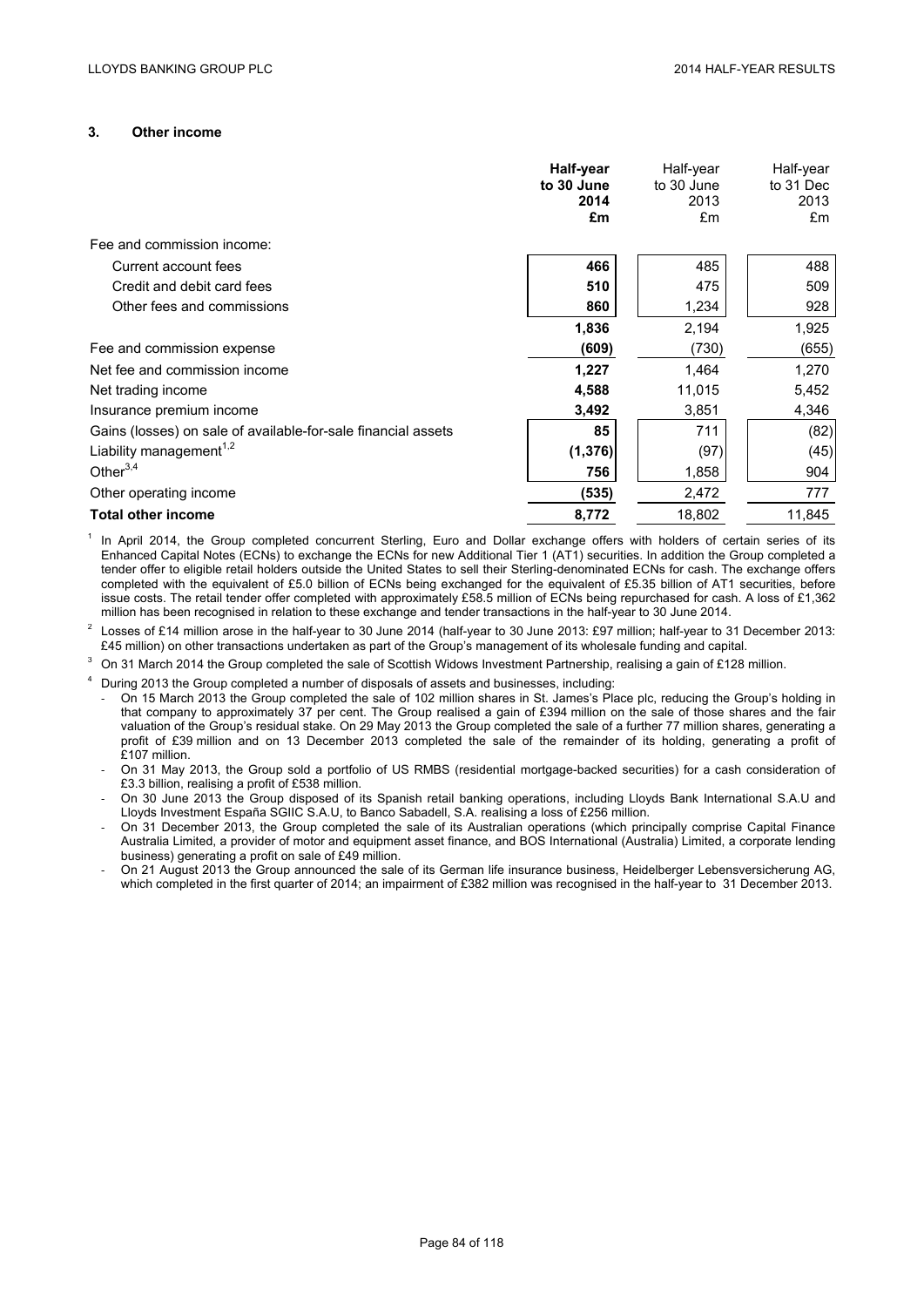## **4. Operating expenses**

|                                                                                     | Half-year<br>to 30 June<br>2014<br>£m | Half-year<br>to 30 June<br>2013<br>£m | Half-year<br>to 31 Dec<br>2013<br>£m |
|-------------------------------------------------------------------------------------|---------------------------------------|---------------------------------------|--------------------------------------|
| <b>Administrative expenses</b>                                                      |                                       |                                       |                                      |
| Staff costs:                                                                        |                                       |                                       |                                      |
| <b>Salaries</b>                                                                     | 1,873                                 | 1,927                                 | 1,877                                |
| Social security costs                                                               | 201                                   | 202                                   | 183                                  |
| Pensions and other post-retirement benefit schemes:                                 |                                       |                                       |                                      |
| Past service (credits) charges <sup>1</sup>                                         | (822)                                 | 104                                   |                                      |
| Other                                                                               | 292                                   | 329                                   | 325                                  |
|                                                                                     | (530)                                 | 433                                   | 325                                  |
| Restructuring costs                                                                 | 108                                   | 82                                    | 29                                   |
| Other staff costs                                                                   | 405                                   | 364                                   | 419                                  |
|                                                                                     | 2,057                                 | 3,008                                 | 2,833                                |
| Premises and equipment:                                                             |                                       |                                       |                                      |
| Rent and rates                                                                      | 218                                   | 229                                   | 238                                  |
| Hire of equipment                                                                   | $\overline{7}$                        | 7                                     | 8                                    |
| Repairs and maintenance                                                             | 99                                    | 92                                    | 86                                   |
| Other                                                                               | 120                                   | 162                                   | 148                                  |
|                                                                                     | 444                                   | 490                                   | 480                                  |
| Other expenses:                                                                     |                                       |                                       |                                      |
| Communications and data processing                                                  | 595                                   | 581                                   | 588                                  |
| Advertising and promotion                                                           | 162                                   | 140                                   | 173                                  |
| Professional fees                                                                   | 243                                   | 215                                   | 210                                  |
| Other                                                                               | 641                                   | 590                                   | 619                                  |
|                                                                                     | 1,641                                 | 1,526                                 | 1,590                                |
|                                                                                     | 4,142                                 | 5,024                                 | 4,903                                |
| Depreciation and amortisation                                                       | 950                                   | 969                                   | 971                                  |
| Total operating expenses, excluding regulatory provisions<br>Regulatory provisions: | 5,092                                 | 5,993                                 | 5,874                                |
| Payment protection insurance provision (note 23)                                    | 600                                   | 500                                   | 2,550                                |
| Other regulatory provisions (note 23)                                               | 500                                   | 75                                    | 330                                  |
|                                                                                     | 1,100                                 | 575                                   | 2,880                                |
| <b>Total operating expenses</b>                                                     | 6,192                                 | 6,568                                 | 8,754                                |

 $1$  On 11 March 2014 the Group announced a change to its defined benefit pension schemes, revising the existing cap on the increases in pensionable pay used in calculating the pension benefit, from 2 per cent to nil with effect from 2 April 2014. The effect of this change was to reduce the Group's retirement benefit obligations recognised on the balance sheet by £843 million with a corresponding curtailment gain recognised in the income statement. This has been partly offset by a charge of £21 million following changes to pension arrangements for staff within the TSB business.

In 2013, the Group agreed certain changes to early retirement and commutation factors in two of its principal defined benefit pension schemes, resulting in a curtailment cost of £104 million recognised in the Group's income statement in the half-year to 30 June 2013.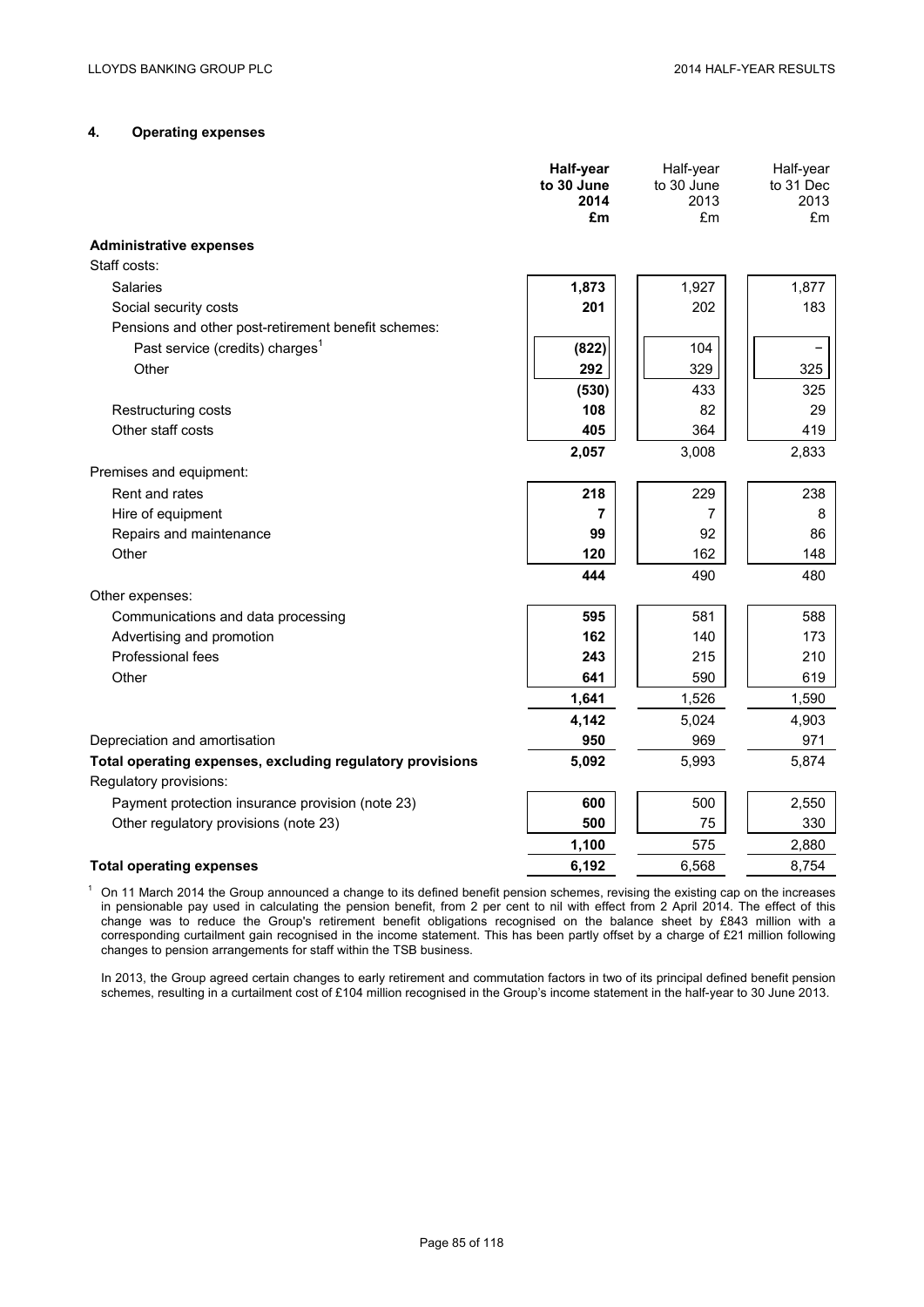## **5. Impairment**

|                                                      | Half-year<br>to 30 June<br>2014<br>£m | Half-year<br>to 30 June<br>2013<br>£m | Half-year<br>to 31 Dec<br>2013<br>£m |
|------------------------------------------------------|---------------------------------------|---------------------------------------|--------------------------------------|
| Impairment losses on loans and receivables:          |                                       |                                       |                                      |
| Loans and advances to customers                      | 639                                   | 1.680                                 | 1.045                                |
| Debt securities classified as loans and receivables  |                                       |                                       |                                      |
| Impairment losses on loans and receivables (note 11) | 639                                   | 1.681                                 | 1.045                                |
| Impairment of available-for-sale financial assets    |                                       |                                       | 13                                   |
| Total impairment charged to the income statement     | 641                                   | 1.683                                 | 1.058                                |

## **6. Taxation**

A reconciliation of the tax (charge) credit that would result from applying the standard UK corporation tax rate to the profit (loss) before tax, to the actual tax charge, is given below:

|                                                                                                                                             | Half-year<br>to 30 June<br>2014<br>£m | Half-year<br>to 30 June<br>2013<br>£m | Half-year<br>to 31 Dec<br>2013<br>£m |
|---------------------------------------------------------------------------------------------------------------------------------------------|---------------------------------------|---------------------------------------|--------------------------------------|
| Profit (loss) before tax                                                                                                                    | 863                                   | 2,134                                 | (1,719)                              |
| Tax (charge) credit thereon at UK corporation tax rate of<br>21.5 per cent (2013: 23.25 per cent)<br>Factors affecting tax (charge) credit: | (186)                                 | (496)                                 | 400                                  |
| UK corporation tax rate change                                                                                                              |                                       |                                       | (594)                                |
| Disallowed items                                                                                                                            | (113)                                 | (81)                                  | (86)                                 |
| Non-taxable items                                                                                                                           | 58                                    | 72                                    | 60                                   |
| Overseas tax rate differences                                                                                                               | (17)                                  | 19                                    | (135)                                |
| Gains exempted or covered by capital losses                                                                                                 | 147                                   | 82                                    | (25)                                 |
| Policyholder tax                                                                                                                            | (23)                                  | (216)                                 | (35)                                 |
| Deferred tax on losses no longer recognised following sale of<br>Australian operations                                                      |                                       |                                       | (348)                                |
| Deferred tax on Australian tax losses not previously recognised                                                                             |                                       | 43                                    | 17                                   |
| Adjustments in respect of previous years                                                                                                    | (19)                                  | 20                                    | 77                                   |
| Effect of results of joint ventures and associates                                                                                          | (3)                                   | 2                                     | 7                                    |
| Other items                                                                                                                                 | (8)                                   | (1)                                   | 1                                    |
| Tax charge                                                                                                                                  | (164)                                 | (556)                                 | (661)                                |

In accordance with IAS 34, the Group's income tax expense for the half-year to 30 June 2014 is based on the best estimate of the weighted-average annual income tax rate expected for the full financial year. The tax effects of one-off items are not included in the weighted-average annual income tax rate, but are recognised in the relevant period.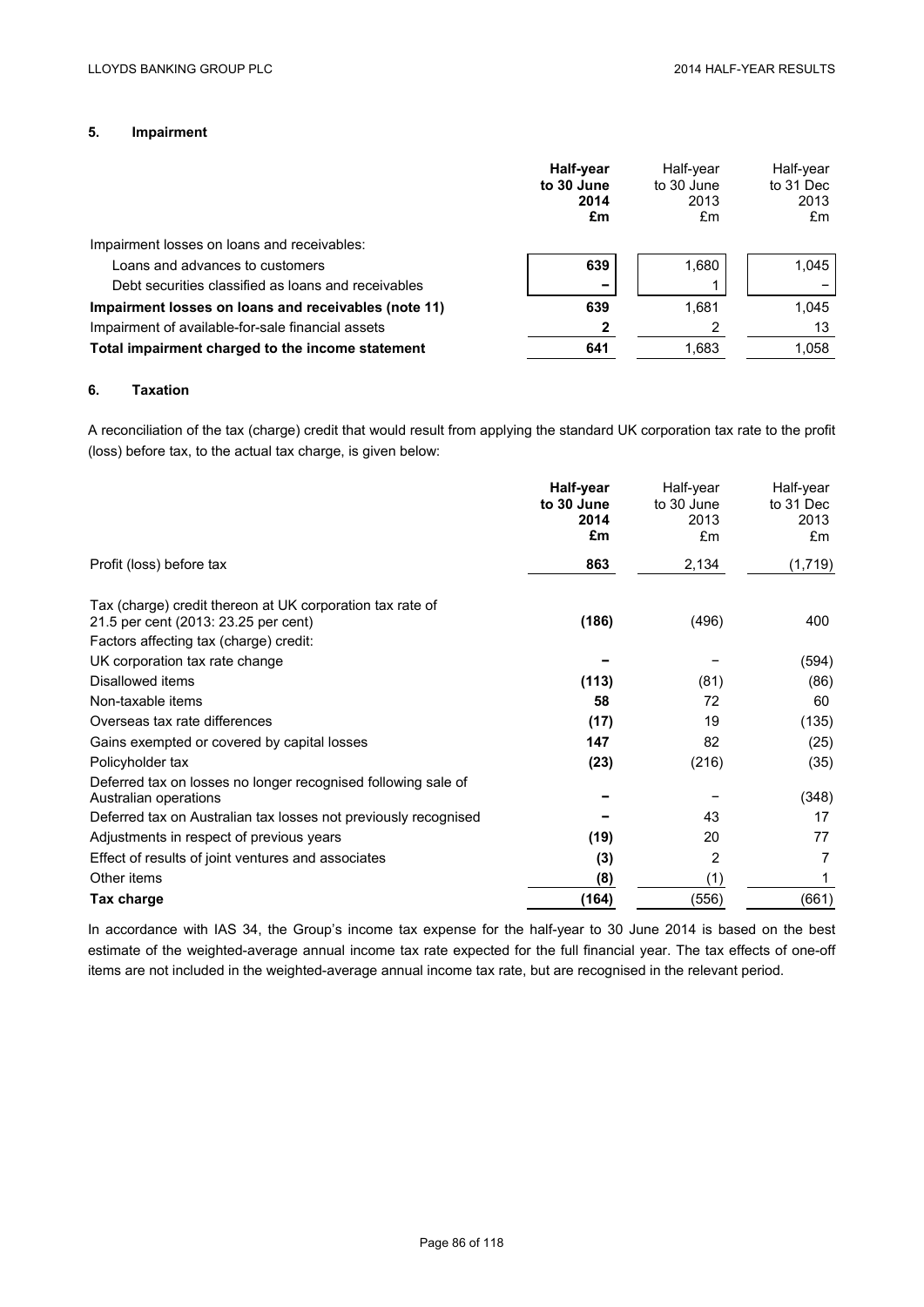## **7. Earnings (loss) per share**

|                                                     | Half-year  | Half-year  | Half-year     |
|-----------------------------------------------------|------------|------------|---------------|
|                                                     | to 30 June | to 30 June | to 31 Dec     |
|                                                     | 2014       | 2013       | 2013          |
| <b>Basic</b>                                        |            |            |               |
| Profit (loss) attributable to ordinary shareholders | £574m      | £1,560m    | £ $(2,398)$ m |
| Tax credit on distributions to other equity holders | £20m       |            |               |
|                                                     | £594m      | £1,560m    | £ $(2,398)$ m |
| Weighted average number of ordinary shares in issue | 71,350m    | 70,672m    | 71,341m       |
| Earnings (loss) per share                           | 0.8p       | 2.2p       | (3.4)p        |
| <b>Fully diluted</b>                                |            |            |               |
| Profit (loss) attributable to ordinary shareholders | £574m      | £1,560m    | £ $(2,398)$ m |
| Tax credit on distributions to other equity holders | £20m       |            |               |
|                                                     | £594m      | £1,560m    | $£(2,398)$ m  |
| Weighted average number of ordinary shares in issue | 72,399m    | 71,514m    | 71,341m       |
| Earnings (loss) per share                           | 0.8p       | 2.2p       | (3.4)p        |

## **8. Trading and other financial assets at fair value through profit or loss**

|                                                                               | At      | At      |
|-------------------------------------------------------------------------------|---------|---------|
|                                                                               | 30 June | 31 Dec  |
|                                                                               | 2014    | 2013    |
|                                                                               | £m      | £m      |
| Trading assets                                                                | 42,126  | 37,350  |
| Other financial assets at fair value through profit or loss:                  |         |         |
| Treasury and other bills                                                      | 53      | 54      |
| Loans and advances to customers                                               | 20      | 27      |
| Debt securities                                                               | 39,227  | 38,853  |
| Equity shares                                                                 | 65,761  | 66,399  |
|                                                                               | 105,061 | 105,333 |
| Total trading and other financial assets at fair value through profit or loss | 147,187 | 142,683 |

Included in the above is £100,311 million (31 December 2013: £100,706 million) of assets relating to the insurance businesses.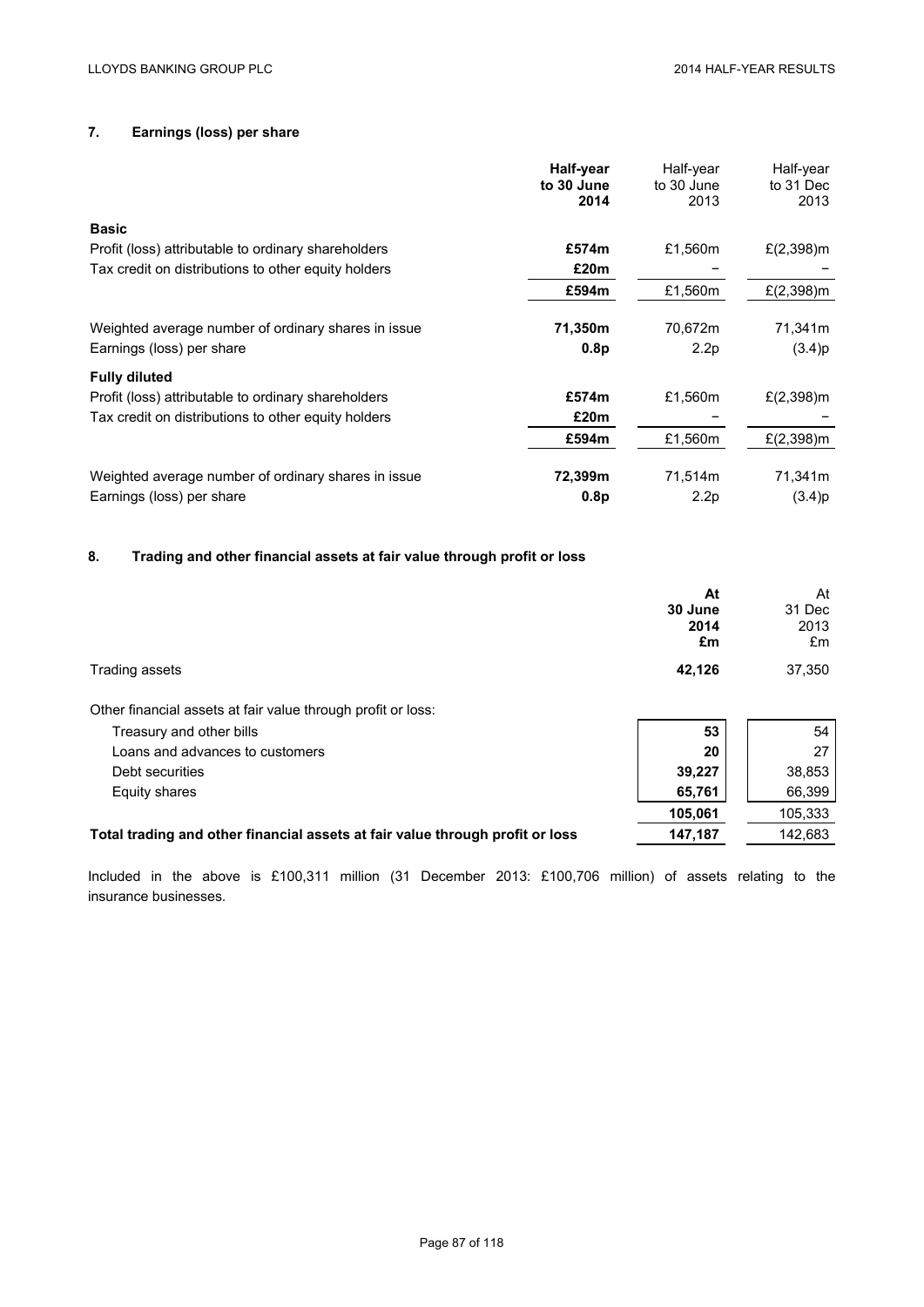### **9. Derivative financial instruments**

|                                                | 30 June 2014                         |                                           | 31 December 2013              |                                    |
|------------------------------------------------|--------------------------------------|-------------------------------------------|-------------------------------|------------------------------------|
|                                                | <b>Fair value</b><br>of assets<br>£m | <b>Fair value</b><br>of liabilities<br>£m | Fair value<br>of assets<br>£m | Fair value<br>of liabilities<br>£m |
| Hedging                                        |                                      |                                           |                               |                                    |
| Derivatives designated as fair value hedges    | 4,740                                | 1,015                                     | 5,100                         | 1,497                              |
| Derivatives designated as cash flow hedges     | 1,664                                | 3,684                                     | 1,687                         | 3,021                              |
|                                                | 6,404                                | 4,699                                     | 6,787                         | 4,518                              |
| <b>Trading and other</b>                       |                                      |                                           |                               |                                    |
| Exchange rate contracts                        | 3,683                                | 4,762                                     | 4,686                         | 5,671                              |
| Interest rate contracts                        | 15,130                               | 14,421                                    | 18,479                        | 18,607                             |
| Credit derivatives                             | 181                                  | 272                                       | 208                           | 190                                |
| Embedded equity conversion feature             | 471                                  |                                           | 1,212                         |                                    |
| Equity and other contracts                     | 1,372                                | 1,131                                     | 1,753                         | 1,478                              |
|                                                | 20,837                               | 20,586                                    | 26,338                        | 25,946                             |
| Total recognised derivative assets/liabilities | 27,241                               | 25,285                                    | 33,125                        | 30,464                             |

The Group reduces exposure to credit risk by using master netting agreements and by obtaining cash collateral. Of the derivative assets of £27,241 million at 30 June 2014 (31 December 2013: £33,125 million), £16,426 million (31 December 2013: £19,479 million) is available for offset under master netting arrangements. These do not meet the criteria under IAS 32 to enable derivative assets to be presented net of these balances. Of the remaining derivative assets of £10,815 million (31 December 2013: £13,646 million), cash collateral of £2,774 million (31 December 2013: £3,188 million) was held.

The embedded equity conversion feature of £471 million (31 December 2013: £1,212 million) reflects the value of the equity conversion feature contained in the Enhanced Capital Notes issued by the Group in 2009; a gain of £226 million arose from the change in fair value in the half-year to 30 June 2014 (half-year to 30 June 2013: loss of £142 million; half-year to 31 December 2013: loss of £67 million) and is included within net trading income. In addition, £967 million of the embedded derivative, being that portion of the embedded equity conversion feature related to ECNs derecognised pursuant to the Group's exchange and retail tender transactions completed in April 2014 (see note 3), has been derecognised on completion of those transactions.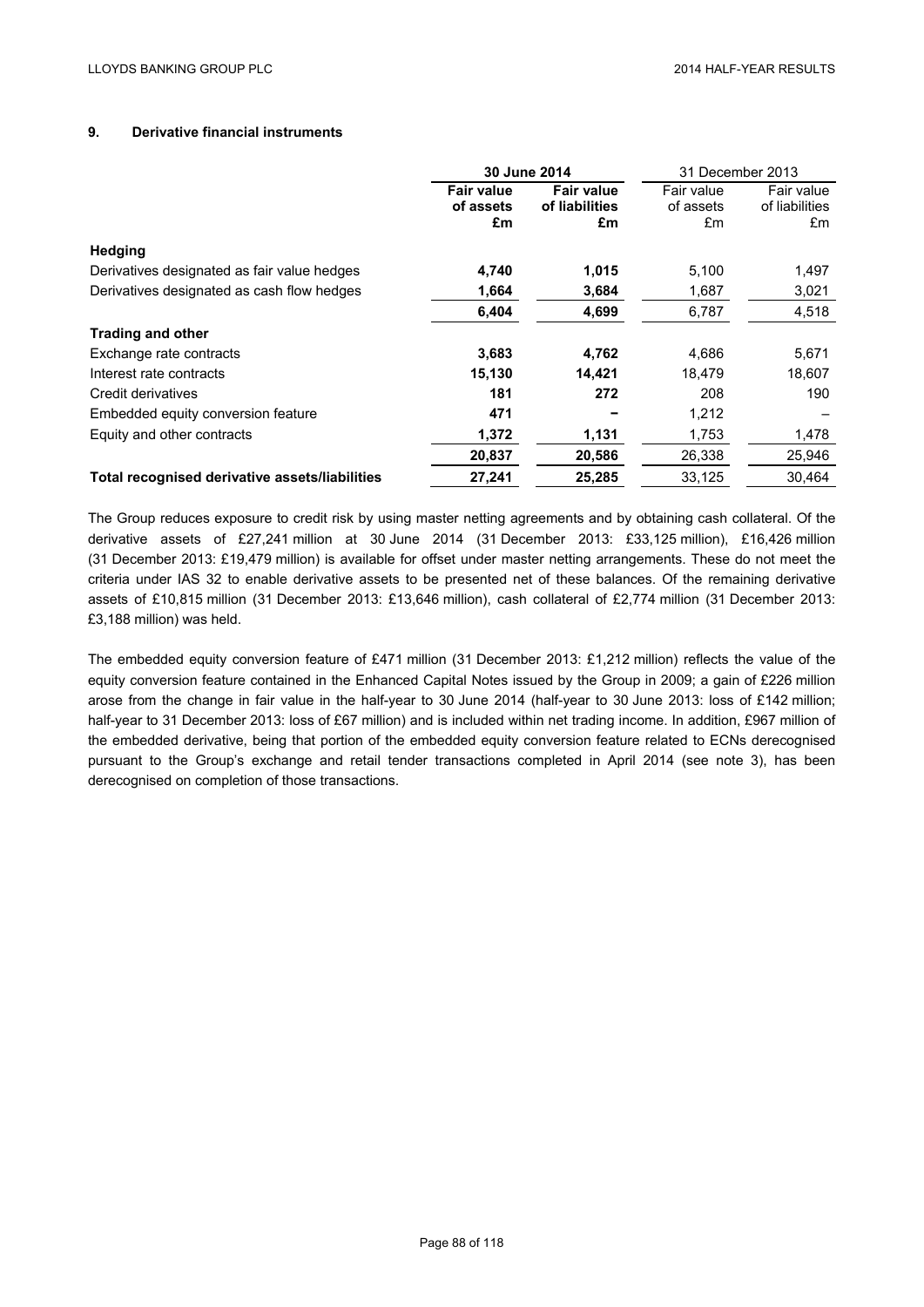## **10. Loans and advances to customers**

|                                                                 | At        | At        |
|-----------------------------------------------------------------|-----------|-----------|
|                                                                 | 30 June   | 31 Dec    |
|                                                                 | 2014      | 2013      |
|                                                                 | £m        | £m        |
| Agriculture, forestry and fishing                               | 6,303     | 6,051     |
| Energy and water supply                                         | 3,982     | 4,414     |
| Manufacturing                                                   | 6,880     | 7,650     |
| Construction                                                    | 7,350     | 7,024     |
| Transport, distribution and hotels                              | 20,524    | 22,294    |
| Postal and communications                                       | 1,915     | 2,364     |
| Property companies                                              | 40,399    | 44,277    |
| Financial, business and other services                          | 47,032    | 44,807    |
| Personal:                                                       |           |           |
| Mortgages                                                       | 335,032   | 335,611   |
| Other                                                           | 22,456    | 23,230    |
| Lease financing                                                 | 3,814     | 4,435     |
| Hire purchase                                                   | 6,074     | 5,090     |
|                                                                 | 501,761   | 507,247   |
| Allowance for impairment losses on loans and advances (note 11) | (10, 416) | (11, 966) |
| Total loans and advances to customers                           | 491,345   | 495,281   |

Loans and advances to customers include advances securitised under the Group's securitisation and covered bond programmes. Further details are given in note 12.

## **11. Allowance for impairment losses on loans and receivables**

| Half-year | Half-year          | Half-year          |
|-----------|--------------------|--------------------|
|           |                    | to 31 Dec<br>2013  |
| £m        | £m                 | £m                 |
| 12,091    | 15,459             | 14,744             |
| (320)     | 429                | (138)              |
|           | (104)              | (72)               |
| (2,047)   | (2,833)            | (3, 481)           |
| 283       | 303                | 153                |
| (106)     | (191)              | (160)              |
| 639       | 1,681              | 1,045              |
| 10,540    | 14,744             | 12,091             |
|           |                    |                    |
|           | 3                  |                    |
| 10,416    | 14,605             | 11,966             |
| 124       | 136                | 125                |
| 10,540    | 14,744             | 12,091             |
|           | to 30 June<br>2014 | to 30 June<br>2013 |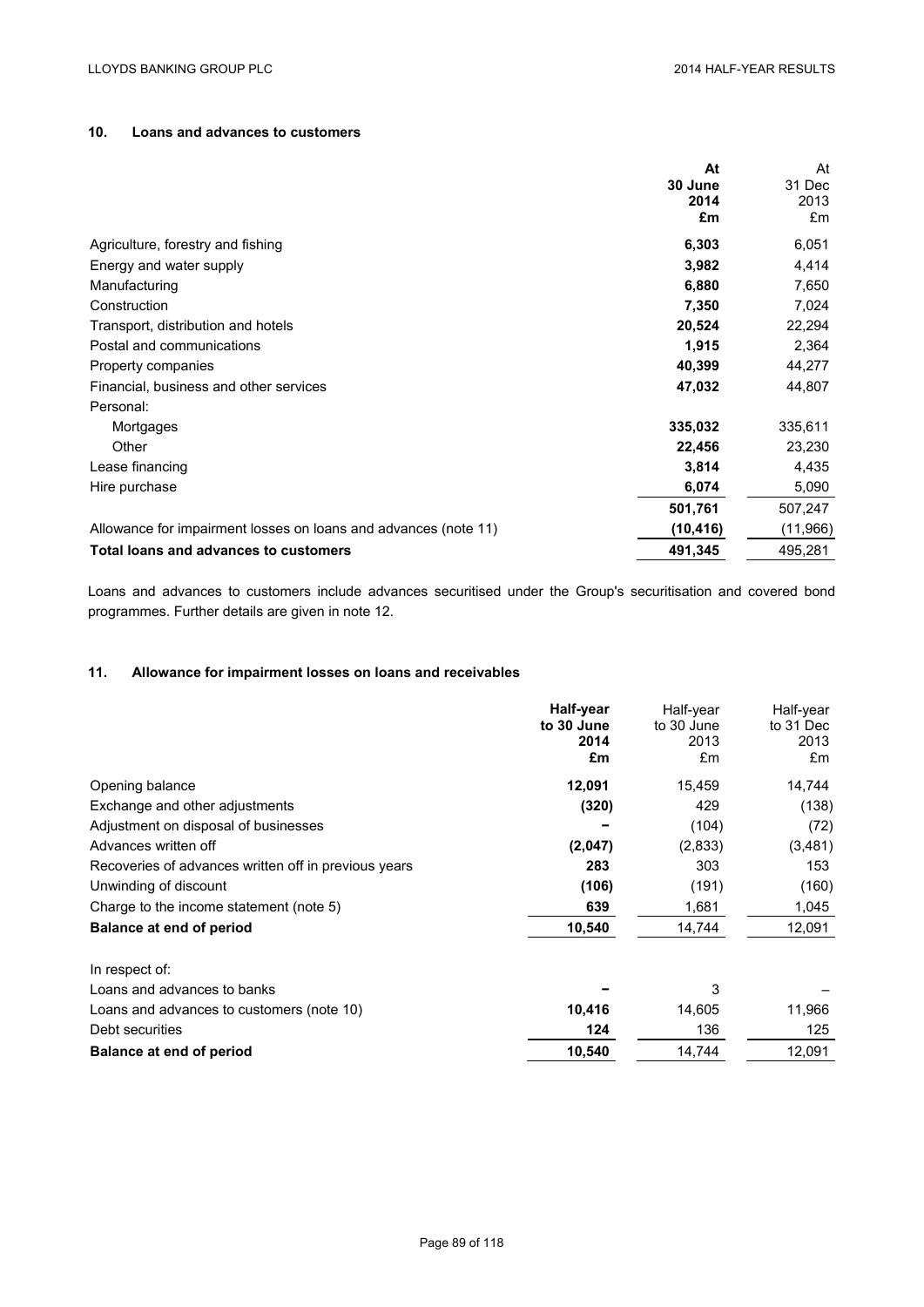## **12. Securitisations and covered bonds**

The Group's principal securitisation and covered bond programmes, together with the balances of the loans subject to these arrangements and the carrying value of the notes in issue, are listed in the table below.

|                                                  | 30 June 2014     |           | 31 December 2013 |           |
|--------------------------------------------------|------------------|-----------|------------------|-----------|
|                                                  | <b>Loans and</b> |           | Loans and        |           |
|                                                  | advances         | Notes in  | advances         | Notes in  |
|                                                  | securitised      | issue     | securitised      | issue     |
| Securitisation programmes <sup>1</sup>           | £m               | £m        | £m               | £m        |
| UK residential mortgages                         | 54,431           | 34,236    | 55,998           | 36,286    |
| Commercial loans                                 | 9,908            | 9,960     | 10,931           | 11,259    |
| Credit card receivables                          | 6,329            | 4,174     | 6,314            | 3,992     |
| Dutch residential mortgages                      | 4,102            | 4,232     | 4,381            | 4,508     |
| Personal loans                                   | 1,820            | 751       | 2,729            | 750       |
| PPP/PFI and project finance loans                | 471              | 103       | 525              | 106       |
|                                                  | 77,061           | 53,456    | 80,878           | 56,901    |
| Less held by the Group                           |                  | (38, 886) |                  | (38, 288) |
| Total securitisation programmes (note 16)        |                  | 14,570    |                  | 18,613    |
| Covered bond programmes                          |                  |           |                  |           |
| Residential mortgage-backed                      | 51,805           | 34,641    | 59,576           | 36,473    |
| Social housing loan-backed                       | 2,439            | 1,800     | 2,536            | 1,800     |
|                                                  | 54,244           | 36,441    | 62,112           | 38,273    |
| Less held by the Group                           |                  | (7, 024)  |                  | (7,606)   |
| Total covered bond programmes (note 16)          |                  | 29,417    |                  | 30,667    |
| Total securitisation and covered bond programmes |                  | 43,987    |                  | 49,280    |
|                                                  |                  |           |                  |           |

 $1$  Includes securitisations utilising a combination of external funding and credit default swaps.

#### *Securitisation programmes*

Loans and advances to customers and debt securities classified as loans and receivables include loans securitised under the Group's securitisation programmes, the majority of which have been sold by subsidiary companies to bankruptcy remote structured entities. As the structured entities are funded by the issue of debt on terms whereby the majority of the risks and rewards of the portfolio are retained by the subsidiary, the structured entities are consolidated fully and all of these loans are retained on the Group's balance sheet, with the related notes in issue included within debt securities in issue (note 16).

### *Covered bond programmes*

Certain loans and advances to customers have been assigned to bankruptcy remote limited liability partnerships to provide security to issues of covered bonds by the Group. The Group retains all of the risks and rewards associated with these loans and the partnerships are consolidated fully with the loans retained on the Group's balance sheet and the related covered bonds in issue included within debt securities in issue (note 16).

Cash deposits of £10,927 million (31 December 2013: £13,500 million) held by the Group are restricted in use to repayment of the debt securities issued by the structured entities, the term advances relating to covered bonds and other legal obligations.

### *Asset-backed conduits*

In addition to the structured entities detailed above, the Group sponsors three asset-backed conduits: Argento, Cancara and Grampian, which invest in debt securities (note 13) and client receivables (note 10).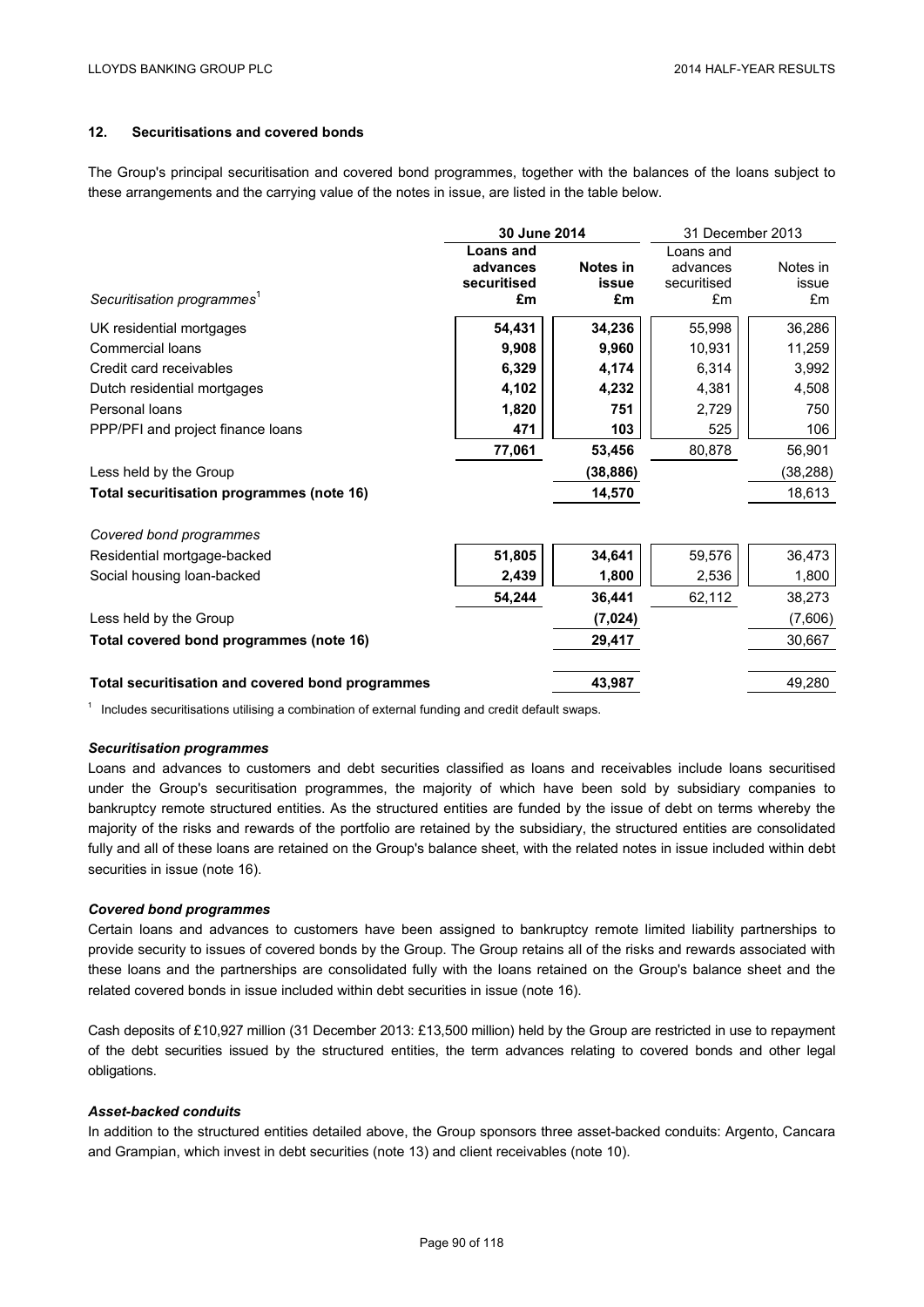## **13. Available-for-sale financial assets**

|                                                   | At      | At     |
|---------------------------------------------------|---------|--------|
|                                                   | 30 June | 31 Dec |
|                                                   | 2014    | 2013   |
|                                                   | £m      | £m     |
| Asset-backed securities                           | 1,960   | 2,178  |
| Other debt securities:                            |         |        |
| Bank and building society certificates of deposit | 264     | 208    |
| Government securities                             | 42,293  | 38,290 |
| Corporate and other debt securities               | 3,816   | 1,855  |
|                                                   | 46,373  | 40,353 |
| Equity shares                                     | 1,151   | 570    |
| Treasury and other bills                          | 864     | 875    |
| <b>Total</b>                                      | 50,348  | 43,976 |

## **14. Other assets**

|                                                | At      | At     |
|------------------------------------------------|---------|--------|
|                                                | 30 June | 31 Dec |
|                                                | 2014    | 2013   |
|                                                | £m      | £m     |
| Assets arising from reinsurance contracts held | 655     | 732    |
| Deferred acquisition and origination costs     | 121     | 130    |
| Settlement balances                            | 6.339   | 2,904  |
| Corporate pension asset                        | 11.414  | 9,984  |
| Investments in joint ventures and associates   | 72      | 101    |
| Assets of disposal groups                      |         | 7,988  |
| Other assets and prepayments                   | 6,328   | 5,187  |
| <b>Total other assets</b>                      | 24,929  | 27,026 |

## **15. Customer deposits**

| At<br>30 June<br>2014<br>£m                                           | At<br>31 Dec<br>2013<br>£m |
|-----------------------------------------------------------------------|----------------------------|
| 42.535<br>Non-interest bearing current accounts                       | 40,802                     |
| 83,619<br>Interest bearing current accounts                           | 77,789                     |
| Savings and investment accounts<br>262,309                            | 265,422                    |
| Liabilities in respect of securities sold under repurchase agreements | 2,978                      |
| Other customer deposits<br>56,628                                     | 54,320                     |
| <b>Total</b><br>445.091                                               | 441,311                    |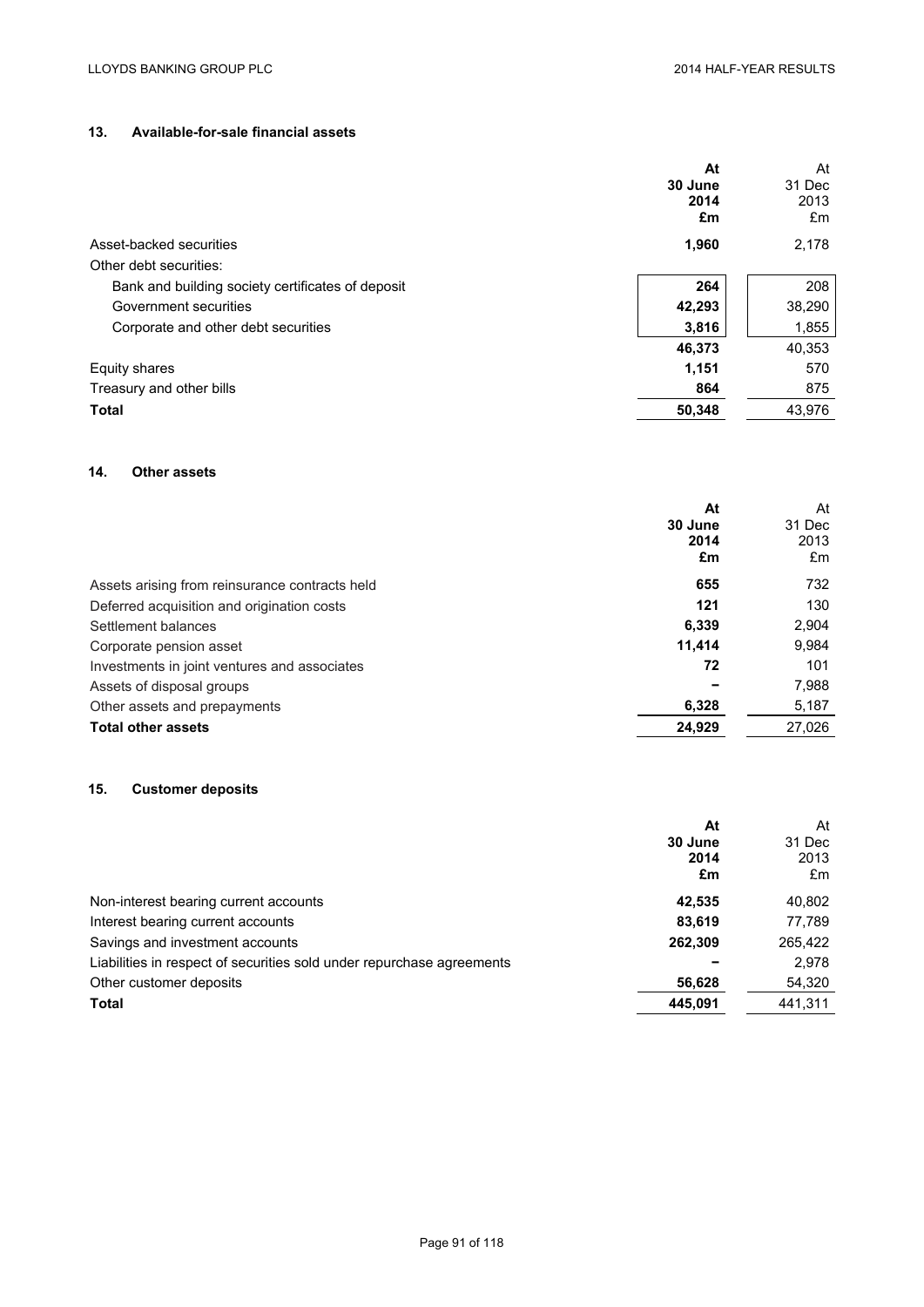# **16. Debt securities in issue**

|                                | 30 June 2014                                        |                               |             | 31 December 2013                                    |                               |             |
|--------------------------------|-----------------------------------------------------|-------------------------------|-------------|-----------------------------------------------------|-------------------------------|-------------|
|                                | At fair value<br>through<br>profit or<br>loss<br>£m | At<br>amortised<br>cost<br>£m | Total<br>£m | At fair value<br>through<br>profit or<br>loss<br>£m | At<br>amortised<br>cost<br>£m | Total<br>£m |
| Medium-term notes issued       | 5,562                                               | 20,969                        | 26,531      | 5,267                                               | 23,921                        | 29,188      |
| Covered bonds (note 12)        |                                                     | 29,417                        | 29,417      |                                                     | 30,667                        | 30,667      |
| Certificates of deposit        |                                                     | 6,810                         | 6,810       |                                                     | 8,866                         | 8,866       |
| Securitisation notes (note 12) | -                                                   | 14,570                        | 14,570      |                                                     | 18,613                        | 18,613      |
| Commercial paper               |                                                     | 5,963                         | 5,963       |                                                     | 5,035                         | 5,035       |
|                                | 5,562                                               | 77,729                        | 83,291      | 5,267                                               | 87,102                        | 92,369      |

## **17. Other liabilities**

| At                                                                 | At     |
|--------------------------------------------------------------------|--------|
| 30 June                                                            | 31 Dec |
| 2014                                                               | 2013   |
| £m                                                                 | £m     |
| 3,538<br>Settlement balances                                       | 3,358  |
| 17.311<br>Unitholders' interest in Open Ended Investment Companies | 22,219 |
| Liabilities of disposal groups                                     | 7,302  |
| 8,820<br>Other creditors and accruals                              | 7,728  |
| <b>Total other liabilities</b><br>29,669                           | 40,607 |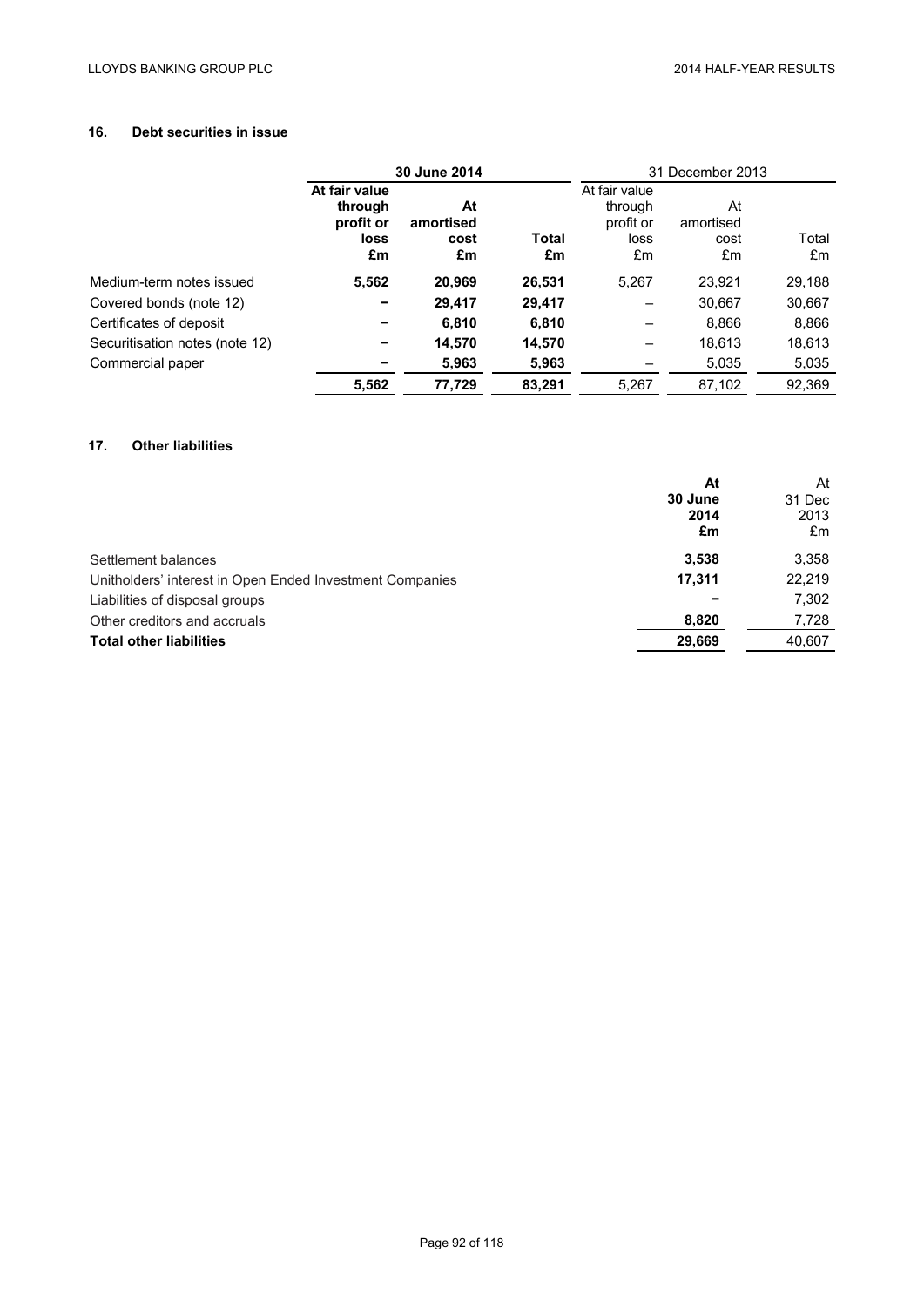## **18. Post-retirement defined benefit schemes**

The Group's post-retirement defined benefit scheme obligations are comprised as follows:

|                                       | At        | At        |
|---------------------------------------|-----------|-----------|
|                                       | 30 June   | 31 Dec    |
|                                       | 2014      | 2013      |
|                                       | £m        | £m        |
| Defined benefit pension schemes:      |           |           |
| - Fair value of scheme assets         | 33,864    | 32,568    |
| - Present value of funded obligations | (34, 306) | (33, 355) |
| Net pension scheme liability          | (442)     | (787)     |
| Other post-retirement schemes         | (217)     | (211)     |
| Net retirement benefit liability      | (659)     | (998)     |
| Recognised on the balance sheet as:   |           |           |
| Retirement benefit assets             | 342       | 98        |
| Retirement benefit obligations        | (1,001)   | (1,096)   |
| Net retirement benefit liability      | (659)     | (998)     |

The movement in the Group's net post-retirement defined benefit scheme liability during the period was as follows:

|                                | £m    |
|--------------------------------|-------|
| At 1 January 2014              | (998) |
| Exchange and other adjustments |       |
| Income statement charge:       |       |
| Regular cost                   | (181) |
| Curtailments (see below)       | 822   |
|                                | 641   |
| <b>Employer contributions</b>  | 297   |
| Remeasurement                  | (599) |
| At 30 June 2014                | (659) |

Included within curtailments is a credit of £843 million following the Group's decision to reduce the cap on pensionable pay (see note 4); this is partly offset by a charge of £21 million following changes to pension arrangements for staff within the TSB business.

The principal assumptions used in the valuations of the defined benefit pension scheme were as follows:

|                                                           | At<br>30 June<br>2014<br>% | At<br>31 Dec<br>2013<br>$\%$ |
|-----------------------------------------------------------|----------------------------|------------------------------|
| Discount rate                                             | 4.32                       | 4.60                         |
| Rate of inflation:                                        |                            |                              |
| <b>Retail Prices Index</b>                                | 3.23                       | 3.30                         |
| <b>Consumer Price Index</b>                               | 2.23                       | 2.30                         |
| Rate of salary increases                                  | 0.00                       | 2.00                         |
| Weighted-average rate of increase for pensions in payment | 2.74                       | 2.80                         |

The application of the revised assumptions as at 30 June 2014 to the Group's principal post-retirement defined benefit schemes has resulted in a remeasurement loss of £599 million which has been recognised in other comprehensive income, net of deferred tax of £120 million.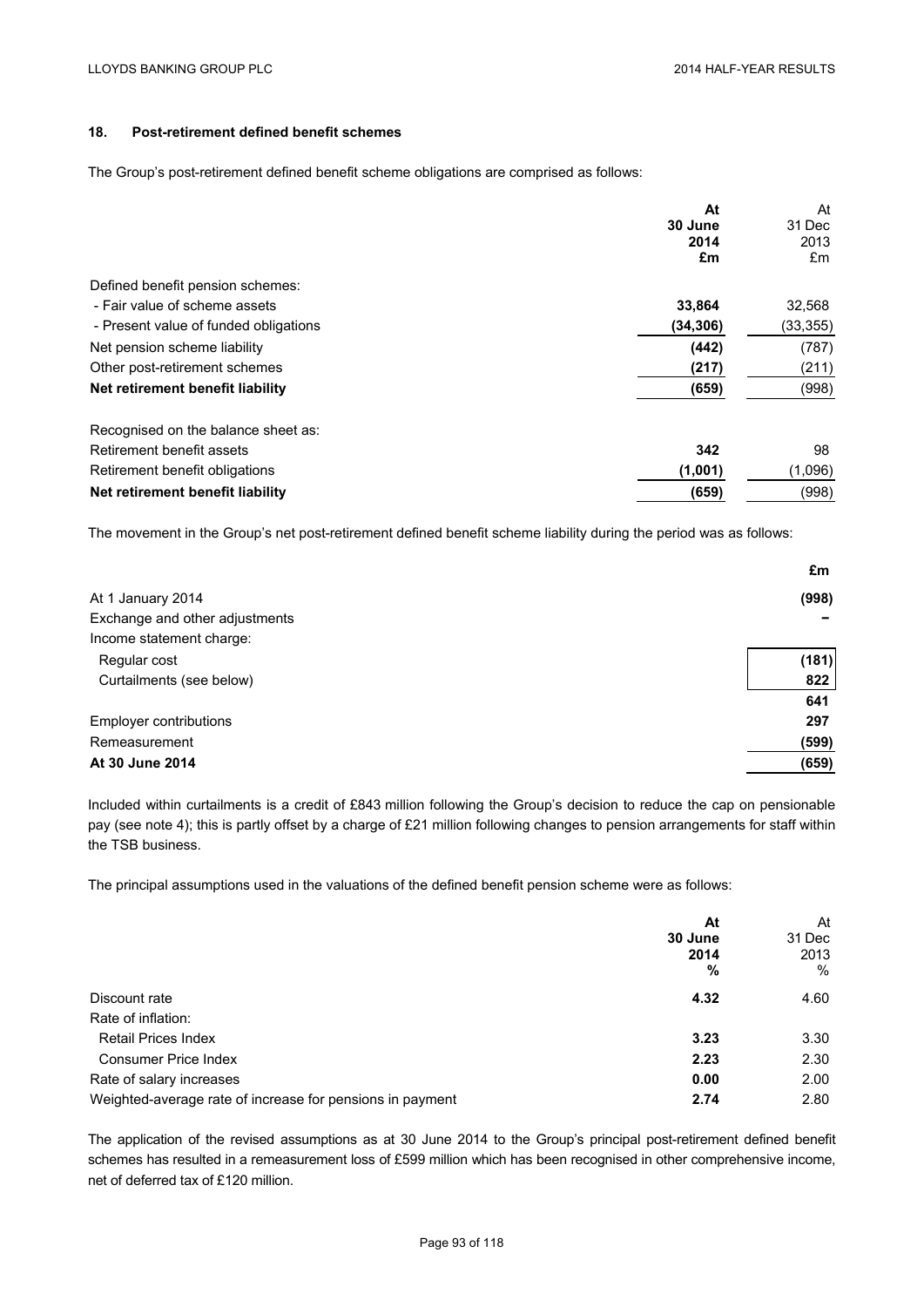## **19. Subordinated liabilities**

The Group's subordinated liabilities are comprised as follows:

|                                       | At      | At     |
|---------------------------------------|---------|--------|
|                                       | 30 June | 31 Dec |
|                                       | 2014    | 2013   |
|                                       | £m      | £m     |
| Preference shares                     | 889     | 876    |
| Preferred securities                  | 3,654   | 4,301  |
| Undated subordinated liabilities      | 1,776   | 1,916  |
| <b>Enhanced Capital Notes</b>         | 3,656   | 8,938  |
| Dated subordinated liabilities        | 15,700  | 16,281 |
| <b>Total subordinated liabilities</b> | 25,675  | 32,312 |

The movement in subordinated liabilities during the period was as follows:

|                                                                         | Half-year<br>to 30 June<br>2014<br>£m | Half-year<br>to 30 June<br>2013<br>£m | Half-year<br>to 31 Dec<br>2013<br>£m |
|-------------------------------------------------------------------------|---------------------------------------|---------------------------------------|--------------------------------------|
| Opening balance                                                         | 32,312                                | 34.092                                | 34,235                               |
| New issues during the period                                            |                                       | 1.500                                 |                                      |
| Exchange offer in respect of Enhanced Capital Notes<br>(notes 3 and 21) | (4,961)                               |                                       |                                      |
| Other repurchases and redemptions during the period                     | (1,240)                               | (1,821)                               | (621)                                |
| Foreign exchange and other movements                                    | (436)                                 | 464                                   | (1,302)                              |
| At end of period                                                        | 25,675                                | 34,235                                | 32,312                               |

## **20. Share capital**

Movements in share capital during the period were as follows:

|                                            | Number of<br>shares |       |
|--------------------------------------------|---------------------|-------|
|                                            | (million)           | £m    |
| Ordinary shares of 10p each                |                     |       |
| At 1 January 2014                          | 71,368              | 7,137 |
| Issued in the period (see below)           | 6                   |       |
| At 30 June 2014                            | 71,374              | 7,138 |
| Limited voting ordinary shares of 10p each |                     |       |
| At 1 January and 30 June 2014              | 81                  | 8     |
| <b>Total share capital</b>                 |                     | 7,146 |

The ordinary shares issued in the period were in respect of employee share schemes.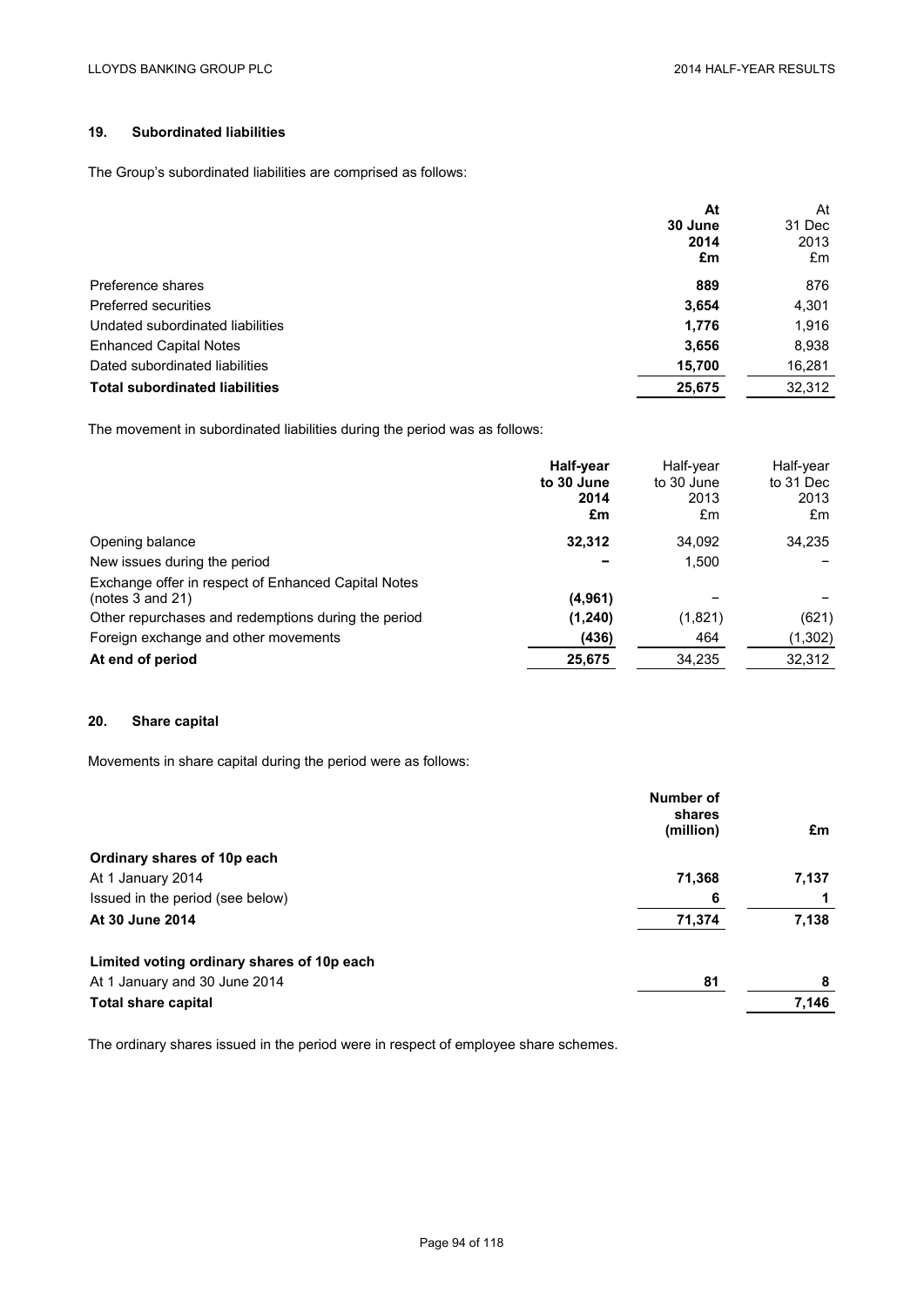## **21. Other equity instruments**

|                                                    | £m    |
|----------------------------------------------------|-------|
| At 1 January 2014                                  |       |
| Additional Tier 1 securities issued in the period: |       |
| Sterling notes (£3,725 million nominal)            | 3.707 |
| Euro notes ( $\epsilon$ 750 million nominal)       | 619   |
| US dollar notes (\$1,675 million nominal)          | 1.003 |
| At 30 June 2014                                    | 5.329 |

On 6 March 2014 the Group announced concurrent Sterling, Euro and Dollar exchange offers for holders of certain series of its Enhanced Capital Notes (ECNs) to exchange them for new Additional Tier 1 (AT1) securities. The exchange offers completed in April 2014 and resulted in a total of £5,329 million of AT1 securities being issued, after issue costs.

The AT1 securities are Fixed Rate Resetting Perpetual Subordinated Contingent Convertible Securities with no fixed maturity or redemption date.

The principal terms of the AT1 securities are described below:

- The securities rank behind the claims against Lloyds Banking Group plc of (a) unsubordinated creditors, (b) claims which are, or are expressed to be, subordinated to the claims of unsubordinated creditors of Lloyds Banking Group plc but not further or otherwise or (c) whose claims are, or are expressed to be, junior to the claims of other creditors of Lloyds Banking Group, whether subordinated or unsubordinated, other than those whose claims rank, or are expressed to rank, pari passu with, or junior to, the claims of the holders of the AT1 Securities in a winding-up occurring prior to the Conversion Trigger.
- The securities bear a fixed rate of interest until the first call date. After the initial call date, in the event that they are not redeemed, the AT1 securities will bear interest at rates fixed periodically in advance for five year periods based on market rates.
- Interest on the securities will be due and payable only at the sole discretion of Lloyds Banking Group plc, and Lloyds Banking Group plc may at any time elect to cancel any Interest Payment (or any part thereof) which would otherwise be payable on any Interest Payment Date. There are also certain restrictions on the payment of interest as specified in the terms.
- The securities are undated and are repayable, at the option of Lloyds Banking Group plc, in whole at the first call date, or on any fifth anniversary after the first call date. In addition, the AT1 securities are repayable, at the option of Lloyds Banking Group plc, in whole for certain regulatory or tax reasons. Any repayments require the prior consent of the PRA.
- The securities convert into ordinary shares of Lloyds Banking Group plc, at a pre-determined price, should the fully loaded Common Equity Tier 1 ratio of the Group fall below 7.0 per cent.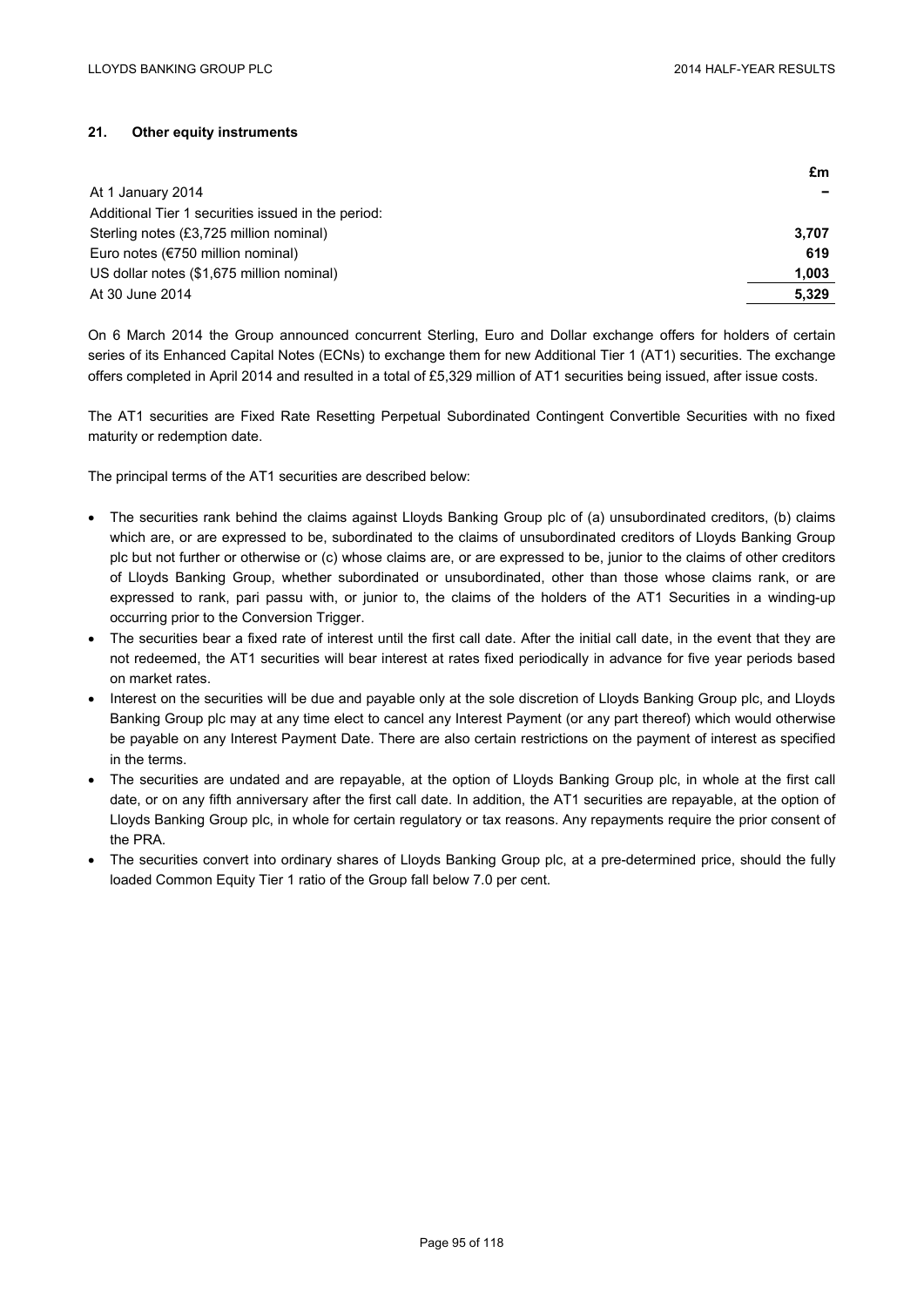# **22. Reserves**

|                                                                       | <b>Other reserves</b>         |                              |                                   |                                  |                    |                                  |  |  |
|-----------------------------------------------------------------------|-------------------------------|------------------------------|-----------------------------------|----------------------------------|--------------------|----------------------------------|--|--|
|                                                                       | <b>Share</b><br>premium<br>£m | Available-<br>for-sale<br>£m | <b>Cash flow</b><br>hedging<br>£m | <b>Merger</b><br>and other<br>£m | <b>Total</b><br>£m | <b>Retained</b><br>profits<br>£m |  |  |
| At 1 January 2014                                                     | 17,279                        | (615)                        | (1,055)                           | 12,147                           | 10,477             | 4,088                            |  |  |
| Issue of ordinary shares                                              | 2                             |                              |                                   |                                  |                    |                                  |  |  |
| Profit for the period                                                 |                               |                              |                                   |                                  |                    | 665                              |  |  |
| Distributions on other<br>equity instruments, net of<br>tax           |                               |                              |                                   |                                  |                    | (71)                             |  |  |
| Post-retirement defined<br>benefit scheme<br>remeasurements           |                               |                              |                                   |                                  |                    |                                  |  |  |
| (net of tax)                                                          |                               |                              |                                   |                                  |                    | (479)                            |  |  |
| Movement in treasury<br>shares                                        |                               |                              |                                   |                                  |                    | (263)                            |  |  |
| Value of employee<br>services:                                        |                               |                              |                                   |                                  |                    |                                  |  |  |
| Share option schemes                                                  |                               |                              |                                   |                                  |                    | 21                               |  |  |
| Other employee award<br>schemes                                       |                               |                              |                                   |                                  |                    | 99                               |  |  |
| Change in fair value of<br>available-for-sale assets<br>(net of tax)  |                               | 495                          |                                   |                                  | 495                |                                  |  |  |
| Change in fair value of<br>hedging derivatives<br>(net of tax)        |                               |                              | 886                               |                                  | 886                |                                  |  |  |
| Transfers to income<br>statement (net of tax)                         |                               | (72)                         | (536)                             |                                  | (608)              |                                  |  |  |
| Adjustment on sale of<br>non-controlling interest in<br>TSB (note 27) |                               |                              |                                   |                                  |                    | (135)                            |  |  |
| Exchange and other                                                    |                               |                              |                                   | (1)                              | (1)                |                                  |  |  |
| At 30 June 2014                                                       | 17,281                        | (192)                        | (705)                             | 12,146                           | 11,249             | 3,925                            |  |  |
|                                                                       |                               |                              |                                   |                                  |                    |                                  |  |  |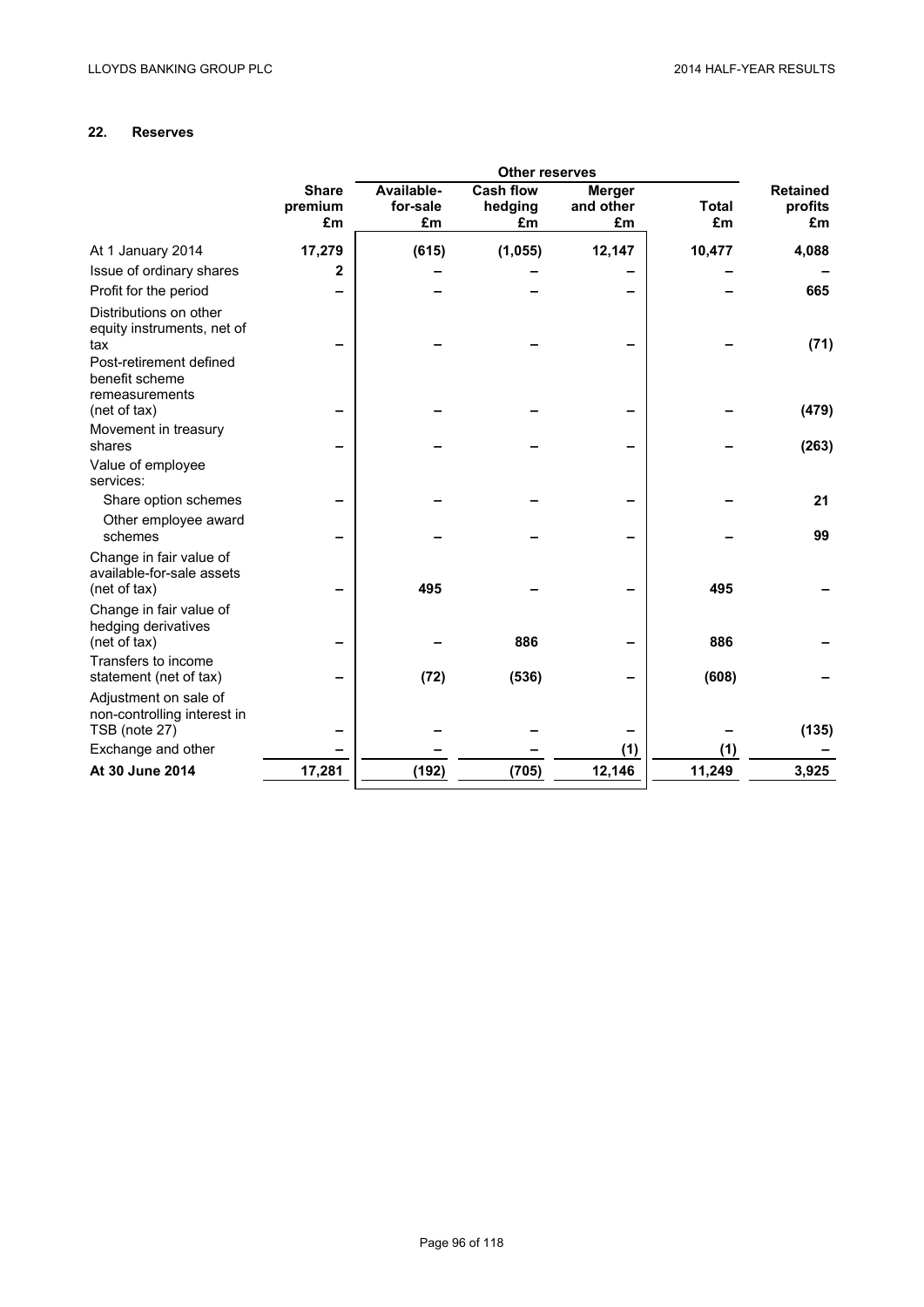## **23. Provisions for liabilities and charges**

### *Payment protection insurance*

Following the unsuccessful legal challenge by the BBA against the Financial Services Authority (FSA) and the Financial Ombudsman Service (FOS), the Group made provisions totalling £9,825 million between 2011 and 2013 against the costs of paying redress to customers in respect of past sales of PPI policies, including the related administrative expenses.

During 2014 quarterly customer initiated complaints have continued to fall, albeit slightly slower than expected. Significant progress has also been made in the planned proactive mailings. There have been some adverse trends (as detailed below), and a further £600 million has been added to the provision. This brings the total amount provided to £10,425 million, of which approximately £2,280 million relates to anticipated administrative expenses.

As at 30 June 2014, £2,268 million of the provision remained unutilised (22 per cent of total provision) relative to an average monthly spend including administration costs in the last six months of £190 million. The main drivers of the provision are as follows:

 **Volumes of customer initiated complaints (after excluding complaints from customers where no PPI policy was held)** – at 31 December 2013, the provision assumed a total of 3.0 million complaints would be received. In the first six months of 2014, complaint volumes were approximately 30 per cent lower than the same period last year, but higher than expected. As a result the Group is forecasting a slower decline in future volumes than previously expected. This has resulted in a further provision of approximately £290 million. At 30 June 2014, approximately 2.8 million complaints have been received, with the provision assuming approximately 410,000 in the future compared to an average run-rate of approximately 41,000 per month in the last six months, and 39,000 per month in quarter two.

### Average monthly complaint volumes – reactive

|  |  |  |  | Q1 2012     Q2 2012     Q3 2012     Q4 2012     Q1 2013     Q2 2013     Q3 2013     Q4 2013     Q1 2014     Q2 2014 |  |
|--|--|--|--|---------------------------------------------------------------------------------------------------------------------|--|
|  |  |  |  | 109.893 130.752 110.807 84.751 61.259 54.086 49.555 37.457 42.259 39.426                                            |  |

- **Proactive mailing resulting from Past Business Reviews (PBR)** the Group is proactively mailing customers where it has been identified that there was a risk of potential mis-sale. At 30 June 2014 over 95 per cent of all PBR customers have been mailed, with some second mailings and case review continuing into the second half of the year. While the response rates of most cohorts are in line with expectations, additional mailings to certain asset finance customers have resulted in a higher response rate. In addition, the PBR mailings are leading to a higher number of policies per customer being reviewed than originally expected. This has resulted in a further provision of approximately £160 million.
- **Uphold rates** per policy of 80 per cent are as expected in the first half of 2014. The uphold rate for customer initiated complaints in the first half of 2014 was 75 per cent, in line with expectations.
- **Average redress** per policy has been marginally lower than expected in the first half of 2014 resulting in a benefit to the provision of approximately £40 million.
- **Re-review of previously handled cases** previously reviewed complaints are being assessed to ensure consistency with the current complaint handling policy. Approximately 590,000 cases are expected to be rereviewed, consistent with the provision assumptions at December 2013, with this exercise due to commence in the second half of 2014 and running into the first half of 2015.
- **Expenses** the Group expects to maintain the operation on its current scale for longer than previously expected given the update to volume related assumptions and the re-review of previously handled cases continuing in to 2015. The estimate for administrative expenses, which comprise complaint handling costs and costs arising from cases subsequently referred to the FOS, has increased by approximately £190 million.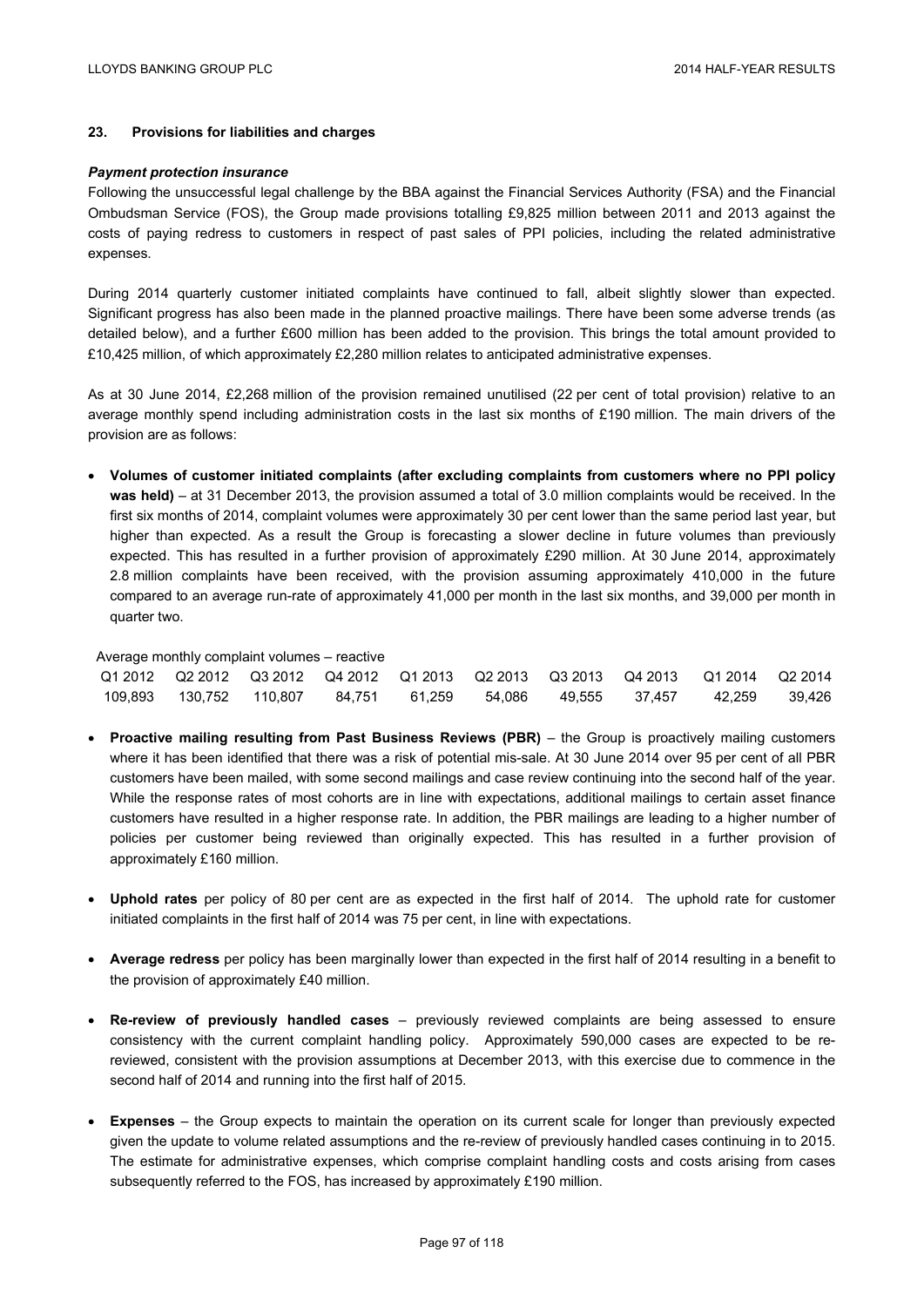## **23. Provisions for liabilities and charges** (continued)

An Enforcement Team of the FCA is investigating the Group's governance of third party suppliers and potential failings in the PPI complaint handling process. A provision of £50 million is held to cover the likely administration costs of responding to the FCA's inquiries. It is not possible at this stage to make any assessment of what, if any, additional liability may result from the investigation.

Since the commencement of the PPI redress programme in 2011 the Group estimates that it has contacted, settled or provided for approximately 40 per cent of the policies sold since 2000, covering both customer-initiated complaints and actual and expected proactive mailings undertaken by the Group. The total amount provided for PPI represents the Group's best estimate of the likely future costs, albeit a number of risks and uncertainties remain, in particular complaint volumes, uphold rates, average redress paid, the scope and cost of proactive mailings and remediation, and the outcome of the FCA Enforcement Team investigation. The cost of these factors could differ materially from the Group's estimates and the assumptions underpinning them and could result in a further provision being required.

Key metrics and sensitivities are highlighted in the table below:

|                                                            | To date      |        |                 |
|------------------------------------------------------------|--------------|--------|-----------------|
| Sensitivities <sup>1</sup>                                 | unless noted | Future | Sensitivity     |
|                                                            |              |        |                 |
| Customer initiated complaints since origination $(m)^2$    | 2.8          | 0.4    | $0.1 = £200m$   |
| Proactive mailing: $-$ number of policies (m) <sup>3</sup> | 2.7          | 0.1    | $0.1 = £45m$    |
| $-$ response rate <sup>4</sup>                             | 35%          | 31%    | $1\% = £15m$    |
| Average uphold rate per policy <sup>5</sup>                | 80%          | 82%    | $1\% = £15m$    |
| Average redress per upheld policy <sup>6</sup>             | £1,600       | £1,550 | £100 = £100m    |
| Remediation cases (k)                                      | 26           | 564    | 1 case = £770   |
| Administrative expenses (£m)                               | 1,710        | 570    | 1 case = $£500$ |
| FOS referral rate <sup>7</sup>                             | 36%          | 36%    | $1\% = £3m$     |
| FOS overturn rate <sup>8</sup>                             | 57%          | 33%    | $1\% = £2m$     |

 $1$  All sensitivities exclude claims where no PPI policy was held.

<sup>2</sup> Sensitivity includes complaint handling costs.

<sup>3</sup> To date volume includes customer initiated complaints.

Metric has been adjusted to include mature mailings only, and exclude expected customer initiated complaints. Future response rates are expected to be lower than experienced to date as mailings to higher risk customers have been prioritised.

- <sup>5</sup> The percentage of complaints where the Group finds in favour of the customer. This is a blend of proactive and customer initiated complaints. The 80 per cent uphold rate is based on the latest six months to June 2014.
- $6$  The amount that is paid in redress in relation to a policy found to have been mis-sold, comprising, where applicable, the refund of premium, compound interest charged and interest at 8 per cent per annum. Actuals are based on six months to June 2014. The reduction in future average redress is due to the mix shifting away from more expensive cases.
- $<sup>7</sup>$  The percentage of cases reviewed by the Group that are subsequently referred to the FOS by the customer. A complaint is</sup> considered mature when six months have elapsed since initial decision. Actuals are based on decisions made by the Group during July to December 2013 and subsequently referred to the FOS.
- <sup>8</sup> The percentage of complaints referred where the FOS arrive at a different decision to the Group. Actual to date is based on cases overturned in the six months to June 2014. The overturn rate to date is high as it continues to include a significant number of cases assessed prior to the implementation of changes to the case review process during 2013.

## *Other regulatory provisions*

### *Litigation in relation to insurance branch business in Germany*

Clerical Medical Investment Group Limited (CMIG) has received a number of claims in the German courts, relating to policies issued by CMIG but sold by independent intermediaries in Germany, principally during the late 1990s and early 2000s. Following decisions in July 2012 from the Federal Court of Justice (FCJ) in Germany the Group recognised a further provision of £150 million in its accounts for the year ended 31 December 2012 bringing the total amount provided to £325 million. During the year ended 31 December 2013 the Group charged a further £75 million with respect to this litigation increasing the total provision to £400 million; no additional charge has been made in the first half of 2014. The remaining unutilised provision as at 30 June 2014 is £175 million.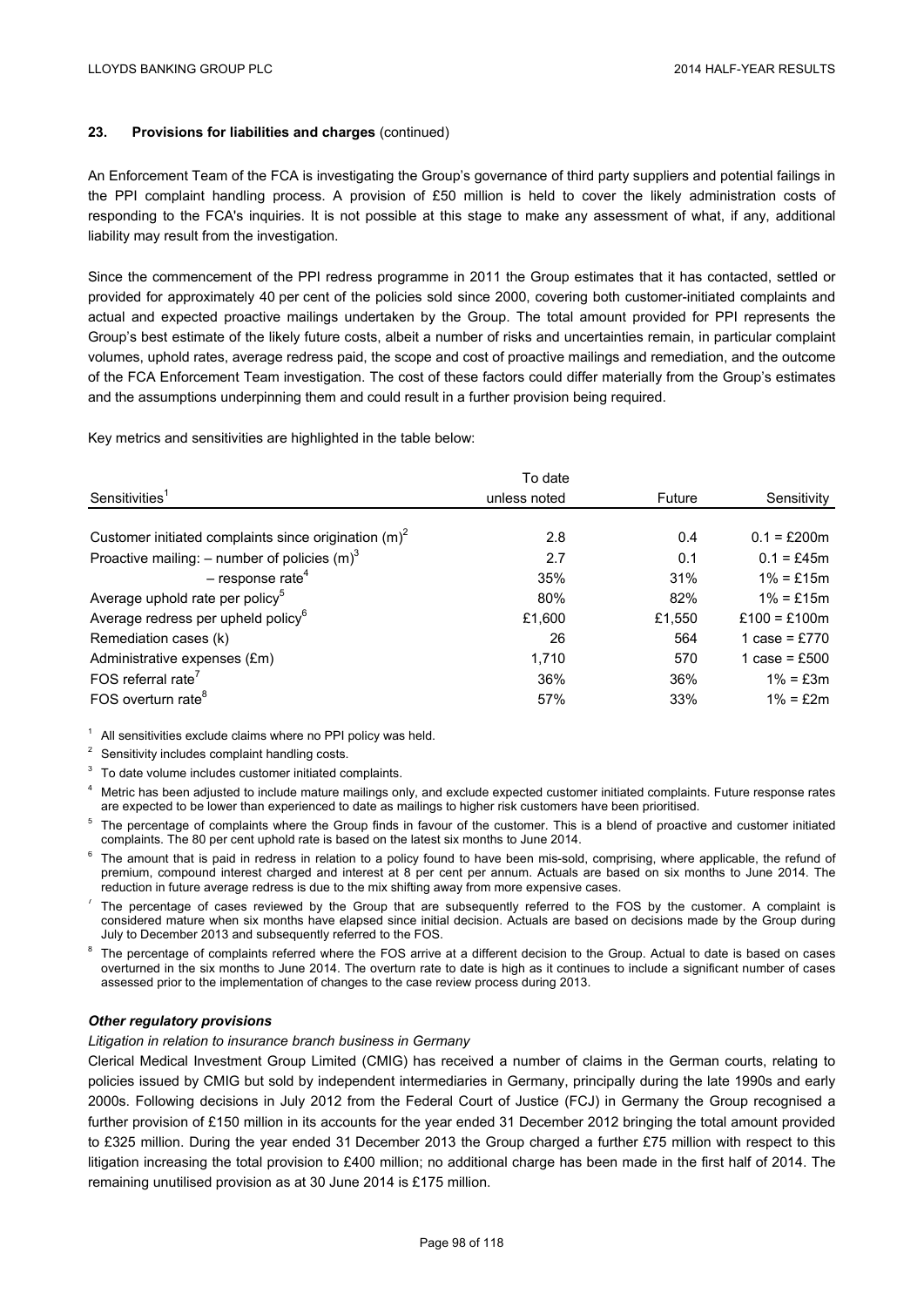## **23. Provisions for liabilities and charges** (continued)

However, there are still a number of uncertainties as to the full impact of the FCJ's decisions, and the validity of any of the claims facing CMIG will turn upon the facts and circumstances in respect of each claim. As a result the ultimate financial effect, which could be significantly different from the current provision, will only be known once there is further clarity with respect to a range of legal issues and factual determinations involved in these claims and/or all relevant claims have been resolved.

### *LIBOR and other trading rates*

On 28 July 2014, the Group announced that it had reached settlements totalling £217 million (at 30 June 2014 exchange rates) to resolve with UK and US federal authorities legacy issues regarding the manipulation several years ago of Group companies' submissions to the British Bankers' Association (BBA) London Interbank Offered Rate (LIBOR) and Sterling Repo Rate.

On LIBOR, the Group has reached settlements with the Financial Conduct Authority (FCA) in the United Kingdom, the United States Commodity Futures Trading Commission (CFTC) and the United States Department of Justice (DoJ) in relation to investigations into submissions between May 2006 and 2009 and related systems and controls failings.

The settlements in relation to LIBOR are part of an industry-wide investigation into the setting of interbank offered rates across a range of currencies. Under the settlement, the Group has agreed to pay £35 million, £62 million and £50 million to the FCA, CFTC and DoJ respectively. As part of the settlement with the DoJ, the Group has also entered into a twoyear Deferred Prosecution Agreement in relation to one count of wire fraud relating to the setting of LIBOR.

In relation to the BBA Sterling Repo Rate, the Group has reached a settlement with the FCA regarding submissions made between April 2008 and September 2009. This issue involved four individuals who the FCA has concluded manipulated BBA Repo Rate submissions to reduce fees payable under the Special Liquidity Scheme (SLS). The issue was proactively brought to the FCA's attention when it was identified by the Group as part of its internal investigation into the LIBOR issues.

The Group has agreed to pay £70 million to the FCA in connection with the resolution of the BBA Repo Rate issue and related systems and controls failings. Both the CFTC and DoJ settlements are in respect of LIBOR only and neither agency has taken action regarding the BBA Repo Rate.

The BBA Repo Rate was used by the Bank of England (BoE) to calculate the fees for the SLS. During the period that Lloyds TSB and HBOS used the SLS they paid £1,278 million in fees, just under half of all the fees payable by the industry under the Scheme. As a result of the actions of the four individuals involved, the Group has paid nearly £8 million to compensate the BoE for amounts underpaid (by Lloyds TSB and HBOS and the other banks that used the SLS).

### *Interest rate hedging products*

In June 2012, a number of banks, including the Group, reached agreement with the FSA (now FCA) to carry out a review of sales made since 1 December 2001 of interest rate hedging products (IRHP) to certain small and medium-sized businesses. The Group continues to review those cases within the scope of the agreement with the FCA.

During the first half of 2014, the Group has charged a further £50 million in respect of estimated redress costs, increasing the total amount provided for redress and related administration costs to £580 million (31 December 2013: £530 million). As at 30 June 2014, the Group has utilised £419 million (31 December 2013: £162 million), with £161 million (31 December 2013: £368 million) of the provision remaining. No provision has been recognised in relation to claims from customers which are not covered by the agreement with the FCA, or incremental claims from customers within the scope of the review. These will be monitored and future provisions will be recognised to the extent that an obligation resulting in a probable outflow is identified.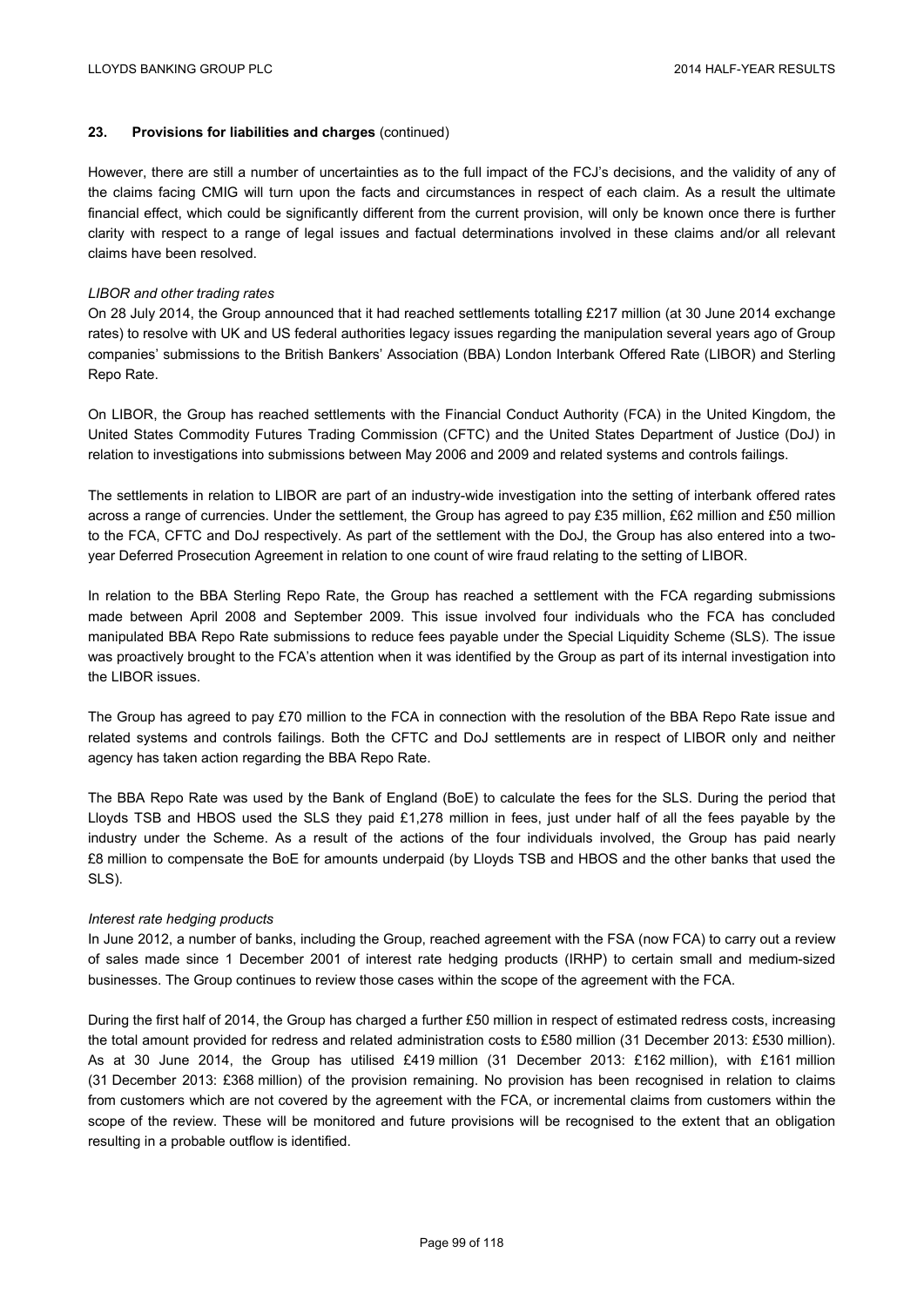## **23. Provisions for liabilities and charges** (continued)

### *Other regulatory matters*

In the course of its business, the Group is engaged in discussions with the PRA, FCA and other UK and overseas regulators and governmental authorities in relation to a range of matters; a provision is held against the costs expected to be incurred as a result of the conclusions reached. In the first half of 2014 the provision was increased by a further £225 million, in respect of a limited number of matters affecting the Retail division, including potential remediation in relation to legacy sales of investment and protection products and historic systems and controls governing legacy incentive schemes. This brings the total amount charged to £525 million of which £117 million had been utilised at 30 June 2014. This increase reflected the Group's assessment of a limited number of matters under discussion, none of which currently is individually considered financially material in the context of the Group.

### **24. Contingent liabilities and commitments**

### *Interchange fees*

On 24 May 2012, the General Court of the European Union (the General Court) upheld the European Commission's 2007 decision that an infringement of EU competition law had arisen from arrangements whereby MasterCard issuers charged a uniform fallback multilateral interchange fee (MIF) in respect of cross border transactions in relation to the use of a MasterCard or Maestro branded payment card.

MasterCard has appealed the General Court's judgment to the Court of Justice of the European Union. MasterCard is supported by several card issuers, including the Group. Judgment is not expected until September 2014.

In parallel:

- the European Commission has proposed legislation to regulate interchange fees which continues through the EU legislative process. The legislation is expected to be adopted in the first quarter of 2015, and is expected to come in to force in 2016;
- the European Commission has adopted commitments proposed by VISA to settle an investigation into whether arrangements adopted by VISA for the levying of the MIF in respect of cross-border credit card payment transactions also infringe European Union competition laws. VISA has agreed inter alia to reduce the level of interchange fees on cross-border credit card transactions to the interim level (30 basis points). VISA has previously reached an agreement (which expires in 2014) with the European Commission to reduce the level of interchange fees for crossborder debit card transactions to the interim levels agreed by MasterCard;
- the new UK payments regulator may exercise its powers, when these come in to force (in April 2015), to regulate domestic interchange fees. The Competition and Markets Authority may also seek to restart an investigation of domestic MIFs. In addition, the FCA has announced that it will carry out a market study in relation to the UK credit cards market in the third quarter of 2014.

The ultimate impact of the investigations and any regulatory or legislative developments on the Group can only be known at the conclusion of these investigations and any relevant appeal proceedings and once regulatory or legislative proposals are more certain.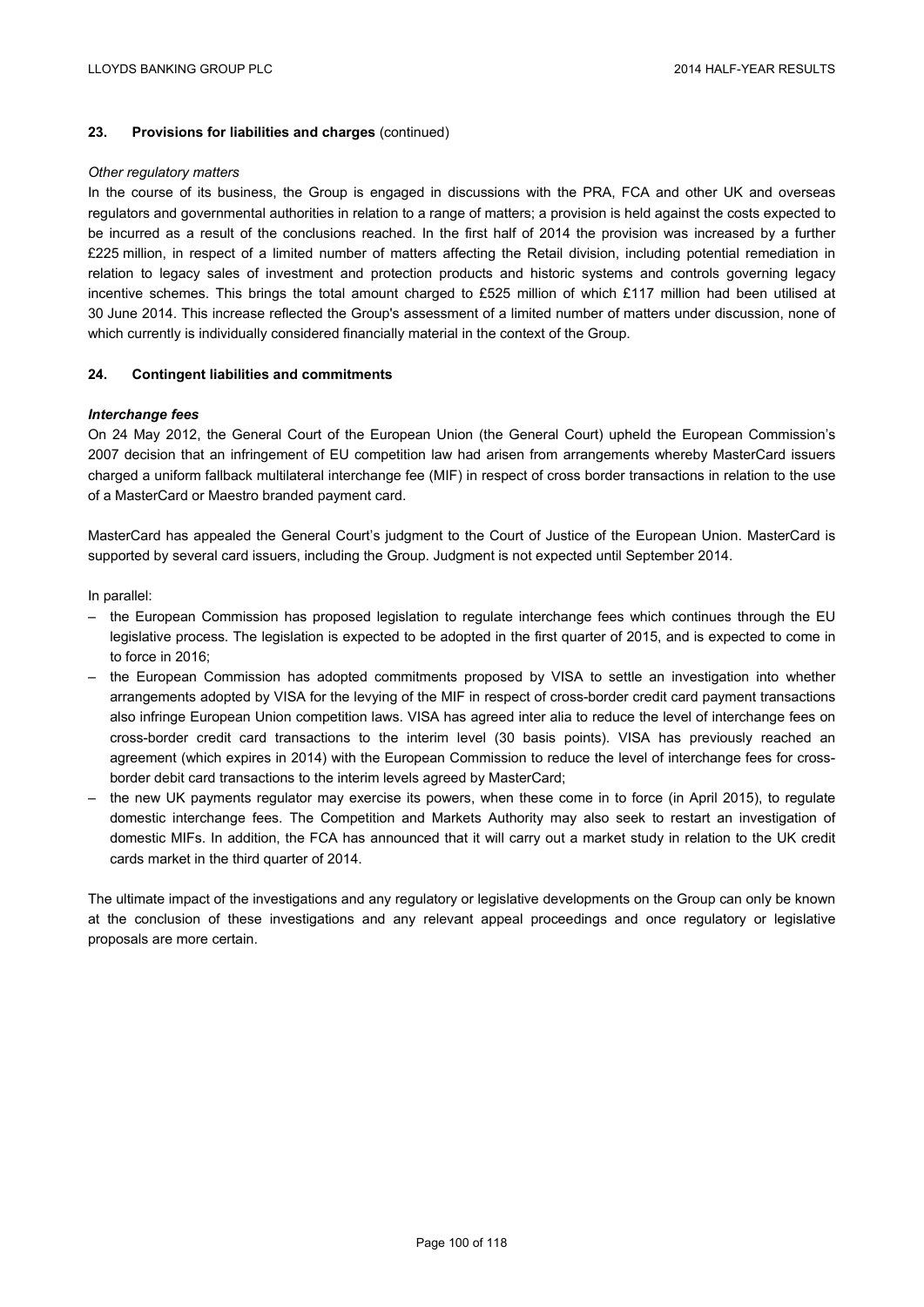## **24. Contingent liabilities and commitments** (continued)

### *LIBOR and other trading rates*

As set out in more detail in note 23, on 28 July 2014, the Group announced that it had reached settlements totalling £217 million (at 30 June 2014 exchange rates) to resolve with UK and US federal authorities legacy issues regarding the manipulation several years ago of Group companies' submissions to the British Bankers' Association (BBA) London Interbank Offered Rate (LIBOR) and Sterling Repo Rate. The settlements in relation to LIBOR are part of an industrywide investigation into the setting of interbank offered rates across a range of currencies.

The Group continues to cooperate with various other government and regulatory authorities, including the Serious Fraud Office, the European and Swiss Competition Commissions, and a number of US State Attorneys General, in conjunction with their investigations into submissions made by panel members to the bodies that set LIBOR and various other interbank offered rates.

Certain Group companies, together with other panel banks, have also been named as defendants in private lawsuits, including purported class action suits, in the US in connection with their roles as panel banks contributing to the setting of US Dollar and Japanese Yen LIBOR. The claims have been asserted by plaintiffs claiming to have had an interest in various types of financial instruments linked to US Dollar and Japanese Yen LIBOR. The allegations in these cases, the majority of which have been coordinated for pre-trial purposes in two sets of multi-district litigation proceedings (MDL) in the US District Court for the Southern District of New York (the 'District Court'), are substantially similar to each other. The lawsuits allege violations of the Sherman Antitrust Act, the Racketeer Influenced and Corrupt Organizations Act (RICO) and the Commodity Exchange Act (CEA), as well as various state statutes and common law doctrines. Certain of the plaintiffs' claims have been dismissed by the District Court, and many of these cases have been stayed by order of the District Court.

The Group is also reviewing its activities in relation to the setting of certain foreign exchange daily benchmark rates and related matters, following the FCA's publicised initiation of an investigation into other financial institutions in relation to this activity. The Group is co-operating with the FCA and other regulators and is providing information about the Group's review to those regulators. In addition, the Group, together with a number of other banks, was named as a defendant in several actions filed in the District Court between late 2013 and February 2014, in which the plaintiffs alleged that the defendants manipulated WM/Reuters foreign exchange rates in violation of US antitrust laws. On 31 March 2014, plaintiffs effectively withdrew their claims against the Group (but not against all defendants) by filing a superseding consolidated and amended pleading against a number of other defendants without naming any Group entity as a defendant.

It is currently not possible to predict the scope and ultimate outcome on the Group of the various outstanding regulatory investigations not encompassed by the settlements, any private lawsuits or any related challenges to the interpretation or validity of any of the Group's contractual arrangements, including their timing and scale.

### *Financial Services Compensation Scheme*

The Financial Services Compensation Scheme (FSCS) is the UK's independent statutory compensation fund of last resort for customers of authorised financial services firms and pays compensation if a firm is unable or likely to be unable to pay claims against it. The FSCS is funded by levies on the authorised financial services industry. Each deposit-taking institution contributes towards the FSCS levies in proportion to their share of total protected deposits on 31 December of the year preceding the scheme year, which runs from 1 April to 31 March.

Following the default of a number of deposit takers in 2008, the FSCS borrowed funds from HM Treasury to meet the compensation costs for customers of those firms. Although the substantial majority of this loan will be repaid from funds the FSCS receives from asset sales, surplus cash flow or other recoveries in relation to the assets of the firms that defaulted, any shortfall will be funded by deposit-taking participants of the FSCS. The amount of future levies payable by the Group depends on a number of factors including the amounts recovered by the FSCS from asset sales, the Group's participation in the deposit-taking market at 31 December, the level of protected deposits and the population of deposittaking participants.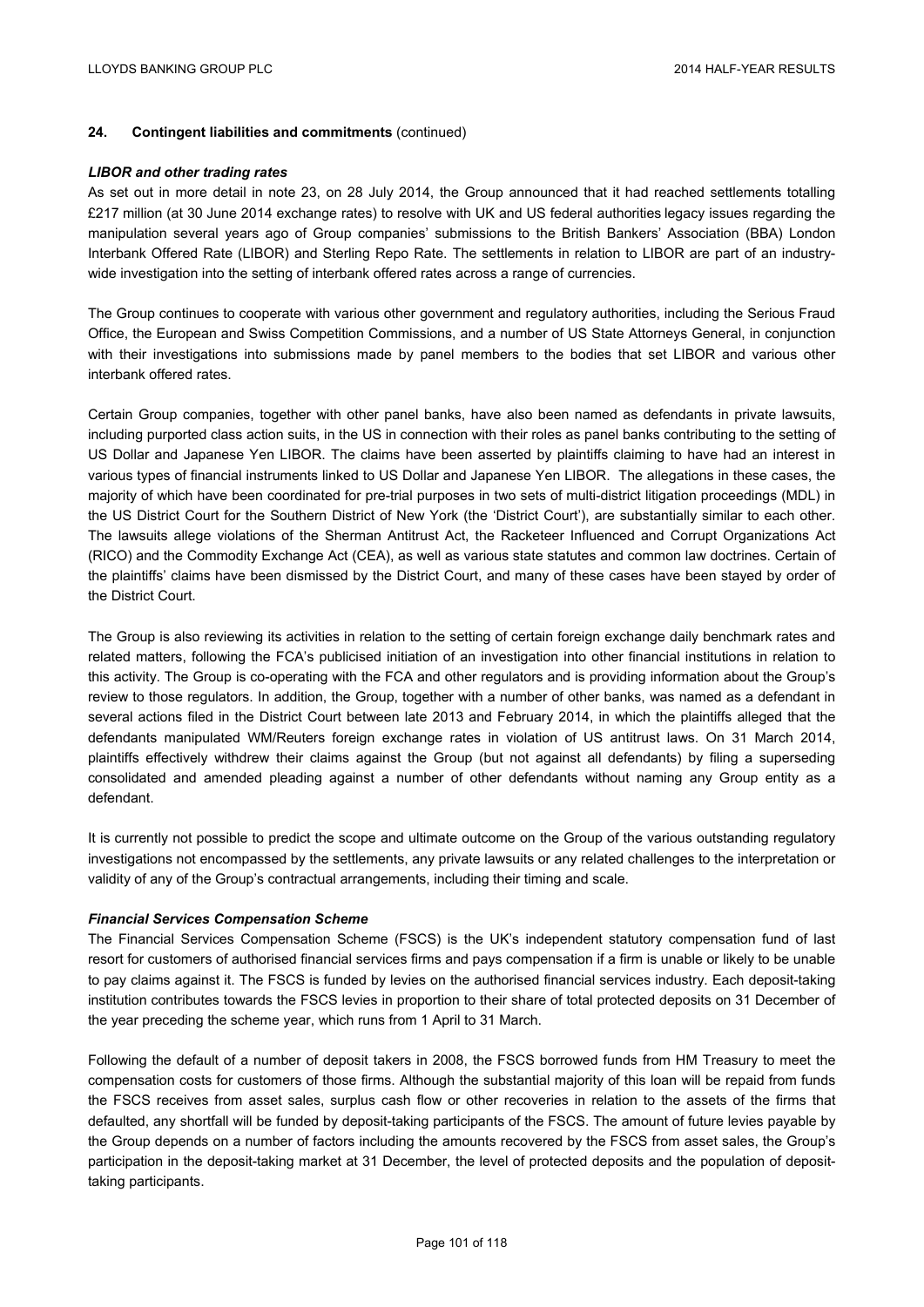## **24. Contingent liabilities and commitments** (continued)

### *Investigation into Bank of Scotland and report on HBOS*

The FSA's enforcement investigation into Bank of Scotland plc's Corporate division between 2006 and 2008 concluded with the publication of a Final Notice on 9 March 2012. No financial penalty was imposed on the Group or Bank of Scotland plc. On 12 September 2012 the FSA confirmed it was starting work on a public interest report on HBOS. That report is currently expected to be published in 2014.

### *US-Swiss tax programme*

The US Department of Justice (the DoJ) and the Swiss Federal Department of Finance announced on 29 August 2013 a programme (the Programme) for Swiss banks to obtain resolution concerning their status in connection with on-going investigations by the DoJ into individuals and entities that use foreign (i.e. non-U.S.) bank accounts to evade U.S. taxes and reporting requirements, and individuals and entities that facilitate or have facilitated the evasion of such taxes and reporting requirements. Swiss banks that choose to participate notified the DoJ of their election to categorise their relevant banking operations according to one of a number of defined categories under the Programme.

The Group, which carried out private banking operations in Switzerland prior to disposing of these operations in November 2013, has notified the DoJ of its elected categorisation on the basis that while it believes it has operated in full compliance with all US federal tax laws, there remains the possibility that certain of its clients may not have declared their assets in compliance with such laws. The Group is completing due diligence under the terms of the Programme. However, at this time, it is not possible to predict the ultimate outcome of the Group's participation in the Programme, including the timing and scale of any fine finally payable to the DoJ.

### *Tax authorities*

The Group provides for potential tax liabilities that may arise on the basis of the amounts expected to be paid to tax authorities. This includes open matters where Her Majesty's Revenue and Customs (HMRC) adopt a different interpretation and application of tax law which might lead to additional tax. The Group has an open matter in relation to a claim for group relief of losses incurred in its former Irish banking subsidiary, which ceased trading on 31 December 2010. In the second half of 2013 HMRC informed the Group that their interpretation of the UK rules, permitting the offset of such losses, denies the claim; if HMRC's position is found to be correct management estimate that this would result in an increase in current tax liabilities of approximately £600 million and a reduction in the Group's deferred tax asset of approximately £400 million. The Group does not agree with HMRC's position and, having taken appropriate advice, does not consider that this is a case where additional tax will ultimately fall due.

### *Other legal actions and regulatory matters*

In addition, during the ordinary course of business the Group is subject to other threatened and actual legal proceedings (including class or group action claims brought on behalf of customers, shareholders or other third parties), and regulatory challenges, investigations and enforcement actions, both in the UK and overseas. All such material matters are periodically reassessed, with the assistance of external professional advisers where appropriate, to determine the likelihood of the Group incurring a liability. In those instances where it is concluded that it is more likely than not that a payment will be made, a provision is established to management's best estimate of the amount required to settle the obligation at the relevant balance sheet date. In some cases it will not be possible to form a view, either because the facts are unclear or because further time is needed properly to assess the merits of the case and no provisions are held against such matters. However the Group does not currently expect the final outcome of any such case to have a material adverse effect on its financial position, operations or cash flows.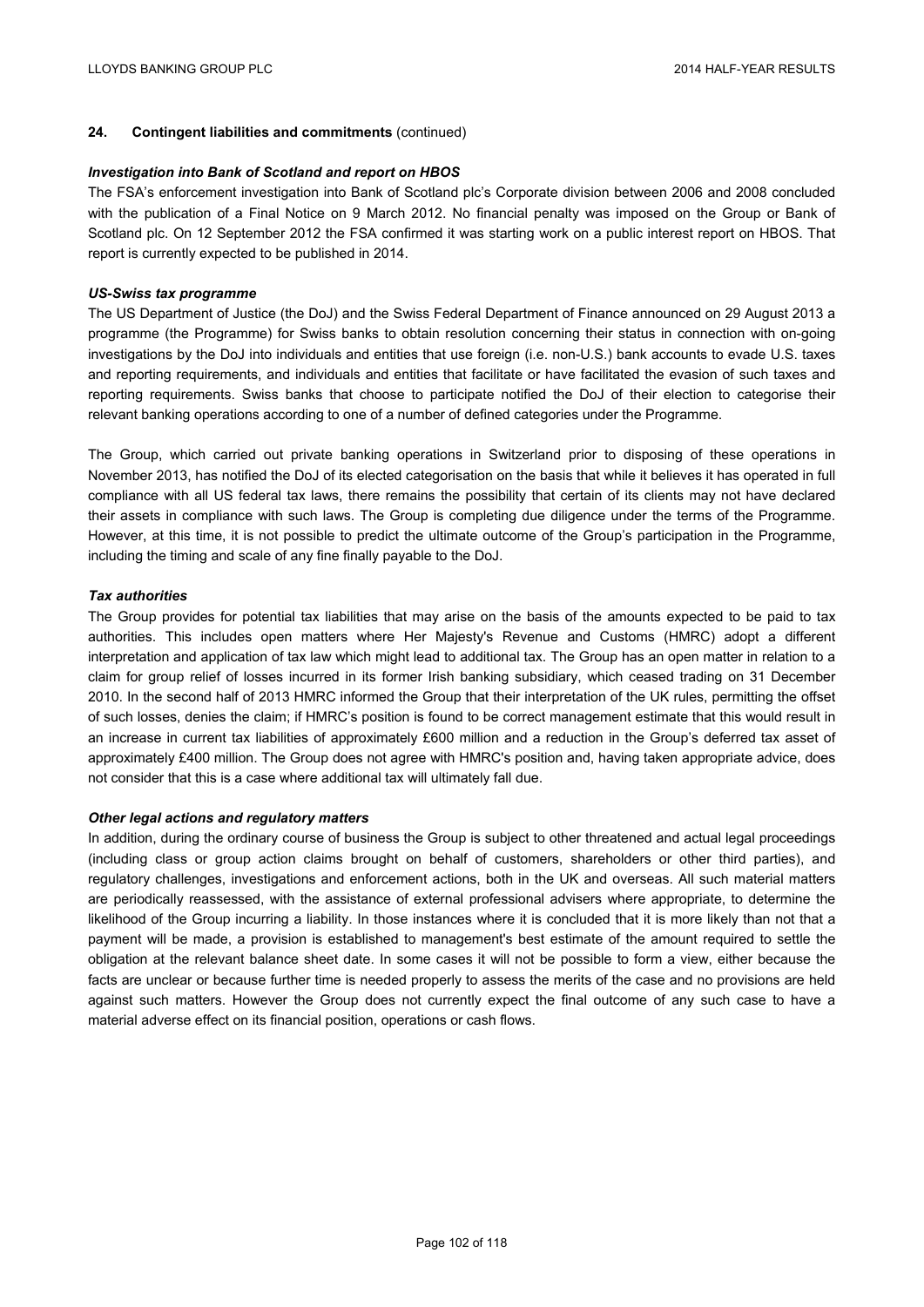## **24. Contingent liabilities and commitments** (continued)

#### **Contingent liabilities and commitments arising from the banking business**

|                                                                                | At      | At      |
|--------------------------------------------------------------------------------|---------|---------|
|                                                                                | 30 June | 31 Dec  |
|                                                                                | 2014    | 2013    |
|                                                                                | £m      | £m      |
| <b>Contingent liabilities</b>                                                  |         |         |
| Acceptances and endorsements                                                   | 48      | 204     |
| Other:                                                                         |         |         |
| Other items serving as direct credit substitutes                               | 308     | 710     |
| Performance bonds and other transaction-related contingencies                  | 2,276   | 1,966   |
|                                                                                | 2,584   | 2,676   |
| <b>Total contingent liabilities</b>                                            | 2,632   | 2,880   |
| <b>Commitments</b>                                                             |         |         |
| Documentary credits and other short-term trade-related transactions            | 85      | 54      |
| Forward asset purchases and forward deposits placed                            | 454     | 440     |
| Undrawn formal standby facilities, credit lines and other commitments to lend: |         |         |
| Less than 1 year original maturity:                                            |         |         |
| Mortgage offers made                                                           | 10,844  | 9,559   |
| Other commitments                                                              | 57,502  | 55,002  |
|                                                                                | 68,346  | 64,561  |
| 1 year or over original maturity                                               | 40,626  | 40,616  |
| <b>Total commitments</b>                                                       | 109,511 | 105,671 |

Of the amounts shown above in respect of undrawn formal standby facilities, credit lines and other commitments to lend, £52,393 million (31 December 2013: £56,292 million) was irrevocable.

### **25. Fair values of financial assets and liabilities**

The valuations of financial instruments have been classified into three levels according to the quality and reliability of information used to determine those fair values.

### *Level 1 portfolios*

Level 1 fair value measurements are those derived from unadjusted quoted prices in active markets for identical assets or liabilities. Products classified as level 1 predominantly comprise equity shares, treasury bills and other government securities.

### *Level 2 portfolios*

Level 2 valuations are those where quoted market prices are not available, for example where the instrument is traded in a market that is not considered to be active or valuation techniques are used to determine fair value and where these techniques use inputs that are based significantly on observable market data. Examples of such financial instruments include most over-the-counter derivatives, financial institution issued securities, certificates of deposit and certain asset-backed securities.

## *Level 3 portfolios*

Level 3 portfolios are those where at least one input which could have a significant effect on the instrument's valuation is not based on observable market data. Such instruments would include the Group's venture capital and unlisted equity investments which are valued using various valuation techniques that require significant management judgement in determining appropriate assumptions, including earnings multiples and estimated future cash flows. Certain of the Group's asset-backed securities and derivatives, principally where there is no trading activity in such securities, are also classified as level 3.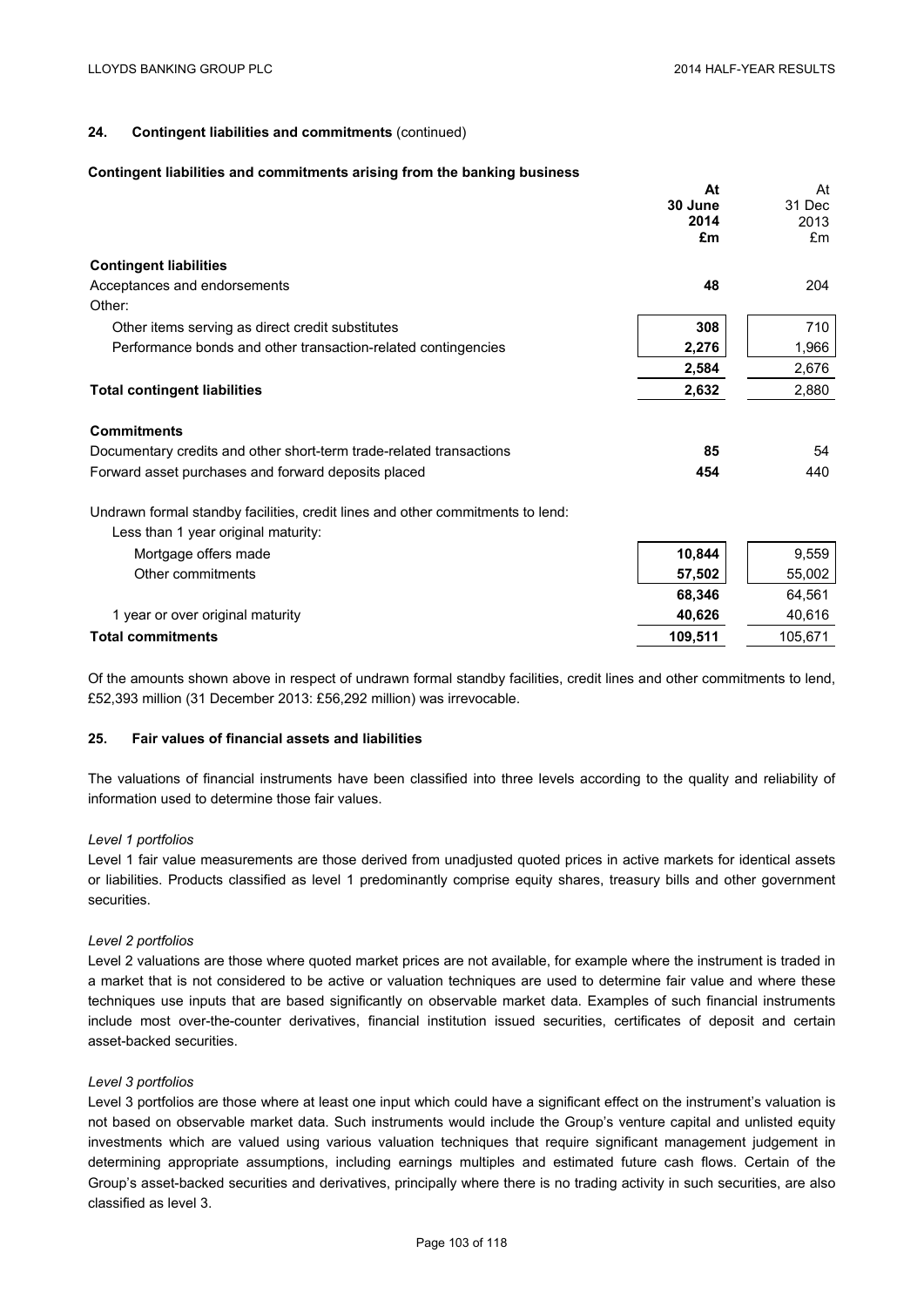### **25. Fair values of financial assets and liabilities** (continued)

### **Valuation control framework**

Key elements of the valuation control framework, which covers processes for all levels in the fair value hierarchy including level 3 portfolios, include model validation (incorporating pre-trade and post-trade testing), product implementation review and independent price verification. Formal committees meet quarterly to discuss and approve valuations in more judgemental areas.

### **Transfers into and out of level 3 portfolios**

Transfers out of level 3 portfolios arise when inputs that could have a significant impact on the instrument's valuation become market observable; conversely, transfers into the portfolios arise when consistent sources of data cease to be available.

### **Valuation methodology**

For level 2 and level 3 portfolios, there is no significant change to what was disclosed in the Group's 2013 annual report and accounts in respect of the valuation methodology (techniques and inputs) applied to such portfolios.

The table below summarises the carrying values of financial assets and liabilities presented on the Group's balance sheet. The fair values presented in the table are at a specific date and may be significantly different from the amounts which will actually be paid or received on the maturity or settlement date.

|                                                       | 30 June 2014 |         | 31 December 2013 |         |
|-------------------------------------------------------|--------------|---------|------------------|---------|
|                                                       | Carrying     | Fair    | Carrying         | Fair    |
|                                                       | value        | value   | value            | value   |
|                                                       | £m           | £m      | £m               | £m      |
| <b>Financial assets</b>                               |              |         |                  |         |
| Trading and other financial assets at fair value      |              |         |                  |         |
| through profit or loss                                | 147,187      | 147,187 | 142,683          | 142,683 |
| Derivative financial instruments                      | 27,241       | 27,241  | 33,125           | 33,125  |
| Loans and receivables:                                |              |         |                  |         |
| Loans and advances to banks                           | 21,589       | 21,647  | 25,365           | 25,296  |
| Loans and advances to customers                       | 491,345      | 485,189 | 495,281          | 486,495 |
| Debt securities                                       | 1,266        | 1,140   | 1,355            | 1,251   |
| Available-for-sale financial instruments              | 50,348       | 50,348  | 43,976           | 43,976  |
| <b>Financial liabilities</b>                          |              |         |                  |         |
| Deposits from banks                                   | 11,851       | 11,901  | 13,982           | 14,101  |
| Customer deposits                                     | 445,091      | 445,702 | 441,311          | 441,855 |
| Trading and other financial liabilities at fair value |              |         |                  |         |
| through profit or loss                                | 63,046       | 63,046  | 43,625           | 43,625  |
| Derivative financial instruments                      | 25,285       | 25,285  | 30,464           | 30,464  |
| Debt securities in issue                              | 77,729       | 82,111  | 87,102           | 90,803  |
| Liabilities arising from non-participating investment |              |         |                  |         |
| contracts                                             | 27,322       | 27,322  | 27,590           | 27,590  |
| Financial guarantees                                  | 48           | 48      | 50               | 50      |
| Subordinated liabilities                              | 25,675       | 29,282  | 32,312           | 34,449  |

The carrying amount of the following financial instruments is a reasonable approximation of fair value: cash and balances at central banks, items in the course of collection from banks, items in course of transmission to banks and notes in circulation.

The Group manages valuation adjustments for its derivative exposures on a net basis; the Group determines their fair values on the basis of their net exposures. In all other cases, fair values of financial assets and liabilities measured at fair value are determined on the basis of their gross exposures.

The following table provides an analysis of the financial assets and liabilities of the Group that are carried at fair value in the Group's consolidated balance sheet, grouped into levels 1 to 3 based on the degree to which the fair value is observable.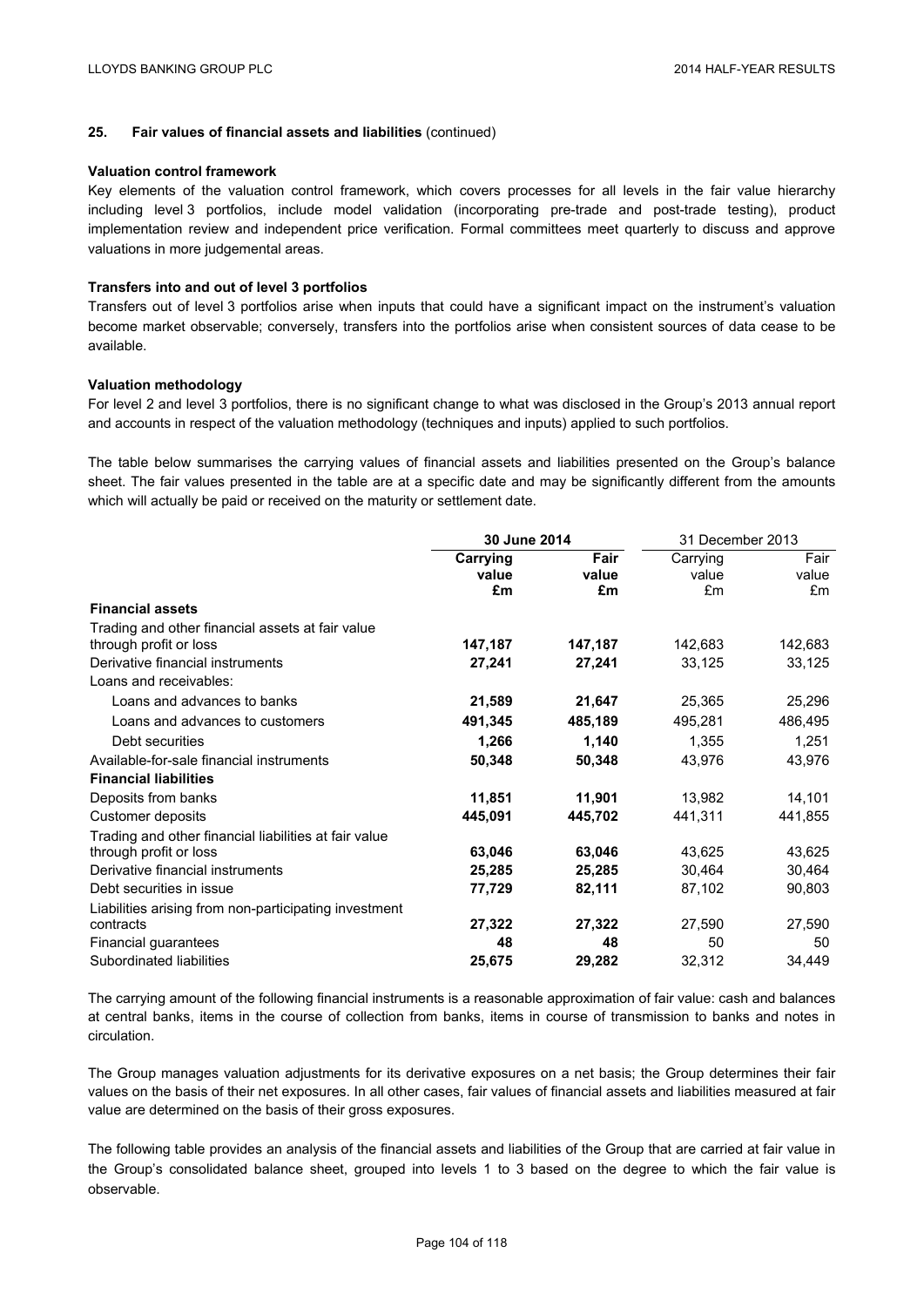# **25. Fair values of financial assets and liabilities** (continued)

Valuation hierarchy

|                                                                                 | Level 1 | Level <sub>2</sub> | Level 3 | <b>Total</b> |
|---------------------------------------------------------------------------------|---------|--------------------|---------|--------------|
|                                                                                 | £m      | £m                 | £m      | £m           |
| At 30 June 2014                                                                 |         |                    |         |              |
| Trading and other financial assets at fair value<br>through profit or loss:     |         |                    |         |              |
| Loans and advances to customers                                                 |         | 27,250             |         | 27,250       |
| Loans and advances to banks                                                     |         | 6,996              |         | 6,996        |
| Debt securities:                                                                |         |                    |         |              |
| Government securities                                                           | 20,013  | 712                |         | 20,725       |
| Other public sector securities                                                  |         | 895                | 1,077   | 1,972        |
| Bank and building society certificates of deposit                               |         | 2,339              |         | 2,339        |
| Asset-backed securities:                                                        |         |                    |         |              |
| Mortgage-backed securities                                                      | 25      | 789                | 52      | 866          |
| Other asset-backed securities                                                   |         | 833                |         | 833          |
| Corporate and other debt securities                                             | 461     | 17,664             | 1,988   | 20,113       |
|                                                                                 | 20,499  | 23,232             | 3,117   | 46,848       |
| Equity shares                                                                   | 64,077  | 12                 | 1,788   | 65,877       |
| Treasury and other bills                                                        | 216     |                    |         | 216          |
| Total trading and other financial assets at fair                                |         |                    |         |              |
| value through profit or loss                                                    | 84,792  | 57,490             | 4,905   | 147,187      |
| Available-for-sale financial assets:                                            |         |                    |         |              |
| Debt securities:                                                                |         |                    |         |              |
| Government securities                                                           | 42,263  | 30                 |         | 42,293       |
| Bank and building society certificates of deposit                               |         | 264                |         | 264          |
| Asset-backed securities:                                                        |         |                    |         |              |
| Mortgage-backed securities                                                      |         | 1,168              |         | 1,168        |
| Other asset-backed securities                                                   |         | 792                |         | 792          |
| Corporate and other debt securities                                             | 729     | 3,087              |         | 3,816        |
|                                                                                 | 42,992  | 5,341              |         | 48,333       |
| Equity shares                                                                   | 50      | 772                | 329     | 1,151        |
| Treasury and other bills                                                        | 852     | 12                 |         | 864          |
| Total available-for-sale financial assets                                       | 43,894  | 6,125              | 329     | 50,348       |
| Derivative financial instruments                                                | 46      | 25,002             | 2,193   | 27,241       |
| Total financial assets carried at fair value                                    | 128,732 | 88,617             | 7,427   | 224,776      |
| Trading and other financial liabilities at fair value<br>through profit or loss |         |                    |         |              |
| Liabilities held at fair value through profit or loss<br>Trading liabilities:   |         | 5,562              | 12      | 5,574        |
| Liabilities in respect of securities sold under                                 |         |                    |         |              |
| repurchase agreements                                                           |         | 51,699             |         | 51,699       |
| Short positions in securities                                                   | 3,255   | 258                |         | 3,513        |
| Other                                                                           |         | 2,260              |         | 2,260        |
|                                                                                 | 3,255   | 54,217             |         | 57,472       |
| Total trading and other financial liabilities at                                |         |                    |         |              |
| fair value through profit or loss                                               | 3,255   | 59,779             | 12      | 63,046       |
| Derivative financial instruments                                                | 19      | 24,250             | 1,016   | 25,285       |
| Financial guarantees                                                            |         |                    | 48      | 48           |
| Total financial liabilities carried at fair value                               | 3,274   | 84,029             | 1,076   | 88,379       |

There were no transfers between level 1 and level 2 during the period.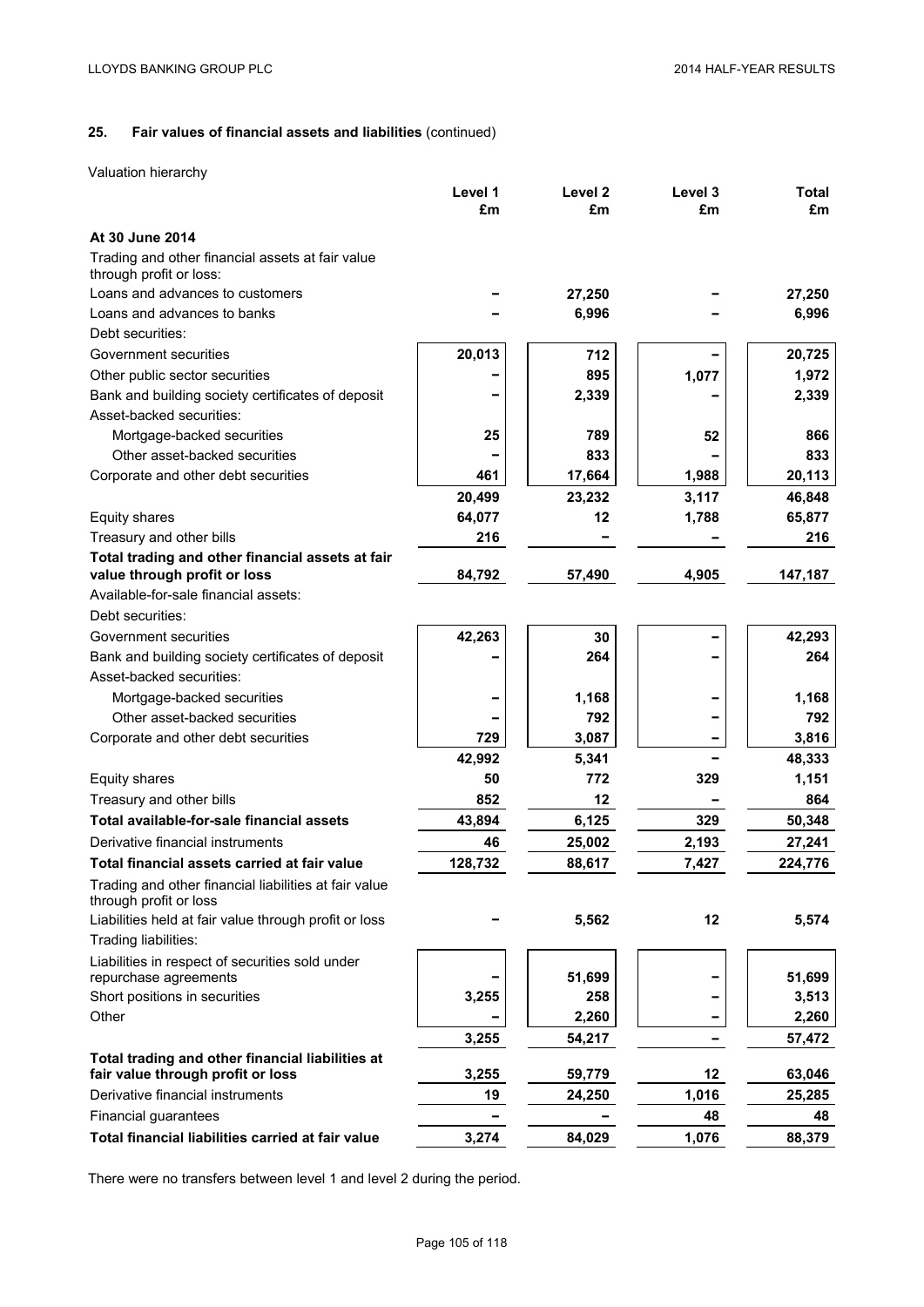Valuation hierarchy

|                                                                                 | Level 1 | Level 2 | Level 3 | Total   |
|---------------------------------------------------------------------------------|---------|---------|---------|---------|
|                                                                                 | £m      | £m      | £m      | £m      |
| At 31 December 2013                                                             |         |         |         |         |
| Trading and other financial assets at fair value<br>through profit or loss:     |         |         |         |         |
| Loans and advances to customers                                                 |         | 21,110  |         | 21,110  |
| Loans and advances to banks                                                     |         | 8,333   |         | 8,333   |
| Debt securities:                                                                |         |         |         |         |
| Government securities                                                           | 20,191  | 498     |         | 20,689  |
| Other public sector securities                                                  |         | 1,312   | 885     | 2,197   |
| Bank and building society certificates of deposit                               |         | 1,491   |         | 1,491   |
| Asset-backed securities:                                                        |         |         |         |         |
| Mortgage-backed securities                                                      | 30      | 768     |         | 798     |
| Other asset-backed securities                                                   | 171     | 756     |         | 927     |
| Corporate and other debt securities                                             | 244     | 18,689  | 1,687   | 20,620  |
|                                                                                 | 20,636  | 23,514  | 2,572   | 46,722  |
| Equity shares                                                                   | 64,690  | 53      | 1,660   | 66,403  |
| Treasury and other bills                                                        | 7       | 108     |         | 115     |
| Total trading and other financial assets at fair                                |         |         |         |         |
| value through profit or loss                                                    | 85,333  | 53,118  | 4,232   | 142,683 |
| Available-for-sale financial assets:                                            |         |         |         |         |
| Debt securities:                                                                |         |         |         |         |
| Government securities                                                           | 38,262  | 28      |         | 38,290  |
| Bank and building society certificates of deposit                               |         | 208     |         | 208     |
| Asset-backed securities:                                                        |         |         |         |         |
| Mortgage-backed securities                                                      |         | 1,263   |         | 1,263   |
| Other asset-backed securities                                                   |         | 841     | 74      | 915     |
| Corporate and other debt securities                                             | 56      | 1,799   |         | 1,855   |
|                                                                                 | 38,318  | 4,139   | 74      | 42,531  |
| Equity shares                                                                   | 48      | 147     | 375     | 570     |
| Treasury and other bills                                                        | 852     | 23      |         | 875     |
| Total available-for-sale financial assets                                       | 39,218  | 4,309   | 449     | 43,976  |
| Derivative financial instruments                                                | 235     | 29,871  | 3,019   | 33,125  |
| Total financial assets carried at fair value                                    | 124,786 | 87,298  | 7,700   | 219,784 |
| Trading and other financial liabilities at fair value<br>through profit or loss |         |         |         |         |
| Liabilities held at fair value through profit or loss<br>Trading liabilities:   |         | 5,267   | 39      | 5,306   |
| Liabilities in respect of securities sold under                                 |         |         |         |         |
| repurchase agreements                                                           |         | 28,902  |         | 28,902  |
| Short positions in securities                                                   | 6,473   | 417     |         | 6,890   |
| Other                                                                           |         | 2,527   |         | 2,527   |
|                                                                                 | 6,473   | 31,846  |         | 38,319  |
| Total trading and other financial liabilities at fair                           |         |         |         |         |
| value through profit or loss                                                    | 6,473   | 37,113  | 39      | 43,625  |
| Derivative financial instruments                                                | 119     | 29,359  | 986     | 30,464  |
| Financial guarantees                                                            |         |         | 50      | 50      |
| Total financial liabilities carried at fair value                               | 6,592   | 66,472  | 1,075   | 74,139  |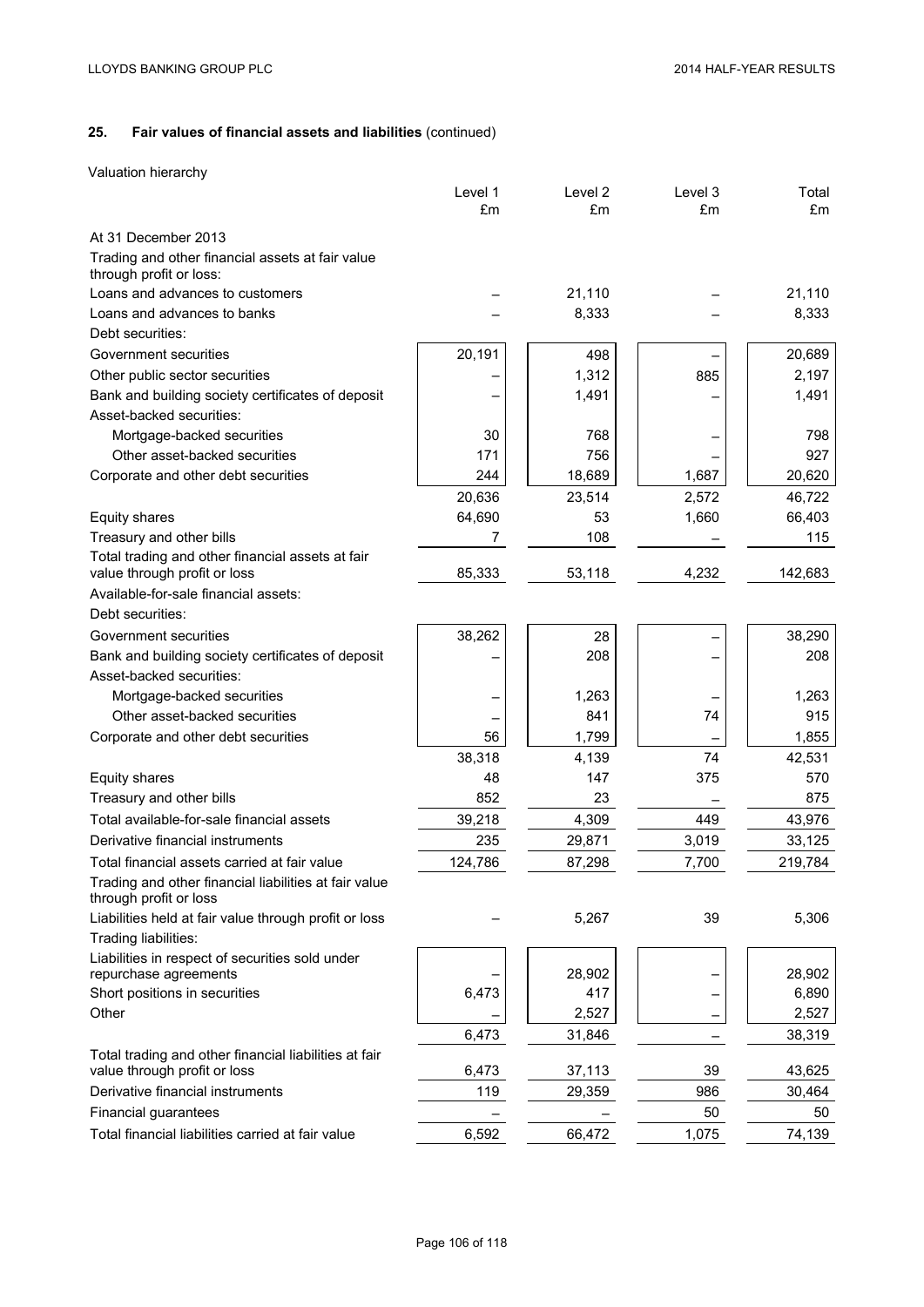# **Movements in level 3 portfolio**

The tables below analyse movements in the level 3 financial assets portfolio.

|                                                                                                                                       | <b>Trading</b><br>and other<br>financial<br>assets at fair<br>value through<br>profit or loss<br>£m | Available-<br>for-sale<br>financial<br>assets<br>£m | <b>Derivative</b><br>assets<br>£m | Total<br>financial<br>assets<br>carried at<br>fair value<br>£m |
|---------------------------------------------------------------------------------------------------------------------------------------|-----------------------------------------------------------------------------------------------------|-----------------------------------------------------|-----------------------------------|----------------------------------------------------------------|
| At 1 January 2014                                                                                                                     | 4,232                                                                                               | 449                                                 | 3,019                             | 7,700                                                          |
| Exchange and other adjustments                                                                                                        |                                                                                                     | (9)                                                 | (10)                              | (19)                                                           |
| Gains recognised in the income statement within<br>other income                                                                       | 167                                                                                                 | (78)                                                | 277                               | 366                                                            |
| Gains recognised in other comprehensive income<br>within the revaluation reserve in respect of<br>available-for-sale financial assets |                                                                                                     | 15                                                  |                                   | 15                                                             |
| Purchases                                                                                                                             | 432                                                                                                 | 199                                                 | 10                                | 641                                                            |
| Sales                                                                                                                                 | (367)                                                                                               | (173)                                               | (1,072)                           | (1,612)                                                        |
| Transfers into the level 3 portfolio                                                                                                  | 441                                                                                                 |                                                     | 22                                | 463                                                            |
| Transfers out of the level 3 portfolio                                                                                                |                                                                                                     | (74)                                                | (53)                              | (127)                                                          |
| At 30 June 2014                                                                                                                       | 4,905                                                                                               | 329                                                 | 2,193                             | 7,427                                                          |
| Gains recognised in the income statement<br>within other income relating to those assets<br>held at 30 June 2014                      | 140                                                                                                 |                                                     | 50                                | 190                                                            |
|                                                                                                                                       | Trading<br>and other<br>financial<br>assets at fair<br>value through<br>profit or loss<br>£m        | Available-<br>for-sale<br>financial<br>assets<br>£m | Derivative<br>assets<br>£m        | Total<br>financial<br>assets<br>carried at<br>fair value<br>£m |
| At 1 January 2013                                                                                                                     | 3,306                                                                                               | 567                                                 | 2,358                             | 6,231                                                          |
| Exchange and other adjustments                                                                                                        | 4                                                                                                   | 21                                                  | 10                                | 35                                                             |
| Gains (losses) recognised in the income statement<br>within other income                                                              | 173                                                                                                 | (1)                                                 | 55                                | 227                                                            |
| Gains recognised in other comprehensive income<br>within the revaluation reserve in respect of                                        |                                                                                                     |                                                     |                                   |                                                                |
| available-for-sale financial assets                                                                                                   | 301                                                                                                 | 34<br>27                                            | 200                               | 34<br>528                                                      |
| Purchases<br>Sales                                                                                                                    |                                                                                                     |                                                     |                                   |                                                                |
| Transfers into the level 3 portfolio                                                                                                  | (159)<br>265                                                                                        | (207)<br>1                                          | (9)<br>415                        | (375)<br>681                                                   |
| Transfers out of the level 3 portfolio                                                                                                |                                                                                                     |                                                     | (49)                              | (49)                                                           |
| At 30 June 2013                                                                                                                       | 3,890                                                                                               | 442                                                 | 2,980                             | 7,312                                                          |
| Gains recognised in the income statement within<br>other income relating to those assets held at<br>30 June 2013                      | 152                                                                                                 |                                                     | 52                                | 204                                                            |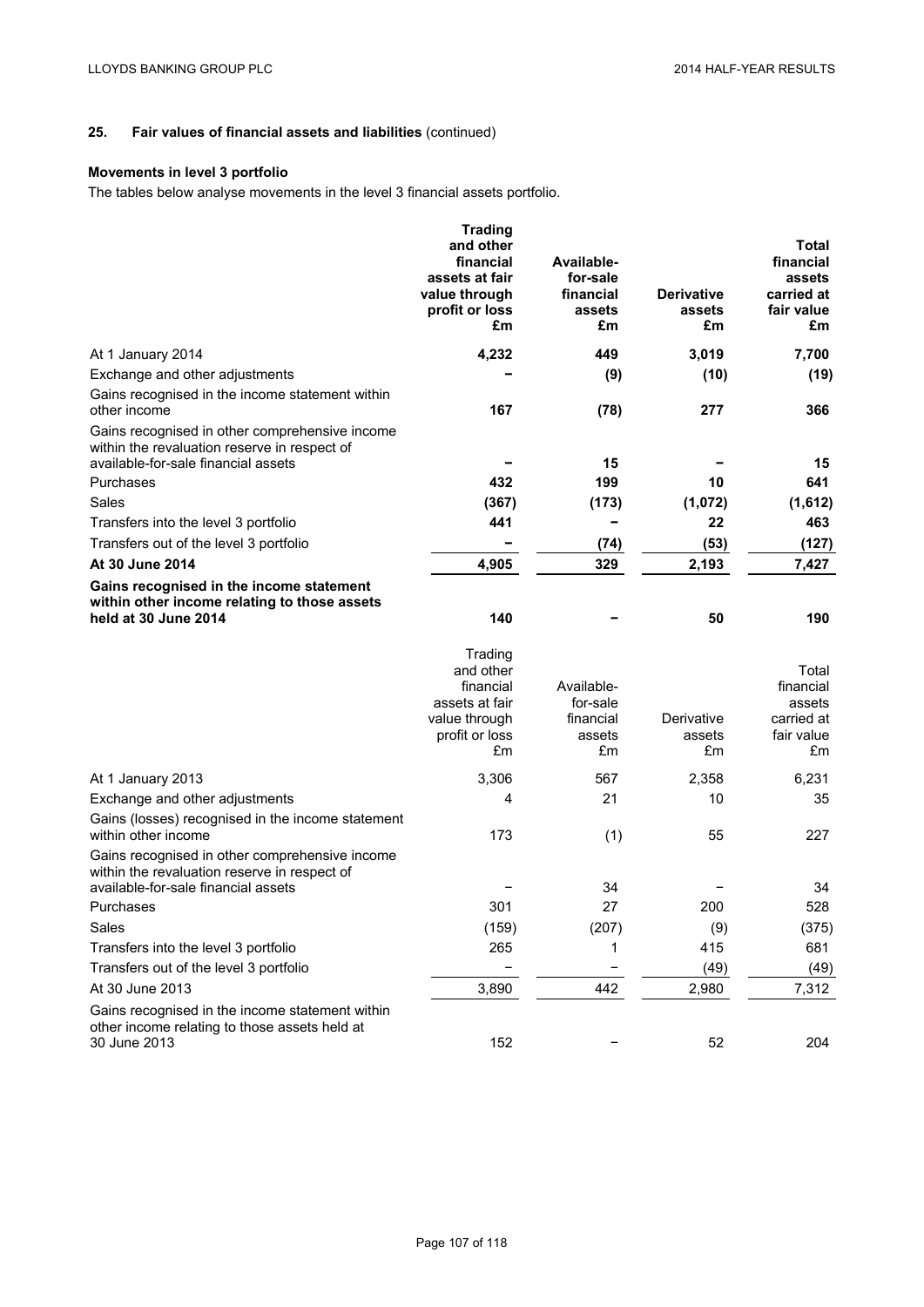# **Movements in level 3 portfolio**

The tables below analyse movements in the level 3 financial liabilities portfolio.

|                                                                                                                                | <b>Trading and</b><br>other financial<br><b>liabilities</b><br>at fair value<br>through profit<br>or loss<br>£m | <b>Derivative</b><br><b>liabilities</b><br>£m | <b>Financial</b><br>guarantees<br>£m | Total<br>financial<br><b>liabilities</b><br>carried at<br>fair value<br>£m |
|--------------------------------------------------------------------------------------------------------------------------------|-----------------------------------------------------------------------------------------------------------------|-----------------------------------------------|--------------------------------------|----------------------------------------------------------------------------|
| At 1 January 2014                                                                                                              | 39                                                                                                              | 986                                           | 50                                   | 1,075                                                                      |
| Exchange and other adjustments                                                                                                 |                                                                                                                 | (5)                                           |                                      | (5)                                                                        |
| (Gains) losses recognised in the income statement<br>within other income                                                       | (2)                                                                                                             | 78                                            | (2)                                  | 74                                                                         |
| Additions                                                                                                                      |                                                                                                                 | 5                                             |                                      | 5                                                                          |
| Redemptions                                                                                                                    | (25)                                                                                                            | (53)                                          |                                      | (78)                                                                       |
| Transfers into the level 3 portfolio                                                                                           |                                                                                                                 | 5                                             |                                      | 5                                                                          |
| At 30 June 2014                                                                                                                | 12                                                                                                              | 1,016                                         | 48                                   | 1,076                                                                      |
| Gains (losses) recognised in the income<br>statement within other income relating to those<br>liabilities held at 30 June 2014 |                                                                                                                 | (78)                                          |                                      | (78)                                                                       |

|                                                                                                                                | Derivative<br>liabilities<br>£m | Financial<br>guarantees<br>£m | Total<br>financial<br>liabilities<br>carried at<br>fair value<br>£m |
|--------------------------------------------------------------------------------------------------------------------------------|---------------------------------|-------------------------------|---------------------------------------------------------------------|
| At 1 January 2013                                                                                                              | 543                             | 48                            | 591                                                                 |
| Exchange and other adjustments                                                                                                 | 3                               |                               | 3                                                                   |
| (Gains) losses recognised in the income statement<br>within other income                                                       | (44)                            | 2                             | (42)                                                                |
| Additions                                                                                                                      | 203                             |                               | 203                                                                 |
| Redemptions                                                                                                                    | (25)                            | (1)                           | (26)                                                                |
| Transfers into the level 3 portfolio                                                                                           | 248                             |                               | 248                                                                 |
| Transfers out of the level 3 portfolio                                                                                         | (1)                             |                               | (1)                                                                 |
| At 30 June 2013                                                                                                                | 927                             | 49                            | 976                                                                 |
| Gains (losses) recognised in the income<br>statement within other income relating to those<br>liabilities held at 30 June 2013 | 43                              | (2)                           | 41                                                                  |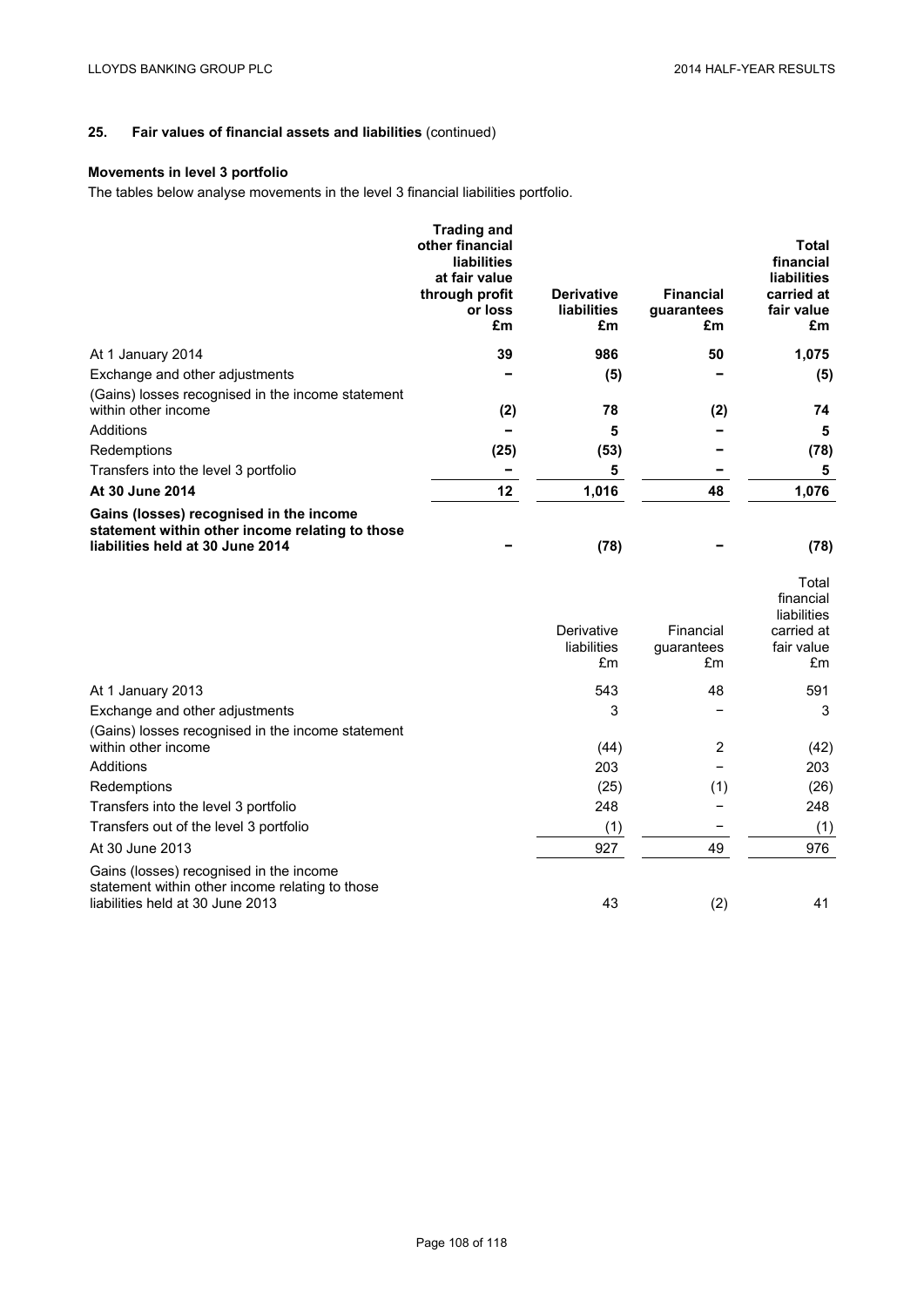|                                                                                                |                                                                                    |                                                                                                 |                    | At 30 June 2014         |               |                                                                                 |
|------------------------------------------------------------------------------------------------|------------------------------------------------------------------------------------|-------------------------------------------------------------------------------------------------|--------------------|-------------------------|---------------|---------------------------------------------------------------------------------|
|                                                                                                |                                                                                    |                                                                                                 |                    |                         |               | <b>Effect of reasonably</b><br>possible alternative<br>assumptions <sup>2</sup> |
|                                                                                                | <b>Valuation</b><br>technique(s)                                                   | <b>Significant</b><br>unobservable<br>inputs                                                    | Range <sup>1</sup> | Carrying<br>value<br>£m | changes<br>£m | Favourable Unfavourable<br>changes<br>£m                                        |
| Debt securities                                                                                | Discounted cash                                                                    | Trading and other financial assets at fair value through profit or loss<br>Credit spreads (bps) |                    |                         |               |                                                                                 |
|                                                                                                | flow                                                                               |                                                                                                 | n/a <sup>3</sup>   | 20                      | 5             | (5)                                                                             |
| Asset-backed<br>securities                                                                     | Lead manager or<br>broker quote                                                    | n/a                                                                                             | n/a                | 68                      |               | (2)                                                                             |
| Equity and venture Market approach                                                             |                                                                                    | Earnings multiple                                                                               |                    |                         |               |                                                                                 |
| capital investments                                                                            |                                                                                    |                                                                                                 | 3.8/14.3           | 2,280                   | 50            | (52)                                                                            |
|                                                                                                | Underlying<br>asset/net asset<br>value (incl.                                      |                                                                                                 |                    |                         |               |                                                                                 |
| Unlisted equities                                                                              | property prices) <sup>4</sup><br>Underlying                                        | n/a                                                                                             | n/a                | 188                     | 36            | (18)                                                                            |
| and property<br>partnerships in the value (incl.                                               | asset/net asset                                                                    |                                                                                                 |                    |                         |               |                                                                                 |
| life funds                                                                                     | property prices) <sup>4</sup>                                                      | n/a                                                                                             | n/a                | 2,349                   |               |                                                                                 |
|                                                                                                |                                                                                    |                                                                                                 |                    | 4,905                   |               |                                                                                 |
| Available-for-sale financial assets<br>Equity and venture Underlying<br>capital<br>investments | asset/net asset<br>value (incl.                                                    |                                                                                                 |                    |                         |               |                                                                                 |
|                                                                                                | property prices) <sup>4</sup>                                                      | n/a                                                                                             | n/a                | 329                     | 21            | (16)                                                                            |
| <b>Derivative financial assets</b>                                                             |                                                                                    |                                                                                                 |                    | 329                     |               |                                                                                 |
| Embedded equity Lead manager or<br>conversion feature broker quote                             |                                                                                    | Equity conversion<br>feature spread (bps)                                                       |                    |                         |               |                                                                                 |
| Interest rate                                                                                  | Discounted cash                                                                    | Inflation swap rate                                                                             | 140/331            | 471                     | 22            | (23)                                                                            |
| derivatives                                                                                    | flow                                                                               | - funding<br>component (bps)                                                                    | 2/189              | 1,335                   | 27            | (15)                                                                            |
|                                                                                                | Option pricing                                                                     | Interest rate                                                                                   |                    |                         |               |                                                                                 |
|                                                                                                | model                                                                              | volatility                                                                                      | 3%/120%            | 387                     | 9             | (7)                                                                             |
|                                                                                                |                                                                                    |                                                                                                 |                    | 2,193                   |               |                                                                                 |
| <b>Trading and other financial</b>                                                             | Financial assets carried at fair value<br>liabilities at fair value through profit |                                                                                                 |                    | 7,427                   |               |                                                                                 |
| or loss                                                                                        |                                                                                    |                                                                                                 |                    | 12                      |               |                                                                                 |
| <b>Derivative financial liabilities</b><br>Interest rate                                       | Discounted cash                                                                    | Inflation swap rate                                                                             |                    |                         |               |                                                                                 |
| derivatives                                                                                    | flow<br>Option pricing                                                             | - funding<br>component (bps)<br>Interest rate                                                   | 2/189              | 752                     |               |                                                                                 |
|                                                                                                | model                                                                              | volatility                                                                                      | 3%/120%            | 264                     |               |                                                                                 |
|                                                                                                |                                                                                    |                                                                                                 |                    | 1,016                   |               |                                                                                 |
| <b>Financial guarantees</b>                                                                    |                                                                                    |                                                                                                 |                    | 48                      |               |                                                                                 |
|                                                                                                | Financial liabilities carried at fair value                                        |                                                                                                 |                    | 1,076                   |               |                                                                                 |

 $1$  The range represents the highest and lowest inputs used in the level 3 valuations.

<sup>2</sup> Where the exposure to an unobservable input is managed on a net basis, only the net impact is shown in the table.

<sup>3</sup> A single pricing source is used.

<sup>4</sup> Underlying asset/net asset values represent fair value.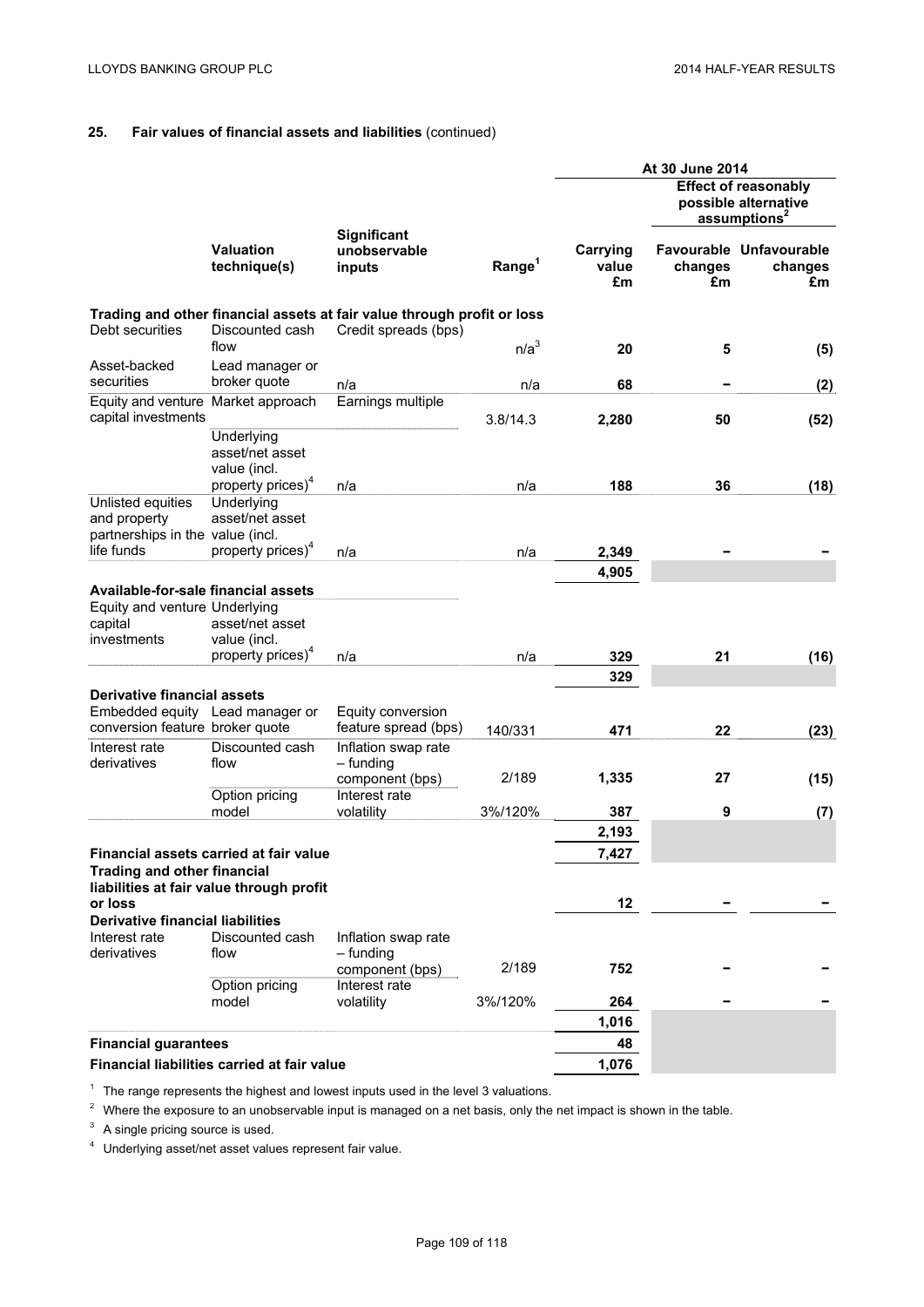|                                                                                                   |                                                         |                                                                                                 |                    | At 31 December 2013 |                       |                                                                       |
|---------------------------------------------------------------------------------------------------|---------------------------------------------------------|-------------------------------------------------------------------------------------------------|--------------------|---------------------|-----------------------|-----------------------------------------------------------------------|
|                                                                                                   |                                                         |                                                                                                 |                    |                     |                       | Effect of reasonably possible<br>alternative assumptions <sup>2</sup> |
|                                                                                                   | Valuation<br>technique(s)                               | Significant<br>unobservable<br>inputs                                                           | Range <sup>1</sup> | Carrying<br>value   | Favourable<br>changes | Unfavourable<br>changes                                               |
|                                                                                                   |                                                         |                                                                                                 |                    | £m                  | £m                    | £m                                                                    |
| Debt securities                                                                                   | Discounted cash                                         | Trading and other financial assets at fair value through profit or loss<br>Credit spreads (bps) |                    |                     |                       |                                                                       |
|                                                                                                   | flow                                                    |                                                                                                 | n/a <sup>3</sup>   | 18                  | 5                     | (2)                                                                   |
| Equity and venture Market approach<br>capital investments                                         |                                                         | Earnings multiple                                                                               | 0.2/14.6           | 2,132               | 70                    | (70)                                                                  |
|                                                                                                   | Underlying<br>asset/net asset<br>value (incl.           |                                                                                                 |                    |                     |                       |                                                                       |
| Unlisted equities                                                                                 | property prices) <sup>4</sup><br>Underlying             | n/a                                                                                             | n/a                | 130                 |                       |                                                                       |
| and property<br>partnerships in the value (incl.                                                  | asset/net asset                                         |                                                                                                 |                    |                     |                       |                                                                       |
| life funds                                                                                        | property prices) <sup>4</sup>                           | n/a                                                                                             | n/a                | 1,952               |                       |                                                                       |
|                                                                                                   |                                                         |                                                                                                 |                    | 4,232               |                       |                                                                       |
| Available-for-sale financial assets<br>Asset-backed<br>securities                                 | Lead manager<br>or broker<br>quote/consensus<br>pricing | n/a                                                                                             | n/a                | 74                  |                       |                                                                       |
| Equity and venture Underlying<br>capital<br>investments                                           | asset/net asset<br>value (incl.                         |                                                                                                 |                    |                     |                       |                                                                       |
|                                                                                                   | property prices) <sup>*</sup>                           | n/a                                                                                             | n/a                | 375                 | 28                    | (19)                                                                  |
|                                                                                                   |                                                         |                                                                                                 |                    | 449                 |                       |                                                                       |
| Derivative financial assets<br>Embedded equity Lead manager or<br>conversion feature broker quote |                                                         | Equity conversion<br>feature spread (bps)                                                       | 199/420            | 1,212               | 59                    | (58)                                                                  |
| Interest rate<br>derivatives                                                                      | Discounted cash<br>flow                                 | Inflation swap rate<br>- funding                                                                | 62/192             | 1,461               | 66                    |                                                                       |
|                                                                                                   | Option pricing                                          | component (bps)<br>Interest rate                                                                |                    |                     |                       | (39)                                                                  |
|                                                                                                   | model                                                   | volatility                                                                                      | 3%/112%            | 346                 | 6                     | (7)                                                                   |
|                                                                                                   |                                                         |                                                                                                 |                    | 3,019               |                       |                                                                       |
| Financial assets carried at fair value                                                            |                                                         |                                                                                                 |                    | 7,700               |                       |                                                                       |
| fair value through profit or loss<br>Derivative financial liabilities                             | Trading and other financial liabilities at              |                                                                                                 |                    | 39                  | 1                     | (1)                                                                   |
| Interest rate<br>derivatives                                                                      | Discounted cash<br>flow                                 | Inflation swap rate<br>– funding                                                                |                    |                     |                       |                                                                       |
|                                                                                                   | Option pricing                                          | component (bps)<br>Interest rate                                                                | 62/194             | 754                 |                       |                                                                       |
|                                                                                                   | model                                                   | volatility                                                                                      | 3%/112%            | 232                 |                       |                                                                       |
|                                                                                                   |                                                         |                                                                                                 |                    | 986                 |                       |                                                                       |
| Financial guarantees                                                                              |                                                         |                                                                                                 |                    | 50                  |                       |                                                                       |
| Financial liabilities carried at fair value                                                       |                                                         |                                                                                                 |                    | 1,075               |                       |                                                                       |

 $1$  The range represents the highest and lowest inputs used in the level 3 valuations.

<sup>2</sup> Where the exposure to an unobservable input is managed on a net basis, only the net impact is shown in the table.

<sup>3</sup> A single pricing source is used.

<sup>4</sup> Underlying asset/net asset values represent fair value.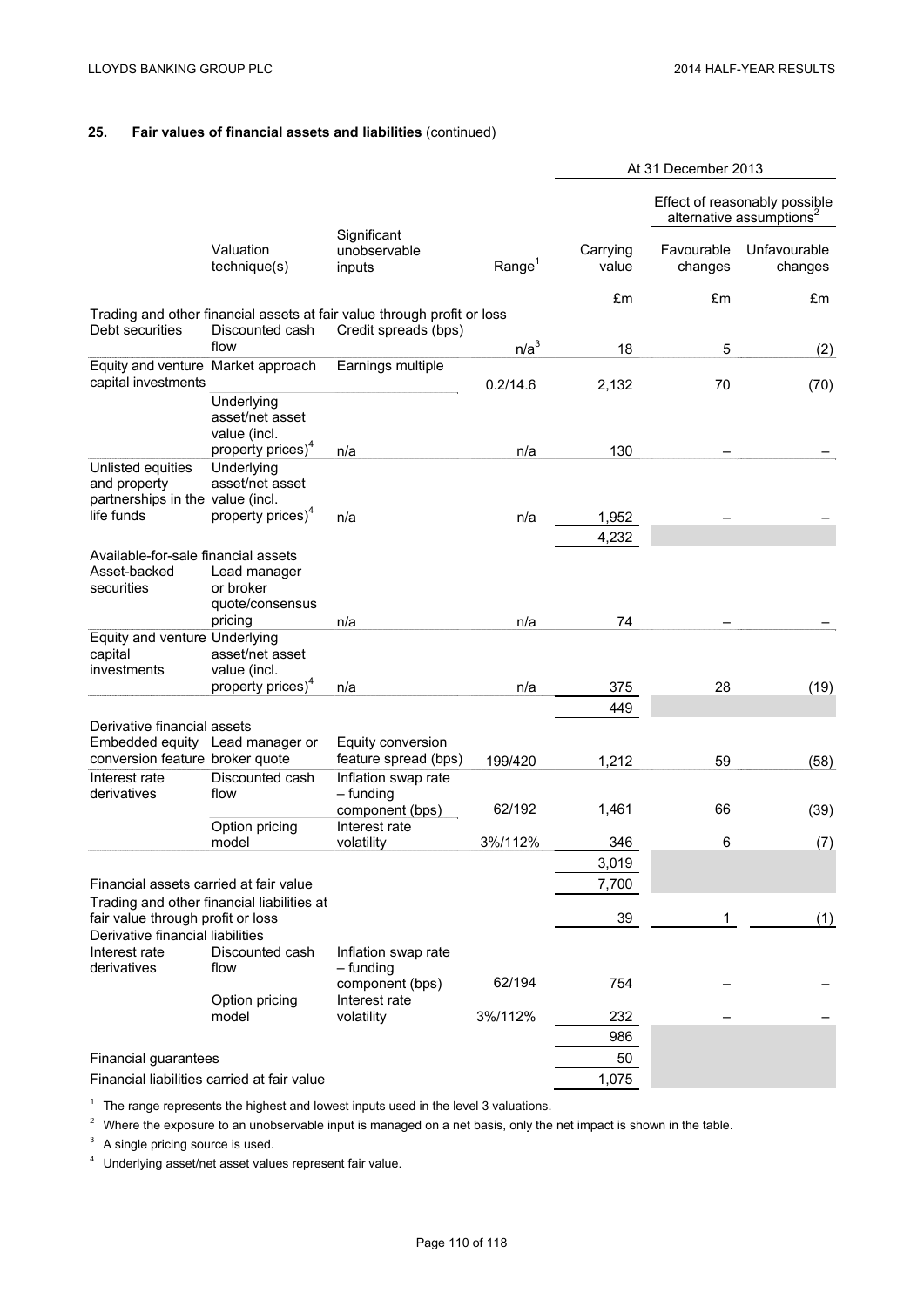#### **Unobservable inputs**

Significant unobservable inputs affecting the valuation of debt securities, unlisted equity investments and derivatives are as follows:

- Interest rates and inflation rates are referenced in some derivatives where the payoff that the holder of the derivative receives depends on the behaviour of those underlying references through time.
- Credit spreads represent the premium above the benchmark reference instrument required to compensate for lower credit quality; higher spreads lead to a lower fair value.
- Volatility parameters represent key attributes of option behaviour; higher volatilities typically denote a wider range of possible outcomes.
- Earnings multiples are used to value certain unlisted equity investments; a higher earnings multiple will result in a higher fair value.

### **Reasonably possible alternative assumptions**

Valuation techniques applied to many of the Group's level 3 instruments often involve the use of two or more inputs whose relationship is interdependent. The calculation of the effect of reasonably possible alternative assumptions included in the table above reflects such relationships.

### *Debt securities*

Reasonably possible alternative assumptions have been determined in respect of the Group's structured credit investment by flexing credit spreads.

### *Derivatives*

Reasonably possible alternative assumptions have been determined in respect of the Group's derivative portfolios as follows:

- (i) In respect of the embedded equity conversion feature of the Enhanced Capital Notes, the sensitivity was based on the absolute difference between the actual price of the Enhanced Capital Note and the closest, alternative broker quote available plus the impact of applying a 10 basis points increase/decrease in the market yield used to derive a market price for similar bonds without the conversion feature. The effect of interdependency of the assumptions is not material to the effect of applying reasonably possible alternative assumptions to the valuations of derivative financial instruments.
- (ii) Uncollateralised inflation swaps are valued using appropriate discount spreads for such transactions. These spreads are not generally observable for longer maturities. The reasonably possible alternative valuations reflect flexing of the spreads for the differing maturities to alternative values.
- (iii) Swaptions are priced using industry standard option pricing models. Such models require interest rate volatilities which may be unobservable at longer maturities. To derive reasonably possible alternative valuations these volatilities have been flexed within a range.

### *Unlisted equity, venture capital investments and investments in property partnerships*

The valuation techniques used for unlisted equity and venture capital investments vary depending on the nature of the investment. Reasonably possible alternative valuations for these investments have been calculated by reference to the approach taken, as appropriate to the business sector and investment circumstances and as such the following inputs have been considered:

- for valuations derived from earnings multiples, consideration is given to the risk attributes, growth prospects and financial gearing of comparable businesses when selecting an appropriate multiple;
- the discount rates used in discounted cash flow valuations; and
- in line with International Private Equity and Venture Capital Guidelines, the values of underlying investments in fund investments portfolios.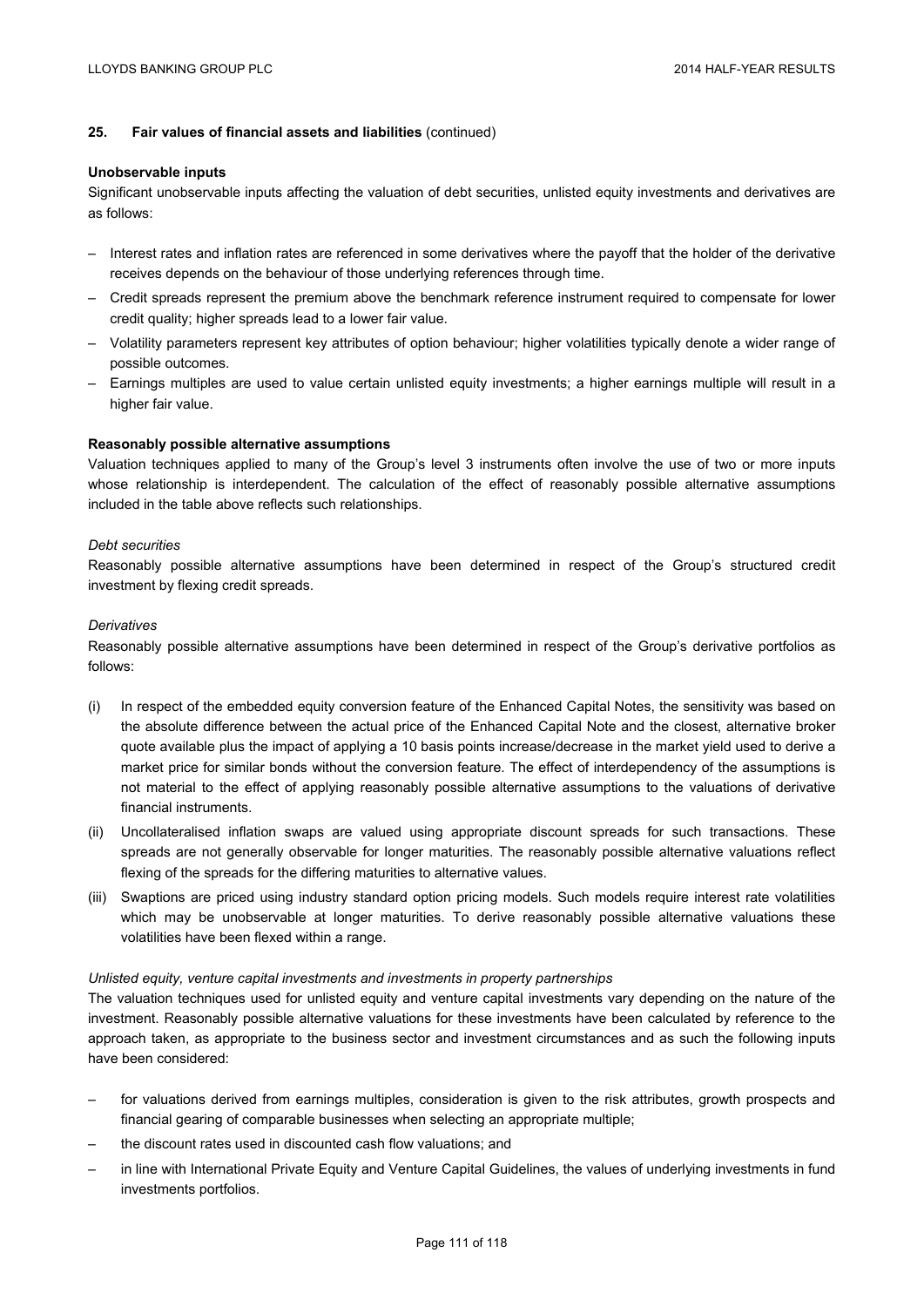## **26. Related party transactions**

#### **UK government**

In January 2009, the UK government through HM Treasury became a related party of the Company following its subscription for ordinary shares issued under a placing and open offer. As at 30 June 2014, HM Treasury held a 24.9 per cent interest in the Company's ordinary share capital and consequently HM Treasury remained a related party of the Company during the half-year to 30 June 2014; this percentage holding has reduced from 32.7 per cent at 31 December 2013 following the UK government's sale of 5,555 million shares on 31 March 2014.

In accordance with IAS 24, UK government-controlled entities are related parties of the Group. The Group regards the Bank of England and entities controlled by the UK government, including The Royal Bank of Scotland Group plc, Northern Rock (Asset Management) plc and Bradford & Bingley plc, as related parties.

The Group has participated in a number of schemes operated by the UK government and central banks and made available to eligible banks and building societies.

### *National Loan Guarantee Scheme*

The Group has participated in the UK government's National Loan Guarantee Scheme, which was launched on 20 March 2012. Through the scheme, the Group is providing eligible UK businesses with discounted funding, subject to continuation of the scheme and its financial benefits, and based on the Group's existing lending criteria. Eligible businesses who have taken up the funding benefit from a 1 per cent discount on their funding rate for a pre-agreed period of time.

### *Business Growth Fund*

In May 2011 the Group agreed, together with The Royal Bank of Scotland plc (and three other non-related parties), to commit up to £300 million of equity investment by subscribing for shares in the Business Growth Fund plc which is the company created to fulfil the role of the Business Growth Fund as set out in the British Bankers' Association's Business Taskforce Report of October 2010. At 30 June 2014, the Group had invested £95 million (31 December 2013: £64 million) in the Business Growth Fund and carried the investment at a fair value of £83 million (31 December 2013: £52 million).

### *Big Society Capital*

In January 2012 the Group agreed, together with The Royal Bank of Scotland plc (and two other non-related parties), to commit up to £50 million each of equity investment into the Big Society Capital Fund. The Fund, which was created as part of the Project Merlin arrangements, is a UK social investment fund. The Fund was officially launched on 3 April 2012 and the Group had invested £23 million in the Fund by 31 December 2013 and invested a further £4 million during the half-year to 30 June 2014.

### *Funding for Lending*

In August 2012, the Group announced its support for the UK government's Funding for Lending Scheme and confirmed its intention to participate in the scheme. The Funding for Lending Scheme represents a further source of cost effective secured term funding available to the Group. The initiative supports a broad range of UK based customers, providing householders with more affordable housing finance and businesses with cheaper finance to invest and grow. In November 2013, the Group entered into extension letters with the Bank of England to take part in the extension of the Funding for Lending Scheme until the end of January 2015. The extension of the Funding for Lending Scheme focuses on providing businesses with cheaper finance to invest and grow. At 30 June 2014, the Group had drawn down £14 billion under the Funding for Lending Scheme. £4 billion of this has been drawn under the extension, out of which £2 billion was drawn in June 2014.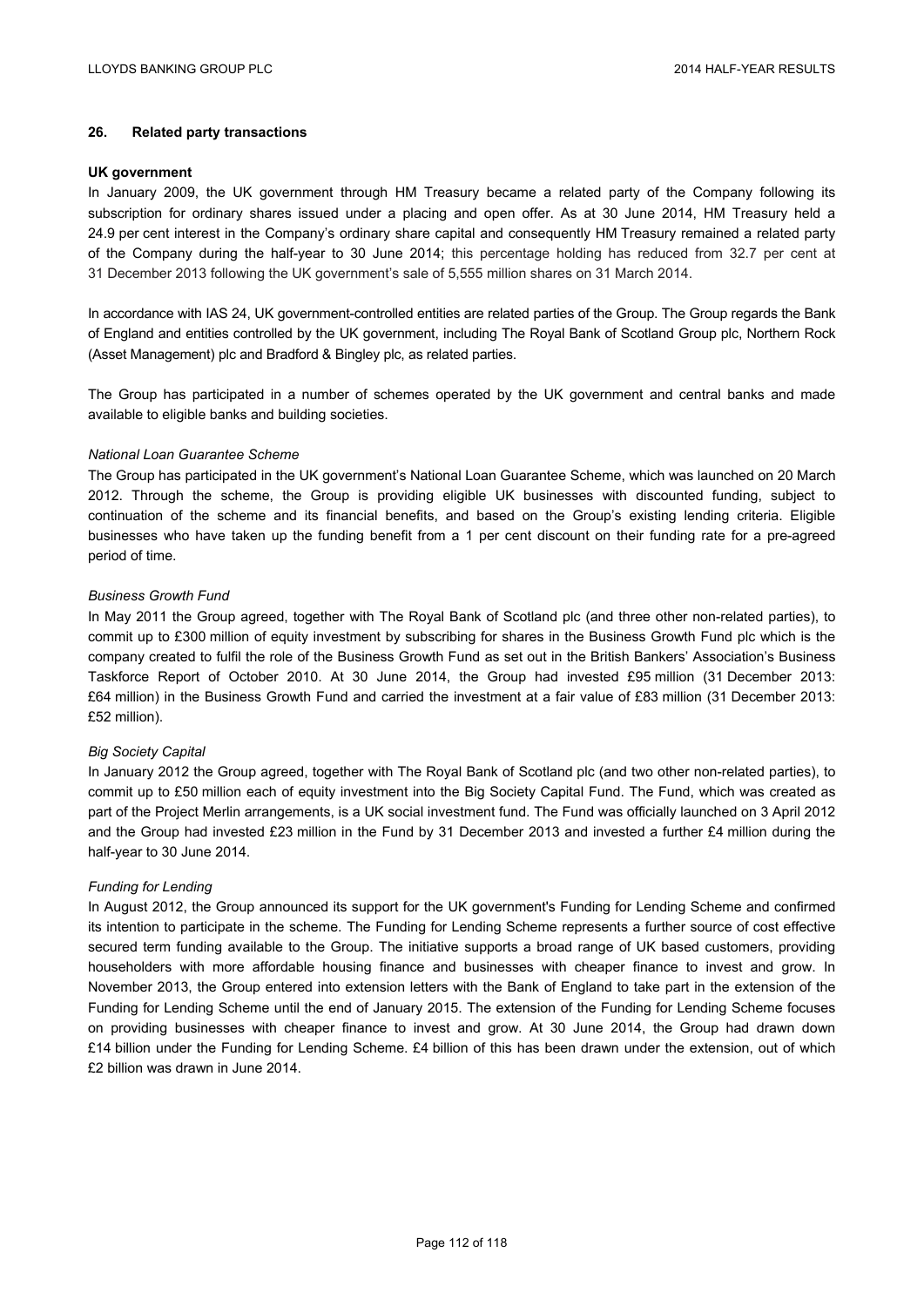## **26. Related party transactions** (continued)

#### *Enterprise Finance Guarantee*

The Group participates in the Enterprise Finance Guarantee Scheme which was launched in January 2009 as a replacement for the Small Firms Loan Guarantee Scheme. The scheme is a UK government-backed loan guarantee, which supports viable businesses with access to lending where they would otherwise be refused a loan due to a lack of lending security. The Department for Business Innovation and Skills provides the lender with a guarantee of up to 75 per cent of the capital of each loan subject to the eligibility of the customer within the rules of the scheme. As at 30 June 2014, the Group had offered 6,212 loans to customers, worth a total of £508 million. The Group entities, Lloyds Bank plc, TSB Bank plc, Lloyds TSB Commercial Finance Limited and Bank of Scotland plc contracted with The Secretary of State for Business, Innovation and Skills (formerly the Secretary of State for Business, Enterprise and Regulatory Reform).

On 1 April 2014, the Group committed to the sixth tranche of the scheme, and amended and restated agreements, which have the purpose of expanding the scope of situations in which lenders will be able to use the Enterprise Finance Guarantee Scheme to facilitate lending to SME customers, including overdrafts. The annual base lending limit allocated to the Group for the financial year 1 April 2014 to 31 March 2015 is £80 million.

### *Help to Buy*

On 7 October 2013, Bank of Scotland plc entered into an agreement with The Commissioners of Her Majesty's Treasury by which it agreed that the Halifax Division of Bank of Scotland plc would participate in the Help to Buy Scheme with effect from 11 October 2013 and that Lloyds Bank plc would participate from 3 January 2014. The Help to Buy Scheme is a scheme promoted by the government and is aimed to encourage participating lenders to make mortgage loans available to customers who require higher loan-to-value mortgages. Halifax and Lloyds are currently participating in the Scheme whereby customers borrow between 90 per cent and 95 per cent of the purchase price.

In return for the payment of a commercial fee, HM Treasury has agreed to provide a guarantee to the lender to cover a proportion of any loss made by the lender arising from a higher loan-to-value loan being made. By 30 June 2014, £969 million had been advanced under this scheme.

### *Central bank facilities*

In the ordinary course of business, the Group may from time to time access market-wide facilities provided by central banks.

### *Other government-related entities*

There were no significant transactions with other UK government-controlled entities (including UK government-controlled banks) during the year that were not made in the ordinary course of business or that were unusual in their nature or conditions.

## **Other related party transactions**

Other related party transactions for the half-year to 30 June 2014 are similar in nature to those for the year ended 31 December 2013.

### **27. Disposal of a non-controlling interest in TSB Banking Group plc**

In June 2014, the Group disposed of a 35 per cent interest in TSB Banking Group plc (TSB) for a consideration of £430 million, after directly attributable costs of £25 million. As the Group has retained a 65 per cent interest, TSB continues to be consolidated by the Group. Accordingly, the gross assets and liabilities of TSB are recognised on the Group's balance sheet and a non-controlling interest of £565 million, representing the minorities' share of TSB's net assets, is recognised. The shortfall of £135 million between the consideration received and share of net assets sold has been deducted from shareholders' equity.

In addition to the sale of up to 35 per cent of TSB, the prospectus permitted the Group to sell 3.5 per cent of TSB through an over-allotment option. This option was exercised by the underwriters on 18 July 2014 and, as a result, a further reserves transfer of approximately £10 million will be recognised in the third quarter of 2014.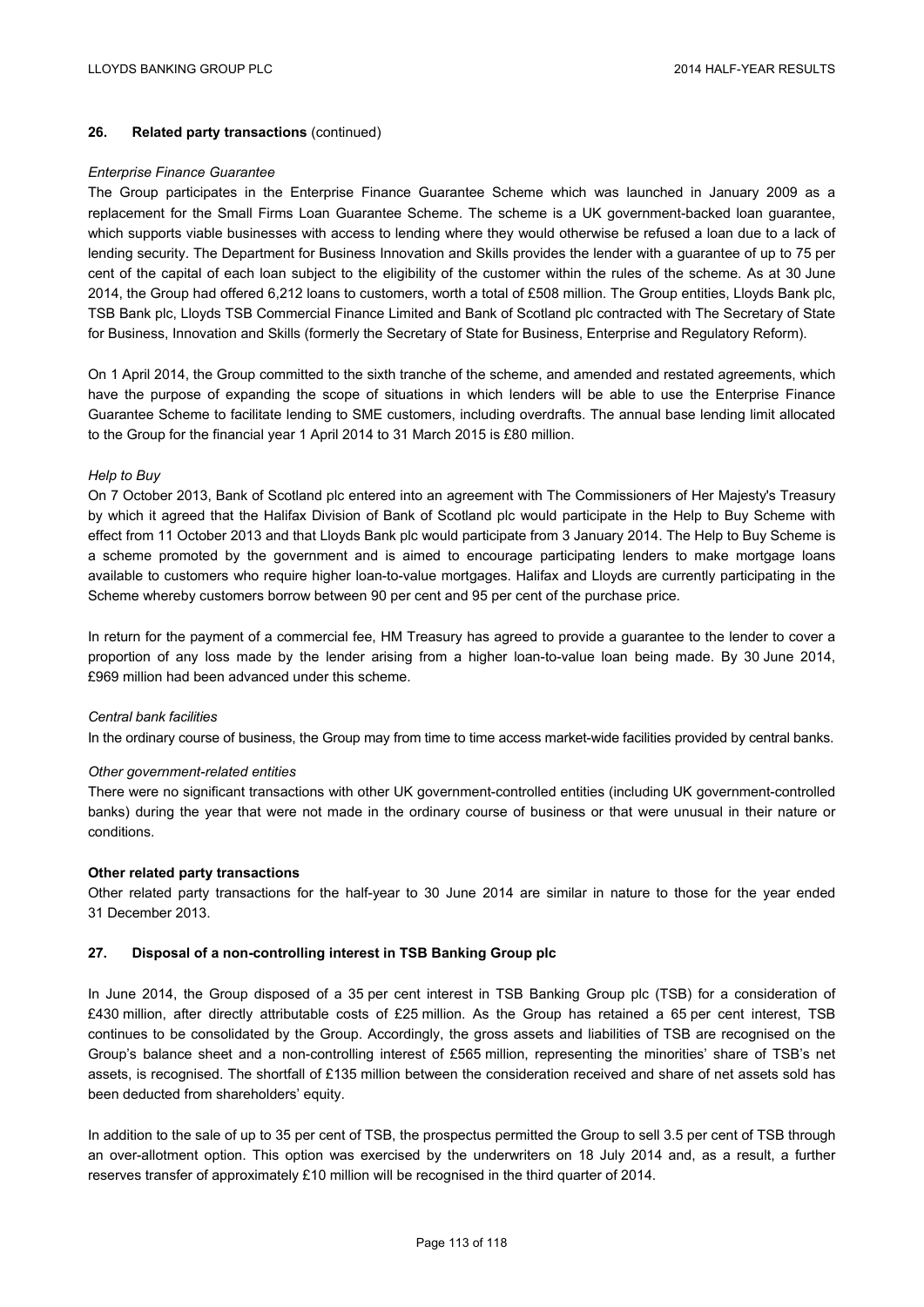# **28. Future accounting developments**

The following pronouncements may have a significant effect on the Group's financial statements but are not applicable for the year ending 31 December 2014 and have not been applied in preparing these financial statements. Save as disclosed below, the full impact of these accounting changes is being assessed by the Group.

| <b>Pronouncement</b>                                          | Nature of change                                                                                                                                                                                                                                                                                                                                                                                                                                                                                                                                                                                                                                                                                                                                                                                                                                                                                                                                                                                                                                                                                                                                                                                                                                                                                                                                                                                                                                                                                                                                                                                                                                                                                                                                                                     | <b>IASB effective date</b>                                   |
|---------------------------------------------------------------|--------------------------------------------------------------------------------------------------------------------------------------------------------------------------------------------------------------------------------------------------------------------------------------------------------------------------------------------------------------------------------------------------------------------------------------------------------------------------------------------------------------------------------------------------------------------------------------------------------------------------------------------------------------------------------------------------------------------------------------------------------------------------------------------------------------------------------------------------------------------------------------------------------------------------------------------------------------------------------------------------------------------------------------------------------------------------------------------------------------------------------------------------------------------------------------------------------------------------------------------------------------------------------------------------------------------------------------------------------------------------------------------------------------------------------------------------------------------------------------------------------------------------------------------------------------------------------------------------------------------------------------------------------------------------------------------------------------------------------------------------------------------------------------|--------------------------------------------------------------|
| IFRS 9 Financial Instruments <sup>1</sup>                     | Replaces IAS 39 Financial Instruments: Recognition and<br>Measurement.<br>IFRS 9 requires financial assets to be classified into three<br>measurement categories, fair value through profit and loss,<br>fair value through other comprehensive income and<br>amortised cost, on the basis of the objectives of the entity's<br>business model for managing its financial assets and the<br>contractual cash flow characteristics of the instruments. The<br>requirements for derecognition are broadly unchanged from<br>IAS 39. The standard also retains most of the IAS 39<br>requirements for financial liabilities except for those<br>designated at fair value through profit or loss whereby that<br>part of the fair value change attributable to the entity's own<br>credit risk is recorded in other comprehensive income. The<br>classification and measurement change is not expected to<br>have a significant impact on the Group.<br>IFRS 9 also replaces the existing IAS 39 'incurred loss'<br>impairment approach with an expected credit loss approach.<br>Loan commitments and financial guarantees not measured<br>at fair value through profit or loss are also in scope. Those<br>changes may result in an increase in the Group's balance<br>sheet provisions for credit losses at the initial application<br>date (1 January 2018) depending upon the composition of<br>the Group's amortised cost financial assets, as well as the<br>general economic conditions and the future outlook.<br>The hedge accounting requirements of IFRS 9 are more<br>closely aligned with risk management practices and follow a<br>more principle-based approach than IAS 39. The general<br>hedging change is not expected to have a significant impact<br>on the Group. | Annual periods<br>beginning on or<br>after 1 January<br>2018 |
| IFRS 15 Revenue from<br>Contracts with Customers <sup>1</sup> | Replaces IAS 18 Revenue and IAS 11 Construction<br>Contracts. IFRS 15 establishes principles for reporting useful<br>information about the nature, amount, timing and uncertainty<br>of revenue and cash flows arising from an entity's contracts<br>with customers. Revenue is recognised at an amount that<br>reflects the consideration to which the entity expects to be<br>entitled in exchange for goods and services. Financial<br>instruments, leases and insurance contracts are out of scope<br>and so this standard is not expected to have a significant<br>impact on the Group.                                                                                                                                                                                                                                                                                                                                                                                                                                                                                                                                                                                                                                                                                                                                                                                                                                                                                                                                                                                                                                                                                                                                                                                         | Annual periods<br>beginning on or<br>after 1 January<br>2017 |

 $1$  As at 30 July 2014, these pronouncements are awaiting EU endorsement.

### **29. Other information**

The financial information in these condensed consolidated half-year financial statements does not constitute statutory accounts within the meaning of section 434 of the Companies Act 2006. Statutory accounts for the year ended 31 December 2013 have been delivered to the Registrar of Companies. The auditors' report on those accounts was unqualified, did not include an emphasis of matter paragraph and did not include a statement under section 498 of the Companies Act 2006.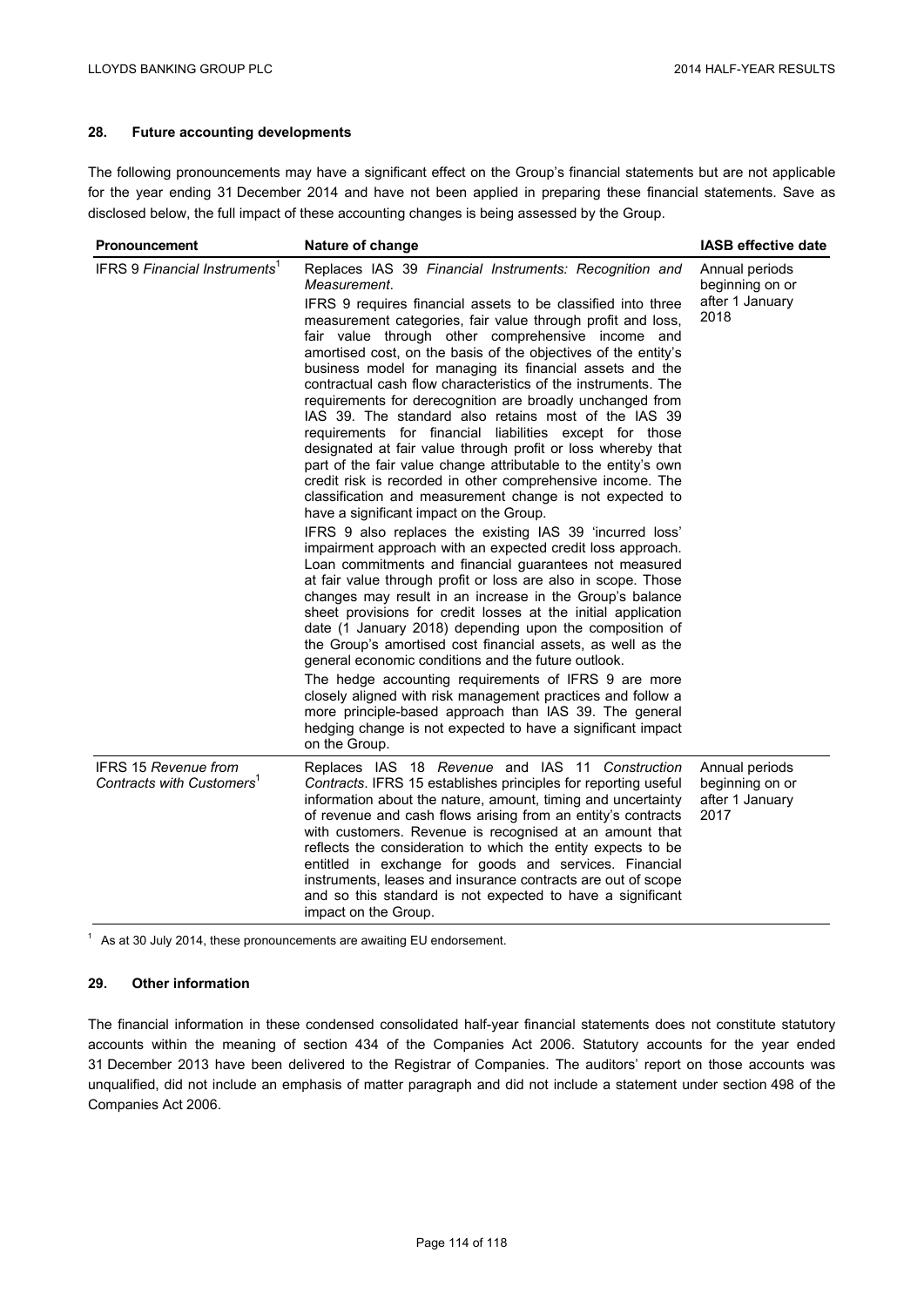# **STATEMENT OF DIRECTORS' RESPONSIBILITIES**

The directors listed below (being all the directors of Lloyds Banking Group plc) confirm that to the best of their knowledge these condensed consolidated half-year financial statements have been prepared in accordance with International Accounting Standard 34, *Interim Financial Reporting*, as adopted by the European Union, and that the half-year management report herein includes a fair review of the information required by DTR 4.2.7R and DTR 4.2.8R, namely:

- an indication of important events that have occurred during the six months ended 30 June 2014 and their impact on the condensed consolidated half-year financial statements, and a description of the principal risks and uncertainties for the remaining six months of the financial year; and
- material related party transactions in the six months ended 30 June 2014 and any material changes in the related party transactions described in the last annual report.

Signed on behalf of the board by

António Horta-Osório Group Chief Executive 30 July 2014

Lloyds Banking Group plc board of directors:

### **Executive directors:**

António Horta-Osório (Group Chief Executive) George Culmer (Chief Financial Officer) Juan Colombás (Chief Risk Officer)

### **Non-executive directors:**

Lord Blackwell (Chairman) Anita Frew (Deputy Chairman) Carolyn Fairbairn Simon Henry Dyfrig John CBE Nicholas Luff Nicholas Prettejohn Anthony Watson CBE Sara Weller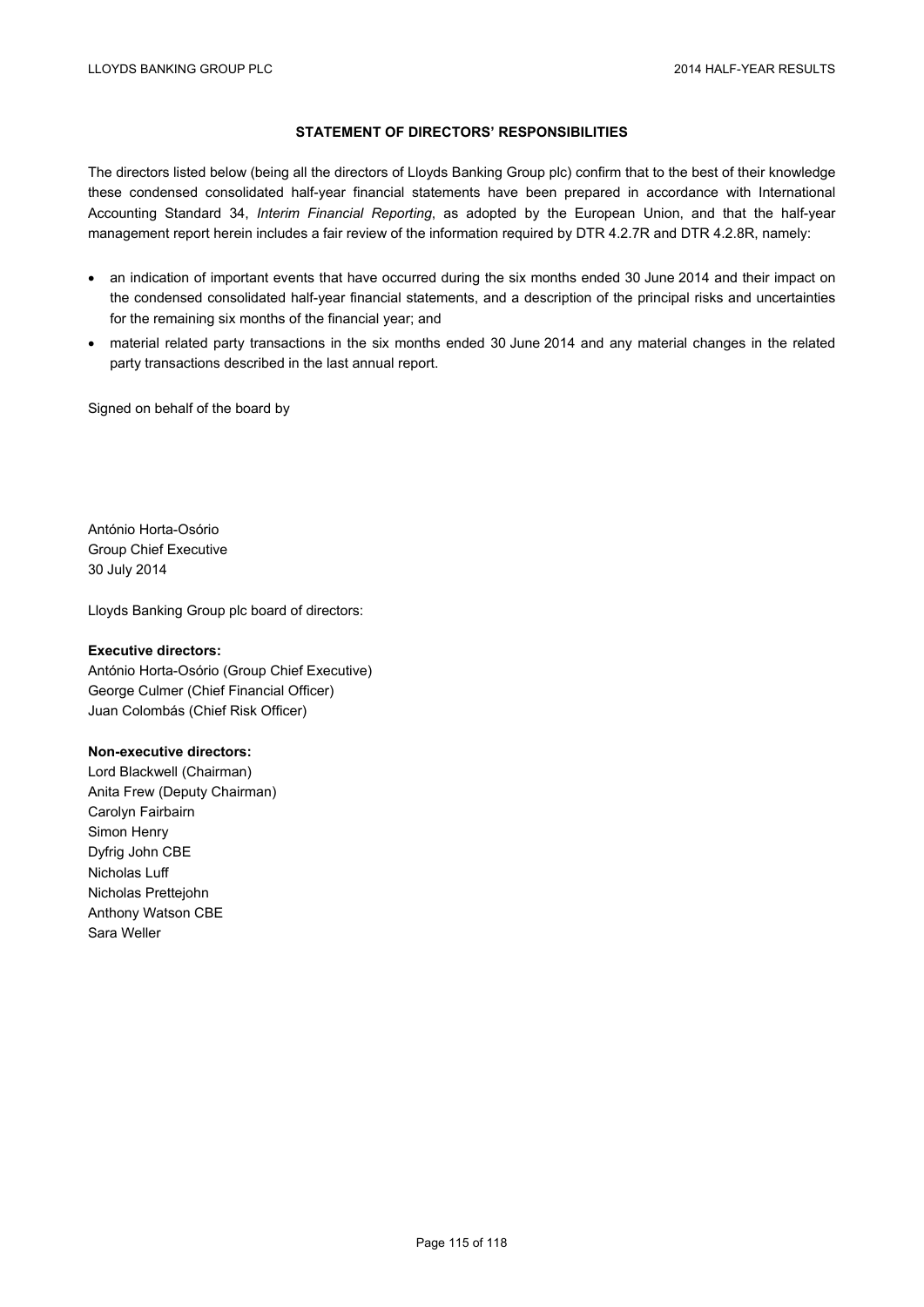## **INDEPENDENT REVIEW REPORT TO LLOYDS BANKING GROUP PLC**

#### **Report on the condensed consolidated half-year financial statements**

#### *Our conclusion*

We have reviewed the condensed consolidated half-year financial statements, defined below, in the 2014 half-year results of Lloyds Banking Group plc for the six months ended 30 June 2014. Based on our review, nothing has come to our attention that causes us to believe that the condensed consolidated half-year financial statements are not prepared, in all material respects, in accordance with International Accounting Standard 34 as adopted by the European Union and the Disclosure and Transparency Rules of the United Kingdom's Financial Conduct Authority. This conclusion is to be read in the context of what we say in the remainder of this report.

### *What we have reviewed*

The condensed consolidated half-year financial statements, which are prepared by Lloyds Banking Group plc, comprise:

- the consolidated income statement for the six months ended 30 June 2014;
- the consolidated statement of comprehensive income for the six months ended 30 June 2014;
- the consolidated balance sheet as at 30 June 2014;
- the consolidated statement of changes in equity for the six months ended 30 June 2014;
- the consolidated cash flow statement for the six months ended 30 June 2014; and
- the explanatory notes to the condensed consolidated half-year financial statements.

As disclosed in note 1, the financial reporting framework that has been applied in the preparation of the full annual financial statements of the group is applicable law and International Financial Reporting Standards (IFRSs) as adopted by the European Union.

The condensed consolidated half-year financial statements included in the 2014 half-year results have been prepared in accordance with International Accounting Standard 34, 'Interim Financial Reporting', as adopted by the European Union and the Disclosure and Transparency Rules of the United Kingdom's Financial Conduct Authority.

### *What a review of condensed consolidated financial statements involves*

We conducted our review in accordance with International Standard on Review Engagements (UK and Ireland) 2410, 'Review of Interim Financial Information Performed by the Independent Auditor of the Entity' issued by the Auditing Practices Board for use in the United Kingdom. A review of interim financial information consists of making enquiries, primarily of persons responsible for financial and accounting matters, and applying analytical and other review procedures.

A review is substantially less in scope than an audit conducted in accordance with International Standards on Auditing (UK and Ireland) and, consequently, does not enable us to obtain assurance that we would become aware of all significant matters that might be identified in an audit. Accordingly, we do not express an audit opinion.

We have read the other information contained in the 2014 half-year results and considered whether it contains any apparent misstatements or material inconsistencies with the information in the condensed consolidated half-year financial statements.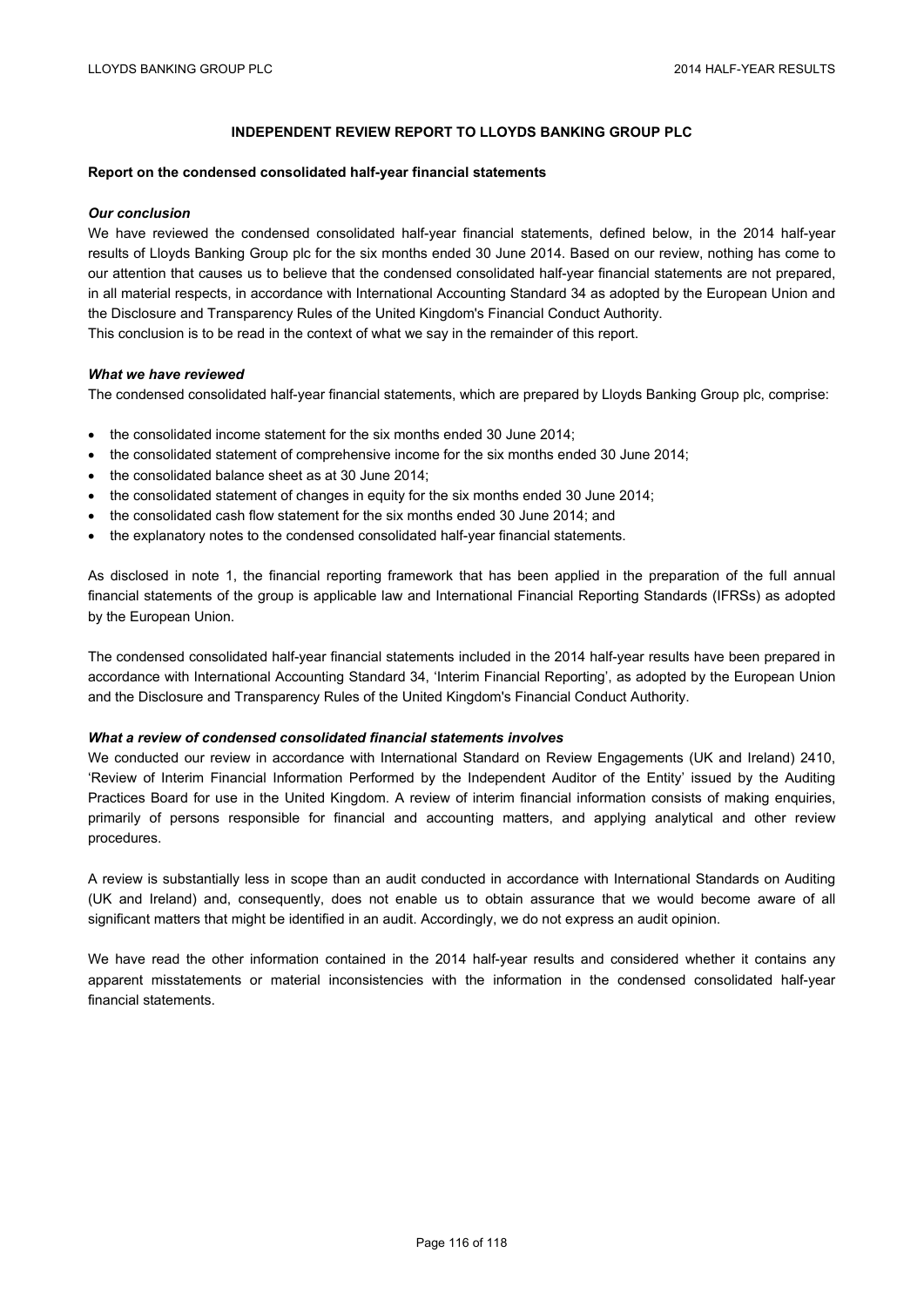## **INDEPENDENT REVIEW REPORT TO LLOYDS BANKING GROUP PLC** (continued)

#### **Responsibilities for the condensed consolidated half-year financial statements and the review**

#### *Our responsibilities and those of the directors*

The 2014 half-year results, including the condensed consolidated half-year financial statements, are the responsibility of, and have been approved by, the directors. The directors are responsible for preparing the 2014 half-year results in accordance with the Disclosure and Transparency Rules of the United Kingdom's Financial Conduct Authority.

Our responsibility is to express to the company a conclusion on the condensed consolidated half-year financial statements in the 2014 half-year results based on our review. This report, including the conclusion, has been prepared for and only for the company for the purpose of complying with the Disclosure and Transparency Rules of the Financial Conduct Authority and for no other purpose. We do not, in giving this conclusion, accept or assume responsibility for any other purpose or to any other person to whom this report is shown or into whose hands it may come save where expressly agreed by our prior consent in writing.

PricewaterhouseCoopers LLP Chartered Accountants 30 July 2014 London

Notes:

- (a) The maintenance and integrity of the Lloyds Banking Group plc website is the responsibility of the directors; the work carried out by the auditors does not involve consideration of these matters and, accordingly, the auditors accept no responsibility for any changes that may have occurred to the financial statements since they were initially presented on the website.
- (b) Legislation in the United Kingdom governing the preparation and dissemination of financial statements may differ from legislation in other jurisdictions.